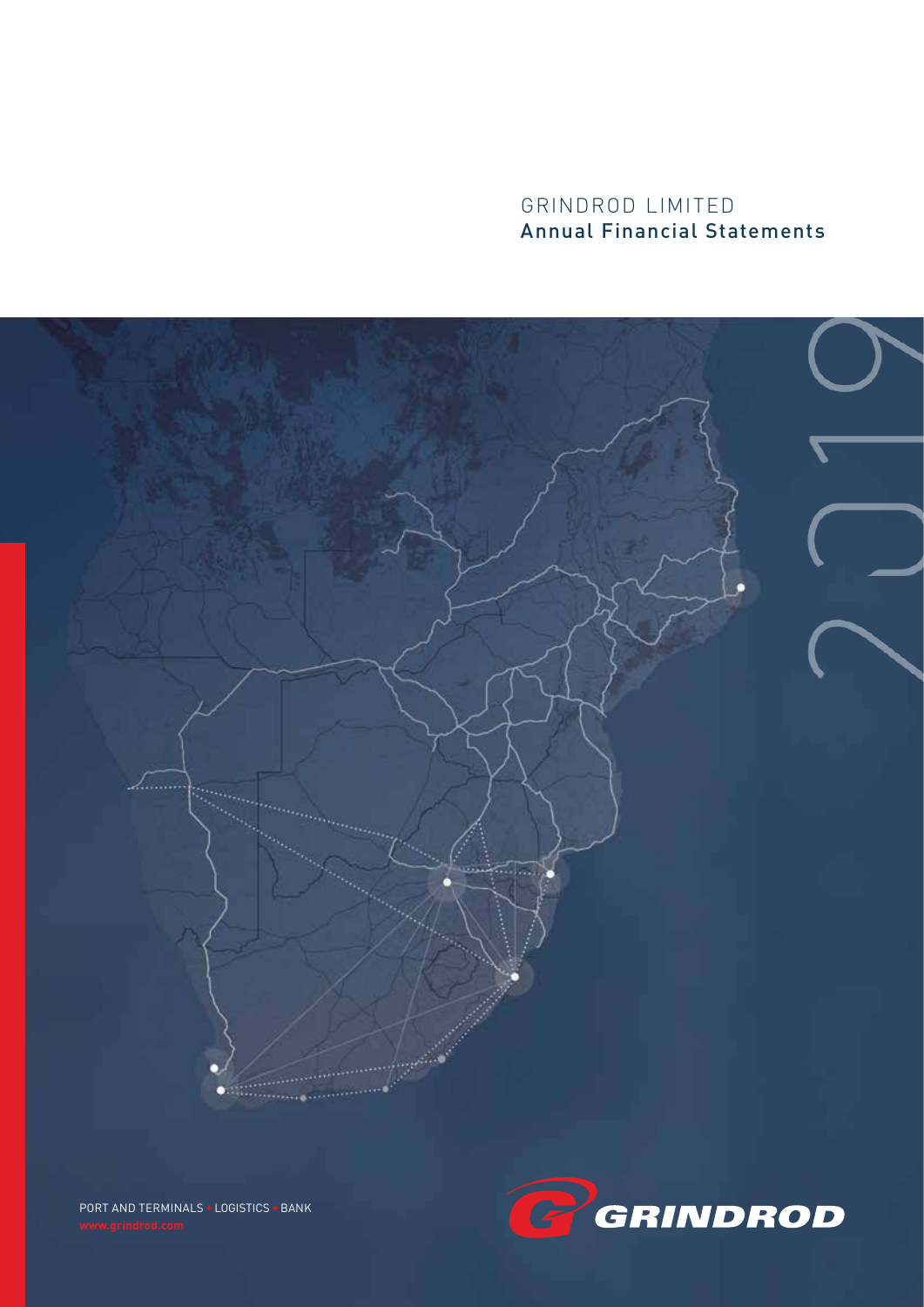Andrew arahr

## APPROVAL OF THE ANNUAL FINANCIAL STATEMENTS **for the year ended 31 December 2019**

The preparation of the consolidated and separate Annual Financial Statements that fairly represent the results of the Group in accordance with the Companies Act, International Financial Reporting Standards (IFRS), SAICA Financial Reporting Guides (as issued by the Accounting Practices Committee) and the Financial Reporting Pronouncement (as issued by the Financial Reporting Standards Council) is ultimately the responsibility of the directors.

Mike Hankinson **Andrew Waller** Chairman Chief Executive Officer

The Board also ensures an independent audit of the Annual Financial Statements by the external auditors. The Board confirms that the internal accounting control systems have adequate verification and maintenance of accountability for Grindrod's assets, and assure the integrity of the Annual Financial Statements. There was no major breakdown in controls experienced during 2019 that could undermine the reliability of the Annual Financial Statements. Based on the financial performance of the Grindrod Group, its cashflow projection to the end of March 2021, secured funding lines, and positive solvency and liquidity tests, the directors confirm their view that the Grindrod Group will remain operational for the foreseeable future. The Annual Financial Statements were consequently prepared on a going concern basis.

At the Board meeting held on 24 April 2020, the Board of directors approved the Annual Financial Statements and further authorised Mr Mike Hankinson and Mr Andrew Waller in their respective capacities as Chairman and Chief Executive Officer to sign off the Annual Financial Statements. The Annual Financial Statements which appear on pages 19 to 138, are therefore signed on its behalf by:

Durban Durban

24 April 2020 24 April 2020

## COMPLIANCE STATEMENT BY THE GROUP COMPANY SECRETARY **for the year ended 31 December 2019**

The Group Company Secretary of Grindrod Limited certifies that, in terms of section 88(2) of the Companies Act No. 71 of 2008, as amended, the Company has lodged with the Companies and Intellectual Property Commission of South Africa all such returns and notices as are required of a public company in terms of this Act and that all such returns are true, correct and up to date in respect of the financial year ended 31 December 2019.

lluni

Cathie Lewis Group Company Secretary

Durban 24 April 2020

# CONTENTS

- **1** Approval of the Annual Financial Statements
- **1** Compliance statement by the Group Company Secretary
- **2** Preparation of the Annual Financial Statements
- **3** Report of the Audit committee
- **7** Directors' report
- **11** Independent auditor's report
- 19 Statements of financial position
- **21** Income statements
- **22** Statements of other comprehensive income
- **23** Statements of cash flows
- 24 Statements of changes in equity
- **25** Segmental analysis
- **32** Accounting policies
- **41** Notes to the financial statements
- **127** Company statement of financial position
- **128** Company income statement
- **129** Company statement of cash flow
- **130** Company statement of changes in equity
- **131** Notes to the financial statements
- **139** Interests in subsidiaries
- **140** Share analysis of ordinary shareholders
- **142** Share analysis of cumulative, non-redeemable, non-participating, non-convertible preference shares
- **143** Key operating segments
- **144** Loan funds
- 145 Bank and Private Equity funding instruments
- **146** Value added statement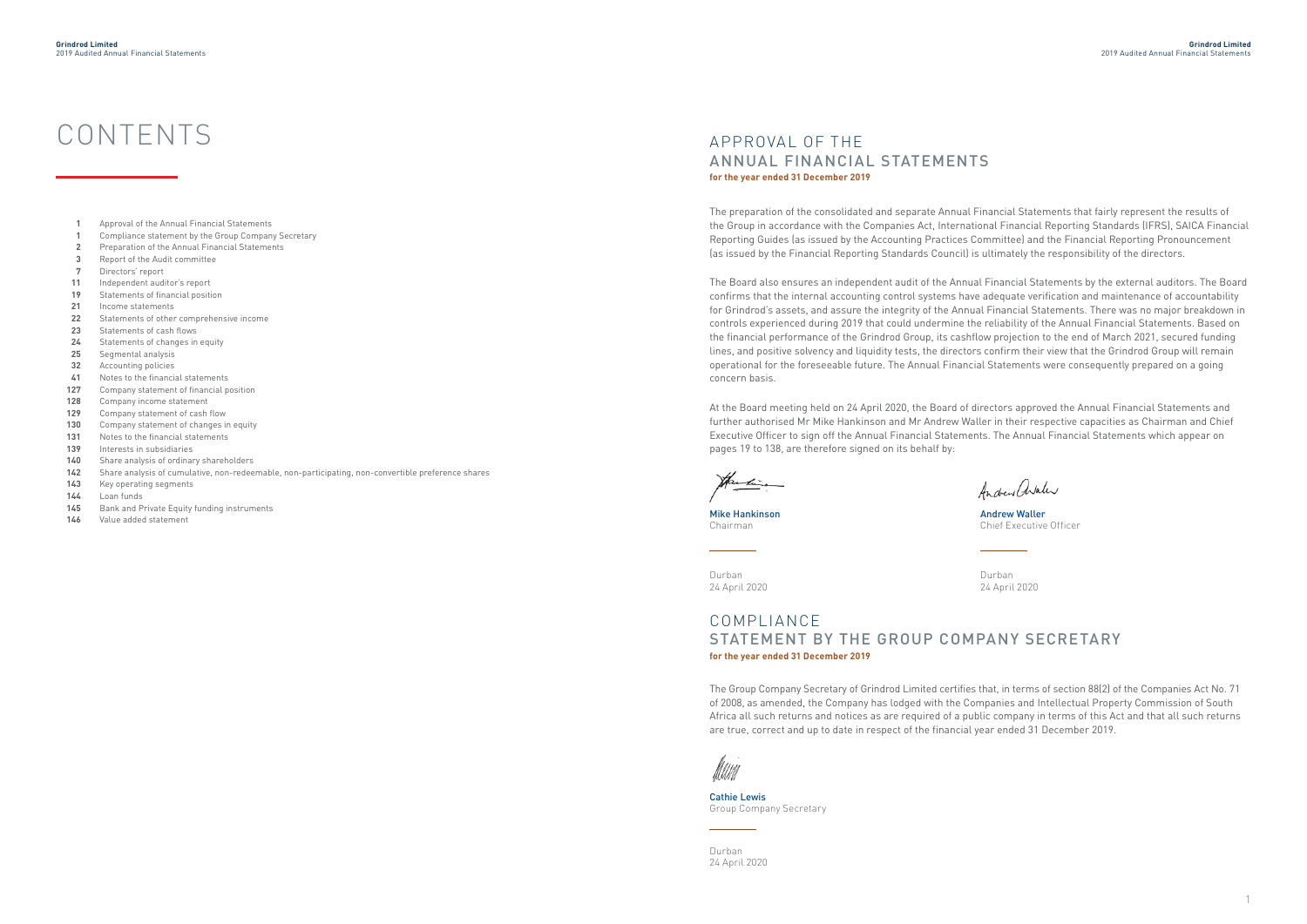The consolidated and separate Annual Financial Statements, which appear on pages 19 to 138 have been prepared under the supervision of Xolani Mbambo, CA(SA) and were approved by the Board of directors on 24 April 2020.

#### Post balance sheet events

Grindrod has established a task team to monitor the impacts on our people and business as a result of COVID-19, and provide guidance and action. Further details on the specific action and impacts of COVID-19 are detailed in the subsequent events, note 39.

Xolani Mbambo CA (SA) Chief Financial Officer

Durban 24 April 2020

## PREPARATION OF THE ANNUAL FINANCIAL STATEMENTS **for the year ended 31 December 2019**

The Audit committee is a statutory Board sub-committee, appointed by the shareholders to assist the Board in its corporate governance supervision responsibilities. The committee operates independently of management, is free of any organisational restraint or pressure and acts in accordance with its statutory duties and the delegated authority of the Board, within formally approved Terms of Reference, reviewed and approved annually.

### Role of the committee

The Audit committee ensures that accurate financial reporting and adequate systems, controls and financial riskmanagement policies, procedures and standards are in place. The committee is responsible to ensure appropriate corporate governance and compliance within the scope of its mandate, with a specific focus on the potential risks to the Company, and for IT governance and the strategic alignment of IT with the performance and sustainability objectives of the Company.

The committee is also, subject to Board approval, authorised to investigate any activity within the scope of its Terms of Reference and to interact with the directors, management, employees and assurance providers and to obtain independent professional advice to ensure effective governance. The committee has decision-making authority regarding its statutory duties and is accountable to the Board and the Company's shareholders.

### Composition and committee meetings

The committee composition adheres to the requirements of the Companies Act, the JSE Listings Requirements and King IV. The Chairman of the Board may not serve as chairman or a member of the committee.

The committee comprises three independent non-executive directors, all of whom are financially literate. During the year under review, directors serving on the committee included Grant Gelink (reappointed on 28 May 2019 and appointed as chairperson on 26 November 2014), Zola Malinga (reappointed on 28 May 2019, resigned on 1 January 2020) and Raymond Ndlovu (reappointed on 28 May 2019, resigned on 1 January 2020). More details of these directors are given on pages 145 to 147 of the integrated annual report.

Following the resignations of Raymond Ndlovu and Zola Malinga on 1 January 2020, Willem van Wyk and Zimkhitha Zatu were, following due assessment of their competencies, experience and skills required, and subject to their election at the forthcoming AGM, appointed to the committee on 30 January 2020.

The independence of the Audit committee and performance of its members were evaluated by the nomination committee during March 2020. Based on the recommendation of the committee, the Board proposed the election of the members to the shareholders at the forthcoming Annual General Meeting (AGM).

The committee invites the Chairman, the CEO, the CFO, internal audit manager and representatives of the external auditors to attend its meetings.

Committee members meet at scheduled meetings twice a year and at unscheduled meetings when required to address urgent matters in its scope of responsibility. No unscheduled meetings were held in 2019.

Attendance of committee members at the meetings of the committee during the year is listed on page 149 of the integrated annual report.

Fees paid to the committee members are reflected on page 183 in the remuneration report and the proposed fees for 2020 are detailed on page 230 of the integrated annual report.

## REPORT OF THE AUDIT COMMITTEE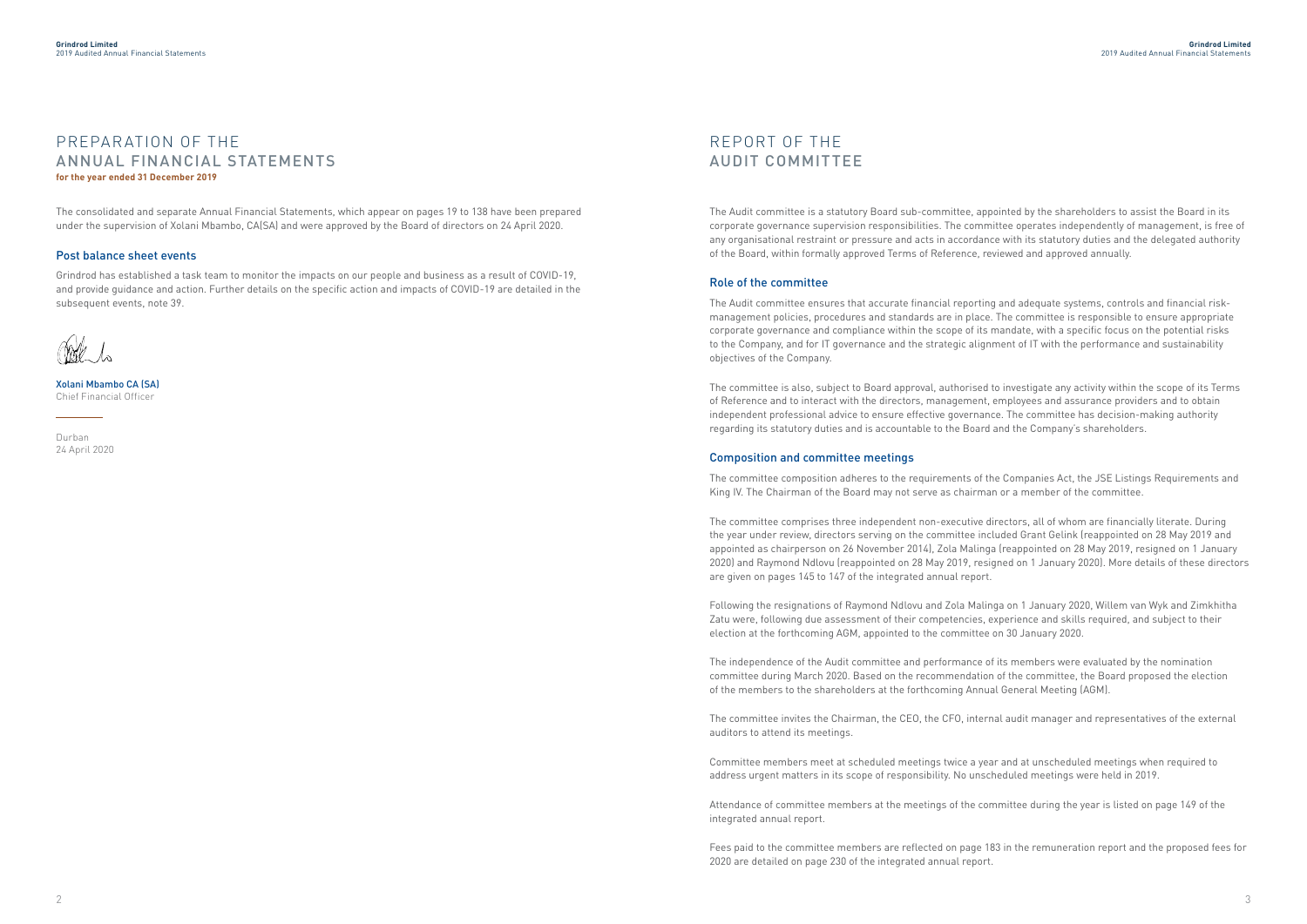The Group Company Secretary serves as secretary to the committee.

The internal and external auditors have unrestricted access to the chairman and members of the committee. In 2019, the chairman of the committee had two meetings with the internal auditors and two with the external auditors without management being present. During these meetings no material issues were raised.

### Key activities

In terms of its mandate, matters considered by the Audit committee based on its annual work plan for 2019 included:

- evaluation of the independence, effectiveness and performance of the internal audit function;
- reviewing and approving the internal audit charter, annual work plan and internal audit fees;
- assessing the suitability, expertise and experience of the CFO and the expertise, experience and resources of the Company's finance function;
- reviewing the combined assurance model and the effectiveness of the process for identifying, assessing and reporting on significant internal financial control and fraud risks as related to financial reporting;
- reviewing the Group IT governance report and IT risks, and evaluation of audit assessments of IT-related controls performed by the internal and external auditors together with the appropriateness of actions taken by management to address key issues identified, and reporting on its findings to the Risk committee;
- reviewing the cyber security user awareness strategy, the cyber security vulnerability and monitoring plan and the cyber security framework implementation plan;
- nominating the independent external auditor and rotation of the designated audit partner and the approval of their terms of engagement and fees for audit services, for approval by shareholders at the AGM;
- reviewing the extent of non-audit services provided by the independent external auditor and approval of the related fees;
- reviewing the external auditors' work plan, staffing, independence, effectiveness, audit findings, key audit risks and external audit report;
- reviewing the internal auditors' limited assurance report;
- legislative and regulatory compliance within the scope of its mandate;
- reviewing implementation of the Company's tax policy;
- reviewing and recommending to the Board publicly disclosed financial information, including the interim results for the six months ended 30 June 2019;
- reviewing the Annual Financial Statements and results for the year ended 31 December 2019 and the 2019 integrated annual report in line with applicable legislative and regulatory compliance and recommendation thereof for approval by the Board of directors;
- reviewing and confirming the going concern status;
- noting a report by external auditors' providing the information as per the JSE Listings Requirements, paragraph 22.15(h);
- noting a briefing document on audit matters prepared by external auditors';
- guiding and monitoring the Company's responses to the JSE's thematic review of the Grindrod's Annual Financial Statements for the year ended 31 December 2018 in relation to IFRS 7, 9 and 15 and that the comments applicable to Grindrod had been addressed in the Annual Financial Statements;
- reviewing the JSE report on the preliminary findings of the thematic review for compliance with IFRS 7, 9 and 15;
- reviewing the JSE report on pro-active monitoring of financial statements in 2018;
- evaluating the performance of the Audit committee; and
- approving its annual work plan for 2020.

The functions of the committee are also performed for the subsidiaries within each division of Grindrod Limited as re-presented in the segmental analysis on pages 25 and 26. The external auditor was nominated for each material subsidiary Company for reappointment.

#### External audit

Deloitte & Touche served as the Company's registered external auditors for the 2019 financial year. The terms of engagement, independence, expertise, audit quality, objectivity and the appropriateness of rotation of key partners in Deloitte & Touche as the external auditor were appraised by the Audit committee, which includes an annual evaluation. The committee meets with the external auditors twice a year.

In assessing the auditor's independence, the committee considered guidance contained in King IV as well as Independent Regulatory Board for Auditors (IRBA) publications and the related commentary thereon. Deloitte & Touche have been auditors of the Grindrod Group for 16 years and have demonstrated an institutional knowledge, deep expertise and experience of the Group in all the related countries in which the Group operates. The committee is satisfied that in discharging its duties in terms of its mandate, together with the robust internal independence processes that Deloitte & Touche has maintained, has not been impacted by tenure. The Deloitte & Touche internal independence processes include periodic internal quality reviews, as well as those conducted by IRBA, the rotation of the Group audit partner and key component audit partners at least every five years, independence audits on all partners, established safeguards, procedures and independence training and monitoring of non-audit services. The committee is satisfied that adequate steps have been taken by Deloitte & Touche and management.

The committee is satisfied that the auditors do not, except as external auditor or in rendering permitted non-audit services, receive any remuneration or other benefits from the Company. External audit fees approved for the 2019 financial year to Deloitte & Touche amounted to R22.9 million (2018: R19.5 million); US\$408 530 (2018: US\$283 233); SGD18 000 (2018: SGD339 200) and P912 000 (2018: P868 140).

The total non-audit services for the 2019 financial year performed by and paid to Deloitte & Touche amounted to R4.7 million (2018: R3.0 million), of which 80.1% relates to permitted tax services.

Following review, the committee satisfied itself that the auditors' independence was not prejudiced by any consultancy, advisory or other work undertaken or as a result of any previous appointment as auditor.

### Significant areas of judgement

Many areas within the financial statements require judgement, which are set out in the accounting policies of the consolidated and separate Annual Financial Statements.

### Key audit matters

The following have been identified as significant audit risks and key audit matters by the group's independent external auditor:

• **Control assessment of investment entities (IFRS 10 – consolidated financial statement)** The Bank manages two Trusts with material assets and obligations and it was determined during the current year control review that these Trusts had erroneously not been consolidated in prior years, despite indicators of control being present. These Trusts are consolidated in the current year Annual Financial Statements and prior years restated.

Report of the Audit committee continued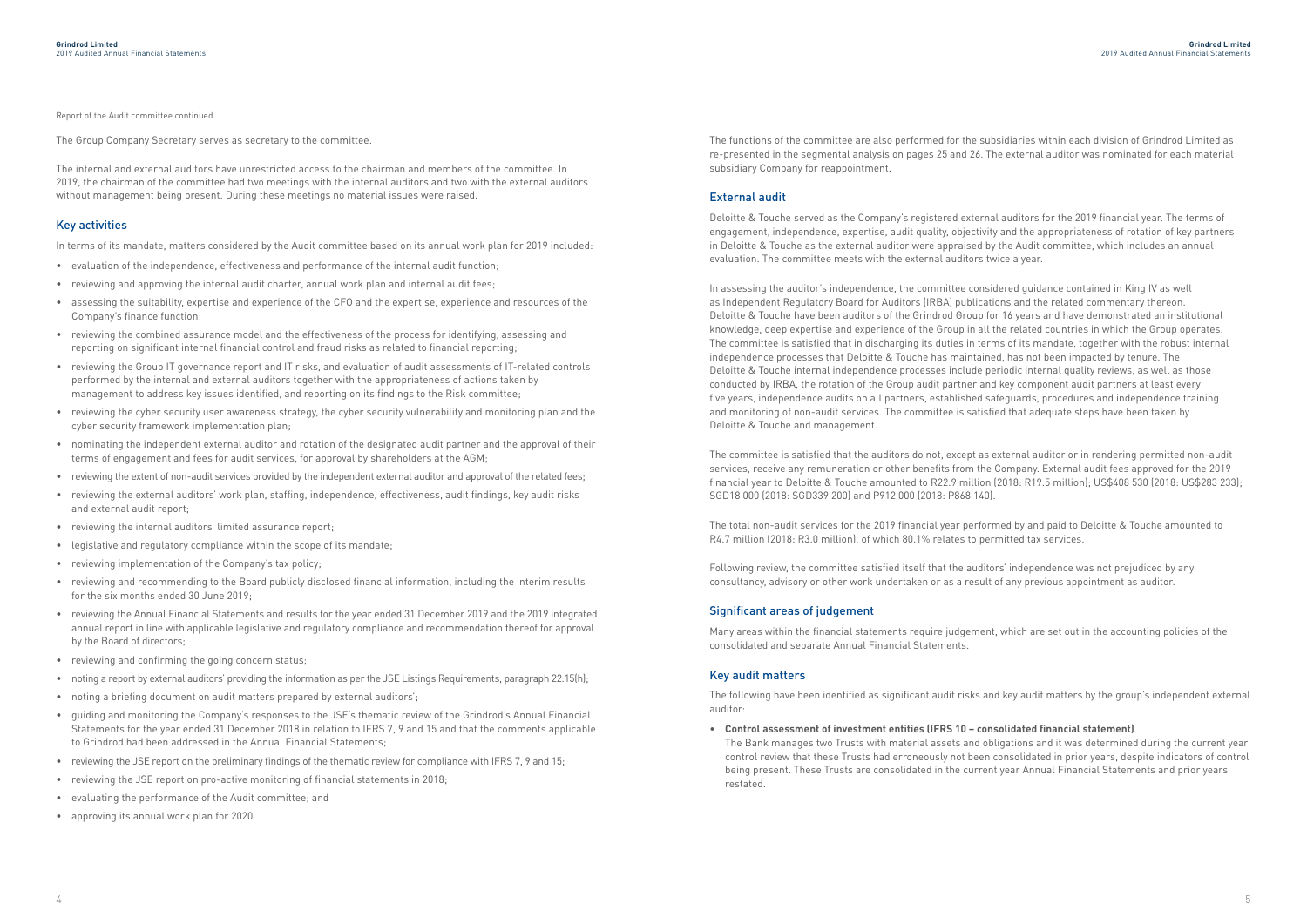#### • **Material property-backed loans**

Included in the Group's "Loans and advances", are two material loans, secured by the borrowers' property holdings. The valuation of the properties securing the interest bearing loans and the related profit share agreements is a key audit matter due to the material amount outstanding, the significant judgements associated with determining the fair value of the security and the considerable length of time since the loans were originally granted.

#### • **Disclosure of non-current assets held for sale and discontinued operations (NCAHFS)**

The net losses incurred in the current year by the assets held for sale were significant; the disclosure of the assets as discontinued operations is material on the presentation of the financial statements and significant judgement is required in assessing the fair value less cost to sell in terms of IFRS 5.

#### • **Expected credit loss (ECL)**

Significant judgement is required by management, in assessing the impairment against advances in terms of the requirements of IFRS 9, relating to ECL. A number of significant judgements were applied to determine the impairment.

More detail on these matters are set out in the independent auditors' report available on the Company website.

#### Consolidated and separate Annual Financial Statements

Following the committee's review of the consolidated and separate Annual Financial Statements for the year ended 31 December 2019, the committee is of the opinion that, in all material respects, these consolidated and separate Annual Financial Statements comply with the relevant provisions of the Companies Act and IFRS as issued by the IASB, and the JSE Listings Requirements and fairly present the results of operations, cash flows and the financial position of Grindrod. On this basis, the committee recommended that the Board of directors approve the consolidated and separate Annual Financial Statements of Grindrod for the year ended 31 December 2019.

On behalf of the Audit committee

Grant Gelink Chairman

Durban 24 April 2020

Report of the Audit committee continued

## DIRECTORS' REPORT **for the year ended 31 December 2019**

The directors have pleasure in presenting the consolidated and separate Annual Financial Statements of Grindrod Limited for the year ended 31 December 2019.

#### Nature of business

Grindrod is a logistics and financial services company with significant investments in agricultural and marine fuel trading sectors. Its key operations consist of Port and Terminals which provide dry-bulk commodities handling services along key trade corridors in South Africa, Mozambique and Namibia. The Logistics segment operates a container cargo feeder services integrated with landside operations for container handling, ships agency, clearing and forwarding, and rail services. Grindrod Bank provides bespoke bank and related services to its private, corporate and institutional clients particularly in property lending, SMME banking, capital markets and retail banking.

#### Review of operations

The financial results for the year ended 31 December 2019 and the results of operations are covered in the consolidated and separate statements of financial position, income statements, statements of comprehensive income and segmental analysis on pages 19 to 31.

#### Control assessments

During the year, and following control assessment of its investments in terms of IFRS 10 Consolidated Financial Statements, Grindrod established that control of the entities outlined on the table below, passed to Grindrod during the year and as a result, is required to account for them as acquisitions in terms of IFRS 3 Business Combinations. Investments in these businesses were previously held as part of Grindrod's private equity book and accounted for at fair value. The initial accounting of these acquisitions has only been provisionally determined at the end of the reporting period.

| Company acquired                                    | Nature of<br>business             | Percentage<br>acquired | Date<br>acquired | Purchase<br>consideration |
|-----------------------------------------------------|-----------------------------------|------------------------|------------------|---------------------------|
| Innovative Strategic Investments 1 (Pty)<br>Limited | Corporate branding<br>and signage | 49%                    | 01 Jul 2019      |                           |
| Loniwiz RF (Pty) Limited                            | Investment holding                | 33%                    | 31 Dec 2019      |                           |

#### Discontinued operations

As part of the business strategy review process, the directors performed a detailed assessment of Grindrod's capabilities against external drivers and customer requirements. This led to the revision of our Group strategy resulting in the continuation of Rail businesses and a decision to dispose of investments in Agricultural and Marine Fuel trading businesses. Notwithstanding offers received, opportunities for the Rail business were more commercially attractive, supporting Grindrod's revised decision to continue with the business.

#### Share capital

Details of the authorised and issued shares are shown in note 14 on page 71 and the share analysis on pages 140 to 142. The directors propose that the general authority granted to them to repurchase ordinary shares as opportunities present themselves be renewed at the forthcoming AGM. The directors propose that a general authority be granted to them to allot and issue ordinary shares up to 5% of the number of ordinary shares in issue and that a general authority be granted to issue shares for cash.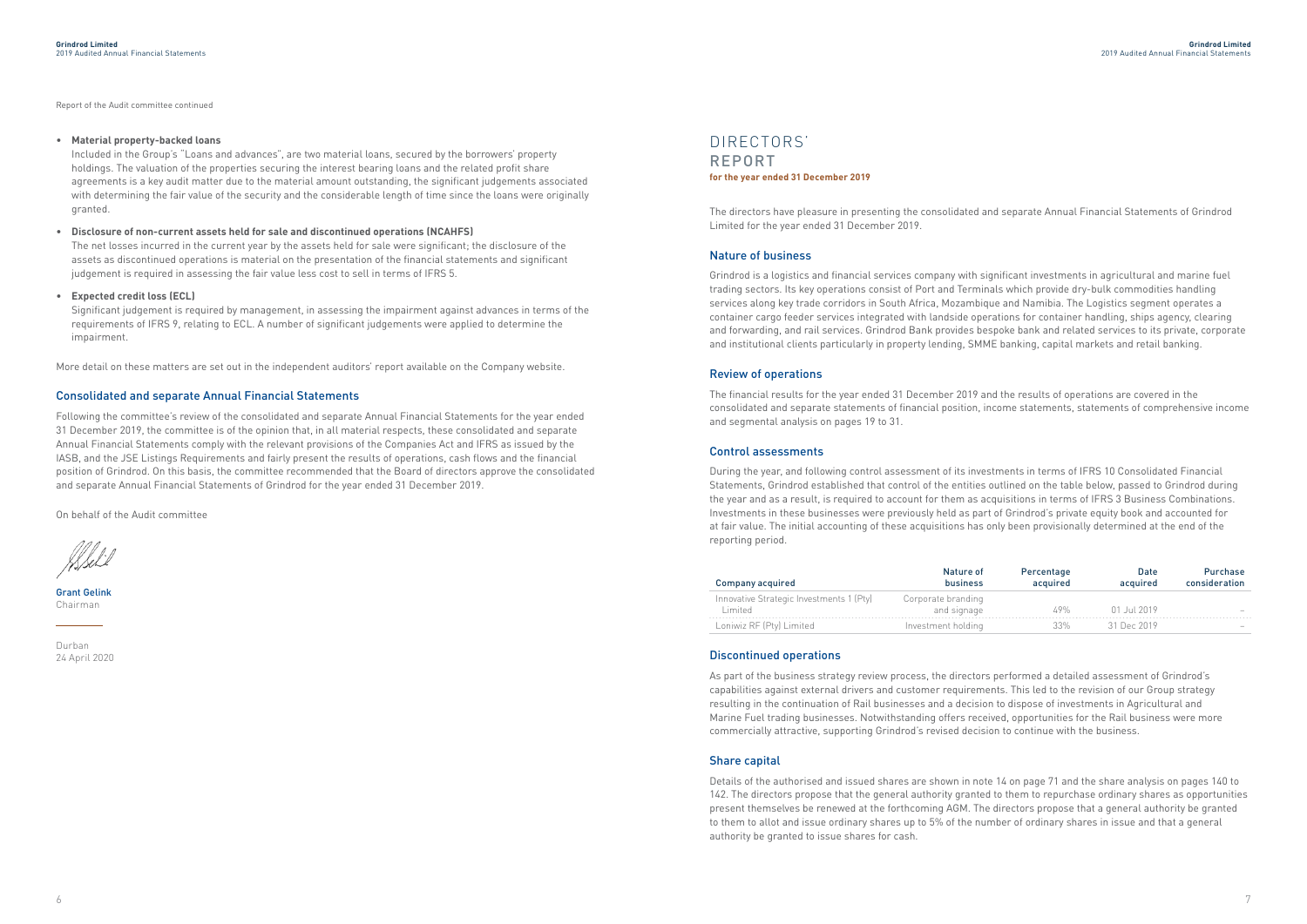Directors' report continued

#### Ordinary and preference dividends

The directors declared a final dividend of 14.2 cents per ordinary share (2018: 14.6 cents). Ordinary dividends paid in respect of 2019 are as follows:

| Date of declaration<br>(cents) | Last day to<br>trade cum-<br>dividend | Trading ex-<br>dividend<br>commences | Date<br>securities<br>start trading<br>ex-dividend | Record<br>date | Payment<br>date | Amount<br>per share<br>(cents) |
|--------------------------------|---------------------------------------|--------------------------------------|----------------------------------------------------|----------------|-----------------|--------------------------------|
| Interim                        | 23 08 2019                            | 10 09 2019                           | 11 09 2019                                         | 13 09 2019     | 16 09 2019      | 5.0                            |
| Final                          | 04 03 2020                            | 24 03 2020                           | 25 03 2020                                         | 27 03 2020     | 30032020        | 14.2                           |

The directors declared a dividend of 445.0 (2018: 446.0) cents per preference share which was paid on 30 March 2020.

### Special resolutions

Apart from special resolutions approved at the Company's AGM, no other special resolutions were approved. Special resolutions were passed by certain subsidiaries within the Group to amend their Memorandum of Incorporation and to authorise, as a general approval, the directors of these companies to provide financial assistance in terms of section 45 of the Companies Act No. 71 of 2008, as amended.

#### Subsidiary companies

Information on subsidiary and associated companies is contained on page 139 and in notes 5 and 6 of the consolidated annual financial statements. The business review of the main operating segments is covered on pages 2 to 4 of the provisional results for the year ended 31 December 2019 published on 3 March 2020.

### **Directorate**

Brief curricula vitae of the current directors are disclosed on pages 145 to 149 of the integrated annual report. Details of directors' remuneration and the incentive schemes appear in note 37 of the consolidated annual financial statements.

Raymond Ndlovu resigned as alternate non-executive director to Pieter Uys on 01 January 2020 following his new role as CEO of CIVH (Pty) Ltd, a Remgro Limited investee. Zola Malinga resigned as non-executive director on 1 January 2020 to focus solely on Grindrod Bank.

Zimkhitha Zatu and Ben Magara were appointed as independent non-executive directors on 30 January 2020. Willem van Wyk was appointed as alternate independent non-executive director to Pieter Uys on 30 January 2020 following Raymond Ndlovu's resignation.

According to the Company's Memorandum of Incorporation, at the forthcoming AGM, Mkhuseli Faku and Grant Gelink retire by rotation. All are eligible and have offered themselves for re-election.

The registered office of the Company is as follows:

Business address: Grindrod Mews, 106 Margaret Mncadi Avenue Durban, 4001 South Africa

Postal address: PO Box 1 Durban, 4000 South Africa

#### Audit committee

At the forthcoming AGM, pursuant to the requirements of section 94(2) of the Companies Act of South Africa, shareholders will be requested to pass an ordinary resolution appointing the chairman and members of the Audit committee.

### Major shareholders

Shareholders holding beneficially, directly or indirectly, in excess of 5% of the issued share capital of the Company are on the share analysis from page 140 to 142.

### **Auditors**

At the forthcoming AGM, pursuant to the requirements of section 90(1), read with section 61(8)(c) of the Companies Act of South Africa, shareholders will be requested to pass an ordinary resolution reappointing Deloitte & Touche as the Company's independent registered auditors and to confirm the appointment of Mark Holme as the designated audit partner.

### Subsequent events

Grindrod has established a task team to monitor the impacts of COVID-19 on our people and business, provide guidance, and implement necessary measures. These measures are in accordance with the guidelines provided by the World Health Organisation (WHO) and the National Institute for Communicable Disease (NICD). We are also guided by the pronouncements and recommendations from the President of South Africa and the relevant government departments, particularly health, transport energy and mineral resources and we continue to monitor developments. The health and safety of our employees come first.

Whilst it is currently not possible to quantify the future impact the virus will have on the business due to the fluidity and uncertainty surrounding the situation, there are areas that will be impacted. Should the impact of the virus become material and quantifiable, Grindrod will provide the voluntary guidance to the market through SENS.

At our Port and Terminals, and Logistics businesses, we expect revenue in April to be impacted. The extent of the impact will depend on the duration of the closure of the South African non-essential businesses and Mozambique border for mineral cargoes by rail and road transport. Early indications, however, reveal that the government may allow some dispensation for the mines to continue operating under strict conditions once they have secured the necessary approvals. This may mitigate impact on our Port and Terminals businesses.

Our Container businesses are assisting with essential cargoes and are currently operating well below optimal levels. The non-essential cargoes inbound will be stored for later delivery.

Equally, our Carrier businesses will be impacted. OEMs closed their operations and whilst we continue to store the cars, we have no carriers currently running. Capital spend at the Umlaas Road Autoport project was suspended.

Although fuel is a critical commodity, we expect a decrease in demand following the restrictions placed on the movement of goods and people.

Rail locomotives leased to mines within South Africa have called Force Majeure on certain contracts citing their inability to operate during the lock down period. In Mozambique, locomotives leased to port operations have been impacted with reduced volumes expected in April.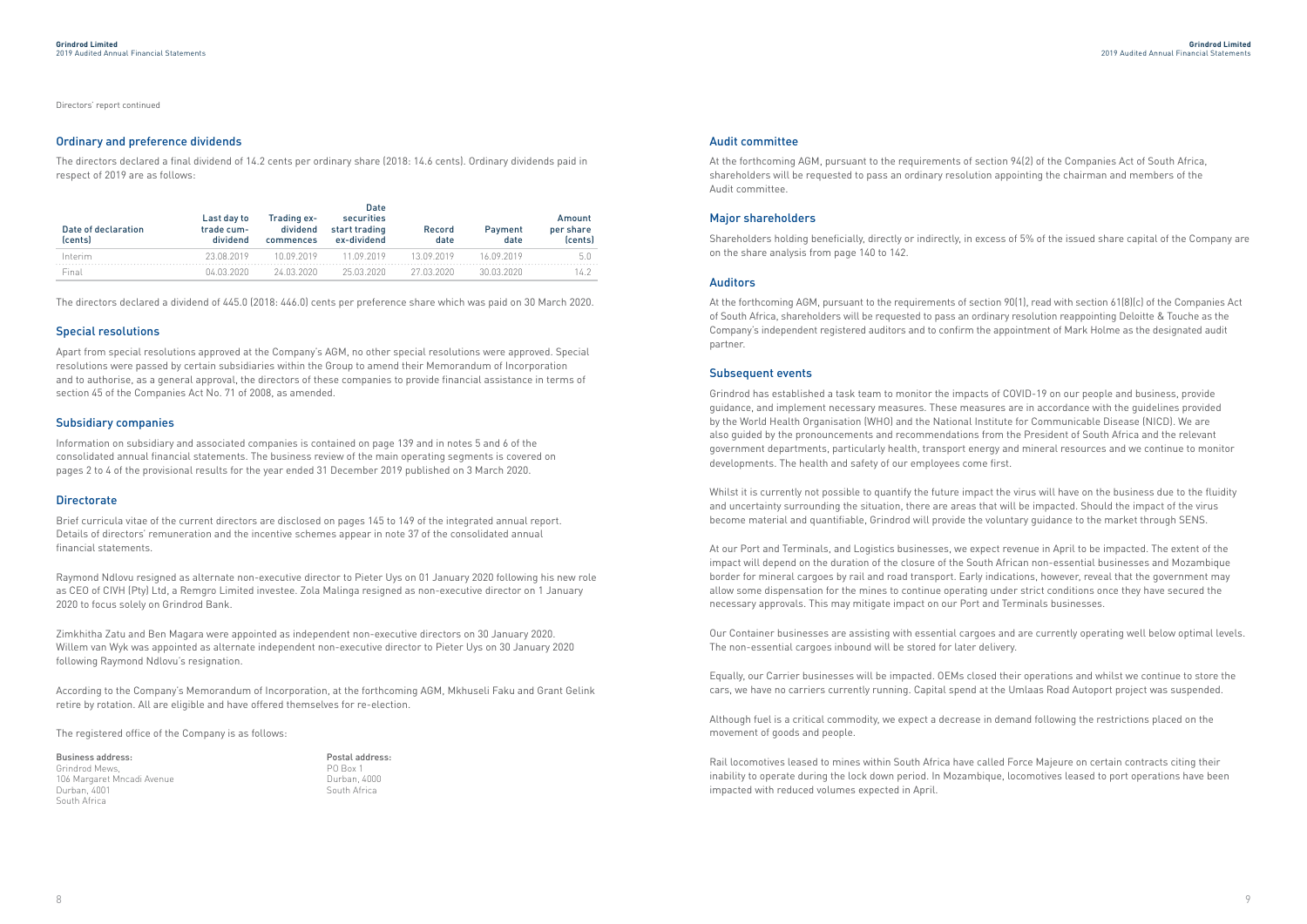Valuations of Grindrod's private equity and property investments are likely to be impacted. There is downward risk on the north-coast property backed lending. Currently the underlying property is already valued conservatively as a sugar farmland property despite having secured the right to rezone it for residential, commercial or mixed use. Independent valuations of the underlying properties held as security for the advances indicate a range of between R1.9 billion and R3.3 billion whereas the total exposure to the Group is under R1.5 billion. Whilst markets remain uncertain on what the total impact of COVID-19 will be on South Africa, expectations are that the property market allows for more stable investment opportunities, particularly with the decrease in interest rates.

Grindrod's investment in the UK property market is also expected to be impacted. However, the UK government's extensive support for the economy and businesses is expected to limit the impact of the virus, and market expectations are that the UK economy will contract in quarter two of 2020 but rebound by late quarter four of 2020 or early 2021. (Source: Oxford Economics)

Bank together with the banking industry are playing a critical role with relief measures in response to the expected increase in customer requests for loan restructures or temporary relief. The accounting and regulatory impacts on provisioning will be clarified in due course.

## Report on the Audit of the Consolidated and Separate Financial Statements **Opinion**

As the focus of all businesses has shifted to COVID-19 impact and responses, we expect that there may be delays in executing the disposal programme covering the remaining investments in the Marine Fuels trading and Agricultural Logistics. The extent of the delays will only become clearer after the lockdown period and the direction taken by various jurisdictions.

Liquidity is critical during this period to ensure that vital short-term commitments are met. Grindrod is working tirelessly to ensure that cash is conserved and that funds on hand and facilities available to it are deployed in a sensible manner. The balance sheet gearing as reported in December 2019 is low, and the impact of COVID-19 lockdown on debt ratios/ covenants is being assessed with the banks.

#### Going concern

The directors consider that the Group and Company have adequate resources to continue operating for the foreseeable future and that it is therefore appropriate to adopt the going concern basis of accounting in preparing the Group and Company's Annual Financial Statements. The directors have satisfied themselves that the Group and Company are in a sound financial position and that it has access to sufficient borrowing facilities to meet its foreseeable cash requirements including possible prolonged periods of low revenue due to COVID-19.

#### Directors' report continued

## INDEPENDENT AUDITOR'S REPORT **To the shareholders of Grindrod Limited**

We have audited the consolidated and separate financial statements of Grindrod Limited (the Group and company) set out on pages 19 to 139 and 143 to 145 which comprise of the consolidated and separate statements of financial position as at 31 December 2019, and the consolidated and separate income statements, the consolidated and separate statements of other comprehensive income, the consolidated and separate statements of changes in equity, the statements of cash flows for the year then ended, and notes to the consolidated and separate financial statements, including a summary of significant accounting policies.

In our opinion, the consolidated and separate financial statements present fairly, in all material respects, the consolidated and separate financial position of Grindrod Limited as at 31 December 2019, its consolidated and separate financial performance and consolidated and separate cash flows for the year then ended in accordance with International Financial Reporting Standards (IFRS) and the requirements of the Companies Act of South Africa.

### Basis for Opinion

We conducted our audit in accordance with International Standards on Auditing (ISAs). Our responsibilities under those standards are further described in the *Auditor's Responsibilities for the Audit of the Consolidated and Separate Financial Statements* section of our report. We are independent of the Group in accordance with the sections 290 and 291 of the Independent Regulatory Board for Auditors' *Code of Professional Conduct for Registered Auditors (Revised January 2018)*, parts 1 and 3 of the Independent Regulatory Board for Auditors' *Code of Professional Conduct for Registered Auditors (Revised November 2018)* (together with the IRBA Codes) and other independence requirements applicable to performing audits of financial statements in South Africa. We have fulfilled our other ethical responsibilities, as applicable, in accordance with the IRBA Codes and in accordance with other ethical requirements applicable to performing audits in South Africa. The IRBA Codes are consistent with the corresponding sections of the International Ethics Standards Board for Accountants' *Code of Ethics for Professional Accountants and the International Ethics Standards Board for Accountants' International Code of Ethics for Professional Accountants (including International Independence Standards)* respectively. We believe that the audit evidence we have obtained is sufficient and appropriate to provide a basis for our opinion.

### Key Audit Matters

Key audit matters are those matters that, in our professional judgement, were of most significance in our audit of the consolidated and separate financial statements of the current period. These matters were addressed in the context of our audit of the consolidated and separate financial statements as a whole, and in forming our opinion thereon, and we do not provide a separate opinion on these matters. The key audit matters apply to the consolidated financial statements and there is no key audit matter for the separate financial statements.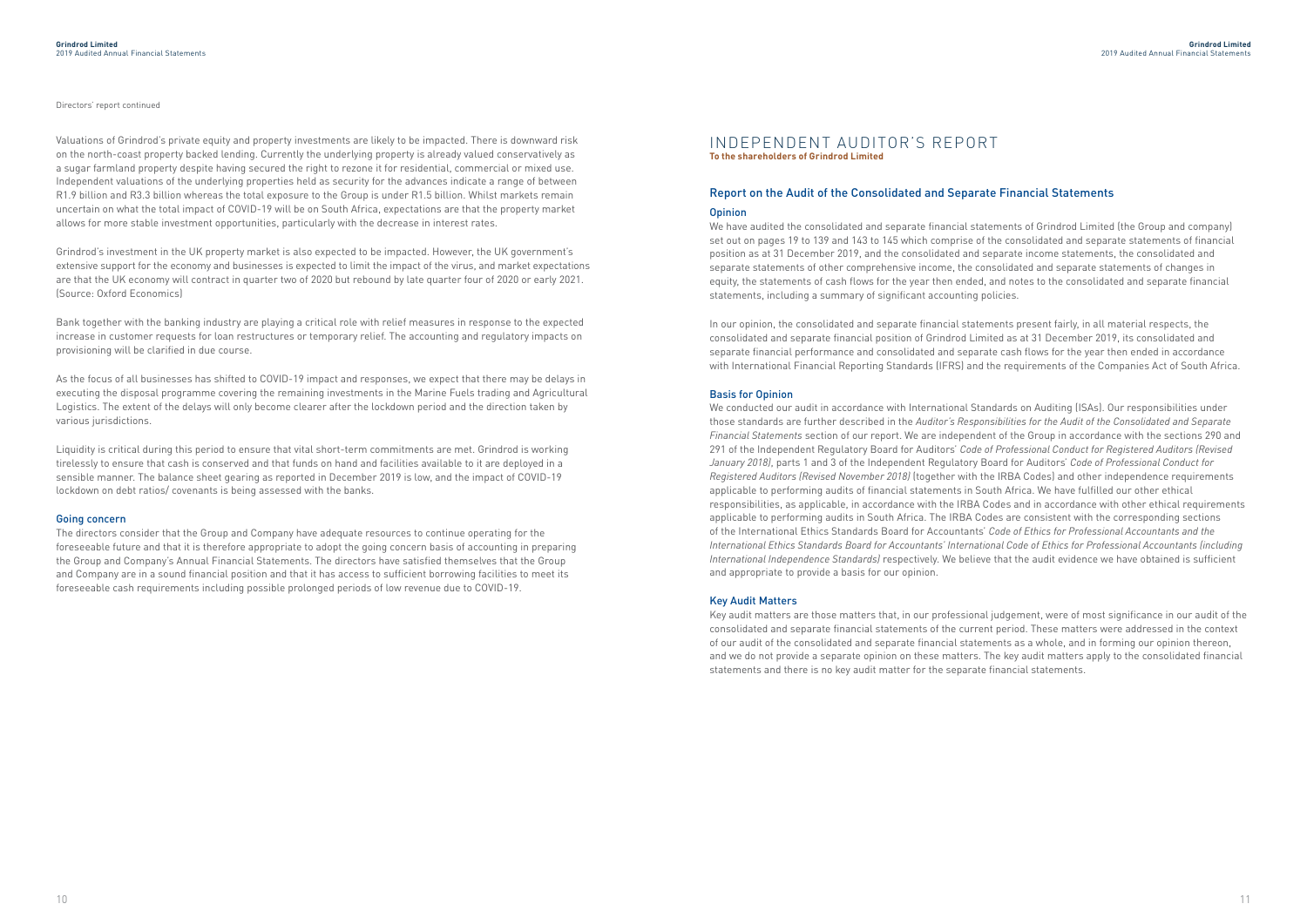#### Key audit matter **How the matter was addressed in the audit** How the matter was addressed in the audit

Independent auditors' report on the financial statements continued

#### Control Assessment of Investment Entities

The Group structures many of its business activities using joint ventures, associates, minority shareholdings in private companies and special purpose entities. These entities may be funded by preference shares, term loans, equity or a combination of all of these.

IFRS 10: *Consolidated Financial Statements* (IFRS 10) establishes principles for the presentation and preparation of consolidated financial statements when an entity controls one or more other entities.

The application IFRS 10, is highly judgemental and is based on a case-by-case analysis of the particular investment structure and how power over returns is practically being applied.

The directors made key judgements in their assessment of power, identifying indicators that might exist and whether they cumulatively or individually amounted to power.

As disclosed in the *"Judgements made by management and key sources of estimation uncertainty"* note 40 of the consolidated financial statements, the directors have determined that their protective rights often become substantive in nature when a borrower is in arrears, and the Group has intervened, thus triggering consolidation. This did occur during the year and the IFRS 3: *Business Combinations* note 33 discloses the effects of this being implemented in respect of two investments.

The Bank manages two Trusts with material assets and obligations, and it was determined that control existed in the current and prior years. The Trusts were erroneously not consolidated in prior years. The effect of correcting this prior period error has been disclosed in note 2 of the financial statements.

Our audit of the directors' control assessment process including assessing the judgements made on a caseby-case basis, re-presented an area of significant audit effort and is thus regarded as a key audit matter.

#### Key audit matter **How the matter was addressed in the audit** How the matter was addressed in the audit

We reviewed and assessed the directors' prepared accounting position papers on control assessments of key investment entities throughout the Group.

The indicators of control, which of those were relevant and present in the circumstances of each business model and the judgements applied by the directors, were carefully considered with the involvement of our internal subject matter experts, accounting technical specialists and in some cases external experts.

Lending agreements, Trust deeds and Memoranda of Incorporation were obtained and reviewed by our internal subject matter experts to understand who legally and practically controlled the entities based on the individual facts outlined in these documents.

The directors were interviewed to understand how, practically, default events were managed, and an assessment was made of whether directors were acting as a funder or an owner or, in certain cases, an agent or a principal.

Disclosures were assessed against the requirements of the applicable accounting standards.

The material restatement in relation to the consolidation of the two Trusts was assessed by inspecting underlying agreements, understanding internal business processes and cash flows and consulting with independent experts and our internal accounting specialists. The restatement disclosures were assessed against the requirements of IAS 8: Accounting Policies, Change in Accounting Estimates and Errors.

We concur with the directors control assessment in terms of IFRS 10. We found the disclosure requirements required by IAS 8 were sufficient and appropriate in all material respects.

#### Valuation of loans secured by property

Included in the Group's "Loans and advances" balance, are two material loans, secured by the borrowers' property holdings.

The loans include profit share agreements, directly linked to profits on the disposal or development of the underlying properties and are carried in the books of the Group's consolidated financial statements at a fair value of R1.4 billion (2018: R1.2 billion).

Fair value has been determined by the directors, in the absence of an observable market price. The valuation process is described in note 35 to the consolidated financial statements. This valuation is a level 3 type valuation in accordance with IFRS 13: Fair Value Measurement, where the fair value is not based on observable market data.

In determining the range of possible values, the directors used two professional property experts to perform detailed valuations.

The directors also considered a valuation obtained by an independent Bank who made a loan to the Group in the current year, secured by a mortgage bond over one of the properties.

We identified the valuation of the properties securing the interest bearing loans and the related profit share agreements as a key audit matter due to the material amount outstanding, the significant judgements associated with determining the fair value of the security and the considerable length of time since the loans were originally granted.

In evaluating the fair value of the material property backed loans, we performed the following procedures:

- inspected the original interest-bearing loan agreements and considered the terms of each loan including the related profit share agreements and the terms of the securities held by the Group;
- utilised internal accounting specialists and with reference to the applicable accounting standards, we evaluated the directors' conclusion that the loans, seen with the profit share agreements, are financial instruments measured at fair value as they are not subject to the repayment solely or primarily of principal and interest. We further concurred that the appropriate valuation of the loans is directly linked to the valuation of the underlying securities;
- agreed the key inputs, specifically the estimated selling price per square meter, used in the directors' valuation to external evidence. The directors had obtained two professional valuations of the underlying properties and our audit procedures included assessing key inputs for reasonability in relation to relevant market indicators and recent developments in the area;
- assessed the valuation calculations and evaluated sensitive assumptions made by the directors' experts, utilising our own internal valuation specialists;
- considered how directors' valuation factored in the lack of liquidity of the undeveloped coastal land and the uncertainty surrounding either the time of disposal or development. We considered that the land is currently zoned as "Agricultural" and that no development activities had yet commenced;
- performed sensitivity analyses on key inputs and noted that the directors' factors applied were reasonable and supportable in the current market; and
- assessed the classification of the loans as long-term, to be appropriate at 31 December 2019.

We found that the directors' calculated fair value of the underlying security was sufficient to support the Group's carrying value of the loans and the disclosures relevant to the "level 3" type valuation, to be appropriate in all material respects.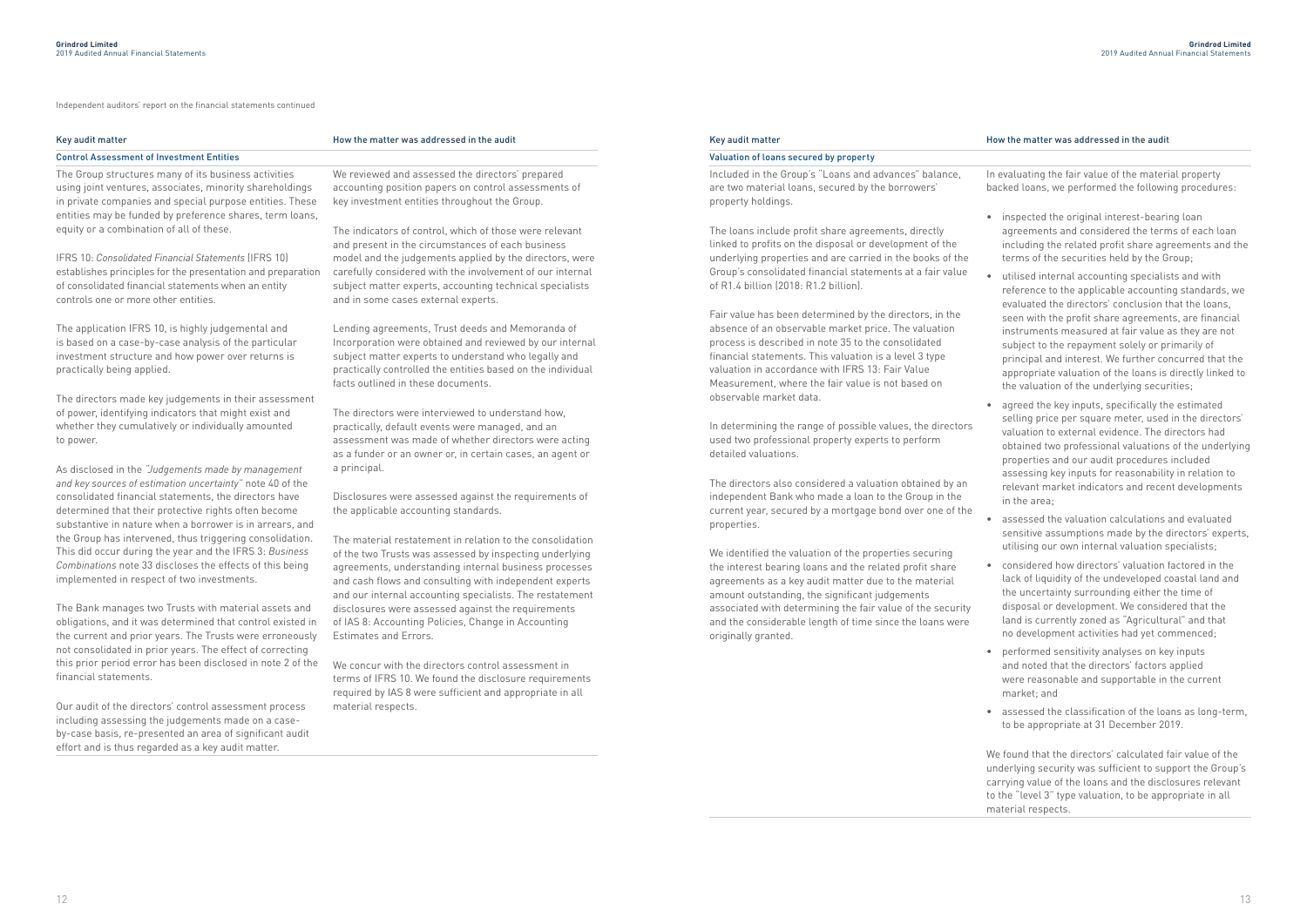#### Key audit matter **How the matter was addressed in the audit** How the matter was addressed in the audit

#### Classification and measurement of non-current assets held for sale and discontinued operations

As at 30 June 2019 the Group disclosed its entire Marine Fuel and Agricultural Logistics segment ("the segment") as non-current assets held for sale, as defined by IFRS 5: *Non-current Assets Held for Sale and Discontinued Operations*.

The directors had to apply significant judgement in assessing whether the requirements of IFRS 5 for classifying an asset as held for sale, were met.

The directors concluded that the requirements of IFRS 5 had been met, as the Board had formally resolved to sell the three equity accounted investments making up the segment, and are still committed to an orderly sale at a price reflective of fair value and the conclusion of a successful sales process is highly likely in the short-term.

The Board noted the conclusion of the sale of one of the three investments, the NWK shares, prior to year-end as corroborative evidence of the relative liquidity of the assets.

Given the significance of the net losses incurred in the current year by the assets held for sale, the classification of the assets as discontinued operations is impactful on the presentation of the financial statements. We consider that the decision to disclose these assets as held for sale and as discontinued operations, involves significant judgement and refer users to note 40 in the financial statements where further detail is provided.

In assessing the classification requirements in respect of the possible disposal of the remaining businesses within the Marine Fuels and Agricultural Logistics segment, we performed the following procedures:

- inspected underlying correspondence to verify the accuracy of facts regarding the intent to dispose, including minutes of Board meetings to confirm that the Board had approved the intention to dispose;
- assessed the ability to dispose of the entities in their current conditions and confirmed that an active program to locate buyers at a price that is considered reasonable in relation to its current fair value, has commenced;
- considered the directors' judgement that the entire segment should be accounted for in terms of IFRS 5, taking into account the various regulatory and commercial approvals to be obtained and the uncertainty relating to the successful conclusion of transactions;
- evaluated the directors' assessment of fair value less costs to sell against available market data;
- assessed the P/ E ratio applied by the directors in the valuation for reasonableness against industry peers;
- consulted with our accounting specialists on the accounting treatment of the related impairments of assets held for sale in particular regarding the impact and calculation of headline earnings per share;
- considered the adequacy of disclosure in the consolidated financial statements including the critical judgements made;
- obtained representations from the directors confirming that the remaining unsold businesses were still intended to be disposed of and that they were being marketed at a reasonable price that was highly likely to result in a disposal within 12 months of classification; and
- considered the directors' disclosure in relation to COVID-19, as a non-adjusting subsequent event, and the possible impact on the timing and value of the disposal programme.

We concur with the directors' assessment that the IFRS 5 requirements have been met and that the non-current assets held for sale and discontinued operations are correctly classified. The effects of the related material impairments have been appropriately accounted for.

Independent auditors' report on the financial statements continued

#### Key audit matter **How the matter was addressed in the audit** How the matter was addressed in the audit

#### Measurement of loans and advances in the Bank

Significant judgement is required by the directors in assessing these impairments and fair value measurements, and includes estimating:

Impairments:

- whether there was a significant increase in credit risk since inception (SICR), which determines whether a loan or advance is classified as Stage 1, 2 or 3;
- the size of credit exposures (Exposure at Default (EAD));
- the probability that an advance will default (PD), either over a 12 month period or the lifetime of the loan or advance, depending on staging; and
- the loss given default (LGD). A key input into the LGD model is the expected realisable value of the collateral securing the loan or advance.

Fair value:

As required by IFRS 9: *Financial Instruments* (IFRS 9), loans and advances in the Bank are either measured at amortised cost less impairments in terms of an expected credit loss (ECL) model, or at fair value through profit or loss (FVTPL). With the assistance of auditor's and management experts, we performed the following audit procedures on the ECL model:

- changes in interest rates since inception (in the case of fixed rate loans and advances);
- changes in credit risk of the counterparty since inception, as well as changes in general market credit spread levels for a given credit rating;
- changes in general market liquidity spread levels since inception; and
- the current and projected future value of the asset being financed, in the case of loans and advances where the total payoff depends on the value of such underlying asset.

Impairment of advances is disclosed in note 10 and note 35, and fair value is disclosed in note 35 to the financial statements. to the financial statements. Due to the significant judgement applied by the directors, as disclosed in *"Judgements made by management and key sources of estimation uncertainty"* note 40 of the consolidated financial statements, the credit impairment against advances and related expected credit loss, is considered to be a key audit matter.

- assessed the design and implementation of key internal controls relating to the model;
- assessed the appropriateness of assumptions and variables used in determining the ECL in relation to current market conditions and forward looking economic information;
- assessed the completeness, accuracy and validity of data inputs used during the development and application of the credit impairment model;
- assessed the methodologies and assumptions applied, to assess compliance with IFRS 9, including the determination of PD, SICR, EAD and LGD;
- assessed the appropriateness of management's stage allocation;
- evaluated the methodology used to incorporate forward looking information in the calculation of expected credit losses;
- performed substantive tests of details on a sample basis relating to the estimated net realisable value of the collateral securing loans and advances included in the ECL model; and
- considered and assessed the qualitative factors that influence the impairment, including the amount in arrears, period in arrears and the financial strength of the borrower.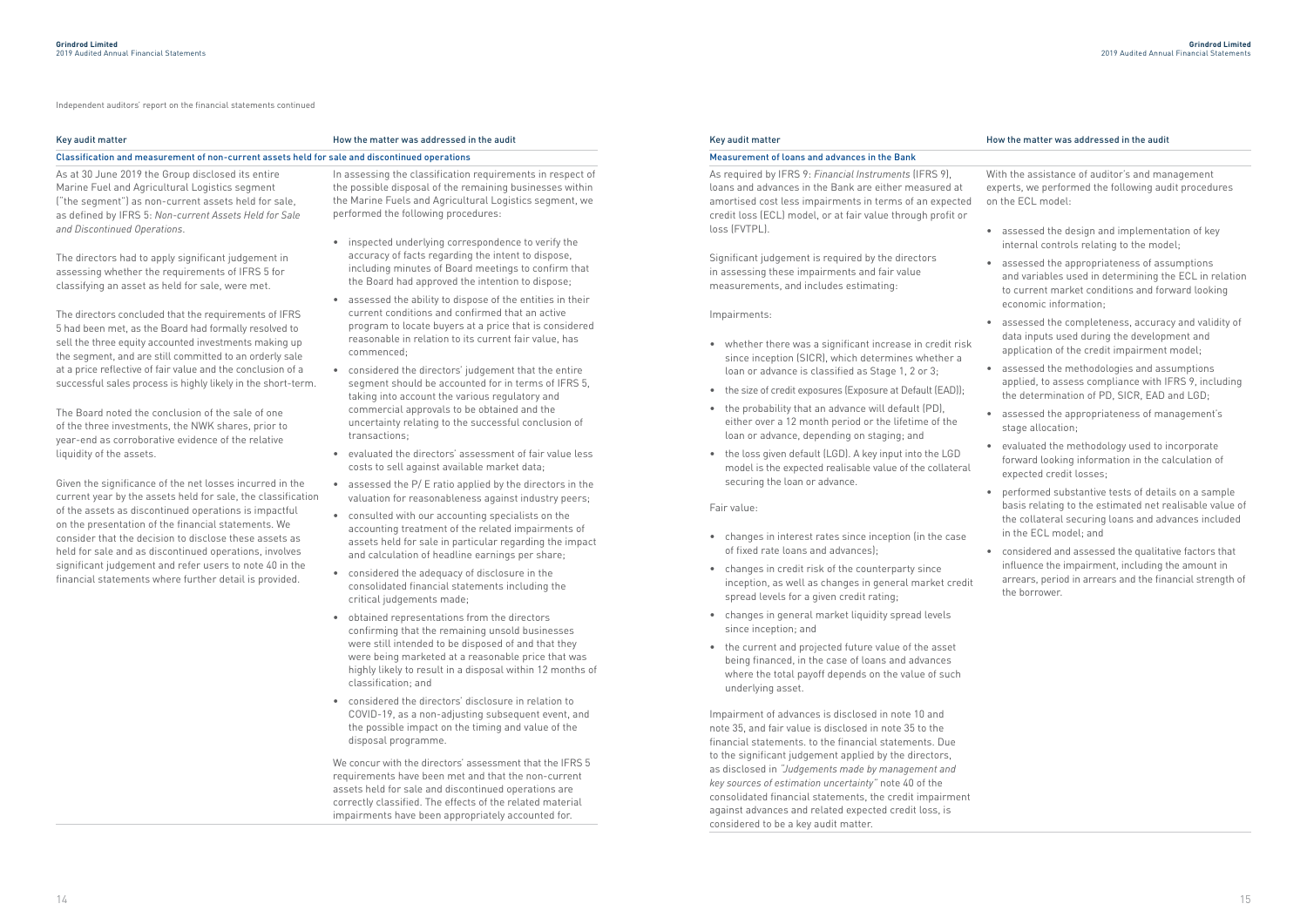| Key audit matter                              | How the matter was addressed in the audit                                                                                                                                                                                                                                                                                  |
|-----------------------------------------------|----------------------------------------------------------------------------------------------------------------------------------------------------------------------------------------------------------------------------------------------------------------------------------------------------------------------------|
| Measurement of loans and advances in the Bank |                                                                                                                                                                                                                                                                                                                            |
|                                               | We found that the assumptions and judgements used<br>by the directors in determining the impairment against<br>loans and advances in the Bank were materially<br>appropriate in the circumstances. We found the<br>disclosures required by IFRS 9 to be sufficient and<br>appropriate in all material respects.            |
|                                               | With the assistance of auditor's and management<br>experts, we performed the following audit procedures on<br>the fair value models:                                                                                                                                                                                       |
|                                               | assessed the valuation methodologies for compliance<br>$\bullet$<br>with IFRS 13: Fair Value Measurement (IFRS 13).<br>financial instrument pricing theory and market practice;                                                                                                                                            |
|                                               | evaluated the completeness, accuracy and validity of<br>$\bullet$<br>the contractual terms and conditions utilised as data<br>inputs into the fair value models; and                                                                                                                                                       |
|                                               | assessed the appropriateness of assumptions and<br>$\bullet$<br>variables used in determining the market data inputs<br>utilised in the fair value models in relation to current<br>market conditions and forward looking economic<br>information.                                                                         |
|                                               | We assessed management's disclosures regarding the<br>impact of COVID-19 on the ECL and fair value of the loans<br>and advances. We found that the disclosures made are<br>appropriate, in the context of a non-adjusting subsequent<br>event, the impact of which cannot be quantified with any<br>degree of reliability. |

### Other Information

The directors are responsible for the other information. The other information comprises the information included in the document titled "Grindrod Limited Integrated Annual Report 2019" and in the document titled "Grindrod Limited Audited Annual Financial Statements for the year ended 31 December 2019", which includes the Directors' Report, the Audit Committee's Report, the Compliance Statement by the Company Secretary as required by the Company Secretary as required by the Companies Act of South Africa, which we obtained prior to the date of this report. The other information does not include the consolidated and separate financial statements and our auditor's report thereon.

Our opinion on the consolidated and separate financial statements does not cover the other information and we do not and will not express an audit opinion or any form of assurance conclusion thereon.

In connection with our audit of the consolidated and separate financial statements, our responsibility is to read the other information and, in doing so, consider whether the other information is materially inconsistent with the consolidated and separate financial statements or our knowledge obtained in the audit, or otherwise appears to be materially misstated.

If, based on the work we have performed on the other information obtained prior to the date of this auditor's report, we conclude that there is a material misstatement of this other information, we are required to report that fact. We have nothing to report in this regard.

Independent auditors' report on the financial statements continued

## Responsibilities of the Directors for the Consolidated and Separate Financial Statements

The directors are responsible for the preparation and fair presentation of the consolidated and separate financial statements in accordance with International Financial Reporting Standards and the requirements of the Companies Act of South Africa, and for such internal control as the directors determine is necessary to enable the preparation of consolidated and separate financial statements that are free from material misstatement, whether due to fraud or error.

In preparing the consolidated and separate financial statements, the directors are responsible for assessing the Group's and the company's ability to continue as a going concern, disclosing, as applicable, matters related to going concern and using the going concern basis of accounting unless the directors either intend to liquidate the Group and/ or the company or to cease operations, or have no realistic alternative but to do so.

## Auditor's Responsibilities for the Audit of the Consolidated and Separate Financial Statements

Our objectives are to obtain reasonable assurance about whether the consolidated and separate financial statements as a whole are free from material misstatement, whether due to fraud or error, and to issue an auditor's report that includes our opinion. Reasonable assurance is a high level of assurance but is not a guarantee that an audit conducted in accordance with ISAs will always detect a material misstatement when it exists. Misstatements can arise from fraud or error and are considered material if, individually or in the aggregate, they could reasonably be expected to influence the economic decisions of users taken on the basis of these consolidated and separate financial statements.

As part of an audit in accordance with ISAs, we exercise professional judgement and maintain professional scepticism throughout the audit. We also:

- identify and assess the risks of material misstatement of the consolidated and separate financial statements, whether due to fraud or error, design and perform audit procedures responsive to those risks, and obtain audit evidence that is sufficient and appropriate to provide a basis for our opinion. The risk of not detecting a material misstatement resulting from fraud is higher than for one resulting from error, as fraud may involve collusion, forgery, intentional omissions, misrepresentations, or the override of internal control;
- obtain an understanding of internal control relevant to the audit in order to design audit procedures that are appropriate in the circumstances, but not for the purpose of expressing an opinion on the effectiveness of the group's and the company's internal control;
- evaluate the appropriateness of accounting policies used and the reasonableness of accounting estimates and related disclosures made by the directors;
- conclude on the appropriateness of the directors' use of the going concern basis of accounting and based on the audit evidence obtained, whether a material uncertainty exists related to events or conditions that may cast significant doubt on the Group's and the company's ability to continue as a going concern. If we conclude that a material uncertainty exists, we are required to draw attention in our auditor's report to the related disclosures in the consolidated and separate financial statements or, if such disclosures are inadequate, to modify our opinion. Our conclusions are based on the audit evidence obtained up to the date of our auditor's report. However, future events or conditions may cause the Group and/ or the company to cease to continue as a going concern;
- evaluate the overall presentation, structure and content of the consolidated and separate financial statements, including the disclosures, and whether the consolidated and separate financial statements represent the underlying transactions and events in a manner that achieves fair presentation; and
- obtain sufficient appropriate audit evidence regarding the financial information of the entities or business activities within the Group to express an opinion on the consolidated financial statements. We are responsible for the direction, supervision and performance of the Group audit. We remain solely responsible for our audit opinion.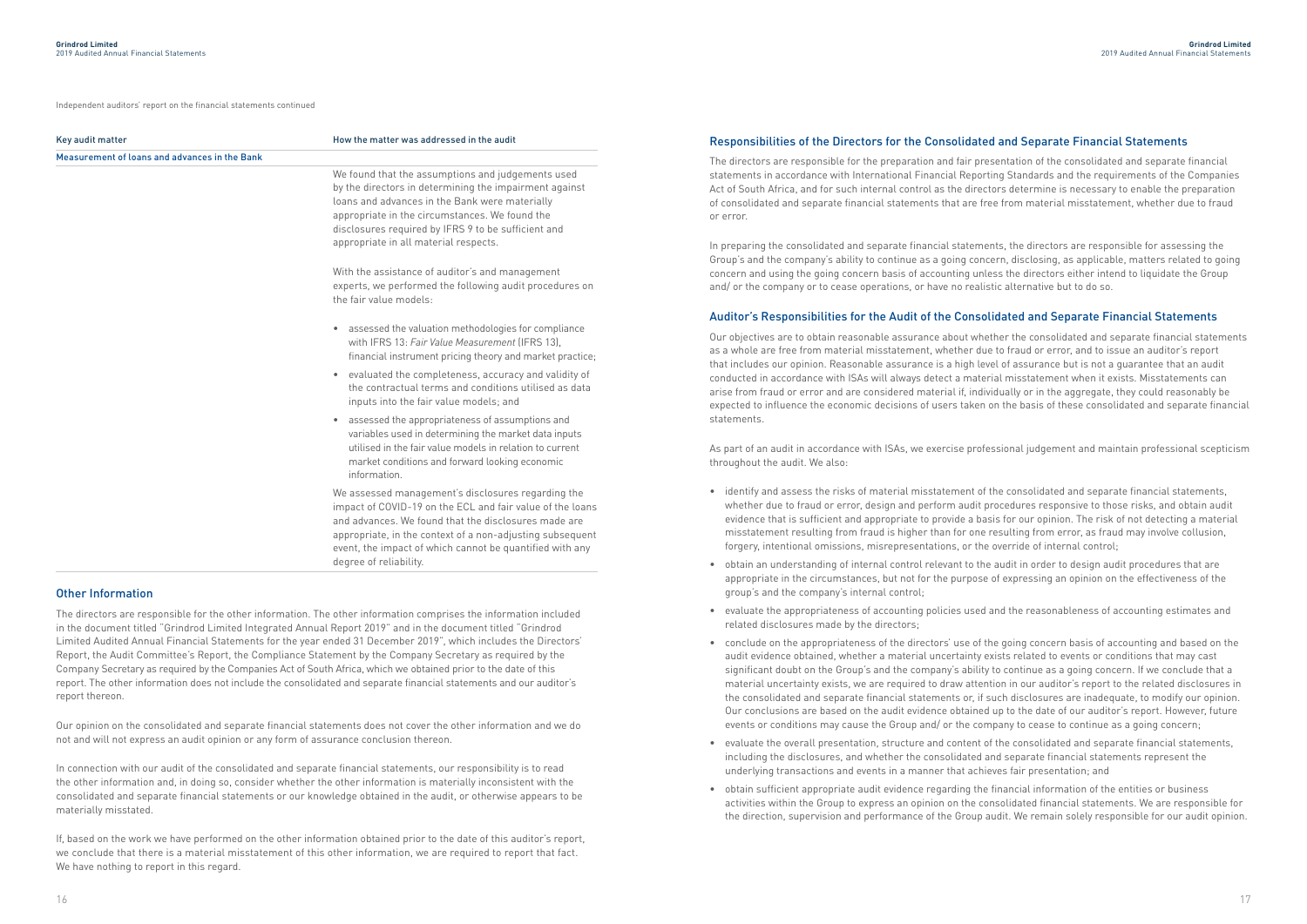## STATEMENTS OF FINANCIAL POSITION **as at 31 December 2019**

Consolidated

|                                                              |                 |                     | Consolidated  |               |
|--------------------------------------------------------------|-----------------|---------------------|---------------|---------------|
|                                                              | Notes           | 2019<br><b>R000</b> | 2018<br>R000* | 2017<br>R000* |
| <b>Assets</b>                                                |                 |                     |               |               |
| Non-current assets                                           |                 |                     |               |               |
| Property, terminals, machinery, vehicles and equipment       | 3               | 1858744             | 1 752 225     | 1 478 003     |
| Right of use assets                                          | 3               | 1 103 398           | 1006617       | 1 045 851     |
| Goodwill and Intangible assets                               | 4               | 772861              | 701 975       | 710 909       |
| Investments in joint ventures                                | 5               | 2 3 4 8 1 4 5       | 2 776 105     | 2 347 978     |
| Investments in associates                                    |                 | 92917               | 970 815       | 867 154       |
| Investment property                                          |                 | 91 617              | 120 113       | 125 649       |
| Other investments                                            |                 | 2 302 077           | 1 753 674     | 2 263 569     |
| Preference share investments by trusts                       | 8               | 644 900             | 100 000       | 194 473       |
| Deferred taxation                                            | 9               | 98 910              | 60 945        | 59 313        |
| Loans and advances                                           | 10 <sup>1</sup> | 4 263 948           | 4 329 050     | 4 041 022     |
| Total non-current assets                                     |                 | 13 577 517          | 13 571 519    | 13 133 921    |
| <b>Current assets</b>                                        |                 |                     |               |               |
| Liquid assets and short-term negotiable securities           |                 | 2 478 941           | 2825285       | 1 730 384     |
| Current portion of loans and advances                        | 10 <sup>1</sup> | 4166910             | 3 668 055     | 3 329 348     |
| Current portion of preference share investments<br>by trusts | 8               | 482 544             | 941 000       | 1 141 000     |
| Inventories                                                  |                 | 122 900             | 90 186        | 56 510        |
| Trade and other receivables                                  | 12              | 1 357 057           | 2025414       | 2 154 342     |
| Taxation receivable                                          |                 | 23764               | 77619         | 32 592        |
| Cash and cash equivalents                                    |                 | 4729850             | 4077056       | 8 978 133     |
|                                                              |                 | 13 361 966          | 13 704 615    | 17 422 309    |
| Non-current assets classified as held for sale               | 13              | 985892              | 298 349       | 8 4 4 5 3 8 3 |
| <b>Total current assets</b>                                  |                 | 14 347 858          | 14 002 964    | 25 867 692    |
| <b>Total assets</b>                                          |                 | 27 925 375          | 27 574 483    | 39 001 613    |

We communicate with the directors regarding, among other matters, the planned scope and timing of the audit and significant audit findings, including any significant deficiencies in internal control that we identify during our audit.

We also provide the directors with a statement that we have complied with relevant ethical requirements regarding independence, and to communicate with them all relationships and other matters that may reasonably be thought to bear on our independence, and where applicable, related safeguards.

From the matters communicated with the directors, we determine those matters that were of most significance in the audit of the consolidated and separate financial statements of the current period and are therefore the key audit matters. We describe these matters in our auditor's report unless law or regulation precludes public disclosure about the matter or when, in extremely rare circumstances, we determine that a matter should not be communicated in our report because the adverse consequences of doing so would reasonably be expected to outweigh the public interest benefits of such communication.

### Report on Other Legal and Regulatory Requirements

In terms of the IRBA Rule published in Government Gazette Number 39475 dated 4 December 2015, we report that Deloitte & Touche has been the auditor of Grindrod Limited for 16 years.

Deloitte : Touche

Registered Auditor Per: MH Holme CA (SA), RA Partner 24 April 2020

Deloitte Place, 2 Pencarrow Crescent, Pencarrow Park, La Lucia Ridge Office Estate, La Lucia 4051, Durban

Independent auditors' report on the financial statements continued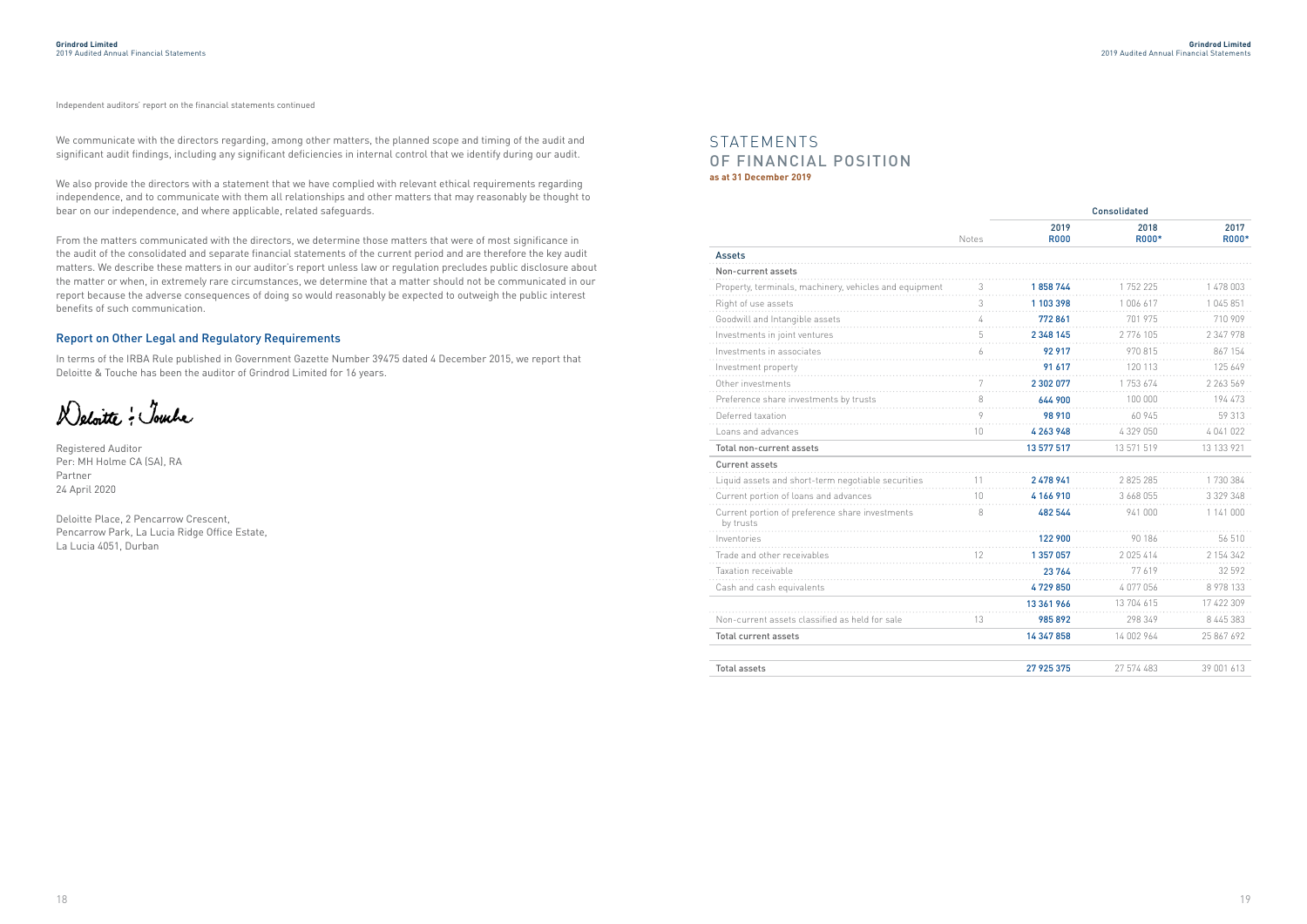#### Statements of financial position continued

|                                                                      |       |                     | <b>Consolidated</b> |               |
|----------------------------------------------------------------------|-------|---------------------|---------------------|---------------|
|                                                                      | Notes | 2019<br><b>R000</b> | 2018<br>R000*       | 2017<br>R000* |
| <b>Equity and liabilities</b>                                        |       |                     |                     |               |
| Capital and reserves                                                 |       |                     |                     |               |
| Share capital and premium                                            | 14    | 3 982 066           | 3 977 456           | 5 992 756     |
| Non-distributable reserves                                           |       | 1461991             | 1540914             | 3 520 079     |
| Accumulated profit                                                   |       | 3 364 197           | 3 912 258           | 4 442 400     |
| Equity attributable to owners of the Company                         |       | 8 8 0 8 2 5 4       | 9 430 628           | 13 955 235    |
| Non-controlling interests                                            |       | (71653)             | 52 280              | 39094         |
| Total equity                                                         |       | 8736601             | 9482908             | 13 994 329    |
| Non-current liabilities                                              |       |                     |                     |               |
| Long-term borrowings                                                 | 15    | 268 230             | 455 223             | 295 429       |
| Lease liabilities                                                    | 15    | 924878              | 862 092             | 828 412       |
| Long-term bank and private equity funding                            | 16    | 1 117 838           | 494 182             | 230 660       |
| Derivative financial liabilities                                     |       | 23 4 22             | 7911                | 18 939        |
| Participatory contribution from Bank customers                       | 8     | 77544               | 60 670              | 1870          |
| Deferred taxation                                                    | 9     | 136 296             | 221 415             | 240 869       |
| Provision for post-retirement medical aid                            | 17    | 22724               | 25 510              | 25 403        |
| Deposits from Bank customers                                         | 18    | 352757              | 340 159             | 78 297        |
| Provisions                                                           |       | 10 082              | 29 038              | 21857         |
| Total non-current liabilities                                        |       | 2933771             | 2496200             | 1 741 736     |
| <b>Current liabilities</b>                                           |       |                     |                     |               |
| Trade and other payables                                             | 19    | 1 513 435           | 1 441 513           | 1 264 516     |
| Current portion of long-term borrowings                              | 15    | 177476              | 825 173             | 106 220       |
| Current portion of lease liabilities                                 | 15    | 280 869             | 257 797             | 234 408       |
| Current portion of bank and private equity funding                   | 16    | 535 009             | 368 895             | 638 953       |
| Current portion of deposits from Bank customers                      | 18    | 10 827 608          | 10 166 245          | 14 562 066    |
| Current portion of participatory contribution from Bank<br>customers | 8     | 1646732             | 1 653 454           | 1889589       |
| Short-term borrowings and bank overdraft                             | 15    | 1 223 973           | 745 936             | 243 661       |
| Taxation payable                                                     |       | 49 901              | 67742               | 33 923        |
|                                                                      |       | 16 255 003          | 15 526 755          | 18 973 336    |
| Non-current liabilities associated with assets classified            |       |                     |                     |               |
| as held for sale                                                     | 13    |                     | 68 620              | 4 292 212     |
| <b>Total current liabilities</b>                                     |       | 16 255 003          | 15 595 375          | 23 265 548    |
| Total equity and liabilities                                         |       | 27 925 375          | 27 574 483          | 39 001 613    |

\* Re-presented for the impact of IFRS 5 Non-Current Assets Held for Sale and Discontinued Operations and restated for IFRS 10 Consolidated Financial Statements and IFRS 16 Leases. Further details relating to the restatements are shown in note 2.

|                                                                         |       | Consolidated        |               |
|-------------------------------------------------------------------------|-------|---------------------|---------------|
|                                                                         | Notes | 2019<br><b>R000</b> | 2018<br>R000* |
| <b>Continuing operations</b>                                            |       |                     |               |
| Revenue                                                                 | 20    | 3834459             | 3466580       |
| <b>Trading Profit</b>                                                   |       | 1096928             | 1 274 607     |
| Depreciation and amortisation                                           |       | [501 468]           | [462 158]     |
| Expected credit losses                                                  | 21    | (68355)             | [403 118]     |
| Operating profit before interest and taxation                           | 21    | 527 105             | 409 331       |
| Non-trading items                                                       | 22    | (97353)             | (482560)      |
| Interest received                                                       | 23    | 157 343             | 246 420       |
| Interest paid                                                           | 23    | (299 201)           | (150596)      |
| Profit before share of associate and joint venture<br>companies' profit |       | 287894              | 22 595        |
| Share of joint venture companies' profit after taxation                 | 5     | 58 636              | 203 616       |
| Share of associate companies' profit after taxation                     | 6     | 9 7 1 4             | 8 0 0 5       |
| Profit before taxation                                                  |       | 356 244             | 234 216       |
| Taxation                                                                | 24    | 9 1 1 4             | (180410)      |
| Profit for the year from continuing operations                          |       | 365 358             | 53 806        |
| <b>Discontinued operations</b>                                          |       |                     |               |
| (Loss)/ profit after taxation from discontinued operations              | 25    | (707534)            | 2893165       |
| (Loss)/ profit for the year                                             |       | (342176)            | 2 946 971     |
| Attributable to:                                                        |       |                     |               |
| Owners of the parent/ Company                                           |       | [341615]            | 2 938 588     |
| From continuing operations                                              |       | 365919              | 45 423        |
| From discontinued operations                                            |       | (707534)            | 2893165       |
| Non-controlling interests                                               |       | (561)               | 8 383         |
| From continuing operations<br>From discontinued operations              |       | (561)               | 8 3 8 3       |
|                                                                         |       | [342 176]           | 2946971       |
| Basic earnings/ (loss) per share (cents)                                | 26    |                     |               |
| From continuing operations                                              |       | 44.1                | (2.7)         |
| From discontinued operations                                            |       | (104.0)             | 384.8         |
| Total                                                                   |       | (59.9)              | 382.1         |
| Diluted earnings/ (loss) per share (cents)**                            | 26    |                     |               |
| From continuing operations                                              |       | 44.0                | [2.7]         |
| From discontinued operations                                            |       | (104.0)             | 382.2         |
| Total                                                                   |       | (60.0)              | 379.5         |
| Dividends per share (cents)                                             |       | 19.2                | 14.6          |
| Interim                                                                 |       | 5.0                 |               |
| Final                                                                   |       | 142                 | 14 6          |

for Sale and Discontinued Operations and restated for IFRS 10 Consolidated

|                                                                         | Notes | <b>RUUU</b> | RUUU      |
|-------------------------------------------------------------------------|-------|-------------|-----------|
| <b>Continuing operations</b>                                            |       |             |           |
| Revenue                                                                 | 20    | 3834459     | 3 466 580 |
| <b>Trading Profit</b>                                                   |       | 1096928     | 1 274 607 |
| Depreciation and amortisation                                           |       | (501468)    | (462 158  |
| Expected credit losses                                                  | 21    | (68355)     | (403 118  |
| Operating profit before interest and taxation                           | 21    | 527 105     | 409 331   |
| Non-trading items                                                       | 22    | (97353)     | (482 560  |
| Interest received                                                       | 23    | 157 343     | 246 420   |
| Interest paid                                                           | 23    | (299 201)   | (150 596  |
| Profit before share of associate and joint venture<br>companies' profit |       | 287894      | 22 595    |
| Share of joint venture companies' profit after taxation                 | 5     | 58 636      | 203 616   |
| Share of associate companies' profit after taxation                     | 6     | 9 7 1 4     | 8 0 0 5   |
| Profit before taxation                                                  |       | 356 244     | 234 216   |
| Taxation                                                                | 24    | 9 1 1 4     | [180410]  |
| Profit for the year from continuing operations                          |       | 365 358     | 53 806    |
| <b>Discontinued operations</b>                                          |       |             |           |
| (Loss)/ profit after taxation from discontinued operations              | 25    | (707534)    | 2 893 165 |
| (Loss)/ profit for the year                                             |       | (342176)    | 2 946 971 |
| Attributable to:                                                        |       |             |           |
| Owners of the parent/ Company                                           |       | (341615)    | 2 938 588 |
| From continuing operations                                              |       | 365919      | 45 423    |
| From discontinued operations                                            |       | [707534]    | 2 893 165 |
| Non-controlling interests                                               |       | [561]       | 8 3 8 3   |
| From continuing operations                                              |       | (561)       | 8 3 8 3   |
| From discontinued operations                                            |       |             |           |
|                                                                         |       | [342 176]   | 2 946 971 |
| Basic earnings/ (loss) per share (cents)                                | 26    |             |           |
| From continuing operations                                              |       | 44.1        | [2.7]     |
| From discontinued operations                                            |       | (104.0)     | 384.8     |
| Total                                                                   |       | (59.9)      | 382.1     |
| Diluted earnings/ (loss) per share (cents)**                            | 26    |             |           |
| From continuing operations                                              |       | 44.0        | (2.7)     |
| From discontinued operations                                            |       | (104.0)     | 382.2     |
| Total                                                                   |       | (60.0)      | 379.5     |
| Dividends per share (cents)                                             |       | 19.2        | 14.6      |
| Interim                                                                 |       | 5.0         |           |
| Final                                                                   |       | 14.2        | 14.6      |
|                                                                         |       |             |           |

Financial Statements and IFRS 16 Leases. Further details relating to the restatements are shown in note 2. In addition, the prior year income statement has been restated to separately disclose the expected credit loss recognised for the year that was previously included in Trading Profit.

\*\* Diluted loss per share was calculated on weighted average number of shares due to the anti-dilutive effect of the long-term incentive share schemes.

## INCOME STATEMENT **for the year ended 31 December 2019**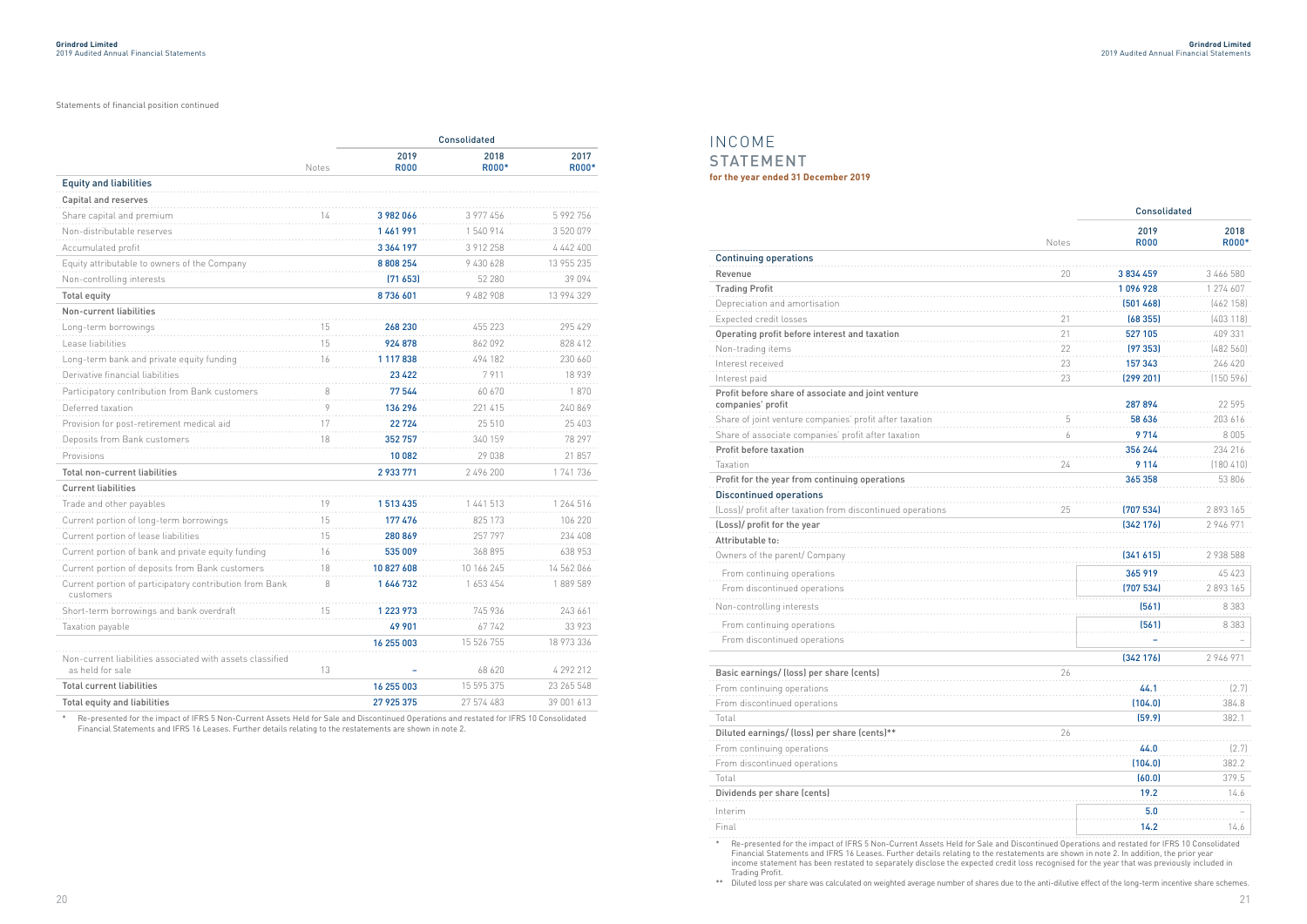|                                                                                |                     | <b>Consolidated</b> |
|--------------------------------------------------------------------------------|---------------------|---------------------|
|                                                                                | 2019<br><b>R000</b> | 2018<br>R000*       |
| (Loss)/ profit for the year                                                    | (342176)            | 2946971             |
| Other comprehensive (loss)/income                                              |                     |                     |
| Items that may be reclassified subsequently to loss or profit                  |                     |                     |
| Exchange differences on translating foreign operations arising during the year | (83031)             | 855396              |
| Net movement in cash flow hedges                                               |                     | 186                 |
| Items that will not be reclassified subsequently to loss or profit             |                     |                     |
| Actuarial losses                                                               | (10327)             | [17850]             |
| Fair value through other comprehensive income                                  | 4 7 7 3             | 1 755               |
| Total comprehensive (loss)/ profit for the year                                | [430761]            | 3786458             |
| Total comprehensive (loss)/income attributable to:                             |                     |                     |
| Owners of the parent/ Company                                                  | (428853)            | 3 776 105           |
| Non-controlling interests                                                      | (1908)              | 10 353              |
|                                                                                | (430761)            | 3786458             |

\* Re-presented for the impact of IFRS 5 Non-Current Assets Held for Sale and Discontinued Operations and restated for IFRS 10 Consolidated Financial Statements and IFRS 16 Leases. Further details relating to the restatements are shown in note 2.

## STATEMENTS OF OTHER COMPREHENSIVE INCOME **for the year ended 31 December 2019**

|                                                                                |       |                     | Consolidated  |
|--------------------------------------------------------------------------------|-------|---------------------|---------------|
|                                                                                | Notes | 2019<br><b>R000</b> | 2018<br>R000* |
| <b>Operating activities</b>                                                    |       |                     |               |
| Cash generated from operations                                                 | 31.1  | 1019162             | 800 444       |
| Interest received                                                              |       | 126 986             | 176 167       |
| Interest paid                                                                  |       | (299 201)           | (219559)      |
| Dividends received                                                             |       | 71397               | 101742        |
| Dividends paid                                                                 |       | (205782)            | (71118)       |
| Taxation paid                                                                  | 31.2  | (122862)            | [204 223]     |
|                                                                                |       | 589 700             | 583 453       |
| Capital expenditure on ships                                                   | 31.3  |                     | [242 244]     |
| Other operating cash flows from Bank                                           |       |                     |               |
| Net advances to customers                                                      |       | (946427)            | (632491)      |
| Net liquid assets and short-term negotiable securities                         |       | 346 344             | (1094901)     |
| Net (purchase)/ sale of preference shares by trusts                            |       | [86444]             | 294 473       |
| Net (redemption)/ raising of participatory contributions from Bank             |       |                     |               |
| customers                                                                      |       | (239848)            | (177335)      |
| Net deposits received by/ (repaid to) customers                                |       | 673961              | (4133959)     |
| Net cash flows from operating activities                                       |       | 337 286             | (5403004)     |
| <b>Investing activities</b>                                                    |       |                     |               |
| Property, terminals, machinery, vehicles and equipment acquired                | 31.3  | (201 280)           | [348846]      |
| Acquisition of Bank and other investments                                      |       | [86 804]            | (71890)       |
| Disposal of Bank and other investments                                         |       | 45839               | 472 654       |
| Acquisition of subsidiaries, joint ventures and associates                     | 31.4  | 1999                | (123794)      |
| Disposal of subsidiaries, joint ventures and associates                        | 31.5  | (4776)              |               |
| Proceeds on disposal of property, terminals, machinery, vehicles and equipment |       | 75 697              | 148 318       |
| Net cashflows on disposal of non-current assets and liabilities held-for-sale  |       | 305 331             | (486 872)     |
| Intangible assets acquired                                                     |       | (13876)             | (2010)        |
| Proceeds on disposal of intangible assets                                      |       |                     | 353           |
| Funds advanced to joint ventures and associate companies                       |       | (30698)             | [226 736]     |
| Funds repaid by joint ventures and associate companies                         |       | 737                 | 443 551       |
| Net cash flows from investing activities                                       |       | 92 169              | (195 272)     |
| <b>Financing activities</b>                                                    |       |                     |               |
| Acquisition of treasury shares                                                 |       | (2737)              | (57953)       |
| Participatory contribution from Bank customers raised                          |       | 317400              | 40 100        |
| Participatory contribution from Bank customers repaid                          |       | (67400)             | (40100)       |
| Long-term interest-bearing debt raised                                         |       | 565 639             | 1739893       |
| Long-term interest-bearing debt repaid                                         |       | (1093787)           | [2 182 075]   |
| Short-term interest-bearing debt (repaid)/ raised                              |       | (17913)             | 18016         |
| Net cash flows from financing activities                                       |       | (298798)            | (482 119)     |
| Net increase/ (decrease) in cash and cash equivalents                          |       | 130 657             | (6080395)     |
| Cash and cash equivalents at beginning of the year                             |       | 3 639 237           | 9 566 240     |
| Difference arising on translation                                              |       | (11135)             | 153 392       |
| Cash and cash equivalents at end of the year                                   | 31.6  | 3758759             | 3 639 237     |

Financial Statements and IFRS 16 Leases. Further details relating to the restatements are shown in note 2. In addition, the prior year cash flow

\* Re-presented for the impact of IFRS 5 Non-Current Assets Held for Sale and Discontinued Operations and restated for IFRS 10 Consolidated has been restated to reflect the acquisition and disposal of other investments and the advance and repayment of joint venture and associate loans which were previously reflected on a net basis.

## STATEMENTS OF CASH FLOWS **for the year ended 31 December 2019**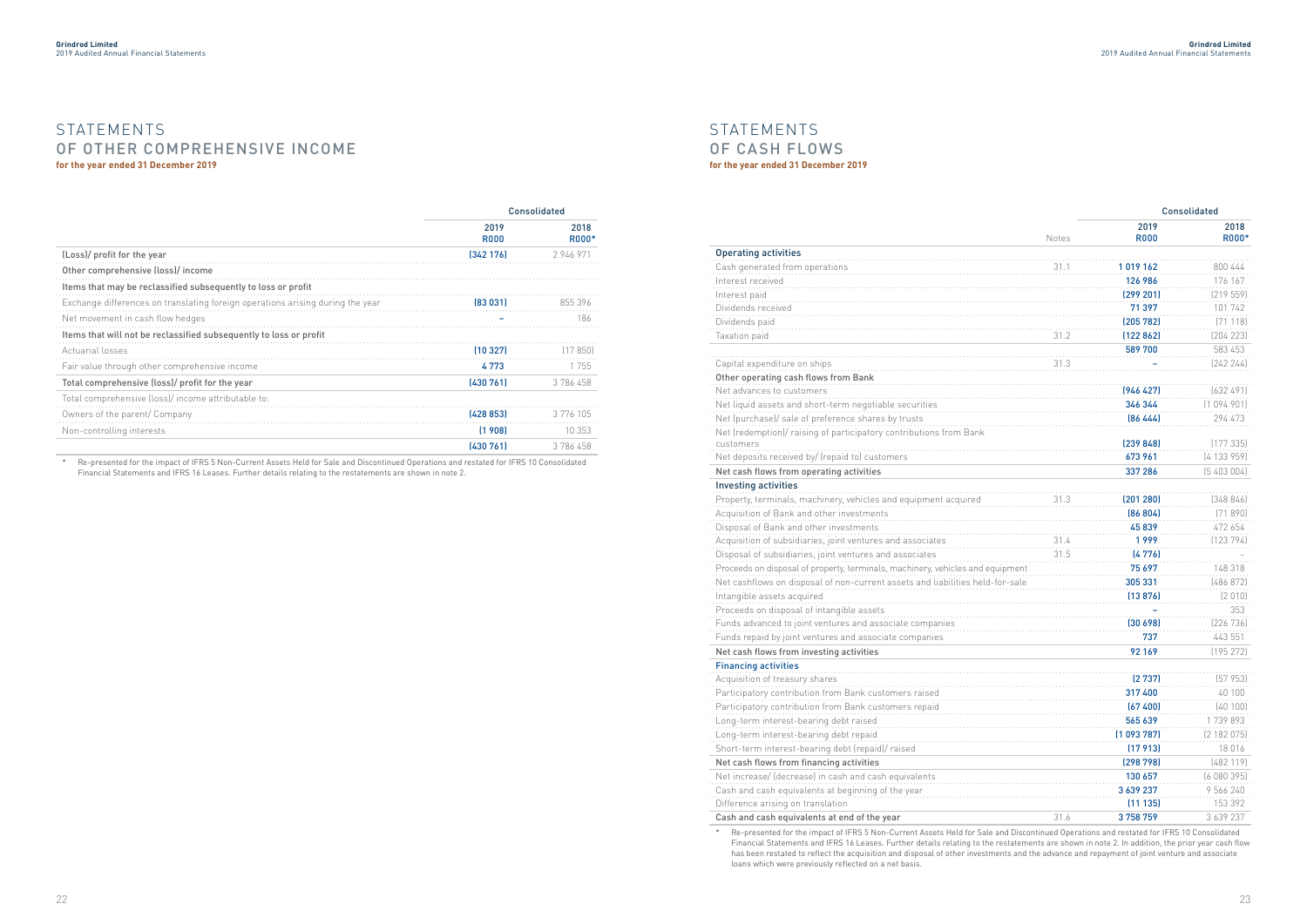|                                                                     |                     | Consolidated  |
|---------------------------------------------------------------------|---------------------|---------------|
|                                                                     | 2019<br><b>R000</b> | 2018<br>R000* |
| Ordinary and preference share capital and share premium             | 3 982 066           | 3 977 456     |
| Balance at beginning of the year                                    | 3 977 456           | 5 992 756     |
| Share options vested                                                | 7347                | 20 615        |
| Return of share capital                                             |                     | (1584362)     |
| Adjustment arising on consolidation of B-BBEE structure             |                     | (393600)      |
| Treasury shares acquired                                            | (2737)              | (57953)       |
| Equity compensation reserve                                         | 56 471              | 54 991        |
| Balance at beginning of the year                                    | 54 991              | 58 364        |
| Share-based payments                                                | 8827                | 18 990        |
| Share options vested                                                | (7347)              | [20 615]      |
| Balance disposed on Shipping spin-off                               |                     | (1748)        |
| Foreign currency translation reserve                                | 1 448 588           | 1 529 560     |
| Balance at beginning of the year                                    | 1529560             | 3 505 281     |
| Foreign currency translation realised                               | 1 2 8 1             | (2830505)     |
| Foreign currency translation adjustments                            | [82 253]            | 854 784       |
| Other non-distributable reserves                                    | (43068)             | [43637]       |
| Balance at beginning of the year                                    | (43637)             | [43 566]      |
| Financial instrument hedge settlement                               |                     | 186           |
| Foreign currency translation adjustments                            | 569                 | (1355)        |
| Net business combination acquisition                                | (22265)             |               |
| Fair value adjustment on hedging reserve                            |                     | 14 068        |
| Disposal                                                            | 22 265              | (12970)       |
| Movement in accumulated profit                                      | 3 3 6 4 1 9 7       | 3 912 258     |
| Balance at beginning of the year                                    | 3 912 258           | 4 442 400     |
| Transitional provision - implementation of IFRS 9 and 15            |                     | (33 217)      |
| Adjustment arising on consolidation of B-BBEE structure             |                     | (696650)      |
| Fair value gain arising on available for sale financial instruments | 4773                | 1755          |
| Actuarial loss recognised                                           | (10327)             | (17850)       |
| (Loss)/ profit for the year                                         | (341615)            | 2 938 588     |
| Ordinary dividends paid**                                           | (134848)            | [2657086]     |
| Preference dividends paid***                                        | (66044)             | (65682)       |
| Total interest of shareholders of the Company                       | 8 8 0 8 2 5 4       | 9 430 628     |
| Equity attributable to non-controlling interests of the Company     | (71653)             | 52 280        |
| Balance at beginning of the year                                    | 52 280              | 39 094        |
| Foreign currency translation adjustments                            | (1347)              | 1970          |
| Disposal of non-controlling interest                                | 22 265              |               |
| Non-controlling interest acquired                                   | (139 472)           | 7 505         |
| Profit for the period                                               | (561)               | 8 3 8 3       |
| Dividends paid                                                      | (4818)              | (4672)        |
| Total equity attributable to all shareholders of the Company        | 8736601             | 9 482 908     |

\*\*\* Preference dividends paid relate to cumulative, non-redeemable, non-participating and non-convertible preference shares declared and are based on 88% of the prime interest rate.

\* Re-presented for the impact of IFRS 5 Non-Current Assets Held for Sale and Discontinued Operations and restated for IFRS 10 Consolidated Financial Statements and IFRS 16 Leases. Further details relating to the restatements are shown in note 2.

\*\* In the prior year, ordinary dividends relate to the Shipping spin-off.

The Port and Terminals segment provides bulk handling of commodities to major role-players in the industry together with managing and handling port activities in South Africa and Mozambique.

The Logistics segment is involved in providing holistic and complete freight services, from the handling and storage of containers, clearing and forwarding to road, rail and seaborne freight.

The Bank segment provides loan finance and retail services through Grindrod Bank.

The Group and Other segment consist of the private equity investment business and head office companies.

The Marine Fuels and Agricultural Logistics segment is primarily a supplier of marine fuels, bunkers and agricultural commodities worldwide.

Following the review of the Grindrod strategy, the Marine Fuels and Agricultural segment has been classified as discontinued operations. The Bank division reverted its focus to core banking services and hence the private equity and property investment arm is now included in Group and Other segment, and Financial Services segment renamed Bank. Comparative income statement information has been re-presented to reflect the change and to provide a meaningful comparison to the current year figures. In addition the prior year comparative figures have been restated due to the adoption of IFRS 16 Leases standard in the current year.

## STATEMENTS OF CHANGES IN EQUITY **for the year ended 31 December 2019**

## SEGMENTAL ANALYSIS **for the year ended 31 December 2019**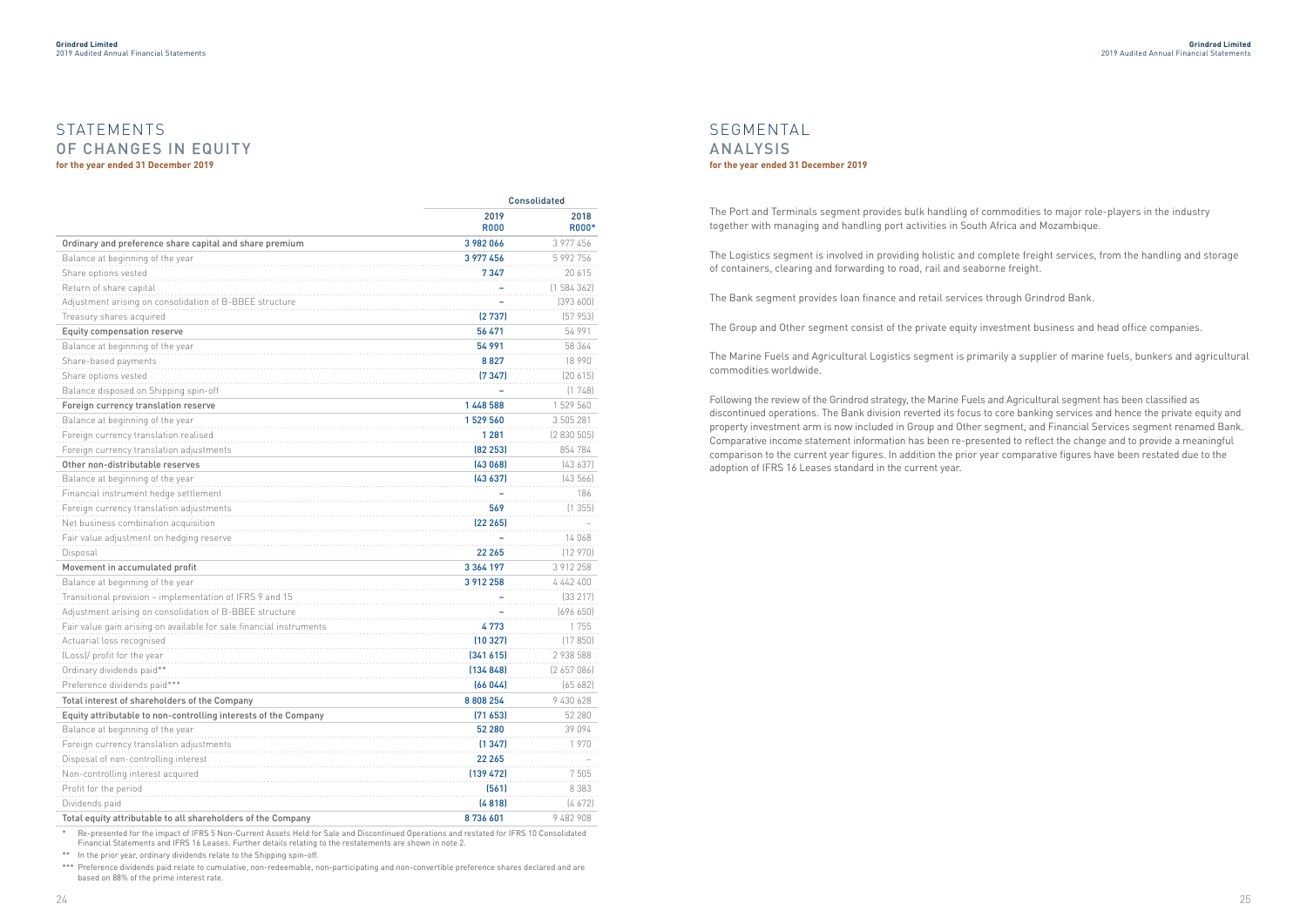|  |  |  |  |  |  | 2018             |
|--|--|--|--|--|--|------------------|
|  |  |  |  |  |  | Re-presented and |
|  |  |  |  |  |  | restated         |
|  |  |  |  |  |  | R000             |
|  |  |  |  |  |  | 565 555          |
|  |  |  |  |  |  |                  |
|  |  |  |  |  |  |                  |
|  |  |  |  |  |  | 183 464          |
|  |  |  |  |  |  | [14867]          |
|  |  |  |  |  |  | 168 597          |
|  |  |  |  |  |  |                  |
|  |  |  |  |  |  |                  |
|  |  |  |  |  |  |                  |
|  |  |  |  |  |  | 168 597          |
|  |  |  |  |  |  |                  |
|  |  |  |  |  |  | (1604)           |
|  |  |  |  |  |  | (29149)          |
|  |  |  |  |  |  | 137844           |
|  |  |  |  |  |  | [2 151]          |
|  |  |  |  |  |  | 135 693          |
|  |  |  |  |  |  | [25 102]         |
|  |  |  |  |  |  | 110591           |
|  |  |  |  |  |  |                  |
|  |  |  |  |  |  |                  |
|  |  |  |  |  |  | 726              |
|  |  |  |  |  |  | 14 232 098       |
|  |  |  |  |  |  |                  |
|  |  |  |  |  |  | 098<br>14 232    |
|  |  |  |  |  |  |                  |
|  |  |  |  |  |  | (12 876 536)     |

|                                                     | <b>Port and Terminals</b> |                                      | Logistics          | <b>Bank</b>                          |                  |                                      |
|-----------------------------------------------------|---------------------------|--------------------------------------|--------------------|--------------------------------------|------------------|--------------------------------------|
|                                                     | 2019                      | 2018<br>Re-presented and<br>restated | 2019               | 2018<br>Re-presented and<br>restated | 2019             | 2018<br>Re-presented and<br>restated |
| <b>Business Segments</b>                            | <b>R000</b>               | <b>R000*</b>                         | <b>R000</b>        | R000*                                | <b>R000</b>      | R000*                                |
| Revenue - External                                  | 1 151 844                 | 925 479                              | 3 272 575<br>93531 | 2 8 5 8 6 1 3                        | 350 326          | 565 555                              |
| Revenue - Internal                                  | 3858                      | 2620                                 |                    | 21 357                               |                  |                                      |
| Trading Profit/ (loss)                              | 458 316                   | 305 748                              | 854716             | 820 A9'                              | 94 164           | 183 464                              |
| Depreciation and amortisation                       | (128998)                  | (123 190)                            | (509 232)          | [472947]                             | (14058)          | (14867)                              |
| Operating profit/ (loss)                            | 329 318                   | 182 558                              | 345 484            | 347 544                              | 80 10 6          | 168 597                              |
| Non-trading items                                   | [133375]                  | 1254                                 | (49217)            | (558958)                             |                  |                                      |
| Share of associate companies' profit after taxation | 71535                     | 62 059                               | (186)              | 1 3 3 1                              |                  |                                      |
| Segment result excluding net interest and taxation  | 267478                    | 244 363                              | 296 081            | [210083]                             | 80 10 6          | 168 597                              |
| Interest received                                   | 23 257                    | 15 028                               | 25 5 9 6           | 39 872                               |                  |                                      |
| Interest paid                                       | (66276)                   | (60450)                              | (129827)           | (128700)                             | 18745            | (1604)                               |
| Taxation                                            | (42603)                   | (57321)                              | (66, 413)          | (177855)                             | (374)            | [29 149]                             |
| Profit/ (loss) for the year                         | 181856                    | 141 620                              | 125 437            | [476766]                             | 98 477           | 137844                               |
| Non-controlling interest                            | (6621)                    | (2058)                               | 8 2 5 7            | (31405)                              | (2322)           | (2151)                               |
| Profit attributable to shareholders                 | 175 235                   | 139 562                              | 133 694            | [508 171]                            | 96 155           | 135 693                              |
| Preference dividends                                |                           |                                      |                    |                                      | (12748)          | (25102)                              |
| Profit attributable to ordinary shareholders        | 175 235                   | 139 562                              | 133 694            | (508171)                             | 83 40 7          | 110591                               |
| Capital expenditure                                 | 97 508                    | 41561                                | 348 408            | 436 12'                              | 2042             | 1726                                 |
| Total segment assets                                | 3 540 130                 | 3 675 366                            | 5058160            | 5 263 648                            | 15 348 178       | 4 232 098                            |
| Segment assets excluding investments in associate:  | 2921397                   | 3076598                              | 5055794            | 5 260 359                            | 15 348 178       | 14 232 098                           |
| Investments in associates                           | 618733                    | 598768                               | 2 3 6 6            | 3 2 8 9                              |                  |                                      |
| Segment liabilities                                 | (1231276)                 | (1282449)                            | (3215695)          | [3 422 772]                          | $(13\ 785\ 006)$ | [12 876 536]                         |

\* Re-presented for the impact of IFRS 5 Non-Current Assets Held for Sale and Discontinued Operations and restated for IFRS 16 Leases.

#### Segmental analysis continued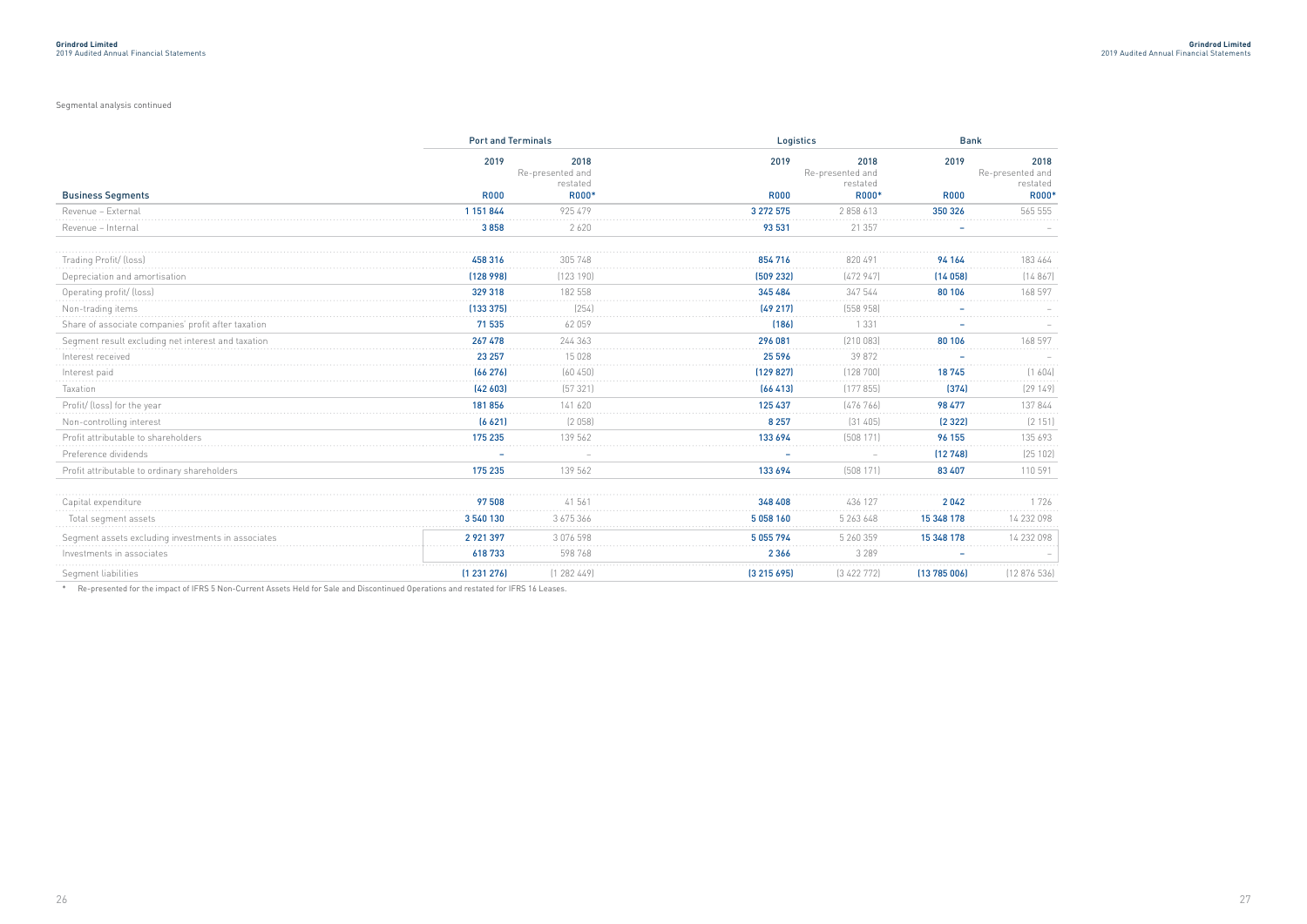#### Segmental analysis continued

|                                                           | <b>Group and Other</b> | <b>Total Segment</b>         |                            |                   |                          |               |                              |                   |                                           |                              |
|-----------------------------------------------------------|------------------------|------------------------------|----------------------------|-------------------|--------------------------|---------------|------------------------------|-------------------|-------------------------------------------|------------------------------|
|                                                           | 2019                   | 2018                         |                            | 2019              |                          |               |                              | 2018              |                                           |                              |
|                                                           |                        | Re-presented and<br>restated |                            |                   |                          |               | Re-presented<br>and restated | and restated      | Re-presented Re-presented<br>and restated | Re-presented<br>and restated |
|                                                           |                        |                              | <b>Total</b><br>Continuing | Dis-<br>continued | Operations Adjustments** | Total         | <b>Total</b><br>Continuing   | Dis-<br>continued | Operations Adjustments**                  | Total                        |
| <b>Business Segments</b>                                  | <b>R000</b>            | R000*                        | <b>R000</b>                | <b>R000</b>       | <b>R000</b>              | <b>R000</b>   | R000*                        | R000*             | R000*                                     | R000*                        |
| Revenue - External                                        | 119 077                | 166 435                      | 4893822                    | 8 4 0 3 6 2 2     | (9462985)                | 3 8 3 4 4 5 9 | 4516082                      | 22 490 569        | (23540071)                                | 3 466 580                    |
| Revenue - Internal                                        | 140 831                | 156 876                      | 238 220                    | 30 27 2           | (268492)                 |               | 180 853                      |                   | (180 853)                                 |                              |
| Trading (loss)/ profit                                    | 55 752                 | 166892                       | 1462948                    | (452048)          | 17673                    | 1 028 573     | 476 595                      | 386 455           | (991562)                                  | 871 489                      |
| Depreciation and amortisation                             | [27684]                | (43201)                      | (679972)                   | (4892)            | 183 396                  | (501468)      | (654205)                     | [216913]          | 408 961                                   | [462 158]                    |
| Operating (loss)/ profit                                  | 28 0 68                | 123 691                      | 782 976                    | (456940)          | 201 069                  | 527 105       | 822 390                      | 169 542           | (582601)                                  | 409 331                      |
| Non-trading items                                         | (51902)                | 75 768                       | [234 494]                  | (238000)          | 375 141                  | (97353)       | [483 444]                    | 2 752 150         | [2751266]                                 | (482560)                     |
| Share of joint venture companies' profit after taxation   |                        |                              |                            |                   | 58 6 36                  | 58 6 36       |                              |                   | 203 616                                   | 203 616                      |
| Share of associate companies' profit after taxation       |                        |                              | 71 348                     | 14 4 6 5          | (76099)                  | 9 7 1 4       | 63 390                       | 122 641           | (178026)                                  | 8 0 0 5                      |
| Segment result excluding net interest and taxation        | (23834)                | 199 459                      | 619830                     | (680475)          | 558747                   | 498 102       | 402 336                      | 3 044 333         | (3308277)                                 | 138 392                      |
| Interest received                                         | 178 548                | 265 009                      | 227 401                    | 3006              | (73064)                  | 157 343       | 319 909                      | 22 3 10           | (95799)                                   | 246 420                      |
| Interest paid                                             | (217808)               | (140096)                     | (395166)                   | (27759)           | 123724                   | (299 201)     | (330 850)                    | (144248)          | 324 502                                   | (150596)                     |
| <b>Taxation</b>                                           | 14 504                 | [40661]                      | (94886)                    | (2306)            | 106 306                  | 9 1 1 4       | (304986)                     | [29 230]          | 153 806                                   | (180410)                     |
| (Loss)/ profit for the year                               | (48590)                | 283 711                      | 357 179                    | (707534)          | 715 713                  | 365 358       | 86 409                       | 2 893 165         | [2925768]                                 | 53 806                       |
| (Loss)/ profit after taxation from discontinued operation |                        |                              |                            |                   | (707534)                 | (707534)      |                              |                   | 2893165                                   | 2 893 165                    |
| Non-controlling interest shareholders                     | 9426                   | (5372)                       | 8740                       |                   | [8 179]                  | 561           | (40986)                      |                   | 32 603                                    | (8383)                       |
| (Loss)/ profit attributable to shareholders               | [39 164]               | 278 339                      | 365919                     | (707534)          |                          | (341 615)     | 45 4 23                      | 2 893 165         |                                           | 2 938 588                    |
| Preference dividends                                      | [53 296]               | (40580)                      | (66044)                    |                   | $\overline{\phantom{a}}$ | (66044)       | (65682)                      |                   |                                           | (65682)                      |
| (Loss)/ profit attributable to ordinary shareholders      | (92,460)               | 237 759                      | 299 875                    | (707534)          | $\overline{\phantom{0}}$ | (407659)      | (20 259)                     | 2 893 165         |                                           | 2872906                      |
| Capital expenditure                                       | 7552                   | 4803                         | 455 510                    |                   |                          | 455 510       | 484 217                      | 272 490           | [77844]                                   | 678 863                      |
| Total segment assets                                      | 4686516                | 4966220                      | 28 632 984                 | 948 974           | (1656583)                | 27 925 375    | 28 137 332                   | 3 662 663         | (4225512)                                 | 27 574 483                   |
| Segment assets excluding investments in associate         | 4687530                | 4 966 220                    | 28 012 899                 | 948 974           | (1129415)                | 27 832 458    | 27 535 275                   | 2779918           | (3711525)                                 | 26 603 668                   |
| Investments in associates                                 | (1014)                 |                              | 620 085                    |                   | (527168)                 | 92917         | 602 057                      | 882 745           | (513987)                                  | 970 815                      |
| Segment liabilities**                                     | (2598489)              | [2456073]                    | (20830465)                 |                   | 1641691                  | (19188774)    | (20037830)                   | (2250519)         | 4 196 774                                 | (18091575)                   |

\* Re-presented for the impact of IFRS 5 Non-Current Assets Held for Sale and Discontinued Operations and restated for IFRS 16 Leases.

\*\* Segmental adjustments exclude the discontinuing operations and relate to effects of proportionate consolidation to reconcile to IFRS presentation for continuing operations.

Refer to notes 13 and 25 for details relating to discontinued operations.

All segment revenue, expenses, assets and liabilities are all directly attributable to the segments. Internal segment revenue between Grindrod segments are at arm's length. All inter-segment transactions are eliminated on consolidation.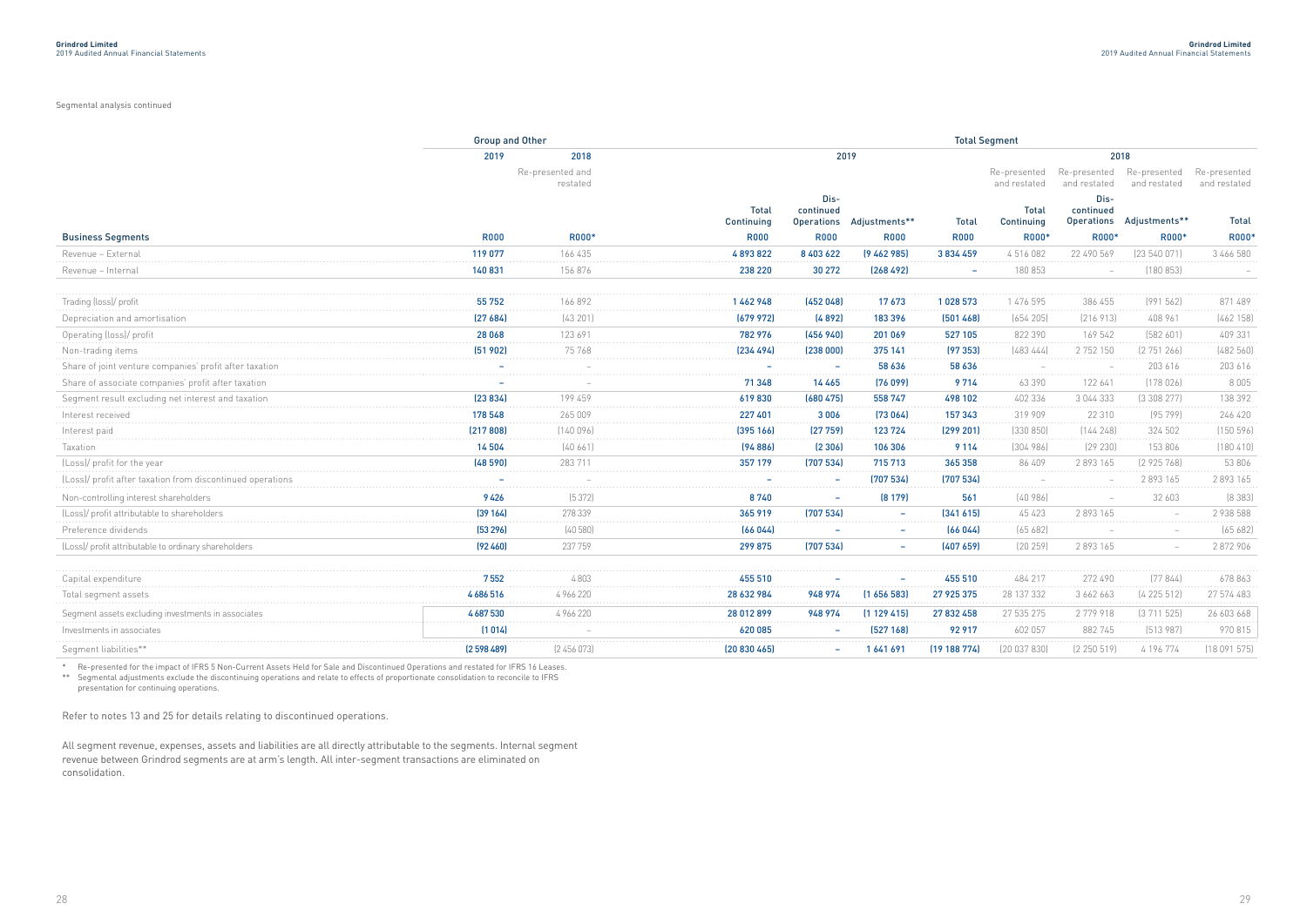The Group's four divisions operate in seven principal geographical areas – North America/ Bermuda, South America, the Middle East, United Kingdom/ Europe/ Isle of Man, Singapore/ Asia/ Far East/ Australia, Rest of Africa and South Africa. The geographic segment includes both the continuing and discontinuing segments and have been restated for IFRS 16 Leases. . . . . . . . . . . . .

#### Segmental analysis continued

|                                                      |             | Bermuda     |             |             |                    |             | United Kingdom/ Europe/ Isle of Man |             |
|------------------------------------------------------|-------------|-------------|-------------|-------------|--------------------|-------------|-------------------------------------|-------------|
|                                                      | 2019        | 2018        | 2019        | 2018        | 2019               | 2018        | 2019                                | 2018        |
|                                                      | <b>R000</b> | <b>R000</b> | <b>R000</b> | <b>R000</b> | <b>R000</b>        | <b>R000</b> | <b>R000</b>                         | <b>R000</b> |
| Revenue – External                                   | 163 424     | 389 314     | 91 104      | 355 TT      | 3781907            | 0 398 417   | 633 970                             | 367 158     |
| rofit/ [loss] attributable to ordinary shareholders' |             | 3 705       | .4 883      |             | 22.54 <sup>1</sup> | 46 U41      | (97 085)                            | 83862       |
| Capital expenditure                                  |             |             |             |             |                    |             |                                     |             |
|                                                      |             |             |             | 67 U85      |                    | 807 556     | 559 047                             | 17332       |

|                                                         | Singapore/ Asia/ Far East/ Australia |                     | Rest of Africa      | iouth Africa        |                     |                     |
|---------------------------------------------------------|--------------------------------------|---------------------|---------------------|---------------------|---------------------|---------------------|
|                                                         | 2019<br><b>R000</b>                  | 2018<br><b>R000</b> | 2019<br><b>R000</b> | 2018<br><b>R000</b> | 2019<br><b>R000</b> | 2018<br><b>R000</b> |
| Revenue - External                                      | 3677366                              | 2814076             | 762353              | . 122 459           | 3 087 320           | 3560117             |
| profit attributable to ordinary shareholders<br>,∟OSSJ/ | (558247)                             | 200 060             | 507 654             | [356848]            | [298312]            | 1204 0951           |
| `apital expenditure.                                    |                                      |                     | 29 873              | 241 336             | 25 637              | 112 817             |
|                                                         | 180 366                              | 864 292             | <u>, በ36 በ28 </u>   | 8623939             | 22 277 023          |                     |

|                                                      |                     | <b>Total Group</b>  |  |  |  |
|------------------------------------------------------|---------------------|---------------------|--|--|--|
| Geographic segments                                  | 2019<br><b>R000</b> | 2018<br><b>R000</b> |  |  |  |
| Revenue - external                                   | 13 297 444          | 27 006 652          |  |  |  |
| (Loss)/ profit attributable to ordinary shareholders | [407 657]           | 2872907             |  |  |  |
| Capital expenditure                                  | 455 510             | 484 217             |  |  |  |
| Segment assets                                       | 29 581 958          | 31 799 995          |  |  |  |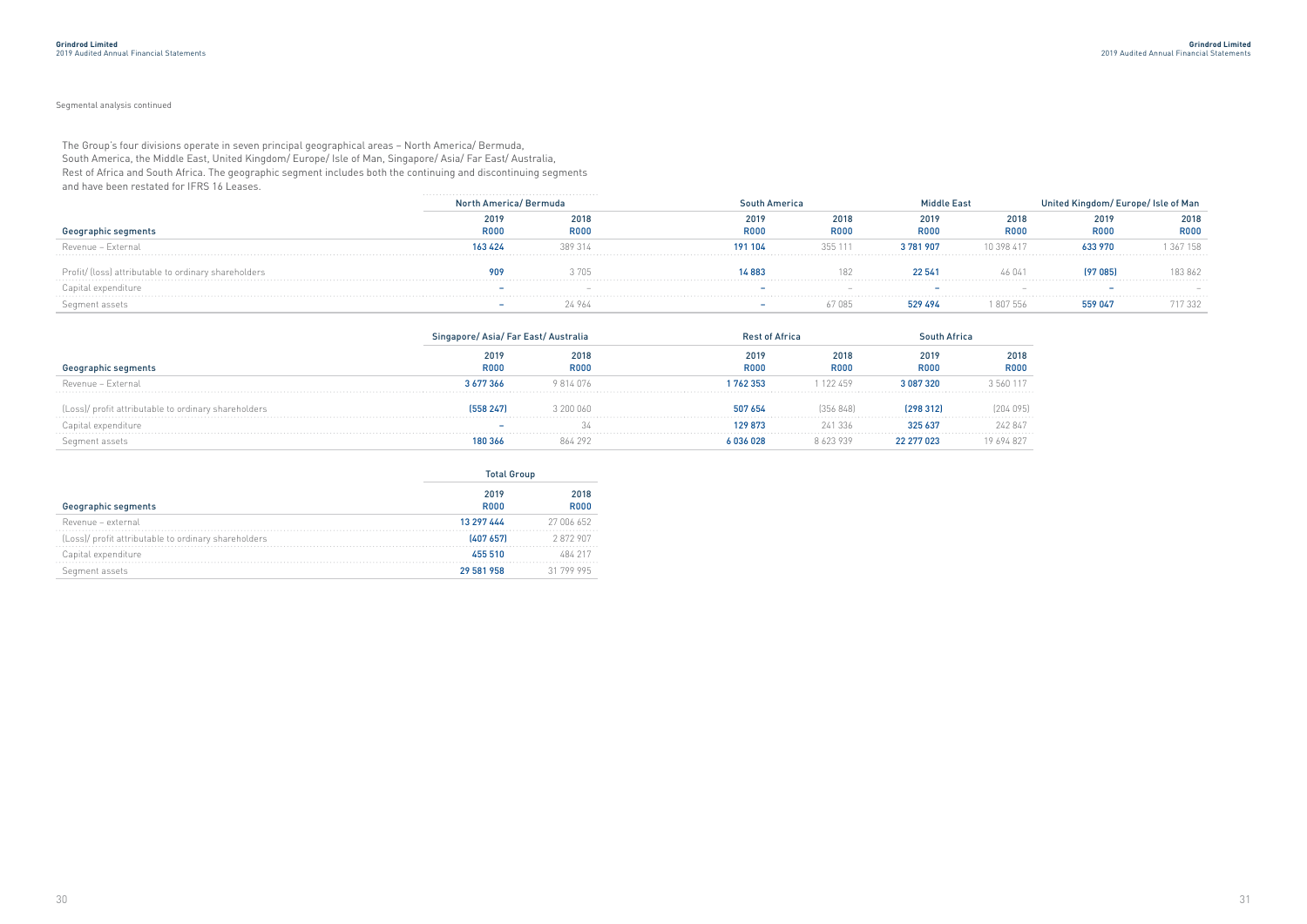Outlined below are the principal accounting policies that are applicable to the consolidated and separate Annual Financial Statements. However, policies applicable to the specific accounting items have been included in the applicable detailed notes to the Annual Financial Statements for ease of reference.

### 1. Basis of preparation

#### 1.1 Accounting framework

The consolidated and separate Annual Financial Statements of Grindrod comply with IFRS, the SAICA Financial Reporting Guides as issued by the Accounting Practices Committee and the Financial Reporting Pronouncement as issued by the Financial Reporting Standards Council using the historical cost basis except for certain financial instruments and investment properties that are reported at fair value. The Annual Financial Statements of Grindrod also comply with the Listing Requirements of the JSE Limited and the requirements of Companies Act No. 71 of 2008, as amended.

The preparation of consolidated and separate Annual Financial Statements in conformity with IFRS requires the Board of directors to make judgements, estimate and assumptions that affect the application of policies and reported amounts of assets and liabilities, income and expenses. Although estimates and associated assumptions are based on historical experience and various other factors that are believed to be reasonable under the circumstances the actual outcome may differ from these estimates. The estimates and underlying assumptions are reviewed on an ongoing basis. Revisions to accounting judgements are recognised in the period in which the estimate is revised, if the revision affects only that period, or in the period of the revision and future periods if the revision affects both current and future periods. Judgements made in the application of IFRS that have influenced the financial statements and estimates with a risk of adjustment in the next year are discussed in the "Judgements made by management and key sources of estimation uncertainty" in note 40.

Except as detailed below, the accounting policies have been applied consistently to all periods presented in these consolidated and separate Annual Financial Statements. The consolidated and separate Annual Financial Statements are presented in South African Rands, which is the Group's reporting currency. All financial information has been rounded to the nearest thousand unless stated otherwise.

The basis of preparation, accounting policies and methods of computation are consistent with the prior year, except for new and revised IFRSs and interpretations adopted per note 1 to the Annual Financial Statements.

#### 1.2 Underlying concepts

The consolidated and separate Annual Financial Statements are prepared on the going concern basis using accrual accounting.

Assets and liabilities, and income and expenses are not offset unless specifically permitted by IFRS. Financial assets and liabilities are offset, and the net amount reported only when a legally enforceable right to set off the amounts exists, and the intention is either to settle on a net basis or to realise the asset and settle the liability simultaneously.

Changes in accounting policies are accounted for in accordance with the transitional provisions in the IFRSs. If no such guidance is given, they are applied retrospectively, unless it is impracticable to do so, in which case they are applied prospectively.

#### 1.3 Foreign currencies

The functional currency of each entity is determined based on the currency of the primary economic environment in which that entity operates. Transactions in currencies other than the entity's functional currency are recognised at the rates of exchange ruling on the date of the transaction.

## ACCOUNTING POLICIES **for the year ended 31 December 2019**

Monetary assets and liabilities denominated in such currencies are translated at the rates prevailing at the statement of financial position date. Non-monetary items that are measured in terms of historical cost in a foreign currency are not retranslated.

Gains and losses arising on exchange differences are recognised in profit or loss in the period in which they arise. This excludes exchange differences on monetary items receivable or payable to a foreign operation for which settlement is neither planned nor likely to occur.

The Annual Financial Statements of Grindrod's entities whose functional currencies differ to Grindrod's presentation currency, which is the South African Rand, are translated as follows:

• Assets, including goodwill, and liabilities at exchange rates prevailing on the statement of financial position date; • Income, expense and cash flow items at the average exchange rates for the period, unless exchange rates

- 
- fluctuated significantly during that period, in which case the exchange rates at the dates of the material transactions are used; and
- Equity items at the exchange rate prevailing on the date they arose.

Resulting exchange differences are recognised in other comprehensive income and accumulated in equity. On disposal of such a business unit, this reserve is recognised in profit or loss.

In the case of a partial disposal that does not result in the Group losing control over a subsidiary that includes a foreign operation, the proportionate share of accumulated exchange differences is reattributed to noncontrolling interests and are not recognised in profit or loss. For all other partial disposals (i.e. reductions in the Group's ownership interest in associates or jointly controlled entities that do not result in the Group losing significant influence or joint control), the proportionate share of the accumulated exchange differences is reclassified to profit or loss.

Goodwill and fair value adjustments on identifiable assets and liabilities acquired arising on the acquisition of a foreign operation are treated as assets and liabilities of the foreign operation and translated at the rate of exchange prevailing at the end of each reporting period. Exchange differences arising are recognised in equity.

#### 1.4 Segmental reporting

Segment accounting policies are consistent with those adopted for the preparation of Grindrod's consolidated and separate Annual Financial Statements, with the exception of joint ventures which have been calculated on a proportionate share basis using the effective shareholdings.

The principal segments of the Group have been identified on a primary basis which is representative of the internal reporting used for management purposes, including the Grindrod Chief Executive Officer, Andrew Waller, as well as the source and nature of business risks and returns.

Segment assets include all operating assets used by a segment, and consist principally of property, terminals, vehicles and equipment, as well as current assets. Segment liabilities include all operating liabilities. These assets and liabilities are all directly attributable to the segments.

#### 1.5 Comparative figures

Comparative figures are restated in the event of a change in accounting policy or a prior period error or where restatement results in a more meaningful comparison to current year figures.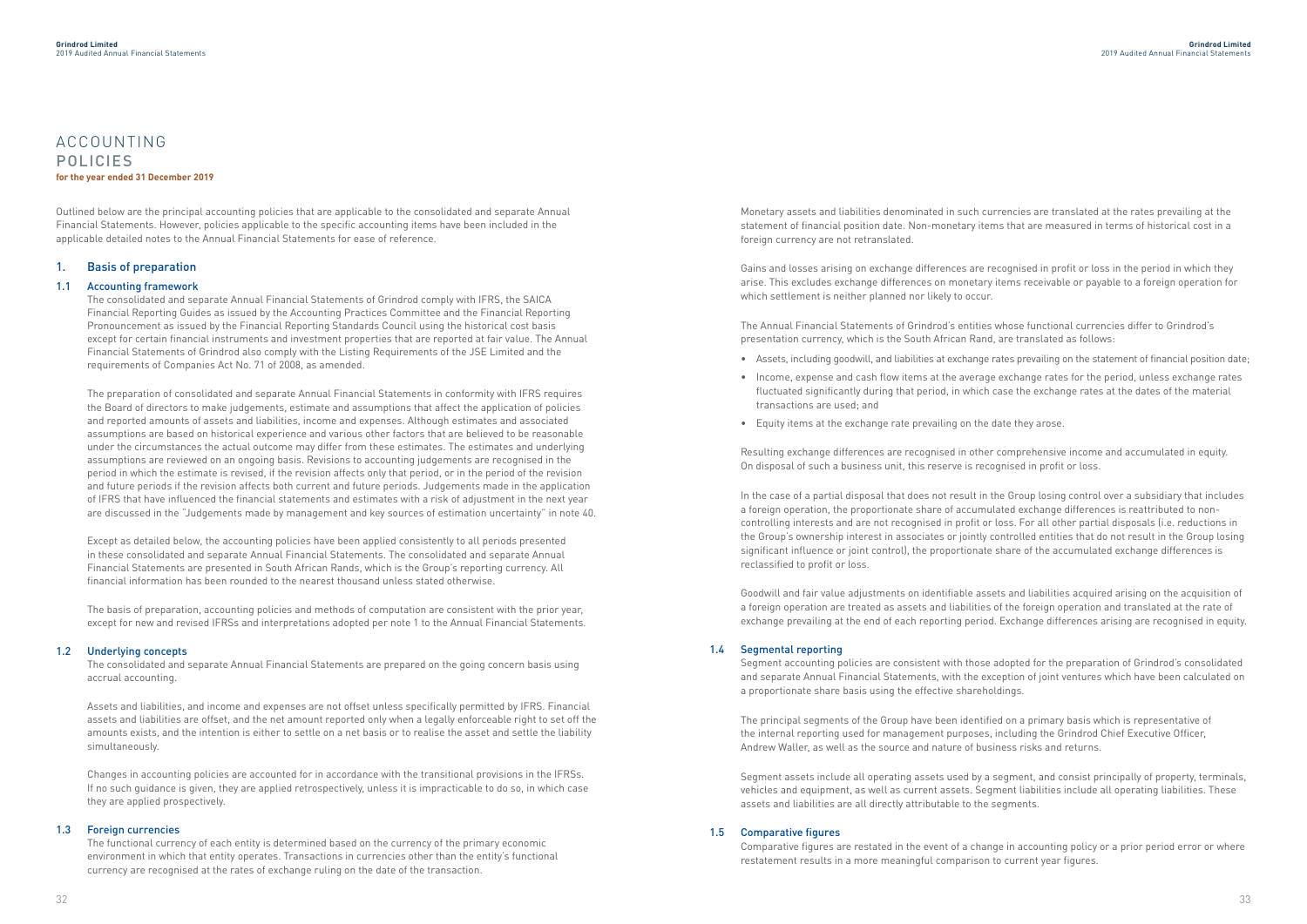#### 2. Separate Annual Financial Statements

#### 2.1 Subsidiaries, associates and joint ventures

Investments in subsidiaries, associates and joint ventures in the separate Annual Financial Statements presented by Grindrod are recognised at cost less impairments.

#### 3. Consolidated Annual Financial Statements

#### 3.1 Interest in subsidiaries

A subsidiary is an entity over which the parent exercises control. Subsidiaries are consolidated into Grindrod's Group results.

Grindrod reassesses whether it controls its investee entities at each reporting date or where facts and circumstances indicate that there are changes to control.

The results of subsidiaries are consolidated from the date on which control was obtained.

Profit or loss and each component of other comprehensive income are attributed to the owners of Grindrod and its non-controlling interests.

Where necessary, adjustments are made to the Annual Financial Statements of subsidiaries to bring the accounting policies used in line with those used by the Grindrod Group.

All material inter-Company balances and transactions are eliminated. Foreign currency translation reserves are not reversed against the carrying amount of the respective asset relating to inter-Company transactions with entities of differing functional currencies.

Non-controlling interests in the net assets of consolidated subsidiaries are shown separately from the Grindrod Group equity. On acquisition, the non-controlling interests that relate to present ownership and entitle their holders to a proportionate share of the entity's net assets in the event of liquidation, are measured at the non-controlling interests' proportionate share of the recognised amounts of the acquiree's identifiable net assets. Non-controlling interests are considered to be equity participants and all transactions with noncontrolling interests are recorded directly within equity.

Changes in Grindrod's ownership interests in its subsidiaries that do not result in the Grindrod losing control over the subsidiaries are accounted for as equity transactions.

#### 3.2 Business combinations

Grindrod accounts for acquisitions of businesses using the acquisition method. Under this method Grindrod measures the fair value of the tangible and intangible assets and liabilities of the acquiree, non-controlling interest in the acquiree and consideration paid at acquisition date. Where the consideration is cash, the fair value is the actual amount paid. Either goodwill or a gain on bargain purchase (or negative goodwill) will arise. Grindrod accounts for a gain on bargain purchase in the income statement on the date of acquisition. Acquisition related costs are recognised in profit and loss as incurred.

If the initial accounting for a business combination is incomplete by the end of the reporting period in which the business combination occurs, Grindrod reports provisional amounts for the items for which the accounting is incomplete. Those provisional amounts are adjusted during the measurement period, or additional assets or liabilities are recognised, to reflect new information obtained about facts and circumstances that existed at the acquisition date that, if known, would have affected the amounts recognised at that date.

Grindrod accounts for a partial disposal of an investment by transferring, from reserves, the proportionate business combination reserves directly to retained income.

Accounting policies continued

Upon loss of control of a subsidiary, Grindrod derecognises the assets and liabilities of the subsidiary in full and measures any investment retained in the former subsidiary at its fair value. A remeasurement gain or loss, that forms part of the total gain or loss on the disposal of the subsidiary, is recognised in profit or loss.

#### 4. Statement of financial position

#### 4.1 Inventories

Inventories which include rail spare parts and components, spare parts and consumables for equipment used at the terminals, onsite fuel, and general consumable stores are valued at the lower of cost and net realisable value. The method used to value the inventory is weighted average cost. The costs of inventories include costs incurred in bringing the inventories to their present location.

When inventories are sold, the carrying amount is recognised as part of cost of sales. Any write-down of inventories to net realisable value and all losses of inventories or reversals of previous write-downs or losses are recognised in cost of sales in the period the write-down, loss or reversal occurs.

#### 4.2 Financial instruments

On initial recognition, Grindrod measures its financial assets and financial liabilities at fair value. Transaction costs and fees that are directly attributable to the acquisition or issue of financial assets and financial liabilities (other than financial assets and financial liabilities at fair value through profit and loss (FVTPL)) are added to or deducted from the fair value of the financial assets or financial liabilities, as appropriate, on initial recognition. Transaction costs directly attributable to the acquisition of financial assets or financial liabilities at FVTPL are recognised immediately in profit or loss.

All recognised financial assets are subsequently measured at amortised cost or fair value based on Grindrod's business model for managing the financial assets and the contractual cash flow characteristics of the financial assets. Financial assets that are held within a business model whose objective is to collect the contractual cash flows and have contractual cash flows that are solely payments of principal and interest on the principal amount outstanding (SPPI), are subsequently measured at amortised cost. All other financial assets are subsequently measured at FVTPL.

If the business model under which the Group holds financial assets changes, the affected financial assets are reclassified. The classification and measurement requirements related to the new category apply prospectively from the first day of the first reporting period following the change in business model that results in reclassifying the financial assets.

#### **Financial assets**

#### Liquid assets and short-term negotiable securities *Initial measurement*

Liquid assets and short-term negotiable instruments consist of statutory liquid assets required to be held by Grindrod Bank to meet liquid asset requirements in terms of the Banks Act No. 94 of 1990 and other securities such as preference shares and money market investments. These assets are recorded at the transaction price at origination which represents fair value at inception.

#### *Subsequent measurement*

The liquid assets and short-term negotiable instruments are measured at amortised cost which approximate fair value due to their high liquidity and short duration.

#### Loans and advances

#### *Initial measurement*

Loans and advances that have fixed or determinable payments that are not quoted in an active market, are classified as loans and advances. Loans and advances are recognised at the transaction price as this represents the fair value at origination of the loan or a conclusion of the sales transaction.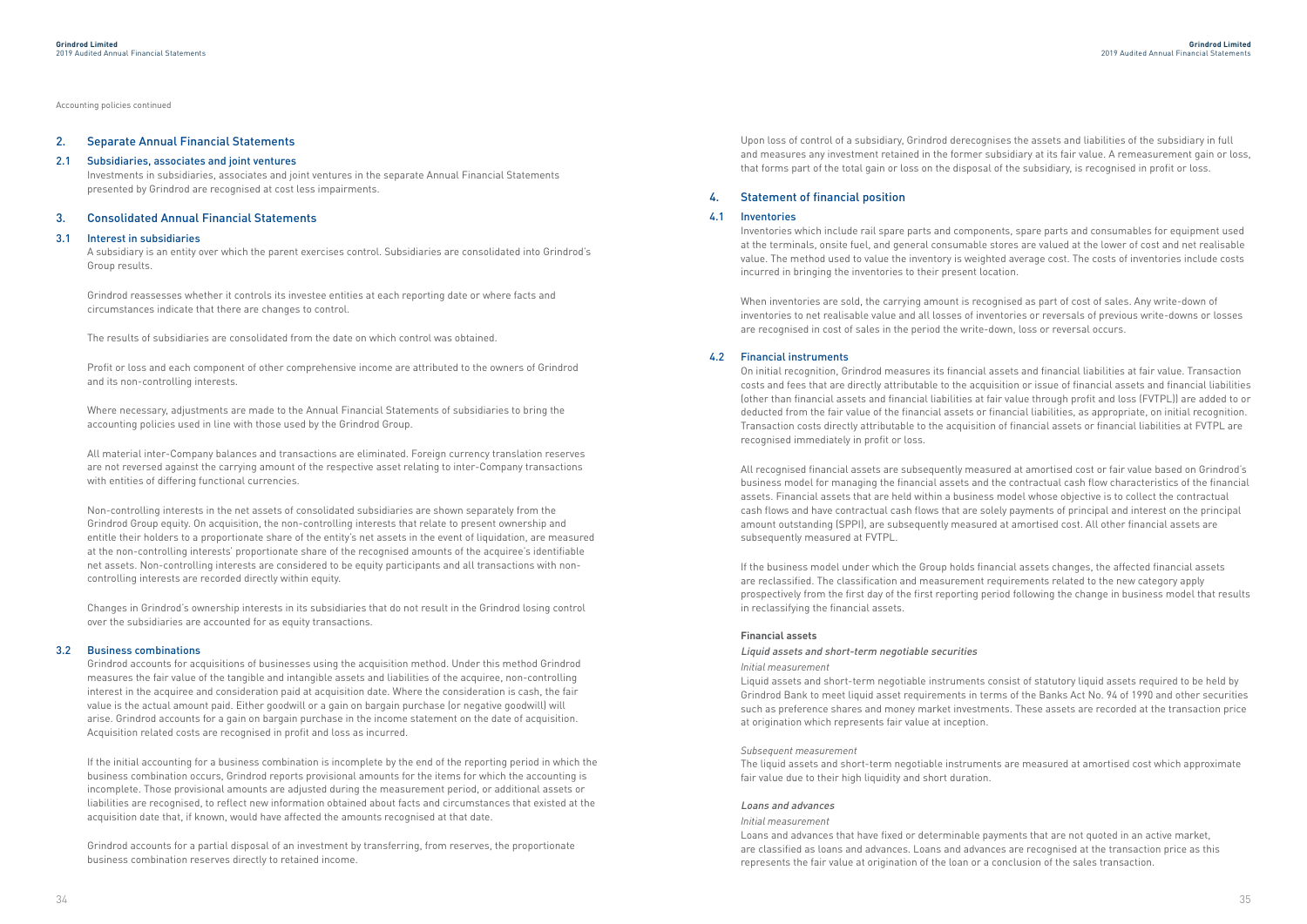### 4. Statement of financial position continued

### 4.2 Financial instruments continued

#### *Subsequent measurement*

Fixed rate loans are held at FVTPL. The Group enters into interest rate swap agreements to economically hedge these fixed rate loans. Therefore, as the Group has used these instruments as hedging tools, it has chosen to recognise fixed rate loans at their fair value. The Group does not apply hedge accounting.

Variable rate advances are held at amortised cost as the business model is to hold the assets for the collection of contractual cash flows. These advances' contractual cash flows represent SPPI.

There are certain advances that have additional revenue arrangements attached to them in terms of which the Group is entitled to a fee or dividend derived from specified asset values upon facility expiry or upon early settlement due to realisation of the specified asset. Where such loans meet the SPPI test they are classified as held at amortised cost and where they fail the SPPI test they are classified as held at FVTPL.

#### *Derecognition*

Loans and advances are only derecognised when the balance is repaid or renegotiated, as there is no longer a right to contractual cash flows or if an advance is written off.

#### *Modification*

The Group is sometimes required to modify the terms of advances provided to customers. The risk of default of such advances after modification is assessed at the reporting date and compared with the risk under the original terms at initial recognition. When the modification is not substantial it does not result in derecognition of the original asset.

#### Trade and other receivables (including fees receivable)

*Initial measurement*

Trade and other receivables are recognised at transaction price as this represents the fair value. There is no significant financing component given the receivables are short-term in nature and thus the transaction price does not differ significantly from the fair value.

Fees receivable from Corporate and Investment Banking and Property Solutions (origination fees) are recognised over the life of the loan and are initially recorded at their present value and subsequently recognised as an adjustment to the effective interest rate of the loan.

Fees receivable from the other business units (Retail, Treasury, Corporate Finance and General Bank fees) are recognised at their transaction price as it represents the fair value of the fee receivable. These fees are not attached to a loan as they are for compensation for services performed. These fees are recognised as the service is performed in accordance with the requirements of IFRS 15 Revenue from Contracts with Customers.

*Subsequent measurement* Cash and cash equivalents are subsequently measured at amortised cost using the effective interest method.

#### *Subsequent measurement*

Trade and other receivables are subsequently measured at amortised cost using the effective interest method.

#### Other investments

*Financial assets measured at FVTPL*

#### *Initial measurement*

Financial assets measured at FVTPL consist of listed and unlisted investments in, and loans to, the private equity investees, and the pension fund surplus. These assets are measured at fair value. The unlisted investments are made up of equity interests of less than 20% in the private equity investees, more than 20% but less than 50% in private equity investees, and loans to the private equity investees.

Accounting policies continued

The fair value of unlisted investments made up of equity interest of more than 20% but less than 50% in the private equity investees is, however, measured under IAS 28 Investments in Associates and Joint Ventures except where an investment has been assessed to be controlled by Grindrod in terms of IFRS 10 Consolidated Financial Statements, these unlisted investments would be consolidated in terms of IFRS 3 Business Combinations.

#### *Subsequent measurement*

Financial assets measured at FVTPL are subsequently measured at fair value and changes to the fair value are processed to the income statement. This includes unlisted investments made up of equity interest of more than 20% but less than 50% in the private equity investees, that would normally be associates as the underlying investments are held by an investment entity as defined in IAS 28 Investments in Associates and Joint Ventures. An investment entity refers to an entity whose business purpose is to invest funds solely for returns from capital appreciation, investment income or both. This entity evaluates the performance of its investment on a fair value basis.

*Financial assets measured at fair value through other comprehensive income (FVTOCI)*

*Initial measurement* This consists of unlisted investments in insurance cell captives initially measured at fair value.

*Subsequent measurement* This financial asset is subsequently measured FVTOCI and changes to the fair value are recorded in other comprehensive income.

*Financial assets measured at amortised cost*

#### *Initial recognition*

These financial assets consist of loans to related parties which are initially recorded at fair value. The details of the loans are outlined in note 7.

*Subsequent measurement* Loans to related parties are subsequently measured at amortised cost.

#### **Cash and cash equivalents**

*Initial measurement* Cash and cash equivalents consist of funds held with the South African Reserve Bank (SARB) and funds held with other South African banks and financial institutions and are recognised at transaction price as this represents the fair value.

#### Preference share investments by trust

*Initial measurement*

Preference share investments consist of investments held in various preference shares that accrue dividends in a similar way to interest. The Group holds these investments in order to collect the contractual cash flows in the form of dividends and the principal amount initially invested. These preference share investments are recognised at transaction price as this represents the fair value on the date of the investment.

#### *Subsequent measurement*

Preference share investments are held at amortised cost using the effective interest rate method as these assets are held to collect contractual cash flows in the form of dividends received and the contractual principle originally invested.

*Derecognition* Preference share investments are derecognised once the investment has matured and the capital repaid.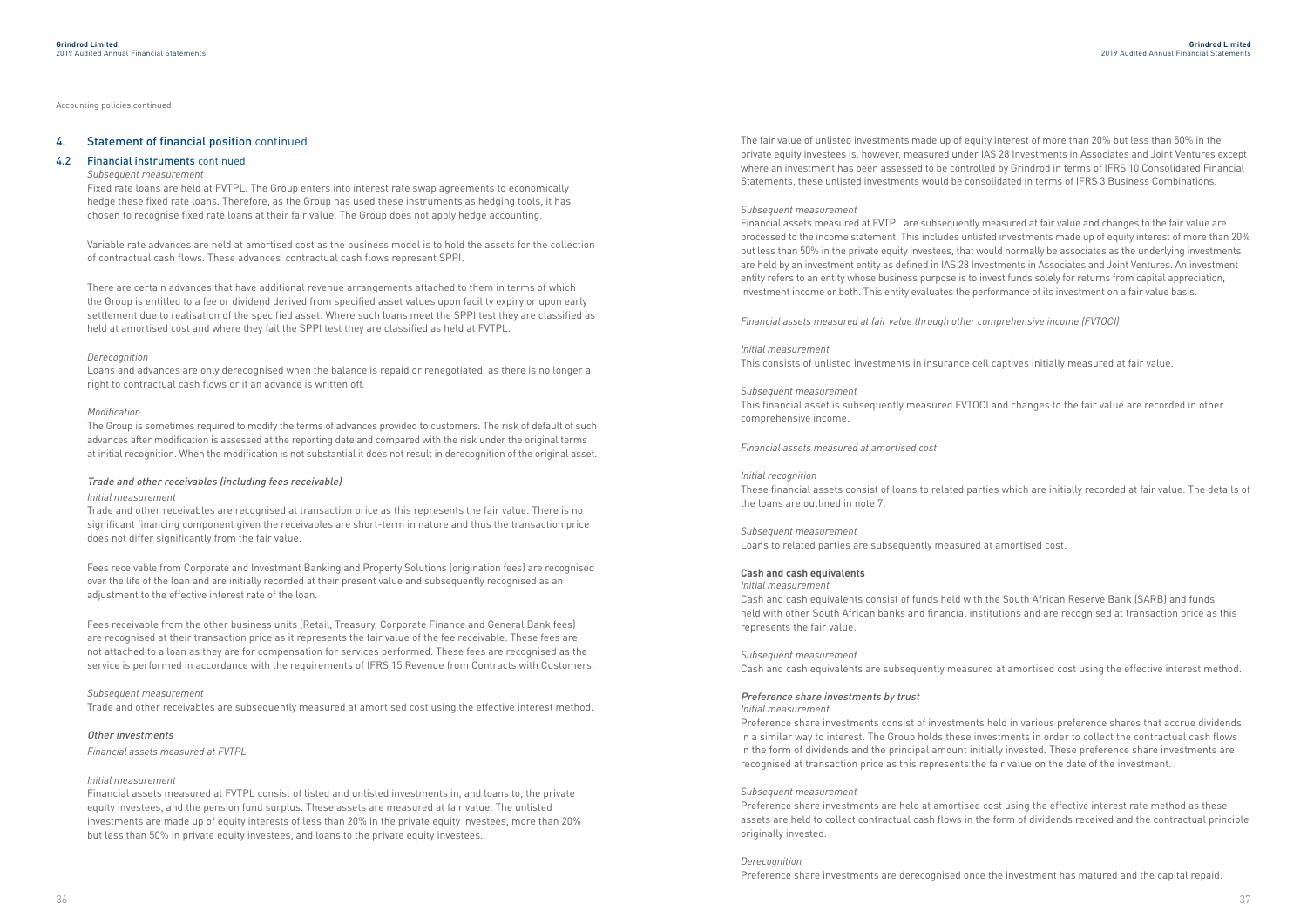#### 4. Statement of financial position continued

#### 4.2 Financial instruments continued

**Financial liabilities** Long-term liabilities *Initial measurement* Long-term liabilities are recognised at the transaction price, which is representative of the fair value of this financial liability.

*Subsequent measurement* Long-term liabilities are classified and measured at amortised cost.

#### Bank and private equity funding

#### *Initial measurement*

Bank and private equity funding are recognised at the transaction price, which is representative of the fair value of this financial liability.

#### *Subsequent measurement*

Bank and private equity funding are classified and measured at amortised cost.

#### Deposits from Bank customers

#### *Initial measurement*

Deposits from Bank customers are recorded at the actual transaction date which is representative of the fair value of this financial liability.

*Subsequent measurement* Deposits from Bank customers are classified and measured at amortised costs.

#### Trade and other payables

*Initial measurement* Trade and other payables are recorded at a transaction value being fair value.

#### *Subsequent measurement*

Trade and other payables are subsequently measured at amortised cost using the effective interest rate method.

#### *Derecognition of financial liabilities*

Financial liabilities are derecognised only when the obligation specified in the contract is discharged or cancelled or expires.

#### Expected credit loss

A financial asset that is not credit-impaired on initial recognition is classified in Stage 1 and has its credit risk continuously monitored by the Group. If a significant increase in credit risk (SICR) since initial recognition is identified, the financial instrument is moved to Stage 2 but is not yet deemed to be credit-impaired (unless an event of default has occurred).

If the financial asset is credit-impaired, it is then moved to Stage 3. The financial asset is credit-impaired when one or more events that have a detrimental impact on the estimated future cash flows have occurred. Evidence of credit-impairment includes observable data that typically indicates one or more of the following:

- significant financial difficulty of the debtor or borrower; and/ or
- a default event.

Financial assets in Stage 1 have their ECL measured at an amount equal to the portion of lifetime expected credit losses that result from default events possible within the next 12 months. Financial assets in Stages 2 or 3 have their ECL measured based on expected credit losses that result from default events that may arise on a remaining lifetime basis.

Grindrod measures the credit risk of financial assets using assumptions with regards to Probability of Default (PD), Loss Given Default (LGD) and Exposure at Default (EAD) on an individual loan by loan basis or each financial asset as applicable.

#### 5. Income Statement

#### 5.1 Impairment of assets

At each reporting date the carrying amount of tangible and intangible assets is assessed to determine whether there is any indication that those assets may have suffered an impairment loss. If any such indication exists, the recoverable amount of the asset is estimated in order to determine the extent of the impairment loss. Where it is not possible to estimate the recoverable amount of an individual asset, the recoverable amount of the cash generating unit to which the asset belongs is estimated. The recoverable amount is the higher of the fair value less costs to sell or the value in use. The value in use included in the calculation of the recoverable amount, is estimated by taking into account future cash flows, forecast market conditions and the expected lives of the assets.

Goodwill and the cash-generating units to which these assets have been allocated, are tested for impairment annually even if there is no indication of impairment. For the purpose of impairment testing, goodwill is allocated to each of the cash-generating units expected to benefit from the synergies of the business combination at inception of the business combination. Impairment losses recognised on goodwill are not subsequently reversed. The attributable amount of goodwill is included in the profit or loss on disposal when the related business is sold.

If the recoverable amount of an asset (or cash-generating unit) is estimated to be less than its carrying amount, its carrying amount is reduced to the higher of its recoverable amount and zero. The impairment loss is first allocated to reduce the carrying amount of goodwill and then to the other assets of the cash-generating unit. Subsequent to the recognition of an impairment loss, the depreciation or amortisation charge for the asset is adjusted to allocate its remaining carrying value, less any residual value, over its remaining useful life.

Impairment losses on financial assets as well as trade and other receivables are determined based on specific and objective evidence that assets are impaired and are measured as the difference between the carrying amount of the assets and the present value of the estimated future cash flows discounted at the effective interest rate computed at initial recognition.

Impairment losses are recognised in profit or loss. If an impairment loss subsequently reverses, the carrying amount of the asset (or cash-generating unit) is increased to the revised estimate of its recoverable amount but limited to the carrying amount that would have been determined had no impairment loss been recognised in prior years. A reversal of an impairment loss is recognised in profit or loss.

#### 5.2 Leases

Grindrod recognises, on a discounted basis, the rights and obligations created by the commitment to lease assets on the statement of financial position, unless the term of the lease is less than 12 months or of low value, i.e. R75 000 or less, in which Grindrod will recognise a lease expense on a straight-line basis as permitted by IFRS 16 Leases.

In terms of this policy, Grindrod recognises right of use assets and corresponding liabilities on the basis of the discounted remaining future minimum lease payments relating to existing and new time chartered-in vessel commitments; rental agreements relating to office, depot and warehouse properties that were previously accounted for and reported as operating leases, and long-term port and terminal concessions, mainly in Mozambique, adjusted for prepayments and accrued lease payments.

Grindrod adopted this policy in response to the implementation of IFRS 16 Leases which became effective on 1 January 2019. Grindrod opted for a full retrospective approach on 01 January 2018 resulting in the restatement of its 2018 comparatives. Under this policy, lease expenses are no longer recorded in operating profits but have been replaced by depreciation and interest expenses.

Accounting policies continued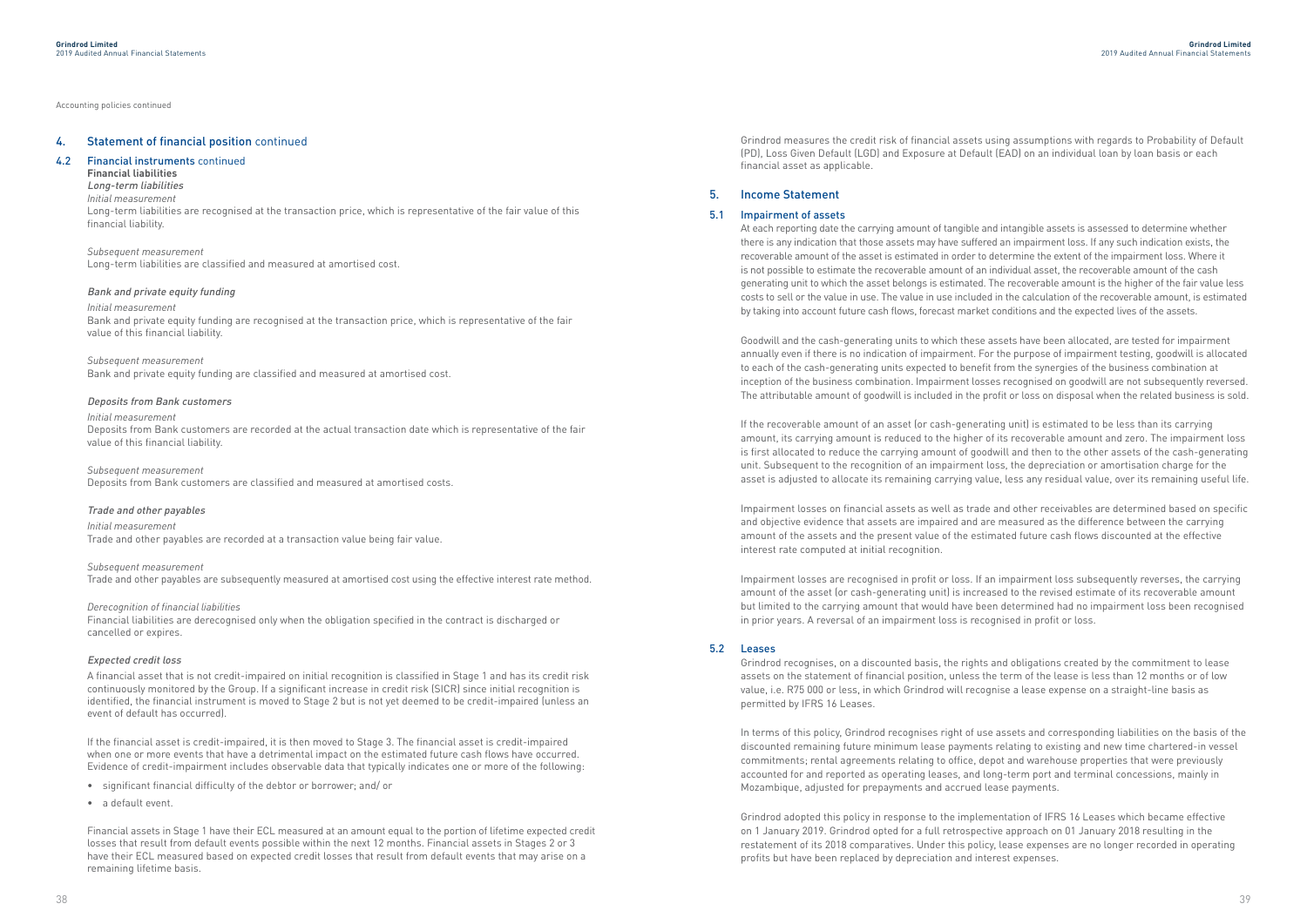#### 5. Income Statement continued

#### 5.2 Leases continued

Grindrod has applied the practical expedient available on transition to IFRS 16 Leases to not reassess whether a contract is or contains a lease. The definition of a lease in accordance with IFRIC 4 and IAS 17 Leases (the previous guidance on leases) will continue to be applied to leases entered or modified before 1 January 2018.

The weighted average incremental borrowing rates applied are based on the US Dollar London Inter-bank Offered Rate (LIBOR), for the ship charters and leases in the foreign operations, or prime rates of interest, for South African businesses, adjusted for risk factors. The right of use assets are then depreciated on a straightline basis over the term of each lease or concession.

Variable lease payments that do not depend on an index or rate are not included in the measurements of the lease liability and right of use assets. The related payments are recognised as an expense in the period in which the event or condition that triggers the payment occurs.

#### **Former finance leases**

The main difference between IFRS 16 and IAS 17 with respect to assets formerly held under a finance lease is the measurement of residual value guarantees provided by a lessee to a lessor. IFRS 16 requires that Grindrod recognises as part of its lease liability only the amount expected to be payable under a residual value guarantee, rather than the maximum amount guaranteed as required by IAS 17. Grindrod does not have any residual value guarantees and therefore this did not have material effect on Grindrod's consolidated financial statements.

Grindrod remeasures a lease liability when a lease contract is modified. The lease modification is not accounted for as a separate lease but rather the existing lease liability is remeasured by discounting the revised lease payments using the revised discount rate. Accordingly, a corresponding adjustment is made to the related right of use asset.

#### **Impact on lessor accounting**

IFRS 16 Leases has not changed substantially how a lessor accounts for leases, however, it has changed and expanded the disclosure requirements which Grindrod has applied accordingly. As Grindrod's role is mainly a lessee, these changes did not have a material effect on Grindrod's consolidated financial statements.

#### 5.3 Non-current Assets Held for Sale and Discontinued Operations (NCAHFS)

Grindrod presents, separately, the results of NCAHFS in the income statement. The assets and liabilities associated with these operations are classified and reported in NCAHFS in the statement of financial position.

The carrying value of NCAHFS is measured at fair value less cost to sell at each reporting period. Any resulting adjustment to the carrying value is recognised in the income statement of the discontinued operations. Grindrod only classifies assets as NCAHFS when the certainty of disposal is highly probable, a decision to dispose of the asset has been made and there is a disposal programme in place.

#### 5.4 Treasury shares

Treasury shares are equity instruments of the Company, held by other companies in the Grindrod Group. All costs relating to the acquisition of treasury shares as well as gains or losses on disposal or cancellation of treasury shares are recognised directly in equity.

Accounting policies continued

#### 1. New standards and interpretations

#### 1.1 New and revised IFRSs applied with no material effect on the consolidated and separate Annual Financial Statements

The following new and revised IFRSs have been adopted in these Annual Financial Statements. The application of these new and revised IFRSs has not had any material impact on the amounts reported for the current and prior years and are mandatorily effective.

- Amendments to IFRS 9 Prepayment Features with Negative Compensation
- Amendments to IAS 28 Investments in Associates and Joint Ventures
- Annual Improvements to IFRS Standards 2015–2017 Cycle Amendments to IFRS 3 Business Combinations, IFRS 11 Joint Arrangements, IAS 12 Income Taxes and IAS 23 Borrowing Costs
- Amendments to IAS 19 Employee Benefits Plan Amendment, Curtailment or Settlement
- IFRIC 23 Uncertainty over Income Tax Treatments

#### 1.2 New and revised IFRSs applied with material effect on the consolidated and separate annual financial statements

IFRS 16 Leases amended the existing accounting standards to require lessees to recognise, on a discounted basis, the rights and obligations created by the commitment to lease assets on the statement of financial position, unless the term of the lease is less than 12 months or of low value. Accordingly, the standard resulted in the recognition of right of use assets and corresponding liabilities on the basis of the discounted remaining future minimum lease payments relating to existing and new time chartered-in vessel commitments; rental agreements relating to office and residential properties that were previously reported as operating leases and long-term port and terminal concession, mainly in Mozambique, adjusted for prepayments and accrued lease payments.

The Group transitioned to IFRS 16 Leases in accordance with the full retrospective approach on 1 January 2018 as detailed below. Comparatives for the 2018 financial year have been restated. Lease expenses will no longer be recorded in operating profits but have been replaced by depreciation and interest expenses.

The weighted average incremental borrowing rates applied were based on the US Dollar London Interbank Offered Rate (LIBOR) or prime rates of interest adjusted for risk factors. All right of use assets will be depreciated on a straight-line basis over the term of each lease.

The impact of adopting IFRS 16 Leases on the Group's Annual Financial Statements is detailed in the restatement note 2.

## NOTES TO THE FINANCIAL STATEMENTS **for the year ended 31 December 2019**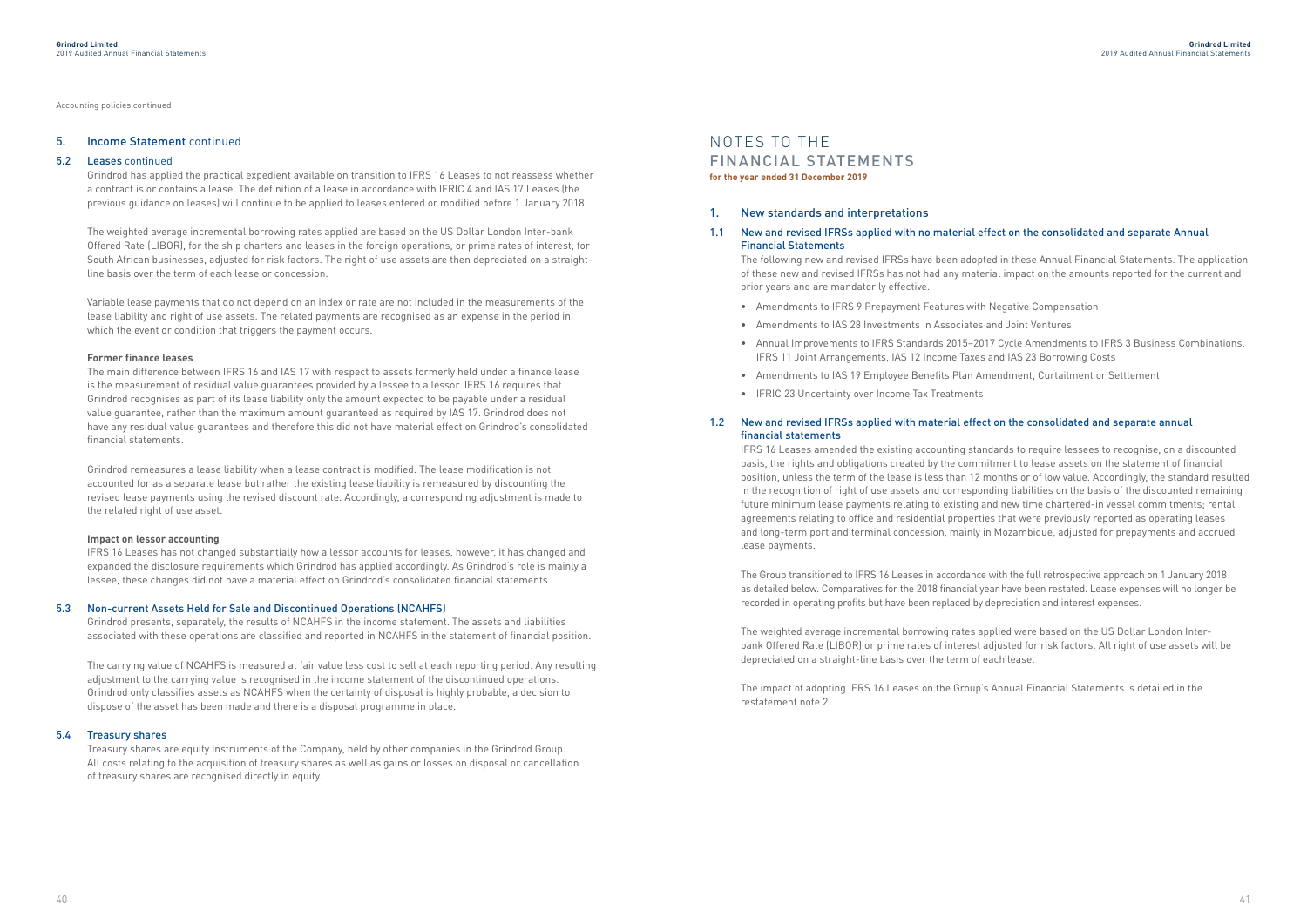#### 1. New standards and interpretations continued

#### 1.3 New and revised IFRSs in issue but not yet effective

| <b>IFRS 17 Insurance Contracts</b>                                                                                                       | IFRS 17 establishes the principles for the recognition, measurement,<br>presentation and disclosure of insurance contracts and supersedes IFRS 4<br>Insurance Contracts. IFRS 17 outlines a general model, which is modified<br>for insurance contracts with direct participation features, described as the<br>variable fee approach.                                                                                                                                                                                                                                          |
|------------------------------------------------------------------------------------------------------------------------------------------|---------------------------------------------------------------------------------------------------------------------------------------------------------------------------------------------------------------------------------------------------------------------------------------------------------------------------------------------------------------------------------------------------------------------------------------------------------------------------------------------------------------------------------------------------------------------------------|
|                                                                                                                                          | The directors of the Company do not anticipate that the application of these<br>amendments will have a significant impact on the consolidated financial<br>statements.                                                                                                                                                                                                                                                                                                                                                                                                          |
| IFRS 10 and IAS 28<br>(amendments) Sale or<br><b>Contribution of Assets</b><br>between an Investor and its<br>Associate or Joint Venture | The amendments to IFRS 10 and IAS 28 deal with situations where there is a<br>sale or contribution of assets between an investor and its associate or joint<br>venture. Specifically, the amendments state that gains or losses resulting<br>from the loss of control of a subsidiary that does not contain a business in a<br>transaction with an associate or a joint venture that is accounted for using<br>the equity method, are recognised in the parent's profit or loss only to the<br>extent of the unrelated investors' interests in that associate or joint venture. |
|                                                                                                                                          | The directors of the Company do not anticipate that the application of these<br>amendments will have a significant impact on the consolidated financial<br>statements.                                                                                                                                                                                                                                                                                                                                                                                                          |
| <b>Amendments to IFRS 3</b><br>Definition of a business                                                                                  | The amendments clarify that while businesses usually have outputs, outputs<br>are not required for an integrated set of activities and assets to qualify as<br>a business. To be considered a business, an acquired set of activities and<br>assets must include, at a minimum, an input and a substantive process that<br>together significantly contribute to the ability to create outputs.                                                                                                                                                                                  |
|                                                                                                                                          | The directors of the Company do not anticipate that the application of these<br>amendments will have a significant impact on the consolidated financial<br>statements.                                                                                                                                                                                                                                                                                                                                                                                                          |
| Amendments to IAS 1 and<br>IAS 8 Definition of material                                                                                  | The amendments are intended to make the definition of material in IAS 1<br>easier to understand and are not intended to alter the underlying concept<br>of materiality in IFRS Standards. The concept of 'obscuring' material<br>information with immaterial information has been included as part of the<br>new definition.                                                                                                                                                                                                                                                    |
|                                                                                                                                          | The directors of the Company do not anticipate that the application of these<br>amendments will have a significant impact on the consolidated financial<br>statements.                                                                                                                                                                                                                                                                                                                                                                                                          |
| Amendments to References to<br>the Conceptual Framework in<br><b>IFRS Standards</b>                                                      | Together with the revised Conceptual Framework, which became effective<br>upon publication on 29 March 2018, the IASB has also issued Amendments<br>to References to the Conceptual Framework in IFRS Standards.                                                                                                                                                                                                                                                                                                                                                                |
|                                                                                                                                          | The directors of the Company do not anticipate that the application of these<br>amendments will have a significant impact on the consolidated financial<br>statements.                                                                                                                                                                                                                                                                                                                                                                                                          |

### 2. Restatement and re-presentation of the financial results for the year ended 31 December 2019

Financial results for 2018 and its comparatives have been re-presented and restated for the following:

#### 2.1 Adoption of IFRS 16 Leases – change in accounting policy

The Group adopted IFRS 16 Leases in the current year using a retrospective approach. The restatement resulted in the recognition of right of use assets and corresponding lease liabilities for all open leases in 2018 and 2019 which are longer than a year and greater than R75 000. The right of use assets for Grindrod arise mainly from long-term port and terminal concessions, vessel charters and leased facilities. This change in accounting policy is detailed in the new standard note and the impact on the 2018 opening and closing balances, 2018 income statement and statement of cashflows is shown in the table below.

#### 2.2 Prior period errors

#### **2.2.1 IFRS 10 Consolidation**

Two trusts, Grindrod Investment Trust (GIT) and Grindrod Preference Share Investment Trust (GPSIT), were assessed as controlled by Grindrod Bank Limited in terms of IFRS 10 Consolidated Financial Statements due to Grindrod Bank's ability to appoint trustees, share in the residual value of the trusts and the fact that the trusts own the preference shares. The investors in the trusts carry the credit risk of the preference shares and do not have the ability to appoint or remove the asset manager. This is a prior period error which has been rectified and the impact on such rectification on the 2018 opening and closing balances, income statement and statement of cashflows is outlined in the table below.

## **2.2.2 Non-current and current split of Loans and advances, and deposits from Bank customers**

The loans and advances and deposits to Bank customers were split between current and non-current in the 2018 statement of financial position and the improved classification is shown in the table below.

#### **2.2.3 Reclassification of Bank fee receivable**

Grindrod Bank accounts for certain fee income over the life of the financial instrument in accordance with IFRS 9 Financial Instruments. This fee receivable was erroneously disclosed separately in other assets instead of being capitalised to the financial instrument and disclosed under loans and advances.

#### **2.2.4 Reclassification of bank balance**

Grindrod's United Kingdom property portfolio incorrectly included a bank and cash balance in 2018. The reclassification impacted the 2018 consolidated statement of financial position by GBP13 million (R253 million) between other investments and bank and cash.

## **2.2.5 Expected Credit Loss (ECL) disclosure on income statement**

The income statement has been restated to separately disclose the ECL recognised for the year that was previously included in trading profit. This is a reclassification from the trading profit.

### 2.3 Re-presentation

Grindrod classified the Marine Fuel and Agricultural Logistics into non-current assets held for sale and discontinued operations, and reclassified the Rail leasing business into continuing operations, in accordance with the provisions of the IFRS 5 Non-Current Assets Held for Sale and Discontinued Operations. The classification of Marine Fuel and Agricultural Logistics is reflected in the 2019 statement of financial position and has no restatement effect whilst the impact on the 2018 income statement is outlined in the table below. The impact of the reclassification of Rail leasing business into continuing operations on 2018 opening and closing balances and 2018 income statement is outlined in the tables overleaf.

### 2.4 Prior period error – valuation of loans and advances

The Bank did not comply with IFRS 13 Fair Value Measurements when measuring its portfolio of loans classified at fair value. This resulted in the Bank erroneously recognising and disclosing ECL on fair value loans in the statement of financial position. The correction did not have any impact on the income statement and statement of financial position as the fair value adjustment presented when applying ECL principles (as a proxy) was not materially different from the IFRS 13 fair value adjustment.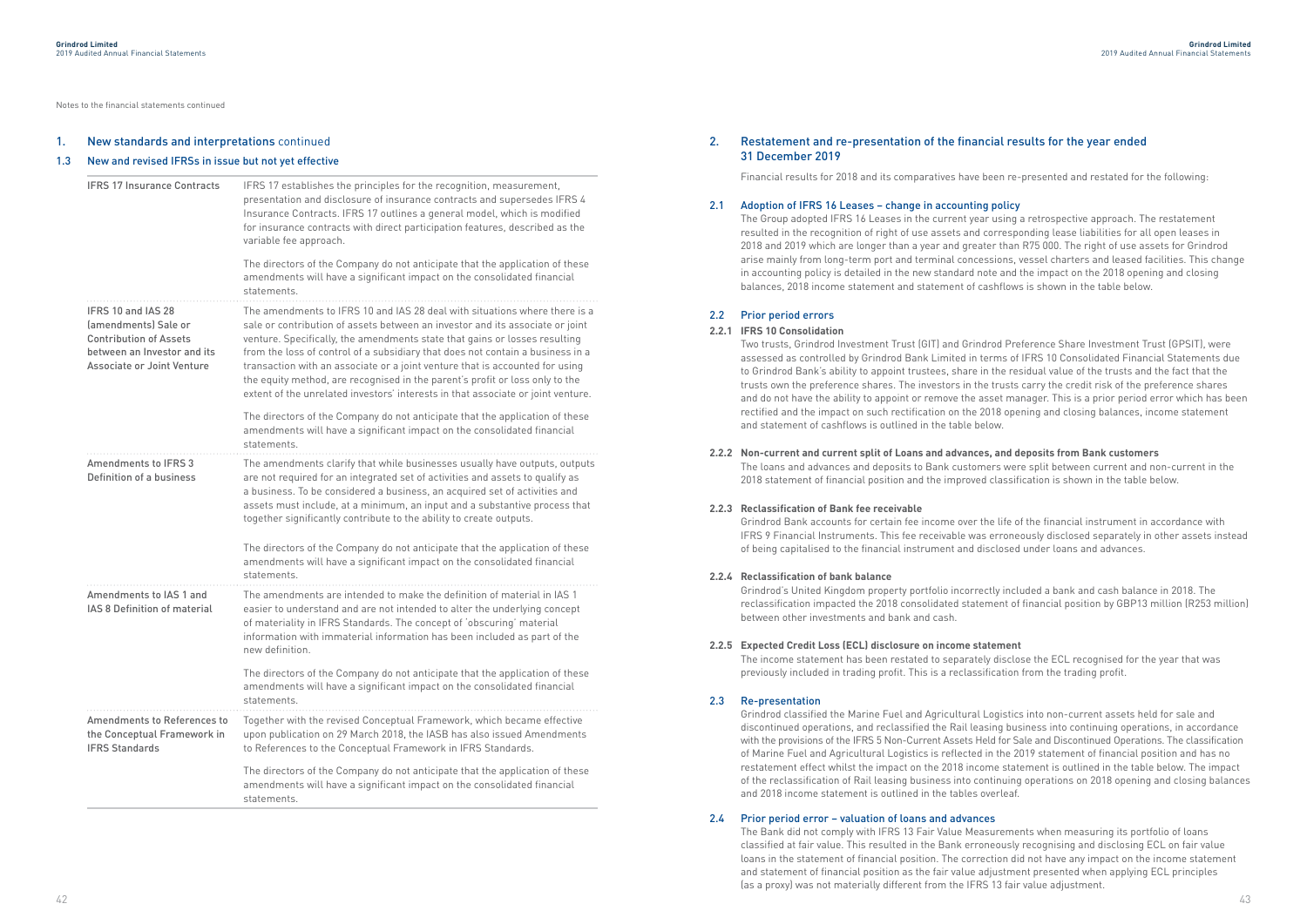## 2. Restatement and re-presentation of the financial results for the year ended 31 December 2019 continued

### 2.4 Prior period error – valuation of loans and advances continued

In addition, certain disclosure relating to the ECL provisioning analysis has been updated as detailed below and allocated to the carrying values of financial assets at fair value.

|               | As previously<br>reported<br><b>R000</b> | Increase/<br>(decrease)<br><b>R000</b> | Restated<br>31 December<br>2018<br><b>R000</b> |
|---------------|------------------------------------------|----------------------------------------|------------------------------------------------|
| ECL provision | 53 990                                   | [8 810]                                | 45 180                                         |

## Statement of financial position

**as at 31 December 2017**

|                                                              | <b>Consolidated</b>                                                |                                   |                                                                |             |                          |                                                         |  |
|--------------------------------------------------------------|--------------------------------------------------------------------|-----------------------------------|----------------------------------------------------------------|-------------|--------------------------|---------------------------------------------------------|--|
|                                                              |                                                                    | Change in<br>accounting<br>policy |                                                                |             | Prior period error       |                                                         |  |
|                                                              |                                                                    | 2.1                               | 2.2.1                                                          | 2.2.2       | 2.2.3                    |                                                         |  |
|                                                              | Previously<br>reported as at<br>31 December<br>2017<br><b>R000</b> | <b>Adoption of</b><br><b>R000</b> | IFRS 16 Consolidation Classification receivable<br><b>R000</b> | <b>R000</b> | <b>R000</b>              | Restated<br>Bank fee 31 December<br>2017<br><b>R000</b> |  |
| <b>Assets</b>                                                |                                                                    |                                   |                                                                |             |                          |                                                         |  |
| Non-current assets                                           |                                                                    |                                   |                                                                |             |                          |                                                         |  |
| Property, terminals, machinery,<br>vehicles and equipment    | 1 478 003                                                          |                                   |                                                                |             |                          | 1 478 003                                               |  |
| Right of use assets                                          |                                                                    | 1 045 851                         |                                                                |             |                          | 1045851                                                 |  |
| Goodwill and intangible assets                               | 710 909                                                            |                                   |                                                                |             |                          | 710 909                                                 |  |
| Investments in joint ventures                                | 2 453 230                                                          | (105252)                          |                                                                |             |                          | 2 347 978                                               |  |
| Investments in associates                                    | 867 220                                                            | [66]                              |                                                                |             | $\mathbb{R}^2$           | 867 154                                                 |  |
| Investment property                                          | 125 649                                                            |                                   |                                                                |             |                          | 125 649                                                 |  |
| Other investments                                            | 2 263 569                                                          |                                   |                                                                |             |                          | 2 263 569                                               |  |
| Preference shares investments<br>by trusts                   |                                                                    |                                   | 194 473                                                        |             |                          | 194 473                                                 |  |
| Loans and advances                                           |                                                                    |                                   |                                                                | 4 041 022   |                          | 4 041 022                                               |  |
| Deferred taxation                                            | 59 313                                                             |                                   |                                                                |             |                          | 59 313                                                  |  |
| Total non-current assets                                     | 7957893                                                            | 940 533                           | 194 473                                                        | 4 041 022   | $\overline{\phantom{0}}$ | 13 133 921                                              |  |
| Loans and advances to Bank customers                         | 7 149 198                                                          |                                   |                                                                | [7149198]   |                          |                                                         |  |
| <b>Current assets</b>                                        |                                                                    |                                   |                                                                |             |                          |                                                         |  |
| Current portion of loans and advances                        |                                                                    |                                   | $\overline{\phantom{a}}$                                       | 3 108 176   | 221 172                  | 3 329 348                                               |  |
| Liquid assets and short-term                                 |                                                                    |                                   |                                                                |             |                          |                                                         |  |
| negotiable securities                                        | 1763875                                                            |                                   | [33 491]                                                       |             |                          | 1730384                                                 |  |
| Current portion of preference share<br>investments by trusts |                                                                    |                                   | 1 141 000                                                      |             |                          | 1 141 000                                               |  |
| Inventories                                                  | 56 510                                                             |                                   |                                                                |             |                          | 56 510                                                  |  |
| Trade and other receivables                                  | 2 377 229                                                          |                                   | (1715)                                                         |             | [221 172]                | 2 154 342                                               |  |
| Taxation receivable                                          | 32 592                                                             |                                   |                                                                |             |                          | 32 592                                                  |  |
| Cash and cash equivalents                                    | 8 970 274                                                          |                                   | 7859                                                           |             | ÷                        | 8 978 133                                               |  |
|                                                              | 13 200 480                                                         |                                   | 1 1 1 3 6 5 3                                                  | 3 108 176   |                          | 17 422 309                                              |  |
| Non-current assets classified as held<br>for sale            | 6 641 399                                                          | 1803984                           |                                                                |             |                          | 8 4 4 5 3 8 3                                           |  |
| Total current assets                                         | 19841879                                                           | 1803984                           | 1 1 1 3 6 5 3                                                  | 3 108 176   |                          | 25 867 692                                              |  |
| <b>Total assets</b>                                          | 34 948 970                                                         | 2 744 517                         | 1 308 126                                                      |             | L.                       | 39 001 613                                              |  |

|                                                                               | Consolidated                                                                   |                                          |                              |                                                 |                                |                                                       |  |
|-------------------------------------------------------------------------------|--------------------------------------------------------------------------------|------------------------------------------|------------------------------|-------------------------------------------------|--------------------------------|-------------------------------------------------------|--|
|                                                                               |                                                                                | Change in<br>accounting<br>policy<br>2.1 | 2.2.1                        | Prior period error<br>2.2.2                     | 2.2.3                          |                                                       |  |
|                                                                               | Previously<br>reported as at<br>31 December Adoption of<br>2017<br><b>R000</b> | <b>IFRS 16</b><br><b>R000</b>            | Consolidation<br><b>R000</b> | <b>Classification receivable</b><br><b>R000</b> | <b>Bank</b> fee<br><b>R000</b> | <b>Restated</b><br>31 December<br>2017<br><b>R000</b> |  |
| <b>Equity and liabilities</b>                                                 |                                                                                |                                          |                              |                                                 |                                |                                                       |  |
| Capital and reserves                                                          |                                                                                |                                          |                              |                                                 |                                |                                                       |  |
| Share capital and premium                                                     | 5 992 756                                                                      |                                          |                              |                                                 |                                | 5 992 756                                             |  |
| Non-distributable reserves                                                    | 3 520 079                                                                      |                                          |                              |                                                 |                                | 3 520 079                                             |  |
| Accumulated profit                                                            | 4 639 988                                                                      | (197588)                                 |                              |                                                 |                                | 4 442 400                                             |  |
| Equity attributable to owners of<br>the Company                               | 14 152 823                                                                     | (197588)                                 |                              |                                                 |                                | 13 955 235                                            |  |
| Non-controlling interests                                                     | 44 659                                                                         | [5 565]                                  |                              |                                                 |                                | 39 094                                                |  |
| Total equity                                                                  | 14 197 482                                                                     | [203 153]                                |                              |                                                 |                                | 13 994 329                                            |  |
| Non-current liabilities                                                       |                                                                                |                                          |                              |                                                 |                                |                                                       |  |
| Long-term borrowings<br>Lease liabilities                                     | 295 429                                                                        | 828 412                                  |                              |                                                 |                                | 295 429<br>828 412                                    |  |
| Long-term bank and private equity<br>funding                                  | 720 137                                                                        |                                          | (489 477)                    |                                                 |                                | 230 660                                               |  |
| Derivative financial liabilities                                              | 18 939                                                                         |                                          |                              |                                                 |                                | 18 9 39                                               |  |
| Deferred taxation                                                             | 244 655                                                                        | [3786]                                   |                              |                                                 |                                | 240 869                                               |  |
| Deposits from Bank customers                                                  |                                                                                |                                          |                              | 78 297                                          |                                | 78 297                                                |  |
| Participatory contribution from<br><b>Bank customers</b>                      |                                                                                |                                          | 1870                         |                                                 |                                | 1870                                                  |  |
| Provision for post-retirement<br>medical aid                                  | 25 403                                                                         |                                          |                              |                                                 |                                | 25 403                                                |  |
| Provisions                                                                    | 21857                                                                          |                                          |                              |                                                 | $\overline{\phantom{a}}$       | 21857                                                 |  |
| Total non-current liabilities                                                 | 1 326 420                                                                      | 824 626                                  | [487607]                     | 78 297                                          |                                | 1741736                                               |  |
| Deposits from Bank customers                                                  | 14 640 363                                                                     |                                          |                              | [14640363]                                      |                                |                                                       |  |
| <b>Current liabilities</b>                                                    |                                                                                |                                          |                              |                                                 |                                |                                                       |  |
| Trade and other payables<br>Current portion of long-term                      | 1 266 437                                                                      | [8065]                                   | 6 1 4 4                      |                                                 |                                | 1 264 516                                             |  |
| borrowings<br>Current portion of lease liabilities                            | 106 220<br>$\overline{\phantom{a}}$                                            | 234 408                                  |                              |                                                 |                                | 106 220<br>234 408                                    |  |
| Current portion bank and private<br>equity funding                            | 738 953                                                                        |                                          | (100000)                     |                                                 |                                | 638 953                                               |  |
| Current portion of deposits from<br><b>Bank customers</b>                     |                                                                                |                                          |                              | 14 562 066                                      | $\overline{\phantom{a}}$       | 14 562 066                                            |  |
| Current portion of participatory<br>contribution from Bank customers          |                                                                                |                                          | 1889589                      |                                                 |                                | 1889589                                               |  |
| Short-term borrowings and bank<br>overdraft                                   | 243 661                                                                        |                                          |                              |                                                 |                                | 243 661                                               |  |
| Taxation payable                                                              | 33 923                                                                         |                                          |                              |                                                 | $\overline{\phantom{a}}$       | 33 923                                                |  |
|                                                                               | 2 389 194                                                                      | 226 343                                  | 1 795 733                    | 14 562 066                                      |                                | 18 973 336                                            |  |
| Non-current liabilities associated with<br>assets classified as held for sale | 2 395 511                                                                      | 1896701                                  |                              |                                                 |                                | 4 292 212                                             |  |
| Total current liabilities                                                     | 4 784 705                                                                      | 2 123 044                                | 1 795 733                    | 14 562 066                                      |                                | 23 265 548                                            |  |
| Total equity and liabilities                                                  | 34 948 970                                                                     | 2 744 517                                | 1 308 126                    |                                                 | $\overline{\phantom{0}}$       | 39 001 613                                            |  |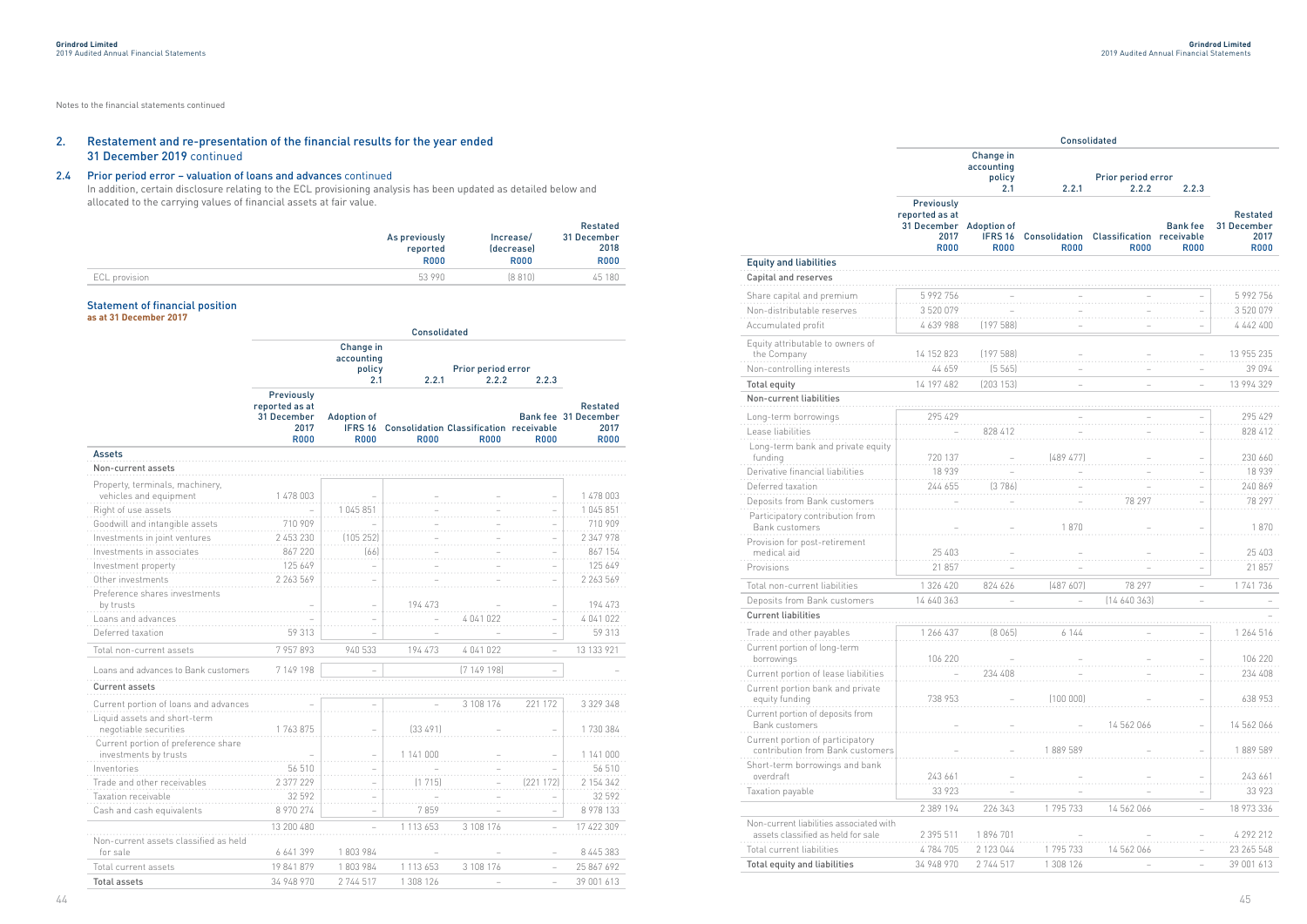2. Restatement and re-presentation of the financial results for the year ended 31 December 2019 continued

#### 2.4 Prior period error – valuation of loans and advances continued Statement of financial position **As at 31 December 2018**

 Consolidated Change in accounting policy Prior period error 2.1 2.2.1 2.2.2 2.2.3 2.2.4 Previously reported as at 31 December 2018 Adoption of IFRS 16 Consolidation Classification Bank fee receivable Bank and cash reclassi-31 December fication Restated 2018 R000 R000 R000 R000 R000 R000 R000 Assets Non-current assets Property, terminals, machinery, vehicles and equipment 1 752 225 – – – – – – – – – – 1 752 225 Right of use assets  $-1006617$   $-$  1 006 617 Goodwill and Intangible assets 701 975 – – – – – 701 975 Investments in subsidiaries Investments in joint ventures | 2 900 070 (123 965) – – – – – – – – – 2 776 105 Investments in associates |  $970\,919$  (104) – – – – – – – – 970 815 Investment property 120 113 – – – – – – – 120 113 Other investments 2 006 966 – – – – (253 292) 1 753 674 Preference shares investments by trusts  $\begin{vmatrix} - & - & 100000 & - & - & - & - \end{vmatrix}$  100 000 Loans and advances – – – 4 329 050 – – 4 329 050 Deferred taxation 60 945 – – – – – 60 945 Total non-current assets 8 513 213 882 548 100 000 4 329 050 – (253 292) 13 571 519 Loans and advances to Bank customers 7 755 744 – – (7 755 744) – – – Current assets Current portion of loans and advances – – – – – 3 426 694 241 361 – 3 668 055 Liquid assets and shortterm negotiable securities 2 843 541 – (18 256) – – – 2 825 285 Current portion of preference share investments by trusts – – 941 000 – – – 941 000 Inventories 90 186 – – – – – 90 186 Trade and other receivables 2 255 743 – 11 032 – (241 361) – 2 025 414 Taxation receivable 77 619 – – – – 77 619 Cash and cash equivalents 3 817 069 – 6 695 – – 253 292 4 077 056 9 084 158 – 940 471 3 426 694 – 253 292 13 704 615 Non-current assets classified as held for sale 298 349 – – – – – 298 349 Total current assets 9 382 507 – 940 471 3 426 694 – 253 292 14 002 964 Total assets 25 651 464 882 548 1 040 471 – – – 27 574 483

Consolidated

|                                                       |                                                | Change in<br>accounting<br>policy<br>2.1 | 2.2.1                 | 2.2.2                   | Prior period error<br>2.2.3 | 2.2.4                    |                                   |
|-------------------------------------------------------|------------------------------------------------|------------------------------------------|-----------------------|-------------------------|-----------------------------|--------------------------|-----------------------------------|
|                                                       | Previously<br>reported<br>as at<br>31 December | Adoption                                 | Consoli-              | Classi-                 | <b>Bank</b> fee             | <b>Bank and</b><br>cash  | Restated<br>reclassi- 31 December |
|                                                       | 2018<br><b>R000</b>                            | of IFRS 16<br><b>R000</b>                | dation<br><b>R000</b> | fication<br><b>R000</b> | receivable<br><b>R000</b>   | fication<br><b>R000</b>  | 2018<br><b>R000</b>               |
| <b>Equity and liabilities</b>                         |                                                |                                          |                       |                         |                             |                          |                                   |
| Capital and reserves                                  |                                                |                                          |                       |                         |                             |                          |                                   |
| Share capital and premium                             | 3 977 456                                      |                                          |                       |                         |                             |                          | 3 977 456                         |
| Non-distributable reserves                            | 1 558 852                                      | (17938)                                  |                       |                         |                             |                          | 1540914                           |
| Accumulated profit                                    | 4 082 221                                      | (169963)                                 |                       |                         |                             |                          | 3 912 258                         |
| Equity attributable to                                |                                                |                                          |                       |                         |                             |                          |                                   |
| owners of the Company                                 | 9 618 529                                      | (187901)                                 |                       |                         |                             |                          | 9 430 628                         |
| Non-controlling interests                             | 59 133                                         | (6853)                                   |                       |                         |                             |                          | 52 280                            |
| <b>Total equity</b>                                   | 9 677 662                                      | [194 754]                                |                       |                         |                             |                          | 9 482 908                         |
| Non-current liabilities                               |                                                |                                          |                       |                         |                             |                          |                                   |
| Long-term borrowings                                  | 455 223                                        |                                          |                       |                         |                             |                          | 455 223                           |
| Lease liabilities                                     |                                                | 862 092                                  |                       |                         |                             |                          | 862 092                           |
| Long-term bank and                                    |                                                |                                          |                       |                         |                             |                          |                                   |
| private equity funding                                | 1 191 874                                      |                                          | (697692)              |                         |                             |                          | 494 182                           |
| Derivative financial liabilities                      | 7911                                           |                                          |                       |                         |                             |                          | 7911                              |
| Deferred taxation                                     | 248 732                                        | [27317]                                  |                       |                         |                             |                          | 221 415                           |
| Deposits from Bank                                    |                                                |                                          |                       | 340 159                 |                             |                          | 340 159                           |
| customers                                             |                                                |                                          |                       |                         |                             |                          |                                   |
| Participatory contribution<br>from Bank customers     |                                                |                                          | 60 670                |                         |                             |                          | 60 670                            |
| Provision for post-                                   |                                                |                                          |                       |                         |                             |                          |                                   |
| retirement medical aid                                | 25 510                                         |                                          |                       |                         |                             |                          | 25 510                            |
| Provisions                                            | 29 038                                         |                                          |                       |                         |                             |                          | 29 038                            |
| Total non-current liabilities                         | 1958288                                        | 834 775                                  | (637022)              | 340 159                 |                             |                          | 2 496 200                         |
|                                                       |                                                |                                          |                       |                         |                             |                          |                                   |
| Deposits from Bank<br>customers                       | 10 506 404                                     |                                          |                       | [10506404]              |                             |                          |                                   |
| <b>Current liabilities</b>                            |                                                |                                          |                       |                         |                             |                          |                                   |
|                                                       |                                                |                                          |                       |                         |                             |                          |                                   |
| Trade and other payables                              | 1 432 744                                      | (15270)                                  | 24 039                |                         |                             |                          | 1 441 513                         |
| Current portion of long-                              |                                                |                                          |                       |                         |                             |                          |                                   |
| term borrowings<br>Current portion of lease           | 825 173                                        |                                          |                       |                         |                             |                          | 825 173                           |
| liabilities                                           |                                                | 257 797                                  |                       |                         |                             |                          | 257 797                           |
| Current portion of bank and                           |                                                |                                          |                       |                         |                             |                          |                                   |
| private equity funding                                | 368 895                                        |                                          |                       |                         |                             |                          | 368 895                           |
| Current portion of deposits                           |                                                |                                          |                       |                         |                             |                          |                                   |
| from Bank customers                                   |                                                |                                          |                       | 10 166 245              |                             |                          | 10 166 245                        |
| Current portion of                                    |                                                |                                          |                       |                         |                             |                          |                                   |
| participatory contribution                            |                                                |                                          |                       |                         |                             |                          |                                   |
| from Bank customers                                   |                                                |                                          | 1 653 454             |                         |                             |                          | 1 653 454                         |
| Short-term borrowings<br>and bank overdraft           | 745 936                                        |                                          |                       |                         |                             |                          | 745 936                           |
| Taxation payable                                      | 67742                                          |                                          |                       |                         |                             |                          | 67742                             |
|                                                       |                                                |                                          |                       |                         |                             |                          |                                   |
|                                                       | 3 440 490                                      | 242 527                                  | 1677493               | 10 166 245              |                             |                          | 15 526 755                        |
| Non-current liabilities                               |                                                |                                          |                       |                         |                             |                          |                                   |
| associated with assets<br>classified as held for sale | 68 620                                         |                                          |                       |                         |                             |                          |                                   |
|                                                       |                                                |                                          |                       |                         |                             |                          | 68 620                            |
| Total current liabilities                             | 3 509 110                                      | 242 527                                  | 1677493               | 10 166 245              |                             | $\overline{\phantom{a}}$ | 15 595 375                        |
| <b>Total equity and liabilities</b>                   | 25 651 464                                     | 882 548                                  | 1 040 471             |                         |                             |                          | 27 574 483                        |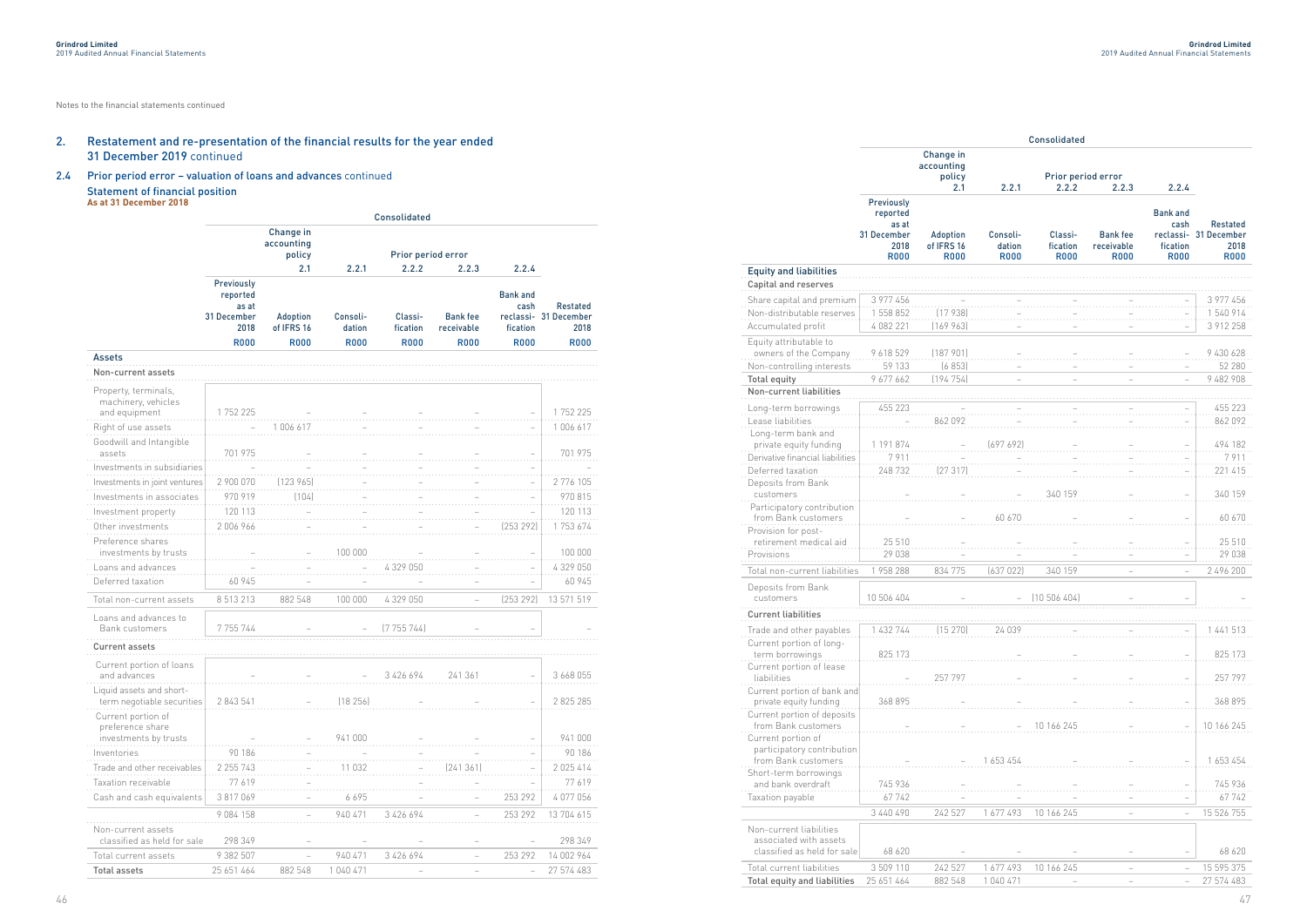- 2. Restatement and re-presentation of the financial results for the year ended 31 December 2019 continued
- 2.4 Prior period error valuation of loans and advances continued Restatement impact on the 2018 Income Statement Income statement

**For the year ended 31 December 2018**

|                                                                         |                                                |                               | <b>Consolidated</b>                            |                           |                           |                                                 |
|-------------------------------------------------------------------------|------------------------------------------------|-------------------------------|------------------------------------------------|---------------------------|---------------------------|-------------------------------------------------|
|                                                                         |                                                |                               | 2018                                           |                           |                           |                                                 |
|                                                                         |                                                | Change in                     |                                                |                           |                           |                                                 |
|                                                                         |                                                | accounting<br>policy          | Prior period<br>error                          |                           | Re-presentation           |                                                 |
|                                                                         |                                                | 2.1                           | 2.2.1                                          | 2.2.5                     | 2.3                       |                                                 |
|                                                                         | Previously<br>reported as at                   |                               |                                                |                           | Re-presentation<br>of     | <b>Restated</b>                                 |
|                                                                         | 31 December Adoption of<br>2018<br><b>R000</b> | <b>IFRS 16</b><br><b>R000</b> | <b>Consolidation disclosure</b><br><b>R000</b> | <b>ECL</b><br><b>R000</b> | operations<br><b>R000</b> | discontinued 31 December<br>2018<br><b>R000</b> |
| Revenue                                                                 | 3 423 534                                      |                               | (25921)                                        |                           | 68 967                    | 3 466 580                                       |
| <b>Trading Profit</b>                                                   | 645 394                                        | 252 110                       | (25921)                                        | 102 982                   | 300 042                   | 1 274 607                                       |
| Depreciation and amortisation                                           | (193 277)                                      | [268 881]                     |                                                |                           |                           | (462 158)                                       |
| Expected credit losses                                                  |                                                |                               |                                                | (102982)                  | (300136)                  | [403 118]                                       |
| Operating profit before interest<br>and taxation                        | 452 117                                        | [16 771]                      | (25921)                                        |                           | (94)                      | 409 331                                         |
| Non-trading items                                                       | 81726                                          |                               |                                                |                           | [564 286]                 | (482560)                                        |
| Interest received                                                       | 245 454                                        |                               |                                                |                           | 966                       | 246 420                                         |
| Interest paid                                                           | (85451)                                        | (67897)                       | 25 9 21                                        |                           | [23 169]                  | (150596)                                        |
| Profit before share of associate and<br>joint venture companies' profit | 693 846                                        | [84, 668]                     |                                                |                           | [586 583]                 | 22 595                                          |
| Share of joint venture companies'<br>profit after taxation              | 204 405                                        | (2750)                        |                                                |                           | 1961                      | 203 616                                         |
| Share of associate companies'                                           |                                                |                               |                                                |                           |                           |                                                 |
| profit after taxation                                                   | 130 948                                        | (302)                         |                                                |                           | (122641)                  | 8 0 0 5                                         |
| Profit before taxation                                                  | 1029199                                        | [87 720]                      |                                                |                           | [707263]                  | 234 216                                         |
| Taxation                                                                | (153951)                                       | 21 994                        |                                                |                           | [48 453]                  | (180 410)                                       |
| Profit for the year before<br>non-controlling interest                  | 875 248                                        | (65726)                       |                                                |                           | (755 716)                 | 53 806                                          |
| Non-controlling interests                                               | (6155)                                         | 738                           |                                                |                           | [2965]                    | [8 383]                                         |
| Profit for the year from<br>continuing operations                       | 869 093                                        | [64988]                       |                                                |                           | (758681)                  | 45 423                                          |
| Profit from discontinued<br>operations                                  | 2 041 870                                      | 92 614                        | ÷,                                             |                           | 758 681                   | 2893165                                         |
| Profit for the year                                                     | 2 910 963                                      | 27 626                        |                                                |                           | $\equiv$                  | 2 938 588                                       |
| Basic earnings/ (loss) per<br>share (cents)                             |                                                |                               |                                                |                           |                           |                                                 |
| From continuing operations                                              | 106.9                                          | [8.6]                         |                                                |                           | (100.9)                   | (2.7)                                           |
| From discontinued operations                                            | 271.6                                          | 12.3                          |                                                |                           | 100.9                     | 384.8                                           |
| Total                                                                   | 378.5                                          | 3.7                           |                                                |                           |                           | 382.1                                           |
| Diluted earnings/ (loss) per<br>share (cents)                           |                                                |                               |                                                |                           |                           |                                                 |
| From continuing operations                                              | 106.1                                          | [8.6]                         |                                                |                           | (100.2)                   | (2.7)                                           |
| From discontinued operations                                            | 269.8                                          | 12.2                          |                                                |                           | 100.2                     | 382.2                                           |
| Total                                                                   | 375.9                                          | 3.6                           |                                                |                           |                           | 379.5                                           |
| Headline earnings/ (loss) per<br>share (cents)                          |                                                |                               |                                                |                           |                           |                                                 |
| From continuing operations                                              | 95.3                                           | [8.6]                         |                                                |                           | [22.8]                    | 63.9                                            |
| From discontinued operations                                            | [33.3]                                         | 51.8                          |                                                |                           | 22.8                      | 41.3                                            |
| Total                                                                   | 62.0                                           | 43.2                          |                                                |                           |                           | 105.2                                           |

#### Statements of cash flows **For the year ended 31 December 2018**

|                                              |                                                                                    |                                          | <b>Consolidated</b>            |                                                       |  |  |
|----------------------------------------------|------------------------------------------------------------------------------------|------------------------------------------|--------------------------------|-------------------------------------------------------|--|--|
|                                              |                                                                                    | Change in<br>accounting<br>policy<br>2.1 | Prior period<br>error<br>2.2.1 |                                                       |  |  |
|                                              | Previously<br>reported for the<br>year ended<br>31 December<br>2018<br><b>R000</b> | Adoption<br>of IFRS 16<br><b>R000</b>    | Consolidation<br><b>R000</b>   | <b>Restated</b><br>31 December<br>2018<br><b>R000</b> |  |  |
| Net cash utilised in operating activities    | (6081518)                                                                          | 573 592                                  | 104 922                        | (5 403 004)                                           |  |  |
| Net cash generated from investing activities | [448564]                                                                           |                                          | 253 292                        | (195 272)                                             |  |  |
| Net cash utilised in financing activities    | 197 558                                                                            | [573592]                                 | (106 085)                      | [482 119]                                             |  |  |
| Net movement in cash                         | (6332524)                                                                          |                                          | 252 129                        | (6 080 395)                                           |  |  |

## 3. Property, terminals, machinery, vehicles and equipment

Property, terminals, machinery, vehicles and equipment are reflected at cost and are depreciated over their estimated useful lives to estimated residual values, on the straight line basis as follows:

Terminals and machinery 5 – 20 years Information technology equipment 3 – 5 years Locomotives 12 – 22 years Vehicles 5 – 10 years Freehold and leasehold properties 25 – 50 years

Depreciation commences when the assets are available and ready for their intended use. Where significant parts of an item have different useful lives to the item itself, these parts are depreciated over their estimated useful lives. The methods of depreciation, useful lives and residual values are reviewed annually.

Grindrod capitalises borrowing costs directly attributable to the acquisition, construction and production of qualifying assets.

Assets that are held for rental are initially classified as property, terminals, vehicles and equipment. When these assets cease to be rented and a decision is made to sell these assets, the carrying amount is transferred to current assets (inventories) as 'held-for-sale'. Upon sale of the 'held-for-sale' assets, the sales value is recorded in gross revenue and the related carrying value of these assets recorded in cost of sales.

Freehold land is reflected at cost and not depreciated. Buildings currently estimated between 25 to 50 years are reflected at cost and depreciated to estimated residual value over their useful life to Grindrod, currently estimated at 50 years from the date of acquisition. Properties in the course of construction for production, supply or administrative purposes, or for purposes not yet determined, are carried at cost, less any recognised impairment loss. Cost includes professional fees and, for qualifying assets, borrowing costs capitalised in accordance with Grindrod's accounting policy. Depreciation of these assets, on the same basis as other property assets, commences when the assets are available and ready for their intended use.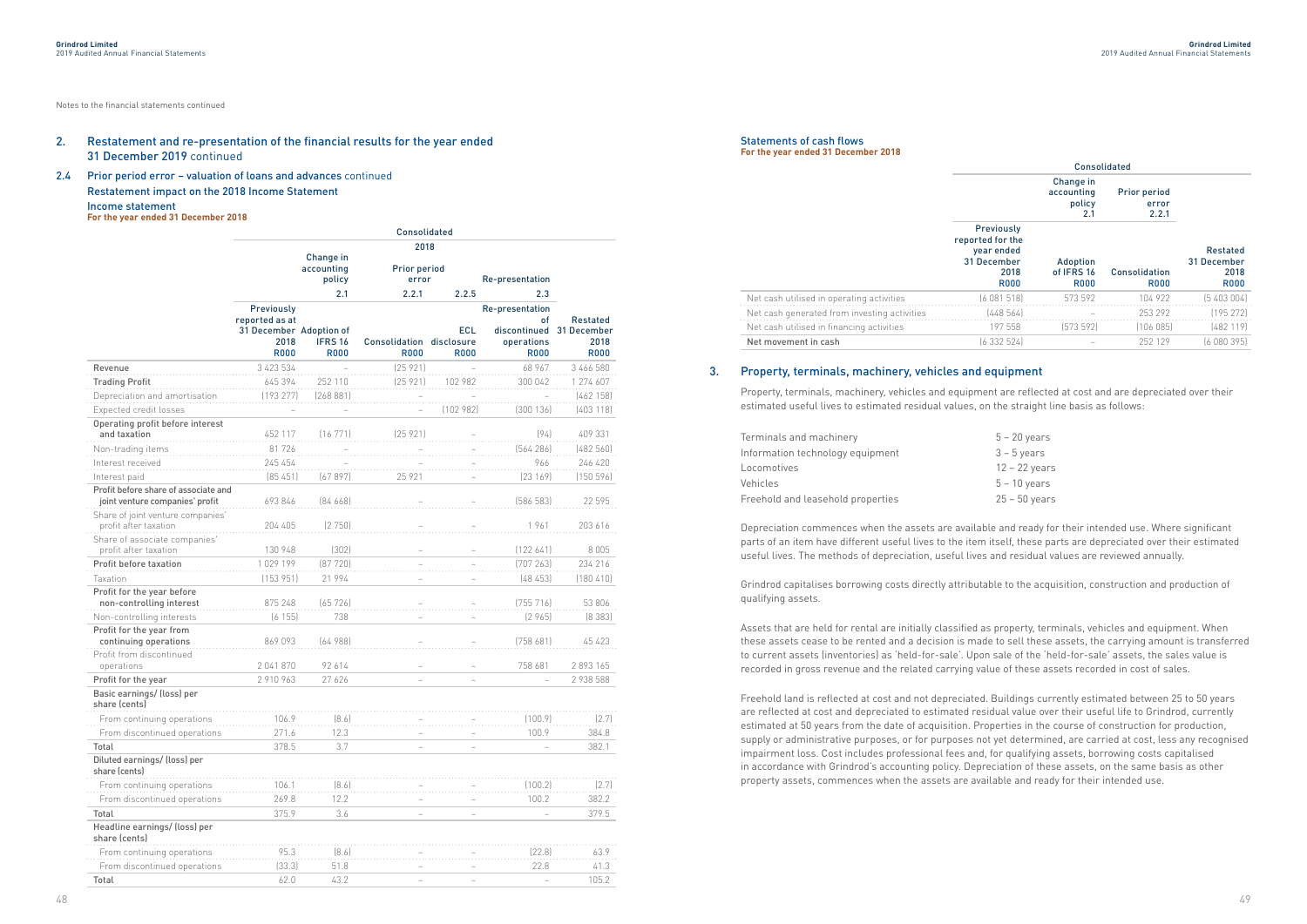### 3. Property, terminals, machinery, vehicles and equipment continued

Expenditure relating to leasehold properties is capitalised and depreciated over the period of the lease.

Assets held under finance leases are depreciated over their expected useful lives on the same basis as owned assets. However, when there is no reasonable certainty that ownership will be obtained by the end of the lease term, assets are depreciated over the shorter of the lease term and their useful lives.

Where the estimated residual value of asset classified as property, terminals, machinery, vehicles and equipment exceeds the cost, depreciation is not provided.

An item of property, terminals, machinery, vehicles and equipment is derecognised upon disposal or when no future economic benefits are expected to arise from the continued use of the asset. Any gain or loss arising on the disposal or retirement of an item of property, terminals, machinery, vehicles and equipment is determined as the difference between the sales proceeds and the carrying amount of the asset and is recognised in profit or loss.

|                                                                              | Cost/valuation<br>2019<br><b>R000</b> | Accumulated<br>depreciation,<br>amortisation<br>and impairment<br>2019<br><b>R000</b> | Carrying<br>value<br>2019<br><b>R000</b> | Carrying<br>value<br>2018<br>R000* |
|------------------------------------------------------------------------------|---------------------------------------|---------------------------------------------------------------------------------------|------------------------------------------|------------------------------------|
| Freehold and leasehold properties                                            |                                       |                                                                                       |                                          |                                    |
| Opening balance                                                              | 1 405 320                             | [301 147]                                                                             | 1 104 173                                | 845 568                            |
| Translation (loss)/ gain                                                     | (10423)                               | 2001                                                                                  | [8422]                                   | 38 772                             |
| Reclassification                                                             |                                       |                                                                                       |                                          | 74 667                             |
| Additions and improvements                                                   | 86 534                                |                                                                                       | 86 534                                   | 127 281                            |
| Acquisition of businesses                                                    | 465                                   |                                                                                       | 465                                      | 104 315                            |
| Disposals                                                                    | [26 428]                              | 26 29 3                                                                               | (135)                                    | [44397]                            |
| Depreciation and amortisation                                                |                                       | [40623]                                                                               | [40623]                                  | [42 033]                           |
| Transferred from non-current assets<br>classified as held-for-sale (note 13) | 87                                    |                                                                                       | 87                                       |                                    |
| Closing balance                                                              | 1 455 555                             | [313 476]                                                                             | 1142079                                  | 1 104 173                          |
| Property under construction                                                  |                                       |                                                                                       |                                          |                                    |
| Opening balance                                                              | 5 6 0 5                               |                                                                                       | 5 6 0 5                                  | 60097                              |
| Translation (loss)/ gain                                                     | (1160)                                |                                                                                       | (1160)                                   | 3991                               |
| Additions                                                                    | 46715                                 |                                                                                       | 46715                                    | 9010                               |
| Disposals                                                                    | [3 569]                               |                                                                                       | [3 569]                                  | (501)                              |
| Reclassification                                                             |                                       |                                                                                       |                                          | (66992)                            |
| Closing balance                                                              | 47591                                 |                                                                                       | 47591                                    | 5 6 0 5                            |

|                                                                              |                                       |                                                                                       | <b>Consolidated</b>                      |                                    |  |
|------------------------------------------------------------------------------|---------------------------------------|---------------------------------------------------------------------------------------|------------------------------------------|------------------------------------|--|
|                                                                              | Cost/valuation<br>2019<br><b>R000</b> | Accumulated<br>depreciation,<br>amortisation<br>and impairment<br>2019<br><b>R000</b> | Carrying<br>value<br>2019<br><b>R000</b> | Carrying<br>value<br>2018<br>R000* |  |
| Terminals, machinery, vehicles and<br>equipment                              |                                       |                                                                                       |                                          |                                    |  |
| Opening balance                                                              | 1328343                               | (722 160)                                                                             | 606 183                                  | 552 695                            |  |
| Translation (loss)/ gain                                                     | (28037)                               | 22813                                                                                 | (5224)                                   | 16 377                             |  |
| Reclassification                                                             | 38 512                                | (19595)                                                                               | 18917                                    | [8111]                             |  |
| Additions                                                                    | 248 501                               |                                                                                       | 248 501                                  | 194 779                            |  |
| Acquisition of businesses                                                    | 13731                                 |                                                                                       | 13731                                    | 8652                               |  |
| Impairment                                                                   |                                       | (37606)                                                                               | (37606)                                  | (2682)                             |  |
| Disposals                                                                    | (176365)                              | 136 560                                                                               | (39805)                                  | (30313)                            |  |
| Depreciation                                                                 |                                       | (141592)                                                                              | (141592)                                 | (125 214)                          |  |
| Transferred from non-current assets<br>classified as held for sale (note 13) | 657914                                | (651945)                                                                              | 5969                                     |                                    |  |
| Closing balance                                                              | 2082599                               | (1413525)                                                                             | 669 074                                  | 606 183                            |  |
| Leased terminals, vehicles and<br>equipment<br>.                             |                                       |                                                                                       |                                          |                                    |  |
| Opening balance                                                              | 58 408                                | [22 144]                                                                              | 36 264                                   | 19 643                             |  |
| Translation loss                                                             |                                       |                                                                                       |                                          | (108)                              |  |
| Reclassification                                                             | (58, 408)                             | 22 144                                                                                | (36264)                                  | (391)                              |  |
| Additions                                                                    |                                       |                                                                                       |                                          | 3661                               |  |
| Acquisition of businesses                                                    |                                       |                                                                                       |                                          | 14 976                             |  |
| Depreciation                                                                 |                                       |                                                                                       |                                          | (1517)                             |  |
| Closing balance                                                              |                                       |                                                                                       |                                          | 36 264                             |  |
| Right of use assets                                                          |                                       |                                                                                       |                                          |                                    |  |
| Opening balance                                                              | 1622180                               | (615563)                                                                              | 1006617                                  | 1 045 851                          |  |
| Translation (loss)/ gain                                                     | (9620)                                | 9 2 0 0                                                                               | (420)                                    | 17583                              |  |
| Reclassification                                                             | 19896                                 | (2549)                                                                                | 17347                                    |                                    |  |
| Additions                                                                    | 329 125                               |                                                                                       | 329 125                                  | 291 559                            |  |
| Acquisition of businesses                                                    | 45 270                                |                                                                                       | 45 270                                   |                                    |  |
| Disposals                                                                    | (46247)                               | 46 247                                                                                |                                          | (79494)                            |  |
| Depreciation                                                                 |                                       | (294541)                                                                              | (294541)                                 | (268882)                           |  |
| Closing balance                                                              | 1960604                               | (857 206)                                                                             | 1 103 398                                | 1 006 617                          |  |
| Total                                                                        | 5 546 349                             | (2584207)                                                                             | 2962142                                  | 2 758 842                          |  |
| Property, terminals, machinery,<br>vehicles and equipment                    | 3 585 745                             | (1727001)                                                                             | 1858744                                  | 1 752 225                          |  |
| Right of use assets                                                          | 1960 604                              | (857206)                                                                              | 1 103 398                                | 1006617                            |  |

 $\mathcal{L}$  $\bar{\mathcal{A}}$ 

 $\sim$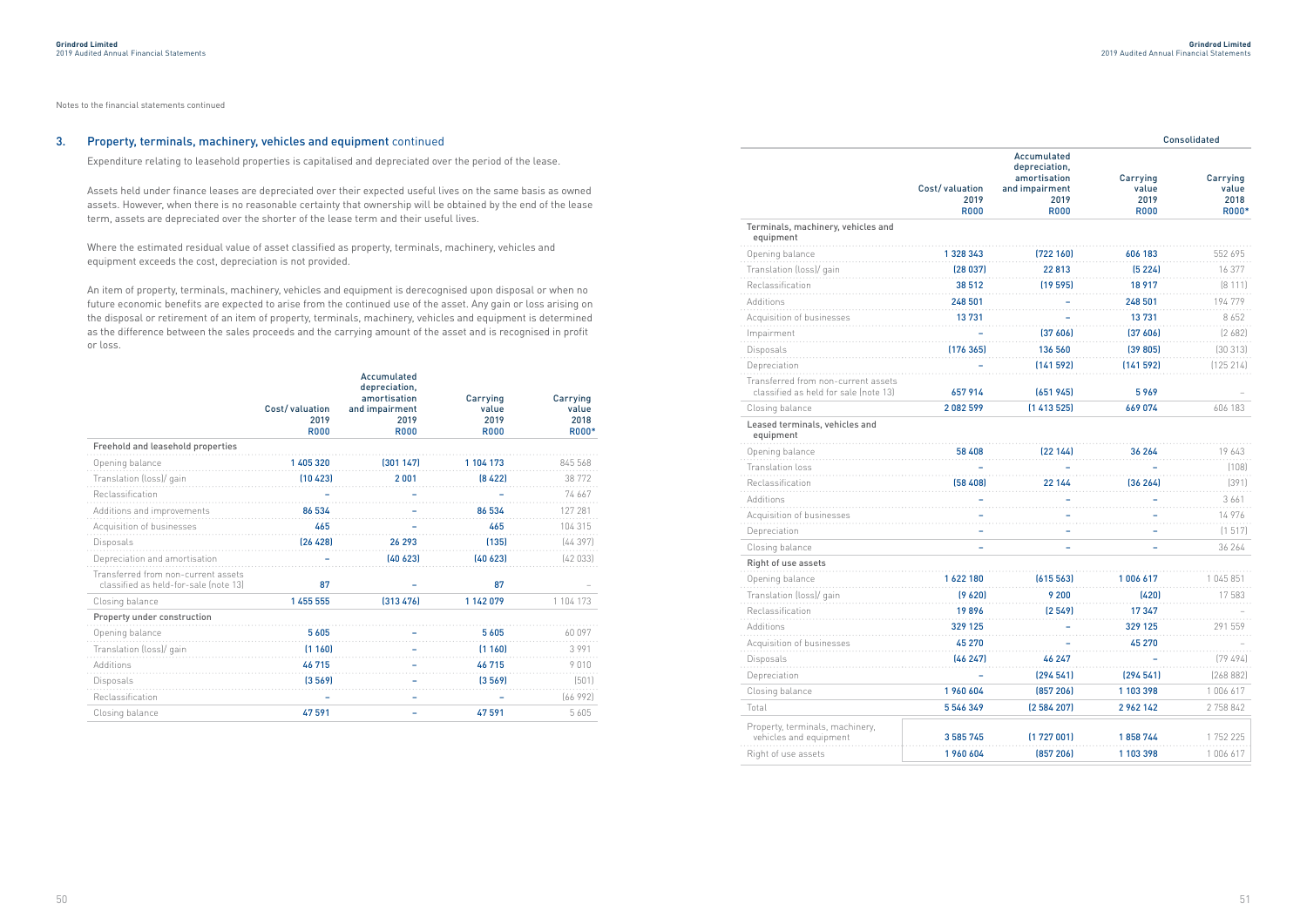#### 3. Property, terminals, machinery, vehicles and equipment continued

|                                                     | <b>Consolidated 2018</b>      |                                                                               |                                  |  |  |
|-----------------------------------------------------|-------------------------------|-------------------------------------------------------------------------------|----------------------------------|--|--|
|                                                     | Cost/valuation<br><b>R000</b> | Accumulated<br>depreciation.<br>amortisation and<br>impairment<br><b>R000</b> | Carrying<br>value<br><b>R000</b> |  |  |
| Freehold and leasehold properties                   | 1 405 320                     | [301147]                                                                      | 1 104 173                        |  |  |
| Property under construction                         | 5 605                         |                                                                               | 5605                             |  |  |
| Terminals, machinery, vehicles and equipment        | 1 328 343                     | [722 160]                                                                     | 606 183                          |  |  |
| Leased terminals, machinery, vehicles and equipment | 58 408                        | [22 144]                                                                      | 36 264                           |  |  |
| Right of use assets                                 | 1 622 180                     | [615563]                                                                      | 1 006 617                        |  |  |
|                                                     | 4419856                       | [1661014]                                                                     | 2 758 842                        |  |  |

\* Re-presented for the impact of IFRS 5 Non-Current Assets Held for Sale and Discontinued Operations and restated for IFRS 10 Consolidated Financial Statements and IFRS 16 Leases. Further details relating to the restatements are shown in note 2.

Details of the freehold and leasehold properties are recorded in a register available for inspection at the registered office of the Company or its subsidiaries.

Certain assets are encumbered in respect of capitalised lease and loan liabilities, details of which are shown under loan funds on page 144.

#### Impairment

In the current year, trucks of R37.6 million were impaired based on market value, asset age and utilisation. Market value was determined with reference to the current selling price less cost to sell of trucks of similar location, age and condition and is classified as Level 2.

Further details relating to the right of use asset are shown in note 36.

It is the policy of Grindrod and its subsidiaries to insure their property, terminals, machinery, vehicles and equipment at replacement value, however in certain circumstances asset cover is limited to market value. The sum insured is R10 303.9 million (2018: R8 497.9 million).

#### 4. Goodwill and intangible assets

#### 4.1 Accounting policy

Goodwill represents the future economic benefits arising from assets that are not capable of being individually identified and separately recognised in a business combination and is determined as the excess of the sum of the consideration transferred, the amount of any non-controlling interests in the acquiree, and the fair value of the acquirer's previously held equity interest in the acquiree (if any) over the net of the acquisition-date amounts of the identifiable assets acquired and the liabilities assumed. If, after reassessment, the net of the acquisition-date amounts of the identifiable assets acquired and liabilities assumed exceeds the sum of the consideration transferred, the amount of any non-controlling interests in the acquiree and the fair value of the acquirer's previously held interest in the acquiree (if any), the excess is recognised immediately in profit or loss as a bargain purchase gain.

Goodwill is initially recognised as an asset at cost and is subsequently measured at cost less any accumulated impairment losses. On disposal of a cash-generating unit, the attributable amount of goodwill is included in the determination of the profit or loss on disposal.

#### **Other intangible assets**

Intangible assets acquired separately are initially recognised at cost or at fair value if acquired as part of a business combination. If assessed as having an indefinite useful life, they are not amortised but tested for impairment annually and impaired, if necessary. If assessed as having a finite useful life, they are amortised over the useful life using the straight line basis, and tested for impairment if there is an indication that they may be impaired.

An intangible asset is derecognised on disposal, or when no future economic benefits are expected from use or disposal. Gains or losses arising from derecognition of an intangible asset, measured as the difference between the net disposal proceeds and the carrying amount of the asset, are recognised in profit or loss when the asset is derecognised.

#### 4.2 Goodwill

|                           | Cost/<br>valuation<br>2019<br><b>R000</b> | Accumulated<br>impairment<br>losses<br>2019<br><b>R000</b> | Carrying<br>value<br>2019<br><b>R000</b> | Carrying<br>value<br>2018<br><b>R000</b> |
|---------------------------|-------------------------------------------|------------------------------------------------------------|------------------------------------------|------------------------------------------|
| Opening balance           | 1 2 2 5 2 6 6                             | (652429)                                                   | 572837                                   | 571 281                                  |
| Translation (loss)/ gain  | (435)                                     |                                                            | (435)                                    | 1556                                     |
| Acquisition of businesses | 82012                                     |                                                            | 82012                                    |                                          |
| Closing balance           | 1306843                                   | (652429)                                                   | 654 414                                  | 572837                                   |

#### **Allocation of goodwill to cash-generating units**

Goodwill has been allocated for impairment testing purposes to the underlying discreet businesses as they represent separately identifiable cash-generating units. The following cash-generating units, being the lowest level of asset for which there are separately identifiable cash flows, have carrying amounts of goodwill that are considered significant in comparison with the Group's total goodwill balance:

|                                            | 2019<br><b>R000</b> | 2018<br><b>R000</b> |
|--------------------------------------------|---------------------|---------------------|
| Terminals                                  | 12 290              | 12 29N              |
| Grindrod Integrated Logistics              | 170 152             | 170 357             |
| Seafreight                                 | 108 502             | 108.502             |
| Ships Agencies and Clearing and Forwarding | 281458              | 281 688             |
| Group                                      | 82012               |                     |
|                                            | 654 414             |                     |

Goodwill of R82.0 million (2018: Rnil) arose from the consolidation of Innovative Strategic Investments 1 (Pty) Ltd following the control review in terms of IFRS 10 Consolidated Financial Statements. The triggered consolidation was accounted for in terms of IFRS 3 Business Combinations and Grindrod's accounting policy. This initial accounting of acquisition has only been provisionally determined at the end of the reporting period. Refer to note 33.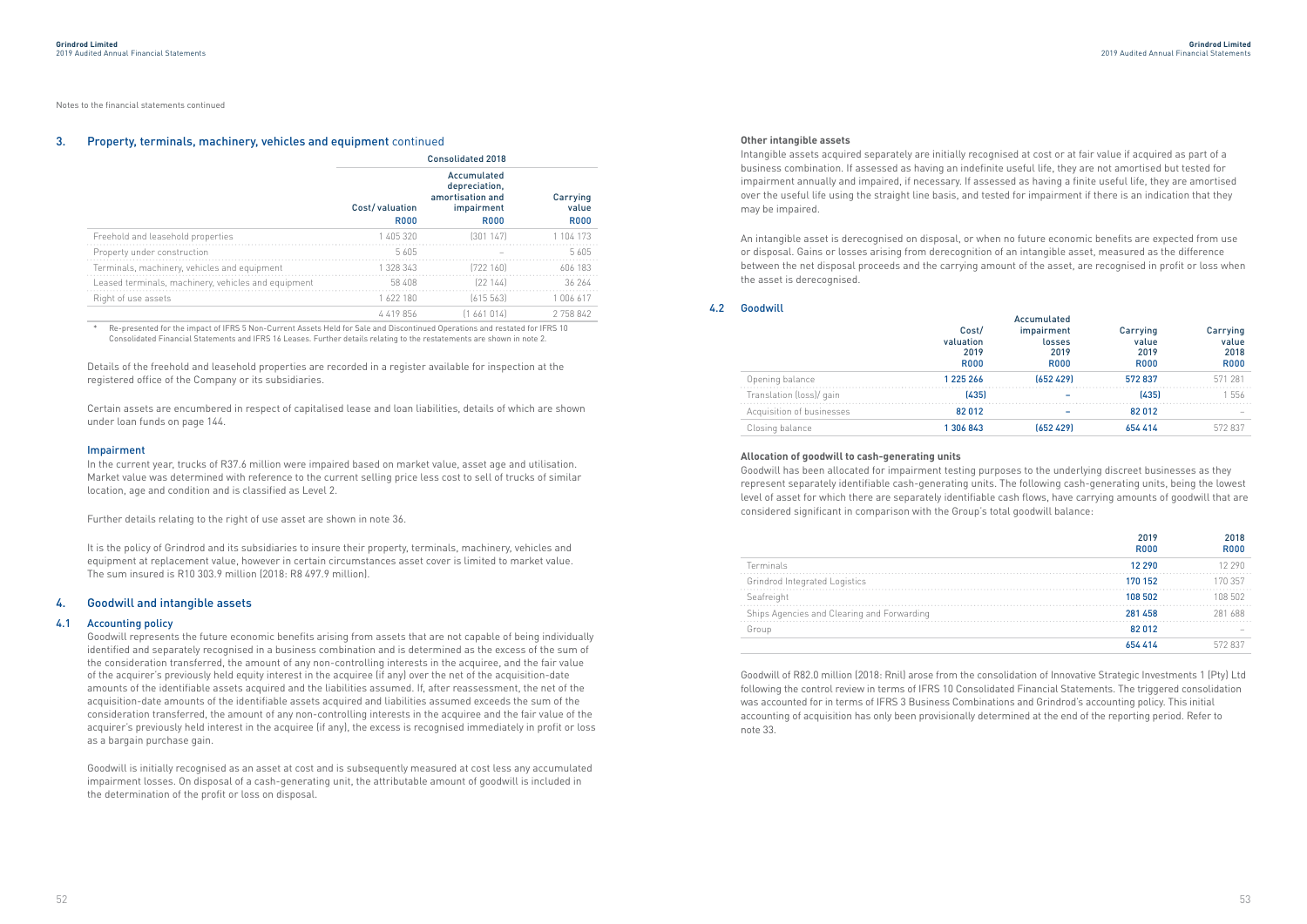#### 4. Goodwill and intangible assets continued

#### 4.2 Goodwill continued

#### **Impairment testing of goodwill**

- 12.1% Terminals
- 13.0% Ships Agencies and Clearing and Forwarding
- 12.3% Grindrod Integrated Logistics
- 12.0% Seafreight

The recoverable amounts of the cash-generating units was determined using discounted cash flow (DCF) valuation model. The DCF calculation uses cash flow projections based on financial budgets approved by the directors covering a three year period with an additional two years included based on the expected margins and growth rates of between 3.0% – 5.0%. A discount rate of between 12.0% – 13.0% per annum applied as follows:

The discount rates were based on current market assessment of the optimal capital structure, cost of equity and cost of debt. The directors believe that any reasonable change in the key assumptions, on which the recoverable amounts are based, would not cause the aggregate carrying amount to exceed the aggregate recoverable amount of the cash-generating unit.

#### **Sensitivities on goodwill valuation**

The impact on the net surplus on the discounted cash flow calculations of the material goodwill balances will be impacted as follows:

|                                            |                                 | Impact on headroom if                                                             |                                                                            |
|--------------------------------------------|---------------------------------|-----------------------------------------------------------------------------------|----------------------------------------------------------------------------|
|                                            | 2019<br>Headroom<br><b>R000</b> | 1% increase<br>in WACC and 1%<br>decrease in<br><b>Growth rate</b><br><b>R000</b> | 1% decrease<br>in WACC and 1%<br>increase in<br>Growth rate<br><b>R000</b> |
| Ships Agencies and Clearing and Forwarding | 341 681                         | [131986]                                                                          | 211458                                                                     |
| Grindrod Integrated Logistics              | 743 470                         | (310, 570)                                                                        | 511 063                                                                    |
| Seafreight                                 | 424 625                         | [142 415]                                                                         | 239 673                                                                    |

The above movements do not result in any potential impairments

|     |                                                                              | Cost/<br>valuation<br>2019<br><b>R000</b> | Accumulated<br>amortisation<br>and impairment<br>losses<br>2019<br><b>R000</b> | Carrying<br>value<br>2019<br><b>R000</b> | Carrying<br>value<br>2018<br><b>R000</b> |
|-----|------------------------------------------------------------------------------|-------------------------------------------|--------------------------------------------------------------------------------|------------------------------------------|------------------------------------------|
| 4.3 | <b>Other Intangible Assets</b>                                               |                                           |                                                                                |                                          |                                          |
|     | Opening balance                                                              | 455 239                                   | (326 101)                                                                      | 129 138                                  | 139 628                                  |
|     | Translation gain/ (loss)                                                     | (352)                                     | 326                                                                            | [26]                                     | (1423)                                   |
|     | Reclassification                                                             |                                           |                                                                                |                                          | 826                                      |
|     | Additions                                                                    | 13876                                     |                                                                                | 13876                                    | 2006                                     |
|     | Acquisition of businesses                                                    |                                           |                                                                                |                                          | 28 890                                   |
|     | Disposals                                                                    | (42329)                                   | 42 3 29                                                                        |                                          |                                          |
|     | Impairment                                                                   |                                           |                                                                                |                                          | [16 276]                                 |
|     | Amortisation                                                                 |                                           | [24712]                                                                        | [24712]                                  | [24513]                                  |
|     | Transferred from non-current assets<br>classified as held for sale (note 13) | 1 1 8 7                                   | (1016)                                                                         | 171                                      |                                          |
|     | Closing balance                                                              | 427 621                                   | (309174)                                                                       | 118 447                                  | 129 138                                  |
|     | Goodwill and Intangible assets total                                         | 1734464                                   | [961603]                                                                       | 772861                                   | 701 975                                  |

#### **Write-off periods of other intangible assets**

Intangible assets consist mainly of leases, software, licences and customer contracts and are written off over periods ranging from 3 (2018: 3) to 30 (2018: 30) years.

#### 5. Investments in joint ventures

#### **Interests in joint ventures**

A joint venture is a joint arrangement whereby the parties that have joint control of the arrangement have rights to the net assets of the arrangement. Joint ventures are accounted for using the equity method of accounting.

Where a Group entity transacts with an associate or a joint venture of the Group, profits and losses resulting from the transactions with the associate or joint venture are recognised in the Group's consolidated Annual Financial Statements only to the extent of interests in the associate or joint venture that are not related to the Group.

The requirements of IFRS 9 Financial Instruments are applied to determine whether it is necessary to recognise any impairment loss with respect to the Group's loans in an associate or a joint venture. When necessary, the entire carrying amount of the investment (including goodwill) is tested for impairment in accordance with IAS 36 Impairment of Assets as a single asset by comparing its recoverable amount (higher of value in use and fair value less costs to sell) with its carrying amount. Any impairment loss recognised forms part of the carrying amount of the investment. Any reversal of that impairment loss is recognised in accordance with IAS 36 to the extent that the recoverable amount of the investment subsequently increases.

The Group has joint venture interests in the following companies, which have the same year-end as the Company unless otherwise stated:

| Name of joint venture                                | Principal<br><b>Activity</b>       | Place of<br>incorporation | Segment                    | <b>Proportion of</b><br>ownership<br>2019 | <b>Proportion of</b><br>ownership<br>2018 |
|------------------------------------------------------|------------------------------------|---------------------------|----------------------------|-------------------------------------------|-------------------------------------------|
|                                                      | Clearing and                       |                           |                            |                                           |                                           |
| Röhlig-Grindrod (Pty) Ltd                            | forwarding                         | South Africa              | Logistics                  | 42.5%                                     | 42.5%                                     |
| Portus Indico-Sociedade de<br>Servicos Portuarios SA | Port operations                    | United Arab<br>Emirates   | Ports and<br>Terminals     | 48.5%                                     | 48.5%                                     |
| GPR Leasing Africa Ltd (GPR)                         | Rail leasing                       | Mauritius                 | Logistics                  | 55.0%                                     | 55.0%                                     |
| Maputo Intermodal Container<br>Depot SA              | Storage and<br>logistics           | Mozambique                | Logistics                  | 50.0%                                     | 50.0%                                     |
| Cockett Marine Oil Pte Ltd                           | Marine fuel<br>and lubricants      | Singapore                 | Discontinued<br>Operations | 50.0%                                     | 50.0%                                     |
| Cockett Marine South Africa<br>(Pty) Ltd             | Marine fuel<br>and lubricants      | South Africa              | Discontinued<br>Operations | 50.0%                                     | 50.0%                                     |
| <b>CMOG Fuel DMCC</b>                                | Marine fuel<br>and lubricants      | United Arab<br>Emirates   | Discontinued<br>Operations | 50.0%                                     | 50.0%                                     |
| Terminal De Carvo da Matola<br>Limitada (TCM)        | Terminals                          | Mozambique                | Ports and<br>Terminals     | 65.0%                                     | 65.0%                                     |
| Oiltanking Grindrod Calulo<br>Holdings (Pty) Ltd     | Liquid bulk<br>storage and trading | South Africa              | Ports and<br>Terminals     | 30.5%                                     | 30.5%                                     |
| RBT Grindrod Terminals (Pty)<br>Ltd (RBTG)           | Terminals                          | South Africa              | Ports and<br>Terminals     | 59.7%                                     | 59.7%                                     |
| New Limpopo Bridge Projects<br>Ltd (NLPI)            | Rail logistics                     | Mauritius                 | Logistics                  | 74.5%                                     | 74.5%                                     |

Information about the composition of the Group at the end of the reporting period has been included in the key operating segment on page 143.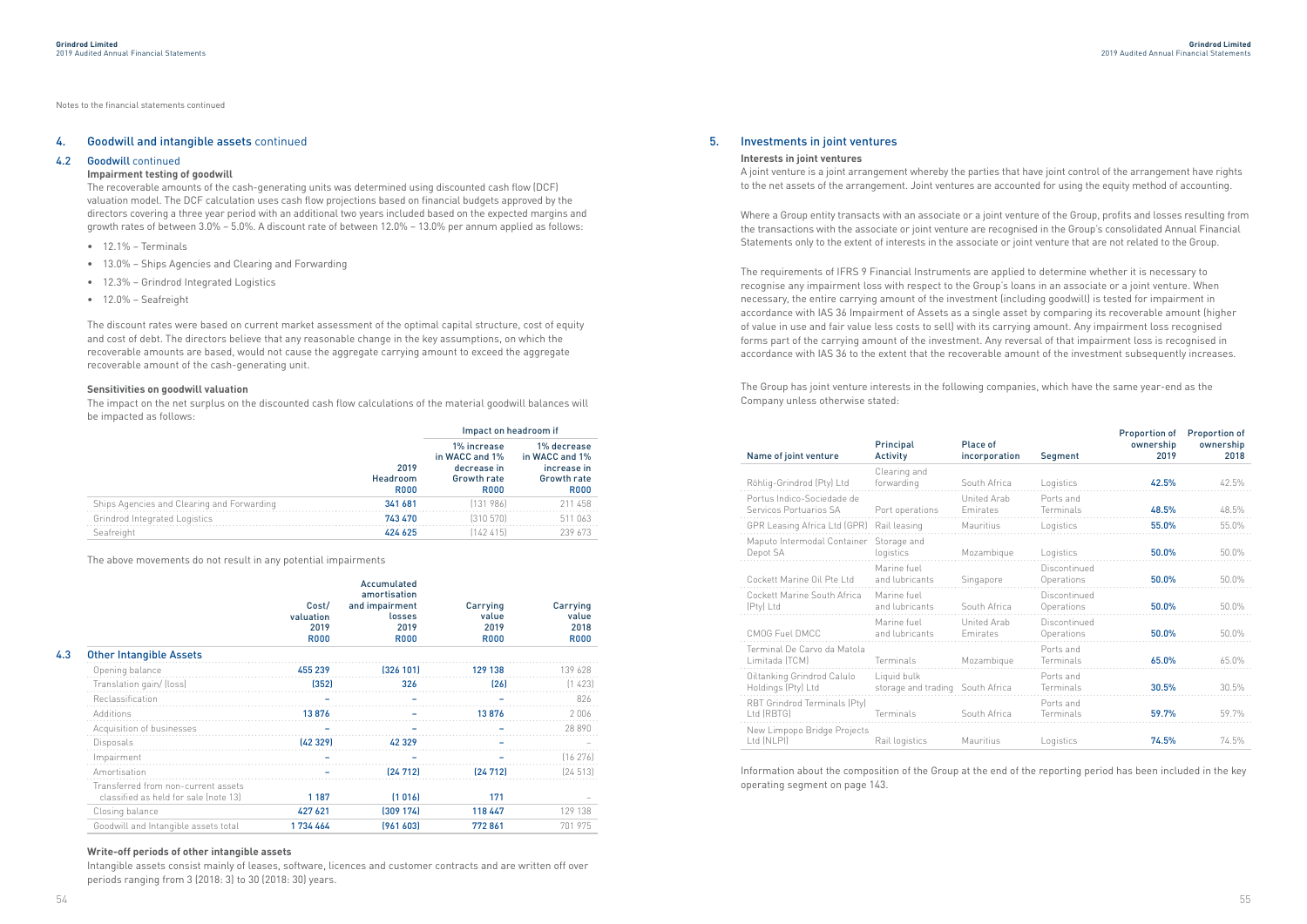### 5. Investments in joint ventures continued

Summarised financial information in respect of each of the Group's joint ventures are set out below. The summarised financial information below represents amounts in joint ventures financial statements prepared in accordance with IFRS and adjusted by the Group, when necessary, for equity accounting purposes.

|                                                                                                            | <b>Port and Terminals</b> |               |                     | Logistics     |                     | <b>Total Continuing Operations</b> |                     | <b>Total Discontinued Operations</b> |  |
|------------------------------------------------------------------------------------------------------------|---------------------------|---------------|---------------------|---------------|---------------------|------------------------------------|---------------------|--------------------------------------|--|
|                                                                                                            | 2019<br><b>R000</b>       | 2018<br>R000* | 2019<br><b>R000</b> | 2018<br>R000* | 2019<br><b>R000</b> | 2018<br>R000*                      | 2019<br><b>R000</b> | 2018<br><b>R000*</b>                 |  |
| Statement of profit/ (loss)                                                                                |                           |               |                     |               |                     |                                    |                     |                                      |  |
| Revenue                                                                                                    | 600 102                   | 466375        | 527 675             | 397 018       | 1 127 777           | 863393                             | 8 433 894           | 20 444 416                           |  |
| Operating income before interest and taxation and after non-trading items and<br>non-controlling interests | 167 628                   | 187 695       | 66 290              | 210 472       | 233 918             | 398 167                            | 35 031              | 71 586                               |  |
| Net interest paid                                                                                          | [42 524]                  | 47 115        | (28 746)            | [23798]       | (71270)             | [70.913]                           | [24 613]            | [40 234]                             |  |
| Taxation                                                                                                   | (67038)                   | [29, 492]     | (36974)             | [94146]       | (104012)            | (123638)                           | (2300)              | (5304)                               |  |
| Profit for the year                                                                                        | 58 0 6 6                  | 111 088       | 570                 | 92 528        | 58 6 36             | 203 616                            | 8 1 1 8             | 26 048                               |  |
| Statement of financial position at 100%                                                                    |                           |               |                     |               |                     |                                    |                     |                                      |  |
| Non-current assets                                                                                         | 3 081 056                 |               | 510 176             | 963334        | 4591232             | 4 763 744                          | 245 080             |                                      |  |
| Current assets                                                                                             | 255 503                   | 200.898       | 1 231 297           | 911860        | 486 800             | 1 112 758                          | 4006980             | i 031 727                            |  |
| Cash and cash equivalents                                                                                  | 247 303                   | 175 727       | 132774              | 420 742       | 380 077             | 596 469                            |                     |                                      |  |
| Non-current liabilities                                                                                    | [744062]                  | (1460476)     | [682316]            | [444559]      | (1426378)           | (1 905 035)                        | (10817)             | 152 294                              |  |
| Current liabilities                                                                                        | (672549)                  | (596194)      | (1457629)           | (1135617)     | [2 130 178]         | (1731811)                          | [2823958]           | (4 006 945)                          |  |
| Bank overdraft                                                                                             |                           |               | (196891)            | (194968)      | (196891)            | (194968)                           | (723982)            | [648969]                             |  |
| Net assets                                                                                                 | 2 167 251                 | 2 120 365     | 537 411             | 520 792       | 2704 662            | 2 641 157                          | 693 303             | 672 673                              |  |
| Proportion of Group's ownership in joint ventures                                                          | 1 311 855                 | 1 284 178     | 295 037             | 330 249       | 1606892             | 1614427                            | 346 652             | 336 337                              |  |
| Goodwill                                                                                                   | 308 069                   | 33Y Y86       | 1886                | 1886          | 309 955             | 336 375                            | 32 6 20             | 33 505                               |  |
| Loans                                                                                                      | 286 784                   | 29261         | 168005              | 172 566       | 454 789             | 465 183                            | 168 000             | 172 566                              |  |
| Other                                                                                                      | 10744                     | 11872         | [34 235]            | (105431)      | [23 491]            | [93 559]                           | [29 471]            | (12439)                              |  |
| Transferred to non-current assets classified as held for sale (note 13)                                    |                           |               |                     | (76290)       |                     | (76 290)                           | (517801)            |                                      |  |
| Group's share of net assets of joint ventures                                                              | 1 917 452                 | 1923 156      | 430 693             | 322 980       | 2 3 4 8 1 4 5       | 2 2 4 6 1 3 6                      | $\sim$              | 529 969                              |  |
| Dividends received from joint ventures                                                                     | 21 690                    | 52 9 20       | 22 872              | 11 011        | 44 562              | 63 931                             |                     |                                      |  |

\* Re-presented for the impact of IFRS 5 Non-Current Assets Held for Sale and Discontinued Operations and restated for IFRS 10 Consolidated Financial Statements and IFRS 16 Leases. Further details relating to the restatements are shown in note 2.

The current year income statement and balance sheet for discontinued operations is as at the date of classification as non-current asset held for sale.

The proportionate share of the capital commitments of the joint ventures is as follows:

|                                                       |                     | Consolidated        |
|-------------------------------------------------------|---------------------|---------------------|
|                                                       | 2019<br><b>R000</b> | 2018<br><b>R000</b> |
| Authorised and contracted for and due within one year |                     | 18 402              |
| Authorised and not contracted for                     |                     | 267962              |
| Total                                                 |                     | 286.364             |

An operation located in Zimbabwe is included in the Logistics segment and the funds are freely available for use in Zimbabwe but the transfer of funds outside of the country is limited.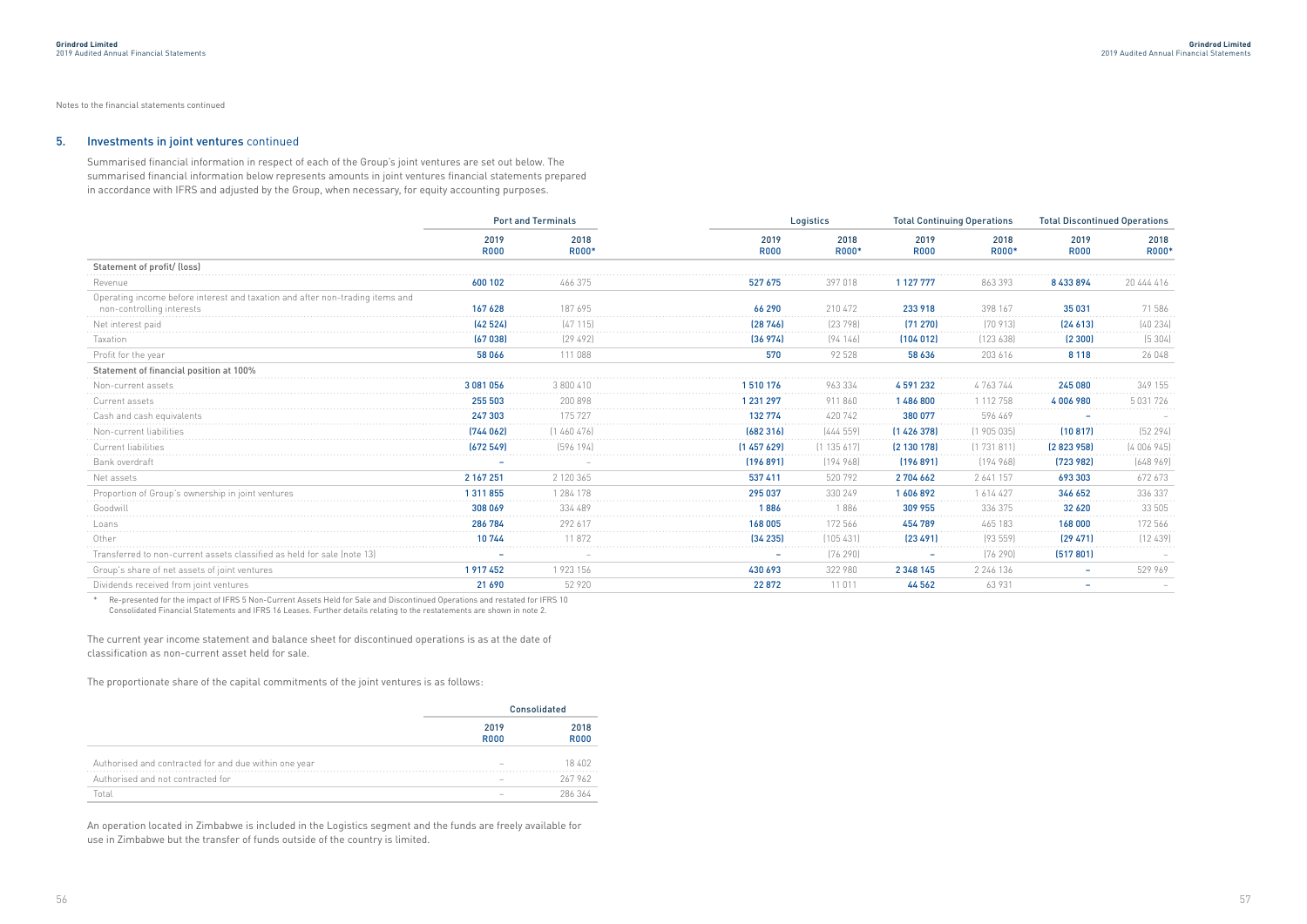| 2018<br>R000*      |
|--------------------|
| 2718572            |
| (17988)            |
| 232 476<br>(69003) |
| [40 833]           |
| 122 640            |
| 1962927            |
| 7642530            |
| 66810              |
| [1 134 555]        |
| (4 686 893)        |
| 3 850 819          |
| 791 699            |
| .<br>91 046        |
|                    |
|                    |
| 882 745            |
| 36 768             |

#### 6. Investments in associates

The consolidated annual financial statements incorporate the assets, liabilities, income and expenses of associates using the equity method of accounting from the acquisition date to the disposal date, except when the investment is classified as held for sale, in which case it is accounted for as non-current assets held for sale. Losses of associates in excess of the Group's interest are only recognised to the extent that the Group has incurred legal or constructive obligations or made payments on behalf of the associate.

Grindrod holds certain investments in associates and joint ventures, directly or indirectly, through an entity that is an investment entity as defined, and has elected to measure those investments at fair value through profit or loss in accordance with IFRS 9 Financial Instruments. Grindrod made this election separately for each associate or joint venture, at initial recognition of the associate or joint venture (refer to note 5).

Goodwill arising on the acquisition of associates is accounted for in accordance with the accounting policy for goodwill as set out below but is included in the carrying amount of the associate.

The Group has associate interests in the following companies:

| Name of associate                                  | Principal<br><b>Activity</b> | Place of<br>incorporation | Segment                    | <b>Proportion of</b><br>ownership<br>2019 | <b>Proportion of</b><br>ownership<br>2018 |
|----------------------------------------------------|------------------------------|---------------------------|----------------------------|-------------------------------------------|-------------------------------------------|
| Grindrod Namibia<br>Stevedoring (Pty) Ltd          | Stevedoring                  | Namibia                   | Port and<br>Terminals      | 49.0%                                     | $49.0\%$                                  |
| Empresa De Dragagem Do<br>Porto de Mozambique S.A. | Port dredging                | Mozambique                | Port and<br>Terminals      | 25.5%                                     | $25.5\%$                                  |
| Senwes Ltd                                         | Agricultural<br>logistics    | South Africa              | Discontinued<br>Operations | 20.7%                                     | 20.7%                                     |
| $NWK + H*$                                         | Agricultural<br>logistics    | South Africa              | Discontinued<br>Operations |                                           | 204%                                      |
| Sturrock Flex Shipping Ltd                         | Clearing and<br>forwarding   | Tanzania                  | Logistics                  | 49.0%                                     | 49.0%                                     |

\* NWK Ltd was disposed in the current year.

Information about the composition of the Group at the end of the reporting period has been included in the key operating segments on page 143.

Summarised financial information in respect of each of the Group's associates is set out below. The summarised financial information below represents amounts in associates financial statements prepared in accordance with IFRS and adjusted by the Group, when necessary, for equity accounting purposes.

|                                                                            | <b>Port and Terminals</b> |               |                     | Logistics     |                     | <b>Total Continuing Operations</b> |                     | <b>Total Discontinued Operations</b> |  |
|----------------------------------------------------------------------------|---------------------------|---------------|---------------------|---------------|---------------------|------------------------------------|---------------------|--------------------------------------|--|
|                                                                            | 2019<br><b>R000</b>       | 2018<br>R000* | 2019<br><b>R000</b> | 2018<br>R000* | 2019<br><b>R000</b> | 2018<br>R000*                      | 2019<br><b>R000</b> | 2018<br>R000*                        |  |
| Statement of profit/ (loss)                                                |                           |               |                     |               |                     |                                    |                     |                                      |  |
| Revenue                                                                    | 37 485                    | 32 143        | 10 513              | 8 1 8 8       | 47998               | 40 331                             | 356 924             | 2718572                              |  |
| Depreciation                                                               | [20, 409]                 | [18343]       |                     |               | 20 409              | [18343]                            | (6891)              | (17988)                              |  |
| Operating income before interest and<br>taxation                           | 31 527                    | 27 0 20       | 706                 | 2048          | 32 233              | 29 068                             | 34 330              | 232 476                              |  |
| Net interest paid                                                          | (16908)                   | [17062]       |                     |               | (16908)             | [17062]                            | (14832)             | (69003)                              |  |
| Taxation                                                                   | (4715)                    | [3 283]       | [896]               | [718]         | (5,611)             | (4001)                             | (5032)              | [40833]                              |  |
| Profit/ (loss) for the year                                                | 9904                      | 6675          | (190)               | 1 3 3 0       | 9 7 1 4             | 8 0 0 5                            | 14 4 6 6            | 122 640                              |  |
| Statement of financial position at 100%                                    |                           |               |                     |               |                     |                                    |                     |                                      |  |
| Non-current assets                                                         | 1016728                   |               | 702                 | -006          | 1 017 430           | 123 744                            | 1 187 243           | 962927                               |  |
| Current assets                                                             | 39 115                    | 39 177        | 17 624              | 8.544         | 56739               | 47 721                             | 6 141 682           | 642 530                              |  |
| Cash and cash equivalents                                                  | 56 724                    | 55 9 52       | 6840                | 21 973        | 63564               | 77925                              | 66810               | 66810                                |  |
| Non-current liabilities                                                    | [641004]                  | [327960]      | $[23]$              | (72)          | (641027)            | [328032]                           | (1209751)           | (113455)                             |  |
| Current liabilities                                                        | (103730)                  | [560 677]     | [22 499]            | [28 443]      | (126 229)           | [589 120]                          | (3351467)           | [4686893]                            |  |
| Net assets                                                                 | 367833                    | 329 230       | 2644                | 3008          | 370 477             | 332 238                            | 2 834 517           | 3 850 819                            |  |
| Proportion of Group's ownership in<br>associate                            | 95 642                    | 86 126        | 1 2 9 6             | 2372          | 96 938              | 88 498                             | 586 178             | 791 699                              |  |
| Loans                                                                      |                           |               | 1070                |               | 1 070               |                                    |                     |                                      |  |
| Goodwill and other                                                         | (5 0 9 1 1                | 1.3451        |                     | 917           | (5091)              | (428)                              | [97 006]            | 91 N46                               |  |
| Transferred to non-current assets<br>classified as held for sale (note 13) | $\overline{\phantom{0}}$  |               |                     |               |                     |                                    | (489 172)           |                                      |  |
| Group's share of net assets of<br>associates                               | 90 551                    | 84 781        | 2 3 6 6             | 3 2 8 9       | 92917               | 88 0 70                            |                     | 882 745                              |  |
| Dividends received from associates                                         |                           |               |                     |               |                     |                                    | 25 3 6 3            | 36 768                               |  |

\* Re-presented for the impact of IFRS 5 Non-Current Assets Held for Sale and Discontinued Operations and restated for IFRS 10 Consolidated Financial Statements and IFRS 16 Leases. Further details relating to the restatements are shown in note 2.

The financial year-end for Senwes Ltd is 30 April. For purposes of applying the equity method, at year-end, for associates with differing year ends, reporting is based on management's best estimates.

The market value of Senwes Ltd is available on the Company's website.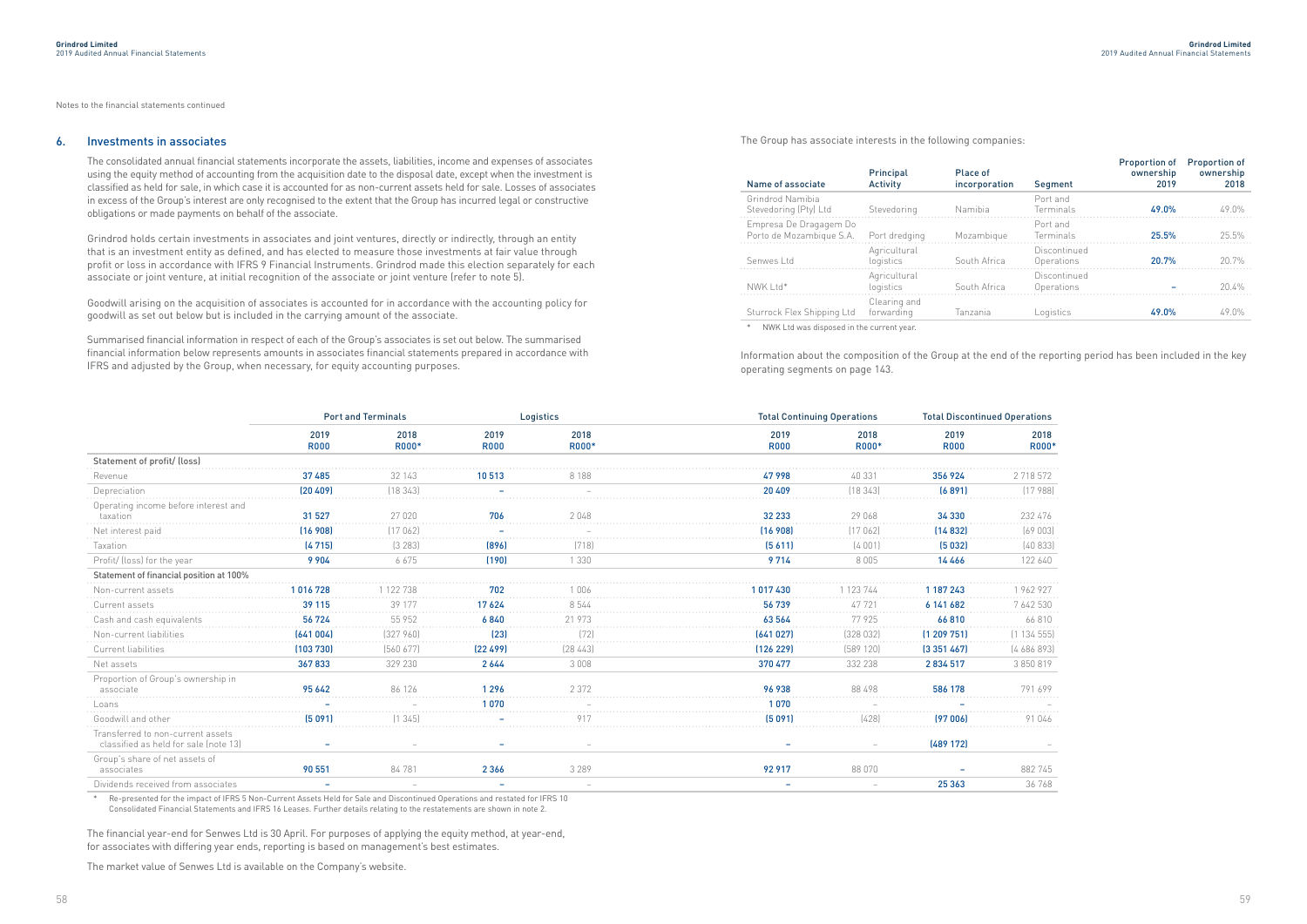### 7. Other investments

|                                                 | Consolidated        |                      |
|-------------------------------------------------|---------------------|----------------------|
|                                                 | 2019<br><b>R000</b> | 2018<br><b>R000*</b> |
| Financial assets measured at EVTPL              |                     |                      |
| Listed investments                              | 178 437             | 138 629              |
| Unlisted investments                            | 1 670 237           | 1 168 903            |
| Pension fund surplus recognised**               | 132 211             | 134 230              |
| Financial assets measured at EVTOCL             |                     |                      |
| Unlisted investments in insurance cell captives | 12 4 5 4            | 7820                 |
| Financial assets measured at amortised cost     |                     |                      |
| Loans to related parties                        | 308 738             | 304 092              |
|                                                 | 2 302 077           | 1 753 674            |

\* Re-presented for the impact of IFRS 5 Non-Current Assets Held for Sale and Discontinued Operations and restated for IFRS 10 Consolidated Financial Statements and IFRS 16 Leases. Further details relating to the restatements are shown in note 2.

\*\* Details of the pension fund are included in note 17.

Refer to note 35.1 for fair value hierarchy.

The fair value of the investments equal the carrying amount.

Loans to related parties relate mainly to the preference share investments in RBT Resources (Pty) Ltd and in RBT Grindrod Terminals (Pty) Ltd. The preference share investment in RBT Resources (Pty) Ltd is held at amortised cost. Interest is charged at prime interest rate plus 2% and is redeemable within 4-10 years. The preference share investment in RBT Grindrod Terminals (Pty) Ltd is held at amortised cost. Interest is charged at prime interest rate and is redeemable after 10 years. The fair value of the security for this preference share debt exceeds the value of the debt and there is no breach currently.

Material investments in associates held by the Private Equity business which is an "investment entity" included in the unlisted investments measured at FVTPL.

Summarised financial information in respect of each of the Group's significant associates are set out below. The summarised financial information below represents gross amounts in Associates' financial statements:

|                                                          | <b>Entity A</b>     |                     |                     |                     | <b>Entity B</b> |  |
|----------------------------------------------------------|---------------------|---------------------|---------------------|---------------------|-----------------|--|
|                                                          | 2019<br><b>R000</b> | 2018<br><b>R000</b> | 2019<br><b>R000</b> | 2018<br><b>R000</b> |                 |  |
| Statement of profit/ (loss) at 100%                      |                     |                     |                     |                     |                 |  |
| Revenue                                                  | 13 159              | 11 202              | 603 289             | 362 207             |                 |  |
| Depreciation                                             | (20)                | (10)                |                     |                     |                 |  |
| Operating (loss)/ income before<br>interest and taxation | (14382)             | (9785)              | 124 940             | 85 196              |                 |  |
| Net interest (paid)/ received                            | (7702)              | (8788)              | (44670)             | [29039]             |                 |  |
| Taxation                                                 | 5649                | 4 2 2 1             | (22471)             | [12642]             |                 |  |
| (Loss)/ profit for the year                              | (16435)             | [14352]             | 57 799              | 43 515              |                 |  |
| Statement of financial position at 100%                  |                     |                     |                     |                     |                 |  |
| Non-current assets                                       | 584 858             | 677 773             | 476 247             | 407 279             |                 |  |
| Current assets                                           | 55 706              | 23 3 8 2            | 339 518             | 137 447             |                 |  |
| Cash and cash equivalents                                | 108                 | 239                 | 2 7 0 9             | 19 938              |                 |  |
| Non-current liabilities                                  | (132551)            | (175785)            | (412 272)           | (258979)            |                 |  |
| <b>Current liabilities</b>                               | (338)               | (458)               | (194003)            | (151 290)           |                 |  |
| Net assets                                               | 507 783             | 525 151             | 212 199             | 154 395             |                 |  |

Associate entities have differing year ends. Management have used the latest unaudited available financial information.

|          | Place of<br>incorporation | 2019<br>Proportion<br>of ownership | 2018<br>Proportion<br>of ownership |
|----------|---------------------------|------------------------------------|------------------------------------|
| Entity A | South Africa              | 49.6%                              | 49.6%                              |
| Entity B | South Africa              | <b>26.0%</b>                       | 26.0%                              |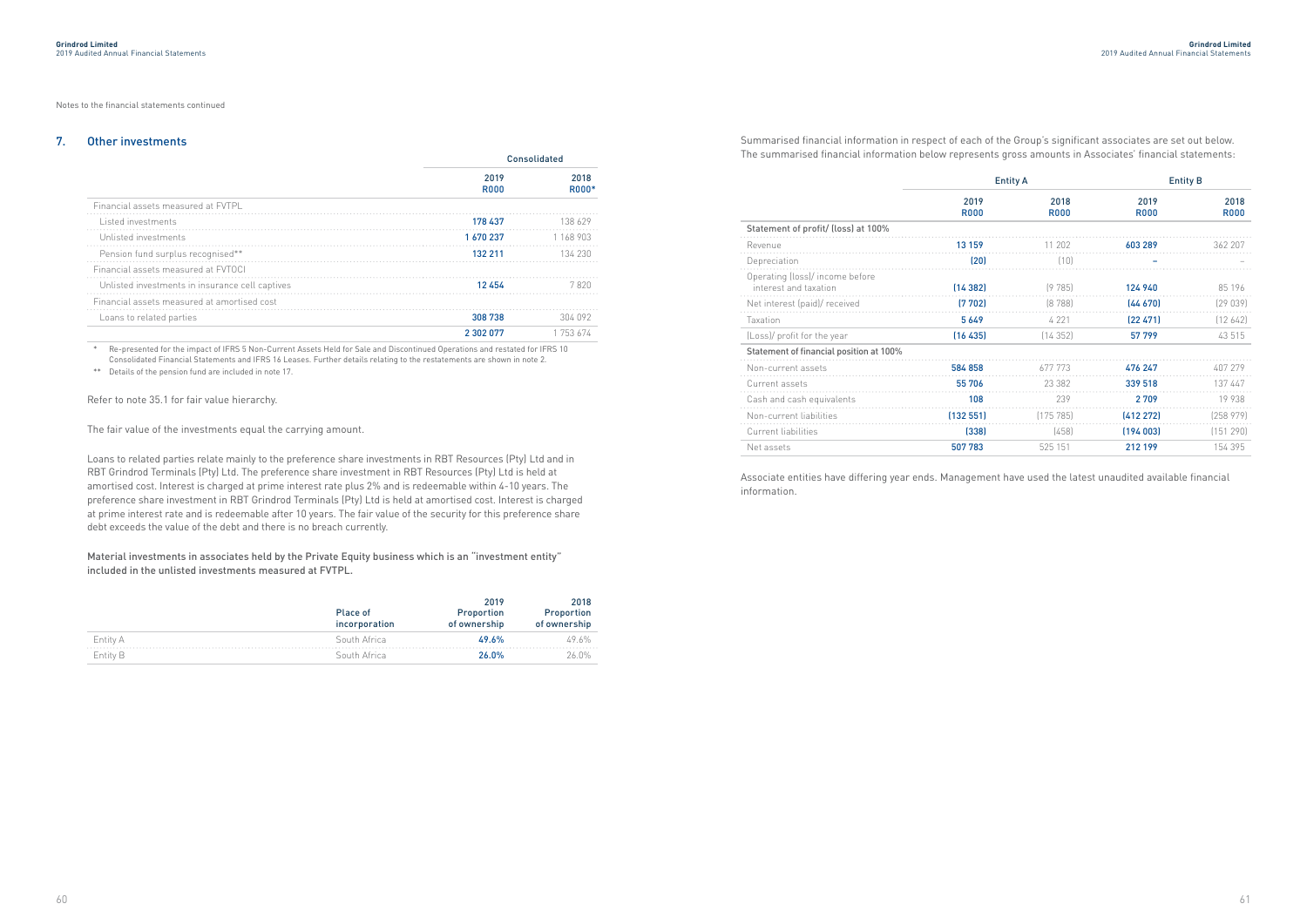#### 8. Preference share investments by trusts

|                                             | <b>Consolidated</b> |                      |
|---------------------------------------------|---------------------|----------------------|
|                                             | 2019<br><b>R000</b> | 2018<br><b>R000*</b> |
| Preference share assets<br>Split as follows | 1 127 444           | 1 041 000            |
| Non-current                                 | 644 900             | 100 000              |
| Current                                     | 482 544             | 941 000              |
| Participatory contributions                 | (1724276)           | 11 714 1241          |
| Split as follows                            |                     |                      |
| Non-current                                 | (77544)             |                      |
| Current                                     | (1646732)           | 1 653 454            |

\* Re-presented for the impact of IFRS 5 Non-Current Assets Held for Sale and Discontinued Operations and restated for IFRS 10 Consolidated Financial Statements and IFRS 16 Leases. Further details relating to the restatements are shown in note 2.

The Grindrod Investment Trust (GIT) and the Grindrod Preference Share Investment Trust (GPSIT) source cumulative preference shares from a limited pool of credit suitable issuers. Potential investors are approached, and the trusts enter into participation agreements with these investors in terms of which the investors make contributions to the trusts and the trusts use the contributions to subscribe for cumulative preference shares.

The investors, who become vested beneficiaries of the trusts, have an irrevocable right, title and interest in and to the cashflows arising from the underlying preference shares held by the trusts. Investors carry the credit risk of the underlying preference shares. Investors have shorter maturity dates, in general, compared to the contract duration of the preference share investment made by the trusts. The trusts manage the arising liquidity mismatch in the ordinary course of their business.

Deferred taxation assets are only recognised to the extent that it is probable that taxable profits will be available against which deductible temporary differences can be utilised.

GFS Holdings (Pty) Ltd and Grindrod Property Private Equity (Pty) Ltd, wholly owned subsidiaries of Grindrod Limited, issued cumulative preference shares to GIT of R600 million in its respective statements of financial position as at 31 December 2019 (2018: R350 million). Grindrod Bank Ltd invests in the GIT on a nominal basis but had no contribution balance with the GIT as at the end of 31 December 2019 (2018: R0.3 million).

#### 9. Deferred taxation

#### Deferred taxation assets and liabilities

\* Re-presented for the impact of IFRS 5 Non-Current Assets Held for Sale and Discontinued Operations and restated for IFRS 10 Consolidated Financial Statements and IFRS 16 Leases. Further details relating to the restatements are shown in note 2.

Deferred taxation is recognised on temporary differences between the carrying amounts of assets and liabilities in the consolidated and separate annual financial statements and the corresponding tax bases used in the computation of taxable profit. Deferred taxation assets and liabilities are measured at the tax rates that are expected to apply in the period in which the liability is settled or the asset realised, based on tax rates that have been enacted or substantively enacted by the end of the reporting period.

The carrying amount of deferred taxation assets is reviewed at the end of each reporting period and reduced to the extent that it is no longer probable that sufficient taxable profits will be available to allow all or part of the asset to be recovered.

Deferred taxation liabilities are recognised for taxable temporary differences, unless specifically exempt.

Deferred taxation assets and liabilities are not recognised if the temporary difference arises from goodwill or from the initial recognition (other than in a business combination) of other assets and liabilities in a transaction that affects neither taxable income nor accounting profit.

Deferred taxation assets and liabilities are offset when there is a legally enforceable right to offset current taxation assets against current taxation liabilities and it is the intention to settle these on a net basis.

|                                                                           | Consolidated        |               |
|---------------------------------------------------------------------------|---------------------|---------------|
|                                                                           | 2019<br><b>R000</b> | 2018<br>R000* |
| Deferred taxation analysed by major category:                             |                     |               |
| Capital allowances                                                        | (62282)             | [129 823]     |
| Other timing differences                                                  | 13782               | [72979]       |
| Leases                                                                    | 8457                | 27317         |
| Estimated taxation losses                                                 | 2657                | 15015         |
|                                                                           | [37, 386]           | (160 470)     |
| Reconciliation of deferred taxation:                                      |                     |               |
| Opening balance                                                           | (160 470)           | [181 556]     |
| Income statement effect - continuing operations                           | 153 297             | 41410         |
| Translation adjustment                                                    | 1020                | (3817)        |
| Acquisition of businesses                                                 |                     | (18880)       |
| Deferred tax on fair value gains/losses recognised directly in equity     | (671)               | 567           |
| Transitional provision - implementation of IFRS 9 and 15                  |                     | 1806          |
| Transferred from non-current assets classified as held for sale (note 13) | [30 562]            |               |
| Closing balance                                                           | (37386)             | (160 470)     |
| Comprising:                                                               |                     |               |
| Deferred taxation assets                                                  | 98 910              | 60 945        |
| Deferred taxation liabilities                                             | (136 296)           | [221 415]     |
|                                                                           | (37386)             | (160 470)     |

Deferred taxation assets have been recognised on assessed losses in the relevant entities which the Group believes it is probable that they will generate a taxable profit in the foreseeable future. The assessments are performed on a continuous basis.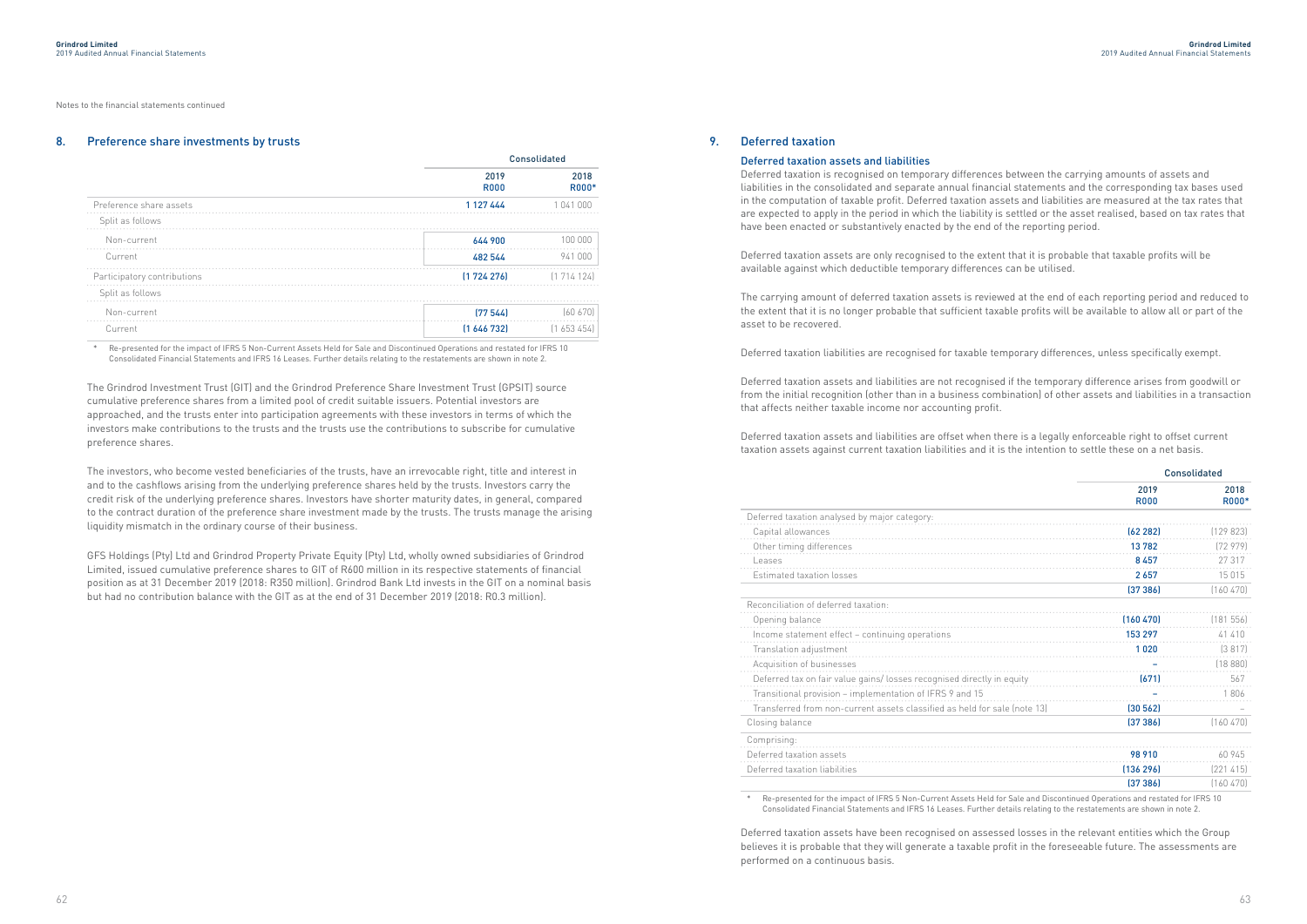### 10. Loans and advances

|                                                                                                                  |                     | <b>Consolidated</b> |  |
|------------------------------------------------------------------------------------------------------------------|---------------------|---------------------|--|
|                                                                                                                  | 2019<br><b>R000</b> | 2018<br>R000*       |  |
| Held at amortised cost                                                                                           | 4996343             | 5 397 178           |  |
| Held at FVTPL                                                                                                    | 2466627             | 1803009             |  |
| Held at FVTPL using year-end market related interest rate yield curves to<br>discount expected future cash flows | 967888              | 796 918             |  |
|                                                                                                                  | 8 430 858           | 7997105             |  |
| Loans and advances - companies and close corporations                                                            | 7083463             | 6 507 414           |  |
| Loans and advances - unincorporated businesses                                                                   | 597 793             | 561 202             |  |
| Loans and advances - individuals                                                                                 | 72813               | 79 205              |  |
| Preference shares                                                                                                | 741 998             | 876 537             |  |
| Interest accrued                                                                                                 | 60775               | 65 490              |  |
| Revaluation of loans held at EVTPL                                                                               | (43879)             | [47563]             |  |
| Less: impairments against advances                                                                               | [82 105]            | (45180)             |  |
|                                                                                                                  | 8 4 3 0 8 5 8       | 7997105             |  |

invoices, guarantees and suretyships. This book is considered to be well

secured and impairments have been raised where impairment indicators exist.

| Contractual maturity analysis:                    |           |           |
|---------------------------------------------------|-----------|-----------|
| Maturity on demand                                | 808 906   | 1 134 206 |
| Maturing within one month                         | 706 284   | 287 753   |
| Maturing after one month but within three months  | 169 924   | 1404699   |
| Maturing after three months but within six months | 973868    | 463 577   |
| Maturing after six months but within one year     | 1507928   | 377820    |
| Maturing after one year but within three years    | 1915441   | 1685711   |
| Maturing after three years but within five years  | 913 232   | 1 270 703 |
| Maturing after five years but within ten years    | 1 472 764 | 1 345 896 |
| Maturing after ten years                          | 27 720    | 83 840    |
| Interest accrued                                  | 60775     | 65490     |
| Revaluation of loans held at EVTPL                | (43879)   | (77410)   |
| Less: impairments and ECL against advances        | [82 105]  | (45180)   |
|                                                   | 8 430 858 | 7997105   |

| Spilt as follows                                   |               |           |
|----------------------------------------------------|---------------|-----------|
| Non-current                                        | 4 2 6 3 9 4 8 | 4.329.050 |
| Current                                            | 4 166 910     | 3 668 055 |
| Maximum exposure to credit risk before impairments | 8 430 858     | 7997105   |
| Exposures with renegotiated terms                  | 1 389 478     |           |

| The maturity analysis of advances is based on the remaining contractual<br>periods to maturity from the reporting date and does not take repayment<br>profiles into account. |  |
|------------------------------------------------------------------------------------------------------------------------------------------------------------------------------|--|
| Sectoral analysis:                                                                                                                                                           |  |
| Agriculture, hunting, forestry and fishing                                                                                                                                   |  |
| Mining and quarrying                                                                                                                                                         |  |
| Manufacturing                                                                                                                                                                |  |
| Electricity, gas and water supply                                                                                                                                            |  |
| Construction                                                                                                                                                                 |  |
| Wholesale and retail trade, repair of specified items, hotels and restaurants                                                                                                |  |
| Transport, storage and communication                                                                                                                                         |  |
| Financial intermediation and insurance                                                                                                                                       |  |
| Real estate                                                                                                                                                                  |  |
| Business services                                                                                                                                                            |  |
| Community, social and personal services                                                                                                                                      |  |
| Private households                                                                                                                                                           |  |
| Other                                                                                                                                                                        |  |
| Expected credit loss provision against advances (ECL Stage 1 & 2)                                                                                                            |  |
|                                                                                                                                                                              |  |
| Geographical analysis:                                                                                                                                                       |  |
| South Africa                                                                                                                                                                 |  |
| Included in loans and advances are fixed rate loans designated as held at FVTPL:<br>Net book value of loans and advances held at FVTPL                                       |  |
| Revaluation of loans and advances held at EVTPL                                                                                                                              |  |
| Less: impairment of loans and advances held at FVTPL                                                                                                                         |  |
| Fair value of loans and advances held at EVTPL                                                                                                                               |  |
| Analysis of impaired loans and advances:                                                                                                                                     |  |
| Loans and advances classified as special mention                                                                                                                             |  |
| Loans and advances classified as sub-standard                                                                                                                                |  |
| Loans and advances displaying significant weakness                                                                                                                           |  |
| Carrying amount of impaired loans and advances                                                                                                                               |  |
|                                                                                                                                                                              |  |
| Collateral held against impaired loans and advances                                                                                                                          |  |
|                                                                                                                                                                              |  |
| Sectoral analysis of impaired loans and advances:                                                                                                                            |  |
| Manufacturing                                                                                                                                                                |  |
| Financial intermediation and insurance                                                                                                                                       |  |
| Real estate                                                                                                                                                                  |  |
| Wholesale and retail trade, repair of specified items, hotels and restaurants                                                                                                |  |
| Private households                                                                                                                                                           |  |
| Business services                                                                                                                                                            |  |
| ∩ther                                                                                                                                                                        |  |

|                                                                                                                                                                              | Consolidated        |               |
|------------------------------------------------------------------------------------------------------------------------------------------------------------------------------|---------------------|---------------|
|                                                                                                                                                                              | 2019<br><b>R000</b> | 2018<br>R000* |
| The maturity analysis of advances is based on the remaining contractual<br>periods to maturity from the reporting date and does not take repayment<br>profiles into account. |                     |               |
| Sectoral analysis:                                                                                                                                                           |                     |               |
| Agriculture, hunting, forestry and fishing                                                                                                                                   | 55850               | 178 367       |
| Mining and quarrying                                                                                                                                                         | 34 298              | 28 614        |
| Manufacturing                                                                                                                                                                | 218 390             | 299 513       |
| Electricity, gas and water supply                                                                                                                                            | 1640                | 3803          |
| Construction                                                                                                                                                                 |                     | 39 975        |
| Wholesale and retail trade, repair of specified items, hotels and restaurants                                                                                                | 305 453             | 290 574       |
| Transport, storage and communication                                                                                                                                         | 52 3 2 5            | 164 370       |
| Financial intermediation and insurance                                                                                                                                       | 399 299             | 200 551       |
| Real estate                                                                                                                                                                  | 5375988             | 3 342 580     |
| <b>Business services</b>                                                                                                                                                     | 368381              | 10 695        |
| Community, social and personal services                                                                                                                                      | 38 117              | 46 713        |
| Private households                                                                                                                                                           | 64 037              | 69 753        |
| Other                                                                                                                                                                        | 1539209             | 3 3 4 2 2 1 1 |
| Expected credit loss provision against advances (ECL Stage 1 & 2)                                                                                                            | [22 129]            | [20614]       |
|                                                                                                                                                                              | 8 430 858           | 7997105       |
| Geographical analysis:                                                                                                                                                       |                     |               |
| South Africa                                                                                                                                                                 | 8 430 858           | 7997105       |
| Included in loans and advances are fixed rate loans designated as held at FVTPL:                                                                                             |                     |               |
| Net book value of loans and advances held at FVTPL                                                                                                                           | 945759              | 788 540       |
| Revaluation of loans and advances held at FVTPL                                                                                                                              | 22 129              | 8378          |
| Less: impairment of loans and advances held at FVTPL                                                                                                                         |                     |               |
| Fair value of loans and advances held at FVTPL                                                                                                                               | 967888              | 796 918       |
| Analysis of impaired loans and advances:                                                                                                                                     |                     |               |
| Loans and advances classified as special mention                                                                                                                             | 811732              | 240 359       |
| Loans and advances classified as sub-standard                                                                                                                                | 252862              | 32 325        |
| Loans and advances displaying significant weakness                                                                                                                           | 88 470              | 66 935        |
| Carrying amount of impaired loans and advances                                                                                                                               | 1 153 064           | 339 619       |
| Collateral held against impaired loans and advances                                                                                                                          | 3 985 861           | 346 341       |
| Sectoral analysis of impaired loans and advances:                                                                                                                            |                     |               |
| Manufacturing                                                                                                                                                                | 7839                | 32 243        |
| Financial intermediation and insurance                                                                                                                                       | 19 380              | 9 3 0 5       |
| Real estate                                                                                                                                                                  | 522833              | 113 655       |
| Wholesale and retail trade, repair of specified items, hotels and restaurants                                                                                                | 60 635              | 17 447        |
| Private households                                                                                                                                                           | 848                 |               |
| Business services                                                                                                                                                            | 210 193             |               |
| Other                                                                                                                                                                        | 331 336             | 166 969       |
|                                                                                                                                                                              | 1 153 064           | 339 619       |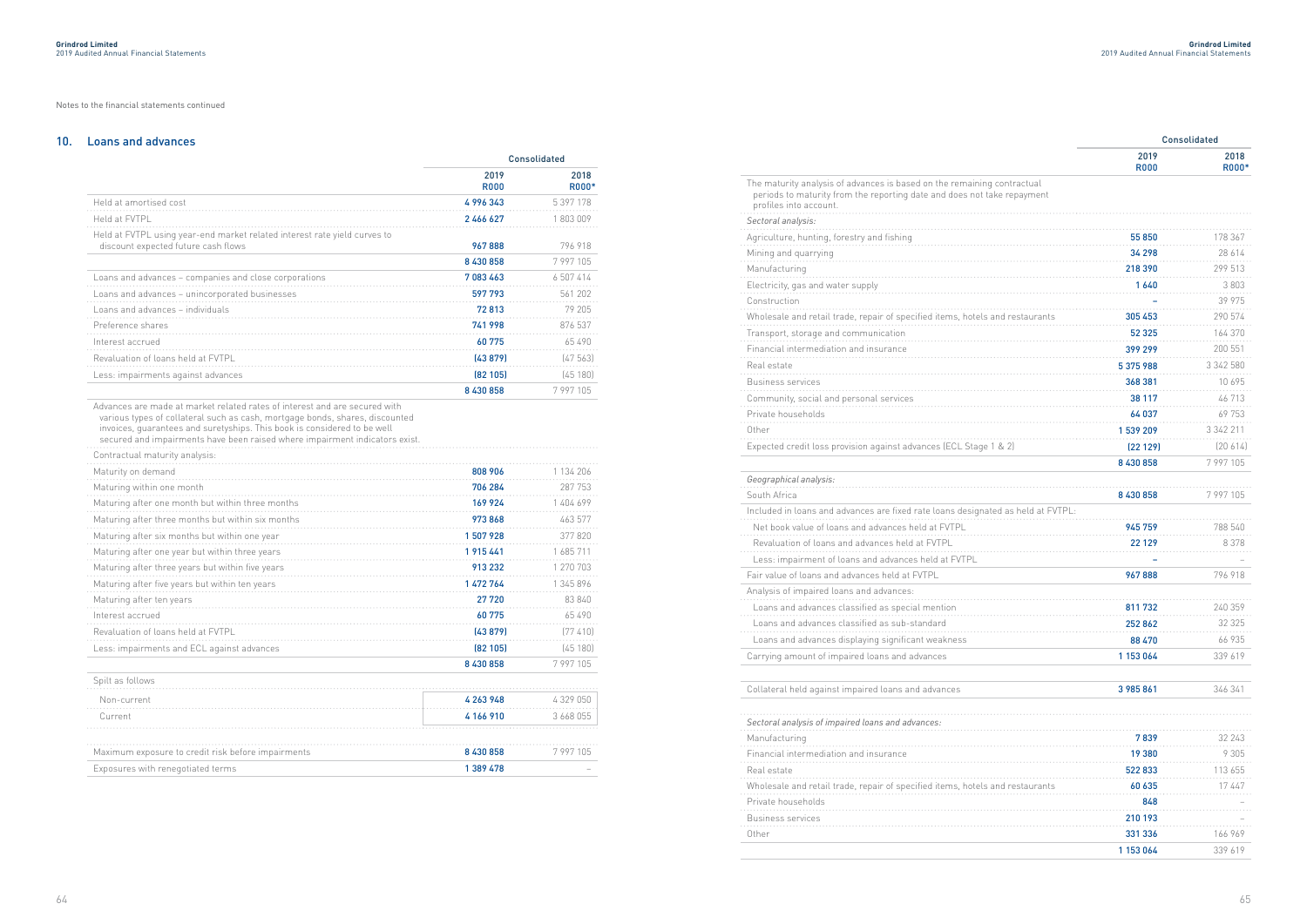#### 10. Loans and advances continued

|                                                   | Consolidated        |               |
|---------------------------------------------------|---------------------|---------------|
|                                                   | 2019<br><b>R000</b> | 2018<br>R000* |
| Breakdown of ECL provision included above:        |                     |               |
| Analysis of portfolio (stages 1 and 2)            |                     |               |
| Provision at the beginning of the year            | 20 6 14             | 29 629        |
| Transitional provision - implementation of IFRS 9 |                     | 5 7 5 5       |
| Net increase/ (decrease) in provision             | 1515                | (5960)        |
| Correction of error                               |                     | (8810)        |
| Provision at the end of the year                  | 22 1 29             | 20614         |
| Analysis of impairments (stage 3)                 |                     |               |
| Impairments at the beginning of the year          | 24 566              | 3670          |
| Net increase in impairments                       | 35 410              | 24 5 26       |
| Write-off against impairments                     |                     | [3,630]       |
| Impairments at the end of the year                | 59 976              | 24566         |
| Provisioning analysis                             |                     |               |
| Portfolio provision - stage 1                     | 15 177              | 14 167        |
| Portfolio provision - stage 2                     | 6952                | 6447          |
| Specific impairments - stage 3                    | 59 976              | 24566         |
|                                                   | 82 105              | 45 180        |

\* Re-presented for the impact of IFRS 5 Non-Current Assets Held for Sale and Discontinued Operations and restated for IFRS 10 Consolidated Financial Statements and IFRS 16 Leases. Further details relating to the restatements are shown in note 2. In addition the prior year classification between amortised cost and fair value has been restated.

|                                                                                                            | Consolidated        |                 |
|------------------------------------------------------------------------------------------------------------|---------------------|-----------------|
|                                                                                                            | 2019<br><b>R000</b> | 2018<br>$RO00*$ |
|                                                                                                            |                     |                 |
| Included in loans and advances are funds from related parties earning interest<br>at market related rates: |                     |                 |
| Directors (directly or indirectly)                                                                         | 3879                | 797             |

#### 11. Liquid assets and short-term negotiable securities

|                                         |                     | Consolidated  |  |
|-----------------------------------------|---------------------|---------------|--|
|                                         | 2019<br><b>R000</b> | 2018<br>R000* |  |
| Statutory liquid assets                 |                     |               |  |
| Treasury bills                          | 2478941             | 1 111 248     |  |
| Measured at amortised cost              |                     |               |  |
| Money market investments and debentures |                     | 1 714 037     |  |
|                                         | 2 478 941           | 2825285       |  |

\* Re-presented for the impact of IFRS 5 Non-Current Assets Held for Sale and Discontinued Operations and restated for IFRS 10 Consolidated Financial Statements and IFRS 16 Leases. Further details relating to the restatements are shown in note 2.

The carrying amount of liquid assets and short-term negotiable securities approximate fair value.

Statutory liquid assets are held to meet liquid asset requirements in terms of the Banks Act No. 94 of 1990.

### 12. Trade and other receivables

|                                                                                                                                               | <b>Consolidated</b> |               |
|-----------------------------------------------------------------------------------------------------------------------------------------------|---------------------|---------------|
|                                                                                                                                               | 2019<br><b>R000</b> | 2018<br>R000* |
| Trade debtors                                                                                                                                 | 1 150 743           | 1 3 1 4 9 6 4 |
| Less: expected credit loss                                                                                                                    | [524 445]           | [505 203]     |
| Net trade debtors                                                                                                                             | 626 298             | 809 761       |
| Receivables from joint ventures                                                                                                               | 161741              | 647 714       |
| VAT receivable                                                                                                                                | 89 088              | 76 490        |
| Prepayments                                                                                                                                   | 100748              | 63 308        |
| Disbursements                                                                                                                                 | 130 196             | 49 343        |
| Other receivables                                                                                                                             | 248 986             | 378 798       |
|                                                                                                                                               | 1357057             | 2025414       |
| The carrying amount of trade and other receivables approximates fair value as<br>these are predominantly short term and non-interest bearing. |                     |               |
| Reconciliation of expected credit loss allowance                                                                                              |                     |               |
| Opening balance                                                                                                                               | 505 203             | 170 363       |
| Increase in allowance                                                                                                                         | 44 451              | 338 115       |
| Allowance utilised                                                                                                                            | (25209)             | (3275)        |
|                                                                                                                                               | 524 445             | 505 203       |
|                                                                                                                                               |                     |               |

|                                                                                                                                               | <b>Consolidated</b> |               |
|-----------------------------------------------------------------------------------------------------------------------------------------------|---------------------|---------------|
|                                                                                                                                               | 2019<br><b>R000</b> | 2018<br>R000* |
| Trade debtors                                                                                                                                 | 1 150 743           | 1 3 1 4 9 6 4 |
| Less: expected credit loss                                                                                                                    | (524445)            | [505 203]     |
| Net trade debtors                                                                                                                             | 626 298             | 809 761       |
| Receivables from joint ventures                                                                                                               | 161741              | 647 714       |
| VAT receivable                                                                                                                                | 89 088              | 76490         |
| Prepayments                                                                                                                                   | 100748              | 63 308        |
| Disbursements                                                                                                                                 | 130 196             | 49 343        |
| Other receivables                                                                                                                             | 248 986             | 378 798       |
|                                                                                                                                               | 1 357 057           | 2 0 2 5 4 1 4 |
| The carrying amount of trade and other receivables approximates fair value as<br>these are predominantly short term and non-interest bearing. |                     |               |
| Reconciliation of expected credit loss allowance                                                                                              |                     |               |
| Opening balance                                                                                                                               | 505 203             | 170 363       |
| Increase in allowance                                                                                                                         | 44 451              | 338 115       |
| Allowance utilised                                                                                                                            | (25209)             | (3275)        |
|                                                                                                                                               | 524 445             | 505 203       |
|                                                                                                                                               |                     |               |

\* Re-presented for the impact of IFRS 5 Non-Current Assets Held for Sale and Discontinued Operations and restated for IFRS 10 Consolidated Financial Statements and IFRS 16 Leases. Further details relating to the restatements are shown in note 2.

Further details relating to expected credit loss are shown in note 35.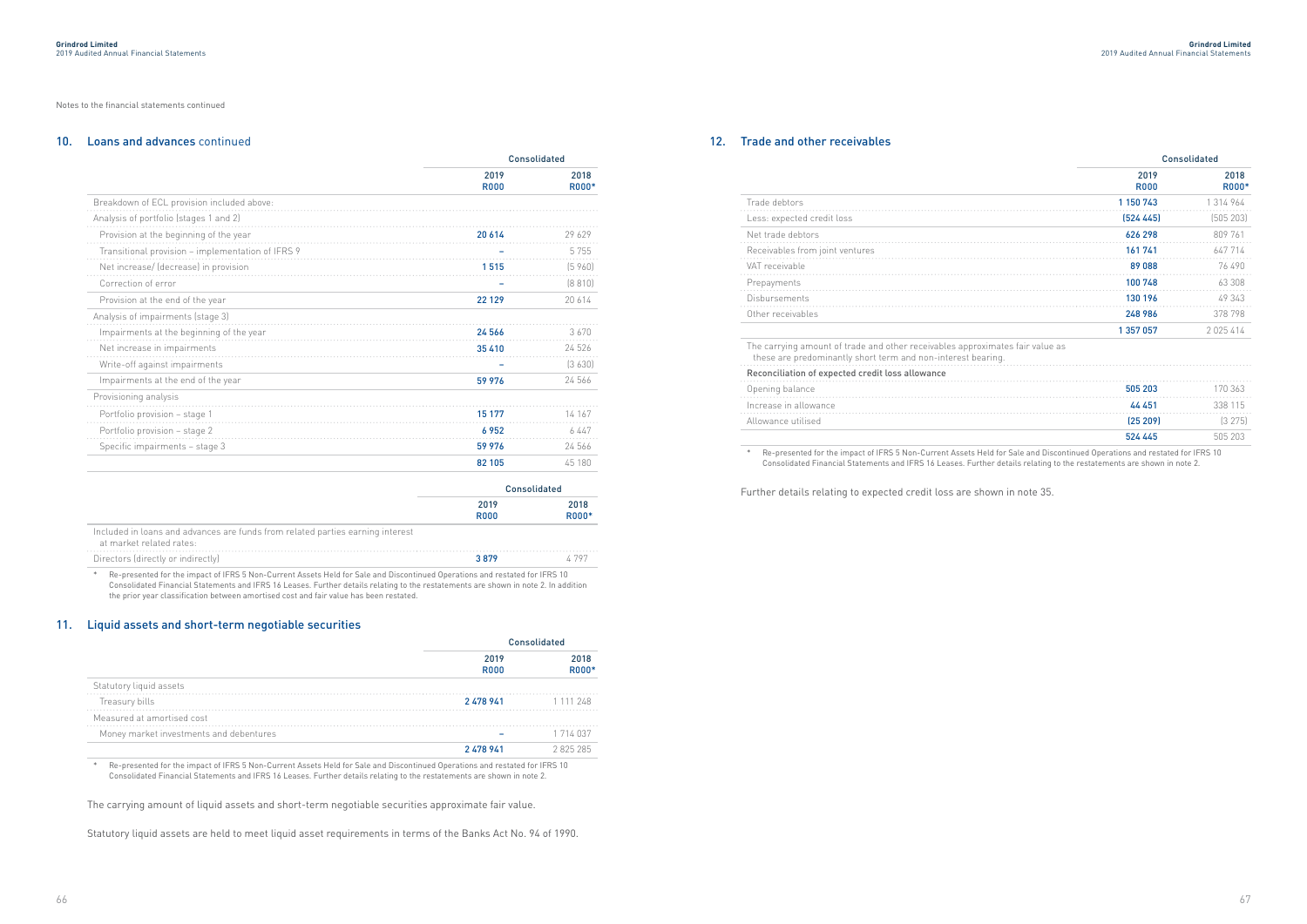### 13. Non-current assets classified as held for sale and non-current liabilities associated with assets classified as held for sale

Non-current assets or disposal groups are classified as held for sale if the carrying amount will be recovered principally through sale rather than through continuing use. This condition is regarded as met only when the sale is highly probable, the assets or disposal group are available for immediate sale in their present condition subject only to terms that are usual and customary for sales of such asset (or disposal groups) and management is committed to the sale which should be expected to qualify for recognition as a completed sale within one year from the date of the classification.

When the Group is committed to a sale plan involving loss of control of a subsidiary, all of the assets and liabilities of that subsidiary are classified as held for sale when the criteria described above are met, regardless of whether the Group will retain a non-controlling interest in its former subsidiary after the sale.

Immediately prior to being classified as held for sale, the carrying amount of assets and liabilities are measured in accordance with the applicable standard. After classification as held for sale, an asset is measured at the lower of the carrying amount and fair value less costs to sell. An impairment loss is recognised in profit or loss for any initial and subsequent write-down of the asset and disposal group to fair value less costs to sell. A gain for any subsequent increase in fair value less costs to sell is recognised in profit or loss to the extent that it is not in excess of the cumulative impairment loss previously recognised.

- The Marine Fuel Trading business is carried at fair value less of IFRS 5 Non-Current Assets Held for Sale and Discontinue US Dollar fair value was determined using the sustainable conservative price earnings multiple  $(P/\overline{E})$  given the current The sensitivity analysis below shows the impact of individual increasing or decreasing earnings and the  $P/E$  by 10%, resp the effects of a combined change in both the valuation input
- Impact of a 10% decrease and increase in earnings on fair v
- Impact of a 10% decrease and increase in  $P/E$  on fair value Combined impact of a decrease and increase in earnings are less cost to sell

Non-current assets or disposal groups that are classified as held for sale are not depreciated.

|                                                                            | Consolidated        |                     |
|----------------------------------------------------------------------------|---------------------|---------------------|
|                                                                            | 2019<br><b>R000</b> | 2018<br><b>R000</b> |
| Non-current assets classified as held for sale                             |                     |                     |
| Ships, property, terminals, machinery, vehicles and equipment              |                     |                     |
| Freehold and leasehold properties                                          |                     | 87                  |
| Terminals, machinery, vehicles and equipment                               |                     | 63 435              |
| Intangible assets                                                          |                     | 170                 |
| Investment in joint venture and associates                                 | 985892              | 153 370             |
| Taxation receivable                                                        |                     | 3026                |
| Inventories                                                                |                     | 1965                |
| Cash and cash equivalent                                                   |                     | 30 438              |
| Deferred taxation                                                          |                     | 1568                |
| Trade and other receivables                                                |                     | 44 290              |
|                                                                            | 985892              | 298 349             |
| Non-current liabilities associated with assets classified as held for sale |                     |                     |
| Taxation payable                                                           |                     | 15 16 1             |
| Deferred taxation                                                          |                     | 32 130              |
| Trade and other liabilities                                                |                     | 21 329              |
|                                                                            |                     | 68 620              |
|                                                                            | 985892              | 229 729             |

### Sensitivity analysis of the marine fuel trading and agricultural logistics fair value calculation

#### Marine Fuel Trading

|                                                                                                                                             | Consolidated |         |  |
|---------------------------------------------------------------------------------------------------------------------------------------------|--------------|---------|--|
|                                                                                                                                             | 2019         | 2018    |  |
|                                                                                                                                             | \$'000       | \$'000  |  |
| ; cost to sell in terms<br>ed Operations. The<br>earnings and a<br>t market condition.<br>Illy changing the<br>pectively, as well as<br>ts. |              |         |  |
| alue less cost to sell                                                                                                                      | (3907)       | 3 9 0 7 |  |
| less cost to sell                                                                                                                           | (3907)       | 3 9 0 7 |  |
| nd P/ E on fair value                                                                                                                       | (7423)       | 8 2 0 4 |  |
| icly observable<br>as quoted on ZARX.<br>ation.                                                                                             |              |         |  |

#### Agricultural Logistics

Investment in Senwes was marked to market using its public closing price of R11.95 per share as at 31 December 2019 No sensitivity was therefore necessary for this level 1 valuation.

#### **Business disposals**

Grindrod performed a detailed assessment of its capabilities against external drivers and customer requirements, following the spin-off of the Shipping division in the prior year. This lead to the revision of Group strategy resulting in the continuation of Rail businesses and the exit of the non-core Marine Fuel and Agricultural investments. Notwithstanding the offers received for the Rail businesses, opportunities for the Rail business were more commercially attractive supporting management's decision to continue with the business.

As mentioned above, in the prior year the Board approved the strategy to unlock shareholder value which identified the spin-off of the Shipping division as a separate listed entity. In June 2018, the Group concluded the separate primary listing of its Shipping division on the National Association of Securities Dealers Automated Questions (NASDAQ) and a secondary listing on the Johannesburg Stock Exchange (JSE). In addition the Group disposed of their Zambian railway businesses, Grindrod Zambia and their interests in their local railway construction operations.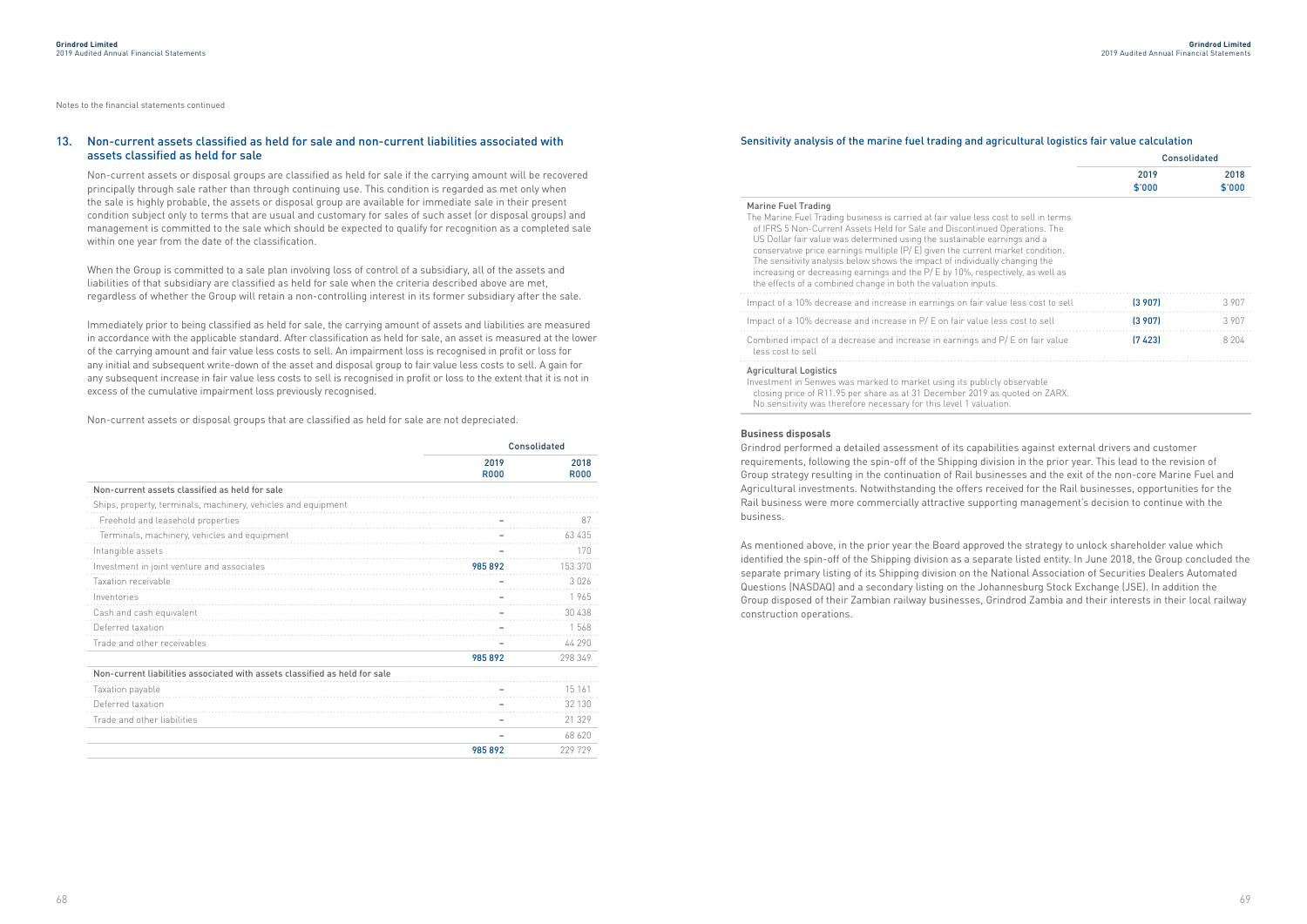## 13. Non-current assets classified as held for sale and non-current liabilities associated with assets classified as held for sale continued

**Current year movement in non-current assets classified as held for sale and non-current liabilities associated with assets held for sale**

|                                                                           | Consolidated                      |                                 |                                       |                                      |                                        |                               |                      |                                |                                   |
|---------------------------------------------------------------------------|-----------------------------------|---------------------------------|---------------------------------------|--------------------------------------|----------------------------------------|-------------------------------|----------------------|--------------------------------|-----------------------------------|
|                                                                           | Opening<br>balance<br><b>R000</b> | Trans-<br>lation<br><b>R000</b> | <b>Transfer</b><br>out<br><b>R000</b> | <b>Transfer</b><br>in<br><b>R000</b> | <b>IFRS5</b><br>Impair-<br><b>R000</b> | ment Additions<br><b>R000</b> | Other<br><b>R000</b> | <b>Disposal</b><br><b>R000</b> | Closing<br>balance<br><b>R000</b> |
| Ships, property,<br>terminals,<br>machinery.<br>vehicles<br>and equipment |                                   |                                 |                                       |                                      |                                        |                               |                      |                                |                                   |
| Freehold and<br>leasehold<br>properties                                   | 87                                |                                 | (87)                                  |                                      |                                        |                               |                      |                                |                                   |
| Terminals,<br>machinery,<br>vehicles and<br>equipment                     | 63 435                            | (3964)                          | [5969]                                |                                      |                                        |                               |                      | (53 502)                       |                                   |
| Intangible assets                                                         | 170                               |                                 | (170)                                 |                                      |                                        |                               |                      |                                |                                   |
| Investment in joint<br>venture and<br>associates                          | 153 370                           | (174)                           |                                       | (153 370) 1 452 094                  | [238000]                               | ۰                             |                      | $(25363)$ $(202665)$           | 985892                            |
| Taxation                                                                  | (12135)                           |                                 | 12 135                                |                                      |                                        |                               |                      |                                |                                   |
| Inventories                                                               | 1965                              |                                 | (1965)                                |                                      |                                        |                               |                      |                                |                                   |
| Cash and cash<br>equivalents                                              | 30 438                            | ÷                               | [30 438]                              |                                      |                                        |                               |                      |                                |                                   |
| Deferred taxation                                                         | [30 562]                          |                                 | 30 562                                |                                      |                                        |                               |                      |                                |                                   |
| Trade and other<br>receivables                                            | 44 290                            | ÷,                              | [44 290]                              |                                      |                                        |                               |                      |                                |                                   |
| Trade and other<br>liabilities                                            | [21329]                           |                                 | 21 3 29                               |                                      |                                        |                               |                      |                                |                                   |
|                                                                           | 229 729                           | (4138)                          |                                       | (172 263) 1 452 094                  | (238000)                               |                               | (25363)              | (256 167)                      | 985892                            |

## 14. Share capital and premium

Group authorised and issued share capital are as follows:

|                                                                                                                       |                     | <b>Consolidated</b> |
|-----------------------------------------------------------------------------------------------------------------------|---------------------|---------------------|
|                                                                                                                       | 2019<br><b>R000</b> | 2018<br><b>R000</b> |
| Authorised                                                                                                            |                     |                     |
| 2 750 000 000 ordinary shares of 0.002 cents each                                                                     | 55                  | 55                  |
| 20 000 000 cumulative, non-redeemable, non-participating and non-convertible<br>preference shares of 0.031 cents each | 6                   | 6                   |
|                                                                                                                       | 61                  | 61                  |
| There has been no change in the number of shares from the prior year.                                                 |                     |                     |
| Issued                                                                                                                |                     |                     |
| 762 553 314 ordinary shares of 0.002 cents each                                                                       | 15                  | 15                  |
| 7 400 000 cumulative, non-redeemable, non-participating and non-convertible<br>preference shares of 0.031 cents each  | 2                   | 2                   |
|                                                                                                                       | 17                  | 17                  |
| There has been no change in the number of shares from the prior year.                                                 |                     | <b>Consolidated</b> |
|                                                                                                                       | 2019                | 2018                |
|                                                                                                                       | <b>R000</b>         | <b>R000</b>         |
| Total issued share capital and premium                                                                                | 3982066             | 3977456             |
|                                                                                                                       |                     |                     |

During the current year Grindrod purchased 460 000 (2018: 8 720 000) treasury shares.

At 31 December 2019, 82 269 444 (2018: 82 285 710) ordinary shares are held by subsidiaries of the Group.

Of these shares 4 223 100 (2018: 5 025 216) have been allocated to the Group's forfeitable share plan. Refer to notes 32 and 37 for details of the forfeitable share plan.

64 000 000 ordinary shares are held by Newshelf 1279 (Pty) Ltd and are treated as treasury shares due to the consolidation of this entity.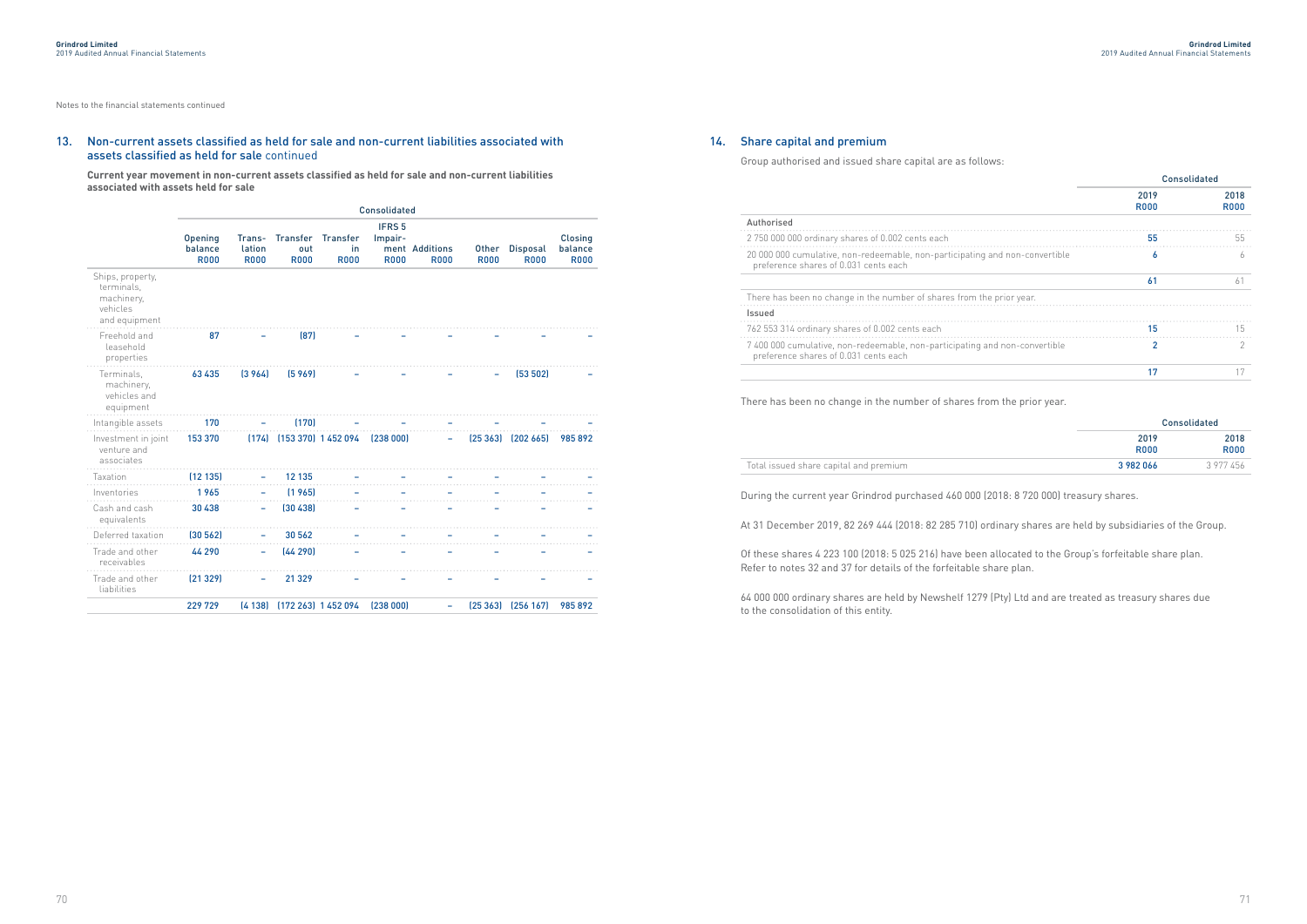## 15. Long-term borrowings

|                                                                                                          | Consolidated        |               |  |
|----------------------------------------------------------------------------------------------------------|---------------------|---------------|--|
|                                                                                                          | 2019<br><b>R000</b> | 2018<br>R000* |  |
| Unsecured                                                                                                |                     |               |  |
| Long-term lease liabilities                                                                              | 1 205 746           | 1 1 1 9 8 8 9 |  |
| Secured                                                                                                  |                     |               |  |
| Long and medium-term financing                                                                           | 445 707             | 1 280 396     |  |
|                                                                                                          | 1 651 453           | 2400285       |  |
| Total amounts repayable within one year                                                                  | (458345)            | (1451865)     |  |
| Long-term borrowings                                                                                     | 1 193 108           | 948 420       |  |
| Interest-bearing borrowings are disclosed on consolidated statement of financial<br>position as follows: | 1651453             | 2 400 285     |  |
| Long-term borrowings                                                                                     | 268 230             | 455 223       |  |
| Lease liabilities                                                                                        | 924878              | 862 092       |  |
| Current portion of lease liabilities                                                                     | 280 869             | 257 797       |  |
| Current portion of long-term borrowings                                                                  | 177476              | 825 173       |  |
| Short-term borrowings and bank overdraft                                                                 | 1 223 973           | 745 936       |  |
| Short-term borrowings                                                                                    | 252882              | 277 678       |  |
| Bank overdraft                                                                                           | 971091              | 468 258       |  |
| Total interest-bearing debt (excluding Bank and Private Equity funding)                                  | 2875426             | 3 146 221     |  |

\* Re-presented for the impact of IFRS 5 Non-Current Assets Held for Sale and Discontinued Operations and restated for IFRS 10 Consolidated Financial Statements and IFRS 16 Leases. Further details relating to the restatements are shown in note 2.

Group assets of R464.6 million (2018: R491.4 million), inclusive of non-current assets held for sale, are pledged as security for loans of R517.3 million (2018: R1 280.4 million).

The Group determines its availability of funds and assesses its cash requirements on a weekly basis. Consideration is given to the most appropriate form of funding prior to any acquisitions. Group treasury determines the amount of unutilised facilities in assessing the funds available to the Group. The net cash balances included in current assets and current liabilities are included in the determination of the headroom available.

At the end of the current year the Logistics Botswana operation, breached its debt covenants which resulted in the long-term borrowing being classified as current. This covenant breach was waived subsequent to year-end following fulfilment of agreed conditions.

Full details of the long and medium-term financing, their fair values and interest rate profiles are detailed on the schedule of loan funds on page 144.

#### **Available facilities**

. . . . . . . . . . . . . . . . .

Interest bearing debt is raised to fund ships, locomotives, property, terminals, vehicles, equipment and inventory. The facilities are fixed based on specific loan agreements and the specific assets against which the loans are secured.

The Group has undrawn committed facilities as at 31 December 2019, as follows:

|                                 | <b>Expiry category</b> | Currency | 2019<br><b>R000</b> | 2018<br><b>R000</b> |
|---------------------------------|------------------------|----------|---------------------|---------------------|
| Short-term borrowing facilities | $0 - 3$ months         | USD.     | 1400                |                     |
|                                 | $0 - 3$ months         | 7AR      | 28 341              |                     |
|                                 | $3 - 6$ months         | 7AR      | 458 920             | 350 934             |
|                                 | $6 - 9$ months         | LISD     |                     |                     |
|                                 | $9 - 12$ months        | USD.     |                     | 57 120              |
|                                 | $9 - 12$ months        | 7AR      | 24 487              | 387 607             |
|                                 |                        |          | 513 148             | 795 661             |

## 16. Bank and private equity funding

| Consolidated        |               |  |
|---------------------|---------------|--|
| 2019<br><b>R000</b> | 2018<br>R000* |  |
|                     |               |  |
| 1084009             | 781847        |  |
|                     |               |  |
| 568838              | 81 230        |  |
| 1652847             | 863 077       |  |
| [535009]            | [368895]      |  |
| 1 117 838           | 494 182       |  |
| 1 117 838           | 494 182       |  |
|                     |               |  |

\* Re-presented for the impact of IFRS 5 Non-Current Assets Held for Sale and Discontinued Operations and restated for IFRS 10 Consolidated Financial Statements and IFRS 16 Leases. Further details relating to the restatements are shown in note 2.

The North Coast property is pledged as security for the medium-term loan of R493 million.

Full details of the long and medium-term financing, their fair values and interest rate profiles are detailed on the schedule of Bank and Private Equity funding instruments on page 145.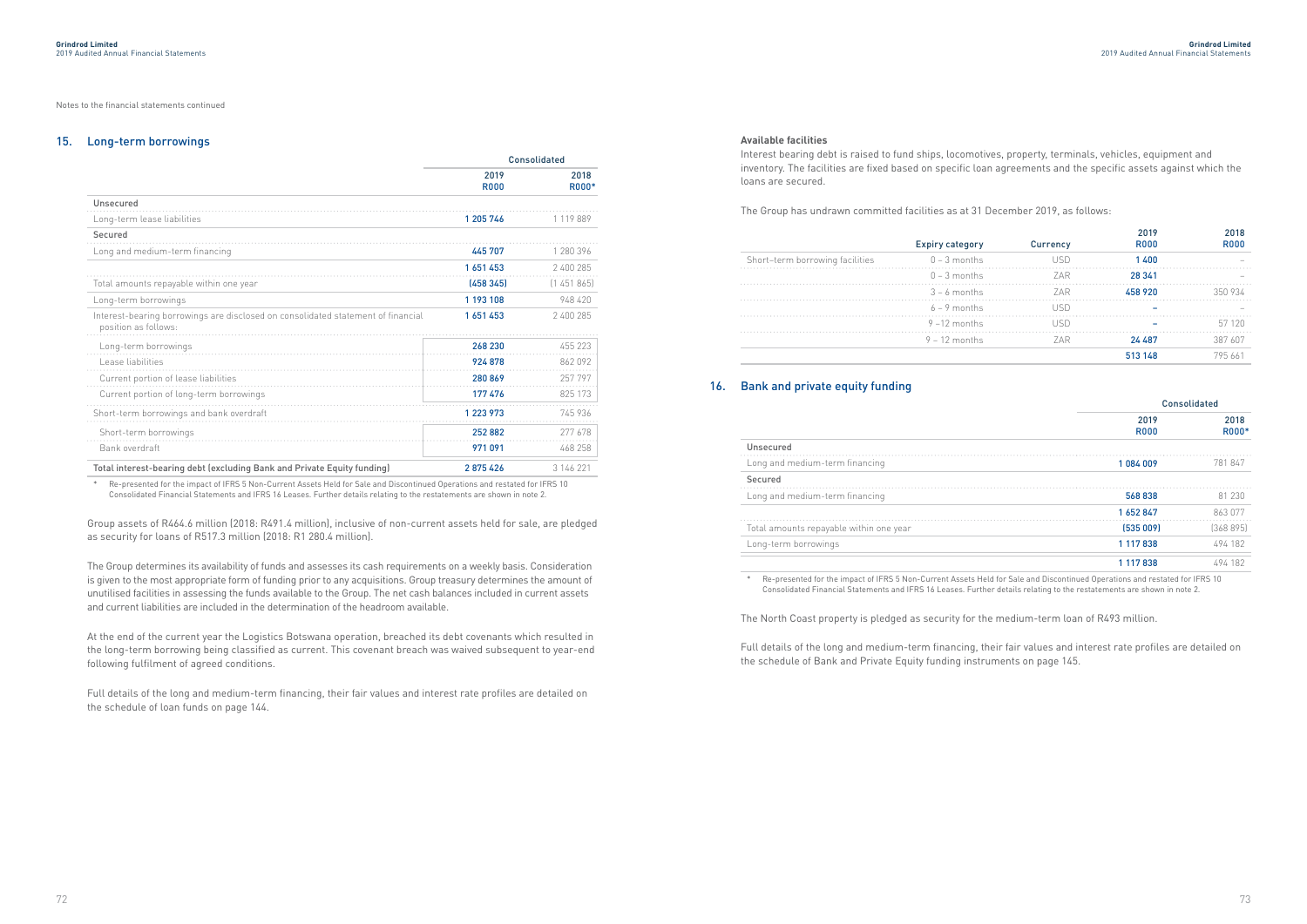### 17. Retirement benefit plans

#### **Post-employment benefit obligations**

Grindrod operates a defined benefit pension plan as well as two defined contribution provident funds.

Current contributions to Grindrod's defined contribution funds are charged against income when incurred. The cost of providing benefits to Grindrod's defined benefit plan and the obligation in respect of post-retirement medical aid are determined and expensed using the projected unit credit actuarial valuation method. Contribution rates to the defined benefit plan are adjusted for any unfavourable experience adjustments. Favourable experience adjustments are retained within the fund. Actuarial surpluses are brought to account in Grindrod's annual financial statements only when it is clear that economic benefits will be available to Grindrod. These surpluses are recognised immediately in the statement of financial position with a charge or credit to the statement of comprehensive income in the period in which they occur.

Grindrod's estimated liability in respect of post-retirement medical benefits has been fully provided in the statement of financial position.

Grindrod provides privately administered pension and provident funds for all permanent employees except those who belong to an external fund, industry pension fund or provident scheme. All eligible employees are members of either defined benefit or defined contribution plans which are governed by the Pension Funds Act No. 24 of 1956.

The risks faced by Grindrod as a result of the retirement benefit plan are actuarial risks relating to:

- longevity risk;
- investment risk:
- market risk;
- liquidity risk:
- salary risk; and
- foreign exchange rate risk

#### **Longevity risk**

The pensioners have been outsourced in the name of the Fund (GN12), thus presently the Fund is exposed to the risk that the insurer might default on pension payments. The outsource removes the longevity risk from the Fund i.e. the risk that pensioners live longer than expected, and passes this risk on to the insurer.

#### **Investment risk**

The plan assets are primarily invested in equities and bonds (with a majority in equities). This exposes the Fund to a slight concentration of market risk. If the plan assets are not adequate or suitable to fund the liabilities of the Fund (and the nature thereof) the entity will be required to fund the balance, hence exposing it to risks on the investment return.

#### **Market risk**

In order to reduce market risk, the investment portfolio is diversified by investing in equities of different companies and in different issues of bonds and deposits. Cash deposits are also invested with different institutions as well as in different geographical markets. The risk is further reduced by investing in wellresearched companies and by investing in bonds with high credit ratings.

#### **Liquidity risk**

Liquidity risk, the risk of not having liquid assets to meet liabilities as they fall due, is reduced by investing in liquid assets and highly tradeable assets.

#### **Salary risk**

Salaries are assumed to depend on inflation, which means the active member liability is also exposed to inflation risk.

#### **Foreign exchange risk**

The great majority of member's retirement fund liabilities are denominated in ZAR. A currency mismatch is therefore introduced when investing in foreign investments. The risk is due to the fact that the currency invested could weaken against the Rand. However, since inflation in South Africa is likely to remain structurally higher than in most developed countries, it is expected that the Rand would weaken against the major investment currencies over time.

The volatility risk associated with foreign investments is reduced when only a limited portion of the portfolio's assets are invested offshore as is currently required in terms of Regulation 28 and the South African Reserve Bank requirements.

|                                                                                              | Consolidated        |                     |
|----------------------------------------------------------------------------------------------|---------------------|---------------------|
|                                                                                              | 2019<br><b>R000</b> | 2018<br><b>R000</b> |
| The funded status of the pension fund is as follows:                                         |                     |                     |
| Actuarial value of assets                                                                    | 177 269             | 176 042             |
| Present value of liabilities                                                                 | (45058)             | [41812]             |
| Actuarial surplus (note 7)                                                                   | 132 211             | 134 230             |
| The amounts recognised in the annual financial statements in this respect are<br>as follows: |                     |                     |
| Recognised asset at beginning of the year                                                    | 134 230             | 142 388             |
| Recognised in the income statement in the current year                                       | 11 627              | 9 7 5 5             |
| Interest on obligation                                                                       | (4148)              | [3 813]             |
| Current service cost                                                                         | (1830)              | (1178)              |
| Past service cost                                                                            |                     | (3807)              |
| Settlement cost                                                                              |                     |                     |
| Expected return on plan assets                                                               | 17605               | 18 553              |
| Recognised in other comprehensive income in the current year                                 | [13646]             | [17913]             |
| Actuarial gain arising from changes in financial assumptions                                 | (12910)             | (16666)             |
| Actuarial loss arising from changes in experience assumptions                                | (736)               | (1247)              |
|                                                                                              | 132 211             | 134 230             |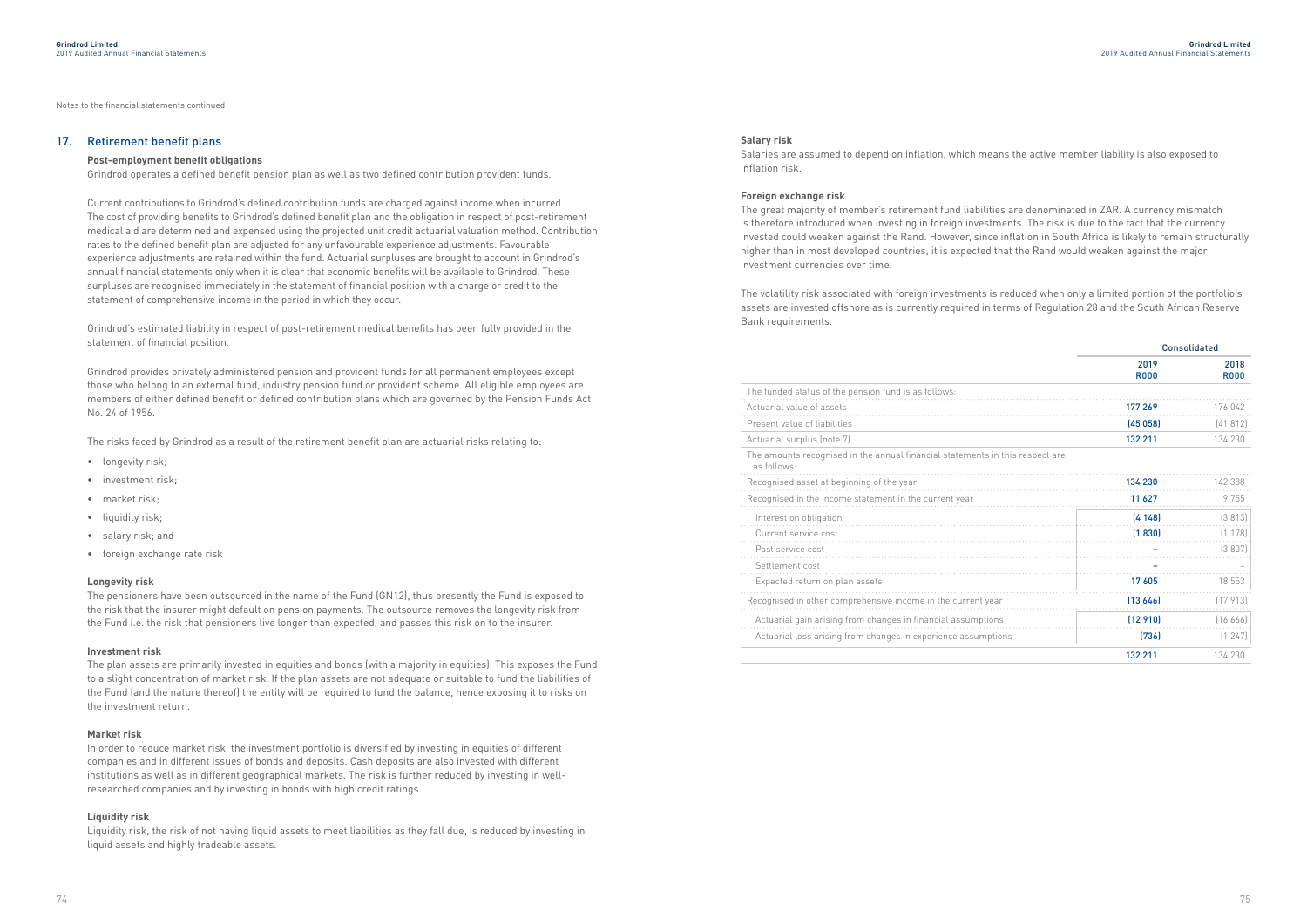#### 17. Retirement benefit plans continued

|                                                  | Consolidated |               |  |
|--------------------------------------------------|--------------|---------------|--|
|                                                  | 2019         | 2018          |  |
| The assets of the fund were invested as follows: |              |               |  |
| Cash and cash equivalents                        | 4.3%         | 9%            |  |
| Equity instruments                               | 38.0%        | 48.9%         |  |
| Debt instruments                                 | 14.8%        | $10.1\%$      |  |
| Real estate                                      | 17.8%        | 18.4%         |  |
| International instruments                        | 25.0%        | 20.7%         |  |
| Other                                            | 0.1%         | $\frac{0}{2}$ |  |

The fair value of the above equity and debt instruments are determined based on quoted market prices in active markets.

An actuarial valuation was performed on 31 December 2019. The employer's contributions to all retirement benefit plans are charged against income when incurred.

The principal actuarial assumptions applied in the determination of fair values include:

|                    | Consolidated |          |
|--------------------|--------------|----------|
|                    | 2019         | 2018     |
| Discount rate      | 10.1%        | $10.1\%$ |
| Salary increase    | 6.5%         | 7.2%     |
| Pension increase   | 5.5%         | 6 2%     |
| Inflation increase | 5.5%         | 2%       |

The effect of an increase or decrease of 1% in the assumed discount rates are as follows:

| 2019           |            | 2018           |            |  |
|----------------|------------|----------------|------------|--|
| Effect of a 1% |            | Effect of a 1% |            |  |
| Increase       | (Decrease) | Increase       | (Decrease) |  |
| (1.7%          | 2.1%       | $[1 7\%]$      | 21%        |  |

The effect of an increase or decrease of 1% in the assumed inflation rates are as follows:

| 2019           |            |          | 2018           |
|----------------|------------|----------|----------------|
| Effect of a 1% |            |          | Effect of a 1% |
| Increase       | (Decrease) | Increase | (Decrease)     |
| 2.0%           | [1.7%]     | 2.0%     | [1,6%]         |

The sensitivity analysis presented above may not be representative of the actual change in the obligation as it is unlikely that the above changes in assumptions would occur in isolation of one another.

There was no change in the methods and assumptions used in preparing the sensitivity analysis from the prior year.

Grindrod and its employees expect to make a contribution of R33 000 (2018: R26 000) to the retirement benefit plan during the next financial year.

#### **Description of Risk Management**

There has been no change in the process used by Grindrod to manage its risks from prior years.

As a result of the disposal of the Shipping division, the pension fund administrators are in the process of assessing the active employer participants of this fund and are expecting to include Grindrod Shipping Holdings Ltd as a second employer participant to this fund.

## 18. Deposits from Bank customers

|                                                                                                                           |                     | <b>Consolidated</b> |
|---------------------------------------------------------------------------------------------------------------------------|---------------------|---------------------|
|                                                                                                                           | 2019<br><b>R000</b> | 2018<br><b>R000</b> |
| Measured at amortised cost                                                                                                |                     |                     |
| Call deposits                                                                                                             | 6 380 209           | 5719612             |
| Notice and fixed deposits                                                                                                 | 4676784             | 4786792             |
| Interest accrued                                                                                                          | 123 372             |                     |
|                                                                                                                           | 11 180 365          | 10 506 404          |
| Amounts owed to corporate banking depositors                                                                              | 9328309             | 8 745 738           |
| Amounts owed to retail banking depositors                                                                                 | 1814546             | 1618956             |
| Amounts owed to banks                                                                                                     | 37510               | 141 710             |
|                                                                                                                           | 11 180 365          | 10 506 404          |
| Contractual maturity analysis                                                                                             |                     |                     |
| Withdrawable on demand                                                                                                    | 6411918             | 5719612             |
| Maturing within one month                                                                                                 | 1 424 453           | 1 398 650           |
| Maturing after one month but within six months                                                                            | 2691870             | 2 519 100           |
| Maturing after six months                                                                                                 | 652 124             | 869 042             |
|                                                                                                                           | 11 180 365          | 10 506 404          |
| Spilt as follows                                                                                                          |                     |                     |
| Non-current                                                                                                               | 352757              | 340 159             |
| Current                                                                                                                   | 10827608            | 10 166 245          |
| The maturity analysis of deposits is based on their remaining contractual periods<br>to maturity from the reporting date. |                     |                     |
| Sectoral analysis:                                                                                                        |                     |                     |
| Banks                                                                                                                     | 37510               | 130 347             |
| Government and public sector                                                                                              | 809 755             | 49825               |
| Individuals                                                                                                               | 803836              | 2 305 854           |
| Business sector                                                                                                           | 9529264             | 8 0 2 0 3 7 8       |
|                                                                                                                           | 11 180 365          | 10 506 404          |
| Geographical analysis:                                                                                                    |                     |                     |
| South Africa                                                                                                              | 11 180 365          | 10 506 404          |
| Included in deposits are funds from related parties earning interest at market<br>related rates:                          |                     |                     |
| Directors (directly or indirectly)                                                                                        | 350                 | 5987                |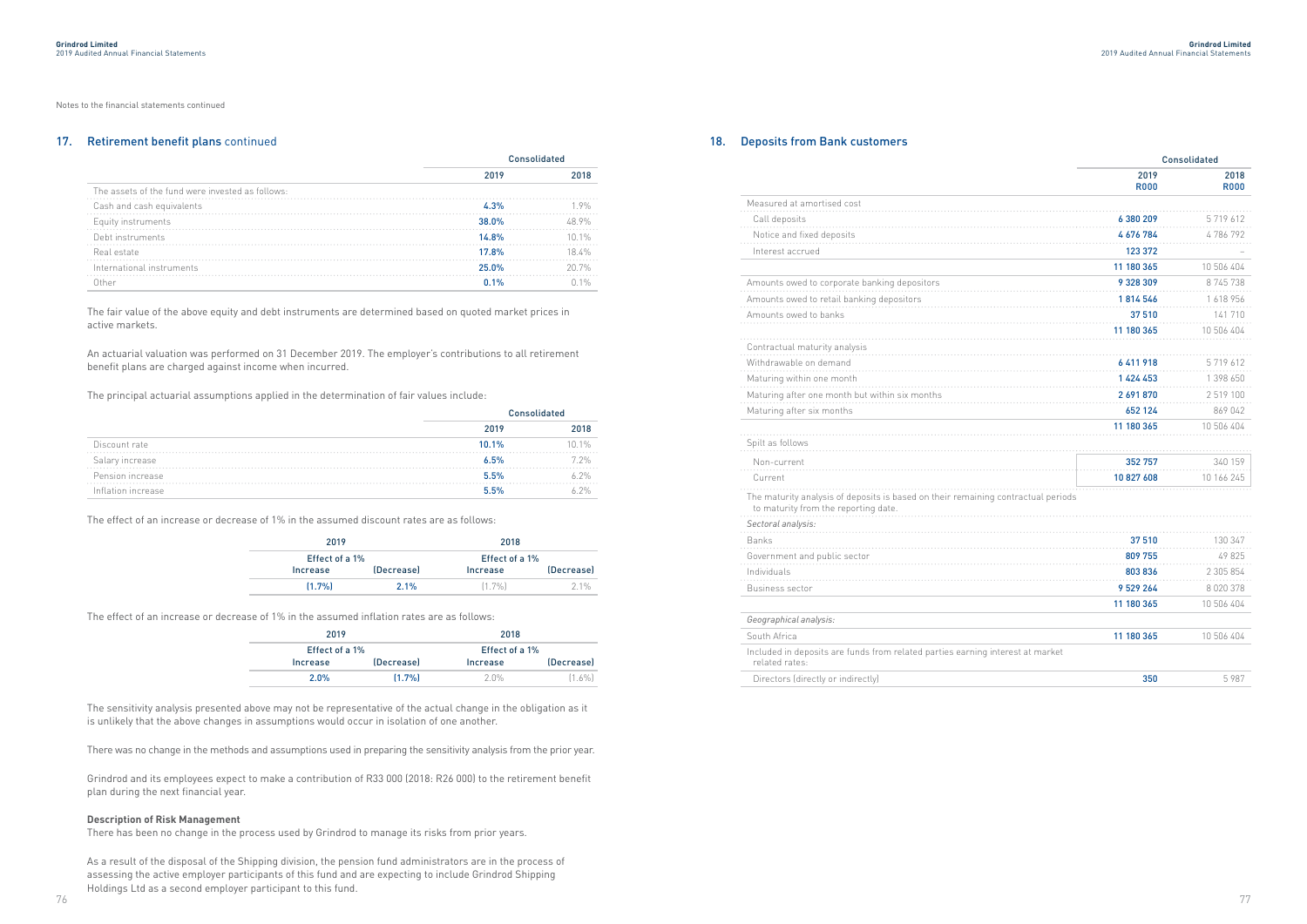## 19. Trade and other payables

|                  |                     | <b>Consolidated</b> |  |
|------------------|---------------------|---------------------|--|
|                  | 2019<br><b>R000</b> | 2018<br>R000*       |  |
| Trade creditors  | 650 440             | 579 933             |  |
| Accrued expenses | 637818              | 548 046             |  |
| Other payables** | 225 177             | 313 534             |  |
|                  | 1 513 435           | 441 513             |  |

\* Re-presented for the impact of IFRS 5 Non-Current Assets Held for Sale and Discontinued Operations and restated for IFRS 10 Consolidated Financial Statements and IFRS 16 Leases. Further details relating to the restatements are shown in note 2.

\*\* Other payables consist mainly of VAT, deposits and dividends payable.

The carrying amount of trade and other payables approximates fair value as these are predominantly short term and non-interest bearing.

#### 20. Revenue

## 20.1 Accounting policy

At the inception of a contract with a customer, Grindrod assesses the goods or services promised in the contract and identifies as a performance obligation each promise to transfer to the customer either a good or service (or bundle of goods or services) that is distinct; or a series of distinct goods or services that are substantially the same and have the same pattern of transfer to the customer.

Revenue is recognised when the performance obligation relating to each specific contract has been satisfied. Performance obligations are satisfied either at a point in time or over time. Where performance obligations are satisfied over time, the entity adopts an input method based on the costs incurred to date as a percentage of the total cost of the contract as a measure of the percentage of completion of the contract. Given the nature of the contracts completed over time, this method provides a faithful depiction of the transfer of goods and services for performance obligations satisfied over time.

The performance obligation with respect to the sale of goods is recognised when the Grindrod entity has delivered its products to the customer and there is no unfulfilled obligation that could affect the customer's acceptance of the product. Delivery does not occur until the products have been shipped to the specified location, the risks of obsolescence and loss have been transferred to the customer, and either the customer has accepted the products in accordance with the sales contract, the acceptance provisions have lapsed or Grindrod has objective evidence that all criteria for acceptance have been satisfied. The performance obligation with respect to provision of services is recognised when the service has been provided to the customer.

When Grindrod performs by transferring goods or services to a customer before the customer transfers any consideration, the amount receivable is disclosed separately as a contract asset. Similarly, if a customer transfers any consideration before Grindrod transfers any corresponding goods or services, the amount received is disclosed separately as a contract liability.

Payments by customers are typically made in advance or within 30 days of revenue being recognised. Where payments are deferred for a period beyond 12 months after revenue being recognised, a significant financing component is included in the contract. Revenue is recognised at the present value of the consideration receivable over the contract period with the balance of the consideration being recognised as finance income over time.

Contracts with customers within the Port and Terminals business segment include transaction prices that have variable considerations. This is due to the existence of two types of specific contracts namely:

- take or pay arrangements whereby the customer commits to a minimum volume throughout during the contract period;
- commodity purchase price contracts whereby the price per tonne is linked to the price of the underlying commodity being hauled.

The variable amount is estimated at the inception of the contract and revenue is recognised at the estimated amount throughout the duration of the contract. When the uncertainty is resolved, the entity allocates the difference to revenue accordingly. A variable consideration is only recognised to the extent that it is highly probable that a significant reversal in the amount of cumulative revenue recognised will not occur when the uncertainty associated with the variable consideration is subsequently resolved.

The transaction price is allocated to each performance obligation in a contract on a relative stand-alone selling price basis where contracts have more than one performance obligation. Where discounts are issued on contracts that consist of more than one performance obligation, Grindrod allocates the discount to each performance obligation separately. In some instances, Grindrod provides multiple services to customers in a single contract. Where it is the intention of Grindrod to provide an end to end solution, these are considered as an integrated set of activities and treated as a single performance obligation.

Incremental costs incurred to acquire a contract with a customer are capitalised by Grindrod when these costs are recoverable.

### 20.2 Revenue description

Revenue is measured based on the consideration specified in a contract with a customer and excludes amounts collected on behalf of third parties. Grindrod recognises revenue when it transfers control over a product or service to a customer.

The following is a description of the principal activities from which Grindrod generates its revenue:

#### **Bulk Terminals**

and load cargo which is satisfied at a point in time.

#### **Container handling**

- 
- 
- Grindrod provides the service of receiving and stockpiling cargo and loading it onto vessels for onward transport. There is a single performance obligation which is an integrated set of activities to receive, stockpile
- Grindrod provides various services to customers through its Intermodal business including container handling, transport, warehousing, loading and offloading. Grindrod also sells and leases containers to customers. The
- The performance obligation from this service is satisfied over time when the cargo has been delivered to the
- Grindrod provides clearing and forwarding of imports and exports, transportation of goods, warehousing and ship husbandry services. The performance obligation from these services is satisfied at a point in time when

performance obligation related to each good or service is satisfied at a point in time.

#### **Logistics**

Grindrod provides a variety of logistics solutions for the transportation of cargo through road, rail and sea. customer.

#### **Ships Agency income**

the cargo has been delivered to the customer.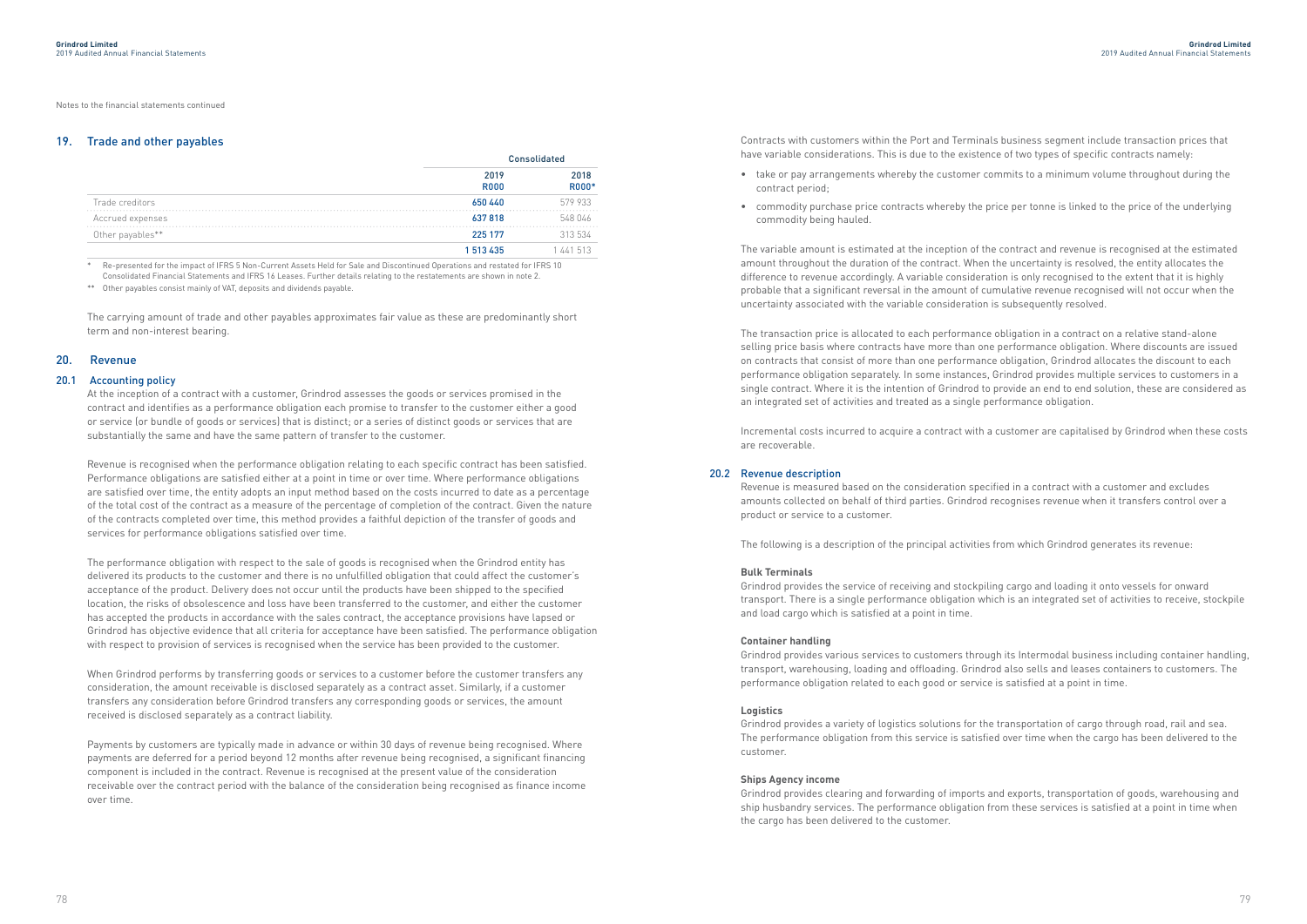## 20. Revenue continued

## 20.2 Revenue description continued

## **Other services**

Other services includes revenue earned from various ancillary services including training, bay stevedoring, clearing and forwarding etc. The performance obligation is the provision of the relevant service and is satisfied over time.

#### **Fee, Dividend and Interest income (By Bank)**

Fee income earned on origination of advances is deferred and recognised on a yield to maturity basis over the average life of the relevant advances. Where the receipt of knowledge based fee income is deferred by contractual agreement the present value of the fee income is recognised upfront and the accretion is recognised over the duration of the contractual receipt.

Interest income is recognised on a time proportion basis which takes into account the effective yield on the asset. Interest income includes the amount of amortisation of any discount or premium.

Dividend income from investments is recognised when the shareholders' rights to receive payment have been established.

|                                                                     | Consolidated        |               |
|---------------------------------------------------------------------|---------------------|---------------|
|                                                                     | 2019<br><b>R000</b> | 2018<br>R000* |
| Revenue from each category is disaggregated in the following table: |                     |               |
| <b>Bulk Terminals</b>                                               | 500 357             | 400 528       |
| Container handling                                                  | 1 376 078           | 1 195 215     |
| Logistics                                                           | 972 365             | 850 070       |
| Net interest income at Bank                                         | 121 730             | 270 011       |
| Non-interest income at Bank                                         | 228 596             | 188 835       |
| Ships agency income                                                 | 381 973             | 301 901       |
| Other services                                                      | 253 360             | 260 020       |
|                                                                     | 3834459             | 3 466 580     |
| Analysis of Bank's net interest income included above:              |                     |               |
| Interest income                                                     | 988 950             | 1 125 556     |
| Advances                                                            | 575 042             | 729 339       |
| Balances at banks and short-term funds                              | 258 842             | 240 805       |
| Preference share dividends, negotiable securities portfolio         | 1458                | 3 2 6 1       |
| Other short-term securities                                         | 87 162              | 71 790        |
| Participatory contribution income                                   | 66 446              | 80 361        |
| Interest expense                                                    | (867220)            | (855545)      |
| Call deposits                                                       | (303758)            | (290 434)     |
| Notice and fixed deposits                                           | [211366]            | (178814)      |
| Other interest expense                                              | [81 838]            | [162 185]     |
| Prime linked notice deposits                                        | (183 854)           | (126869)      |
| Participatory contribution expense                                  | [86 404]            | (97243)       |
| Net interest income                                                 | 121 730             | 270 011       |
| Interest income calculated using the EIR method                     | 121 730             | 270 011       |

\* Re-presented for the impact of IFRS 5 Non-Current Assets Held for Sale and Discontinued Operations and restated for IFRS 10 Consolidated Financial Statements and IFRS 16 Leases. Further details relating to the restatements are shown in note 2.

## 21. Operating profit from continuing operations before interest and taxation

#### 21.1 Employee benefit costs

The cost of providing employee benefits is accounted for in the period in which the benefits are earned by employees.

The cost of short-term employee benefits is recognised in the period in which the service is rendered and is not discounted. The expected cost of short-term accumulating compensated absences is recognised as an expense as the employees render service that increases their entitlement or, in the case of non-accumulating absences, when the absences occur.

#### **Defined benefit costs**

Past service cost is recognised in profit or loss in the period of a plan amendment. Net interest is calculated by applying the discount rate at the beginning of the period to the net defined benefit liability or asset. Defined benefit costs are categorised as service cost (including current service costs, past service cost, as well as gains and losses on curtailments and settlements), net interest expense or income and remeasurement.

The Group presents service cost and net interest expense or income in profit or loss. Curtailment gains and losses are accounted for as past service costs.

The employee benefit obligation recognised in the consolidated statement of financial position represents the actual deficit or surplus in the Group's defined benefit plans. Any surplus resulting from this calculation is limited to the present value of any economic benefits available in the form of refunds from the plans or reductions in future contributions to the plans.

## 21.2 Operating profit from continuing operations before interest and taxation includes the following:

|                                                              | Consolidated        |               |
|--------------------------------------------------------------|---------------------|---------------|
|                                                              | 2019<br><b>R000</b> | 2018<br>R000* |
| Net gain on financial instruments                            | 253093              | 184 953       |
| Voyage expenses                                              | 135 266             | 117 785       |
| Cost of sales                                                | 1 130 692           | 853 499       |
| Bunker fuels                                                 | 113742              | 93 673        |
| Container handling and logistics                             | 823 448             | 663 991       |
| Other commodities                                            | 193502              | 95 835        |
| Staff costs                                                  | 1 232 842           | 1 134 035     |
| Depreciation                                                 | 476 756             | 437 560       |
| Amortisation                                                 | 24712               | 24 598        |
| Expected credit loss - Bank                                  | 23 904              | 65 003        |
| Increase in trade receivables expected credit loss allowance | 44 451              | 338 115       |
| Auditors' remuneration                                       |                     |               |
| Audit fees - current year provision                          | 23 3 22             | 23 212        |
| Prior year underprovision                                    | 2 2 9 9             | 276           |
| Other                                                        | 8826                | 5 2 5 1       |
| Professional fees                                            |                     |               |
| Administrative and managerial                                | 18892               | 10 666        |
| Technical/projects                                           | 24796               | 17097         |
| Sundry income**                                              | 86 259              | 164 229       |

\* Re-presented for the impact of IFRS 5 Non-Current Assets Held for Sale and Discontinued Operations and restated for IFRS 10 Consolidated Financial Statements and IFRS 16 Leases. Further details relating to the restatements are shown in note 2.

\*\* Sundry income includes insurance proceeds received, release of sundry creditors, scrap revenue, and spare part revenue.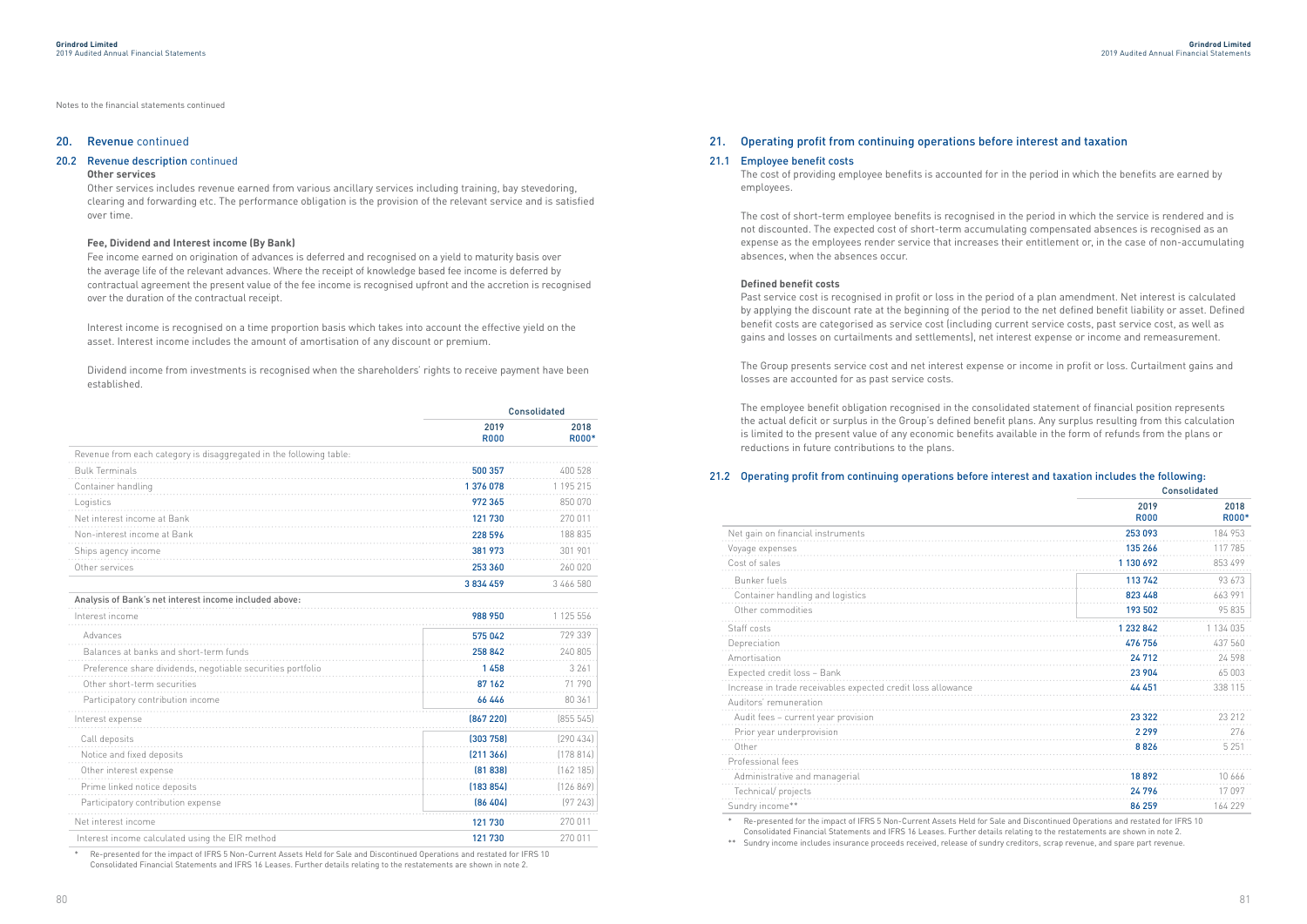## 22. Non-trading items from continuing operations

Non-trading items cover those amounts that are not considered to be of an operating/ trading nature, and generally include remeasurements due to:

- impairments of goodwill and non-current assets;
- gains and losses on the measurement to fair value less costs to sell (or on the disposal) of assets or disposal groups constituting discontinued operations;
- gains and losses on the measurement to fair value less costs to sell of non-current assets or disposal groups classified as held for sale;
- gains and losses on the disposal of property, machinery, terminals, vehicles and equipment;
- recycling through profit or loss of foreign currency translation reserves upon disposal of entities whose functional currencies are different to the Group's presentation currency;
- recycling through profit or loss of fair value gains and losses previously recognised directly in equity upon the disposal of available-for-sale financial assets and the realisation of hedges of a net investment in a foreign operation; and
- the Group's proportionate share of exceptional items (determined on the same basis) of associates and joint ventures.

Remeasurements to fair value of other financial instruments (including amounts recycled through profit or loss under cash flow hedges that were previously recognised directly in equity) are not included in non-trading items.

Non-trading items, is a non-IFRS measure and consist of items that are usually capital in nature or not of an operational nature. In most cases non-trading items are those items excluded in accordance with the South African Institute of Chartered Accountants (SAICA) Circular 1/ 2019.

Deferred taxation is recognised in profit or loss except when it relates to items credited or charged directly to equity, in which case it is also recognised in equity.

|                                                                                  | Consolidated        |                      |
|----------------------------------------------------------------------------------|---------------------|----------------------|
|                                                                                  | 2019<br><b>R000</b> | 2018<br><b>R000*</b> |
| Impairment of property, terminals, machinery, vehicles and equipment (note 3)    | (37606)             | [567 564]            |
| Impairment of intangible assets (note 4)                                         |                     | [16 276]             |
| Net (loss)/ profit on disposal of investments                                    | (39759)             | 7900                 |
| Impairment of investments                                                        | [23544]             |                      |
| Net profit on disposal of property, terminals, machinery, vehicles and equipment | 2 2 7 6             | 75850                |
| Foreign currency translation reserve release                                     | 1 2 8 0             | 173                  |
| Gain on bargain purchase                                                         |                     | 17357                |
|                                                                                  | (97353)             | (482 560)            |

\* Re-presented for the impact of IFRS 5 Non-Current Assets Held for Sale and Discontinued Operations and restated for IFRS 10 Consolidated Financial Statements and IFRS 16 Leases. Further details relating to the restatements are shown in note 2.

## 23. Net finance costs

|                                                               | Consolidated        |               |
|---------------------------------------------------------------|---------------------|---------------|
|                                                               | 2019<br><b>R000</b> | 2018<br>R000* |
| Interest received on loans and receivables at amortised cost  | 157343              | 246 420       |
| Interest paid on financial liabilities held at amortised cost | [230 149]           | [82699]       |
| Interest paid on lease liabilities                            | (69052)             | (67897)       |
| Total interest paid                                           | [299 201]           | [150596]      |

\* Re-presented for the impact of IFRS 5 Non-Current Assets Held for Sale and Discontinued Operations and restated for IFRS 10

Consolidated Financial Statements and IFRS 16 Leases. Further details relating to the restatements are shown in note 2.

Net finance costs excludes interest from the Bank which is shown as revenue in note 20.

## 24. Taxation

The charge for current taxation is based on the results for the year as adjusted for income that is exempt and expenses that are not deductible using tax rates that are applicable to taxable income.

|                               |                     | Consolidated  |
|-------------------------------|---------------------|---------------|
|                               | 2019<br><b>R000</b> | 2018<br>R000* |
| South African normal taxation |                     |               |
| Current                       |                     |               |
| On income for the year        | 79 218              | 81 417        |
| Capital gains taxation (CGT)  | 227                 | 20 479        |
| Prior year                    | 31 34 3             | 9 2 2 5       |
| Withholding taxes             | 2314                | 2 2 2 7       |
| Deferred                      |                     |               |
| On income for the year        | (20797)             | [14663]       |
| Prior year                    | [84338]             | [4082]        |
| Foreign                       |                     |               |
| Current                       |                     |               |
| On income for the year        | 63 931              | 63 621        |
| Prior year                    | (30855)             | 17 753        |
| Withholding taxes             | 2 2 5 2             | 905           |
| Deferred                      |                     |               |
| On loss for the year          | (3 280)             | (12516)       |
| Prior year                    | [49 129]            | 16 044        |
|                               | (9114)              | 180 410       |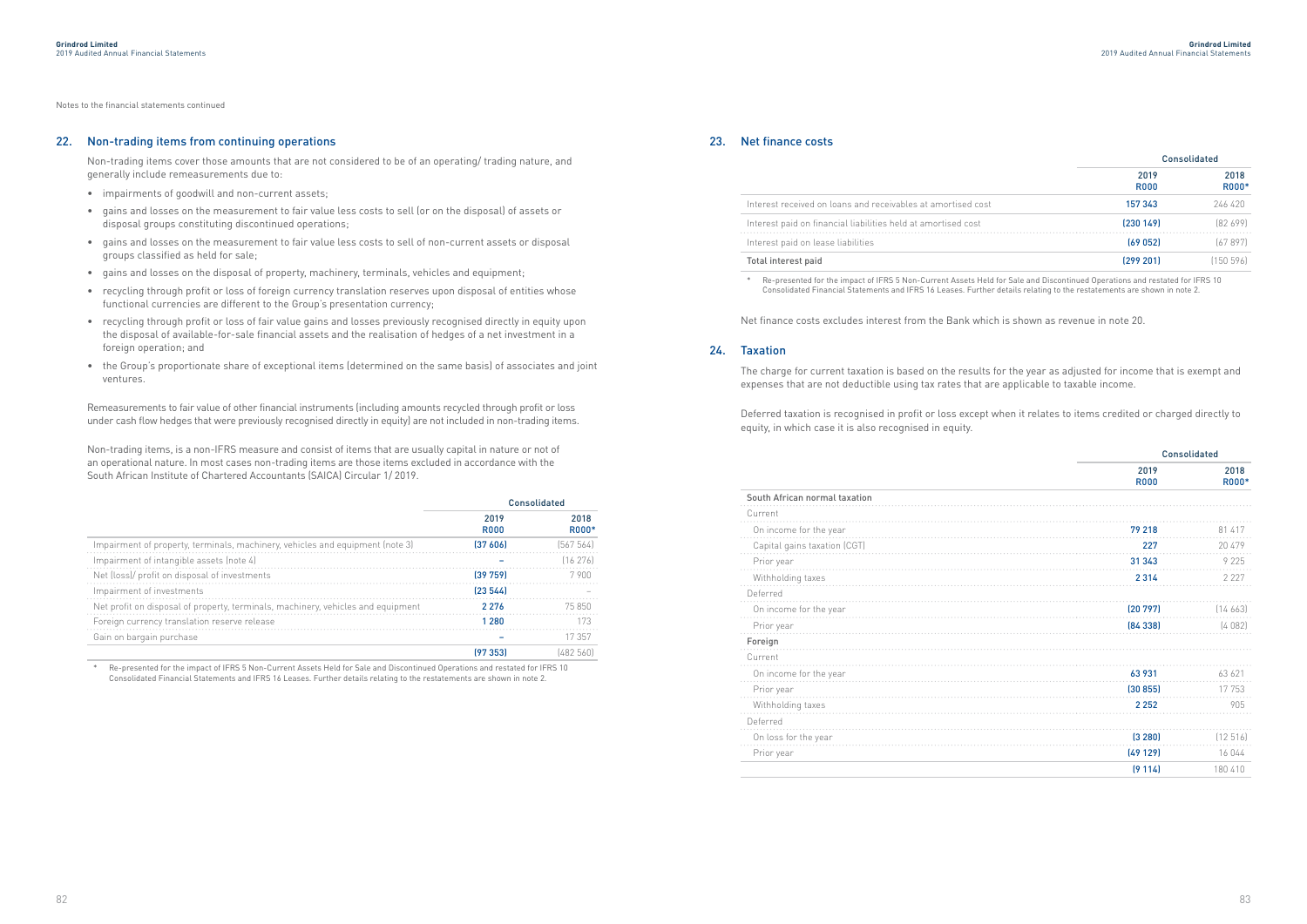### 24. Taxation continued

| 2019                                                                               | <b>South Africa</b><br>$\frac{9}{6}$ | $\frac{0}{n}$ | Mozambique Mauritius and Other<br>$\frac{9}{6}$ | Group<br>$\frac{9}{6}$ |
|------------------------------------------------------------------------------------|--------------------------------------|---------------|-------------------------------------------------|------------------------|
| Rate of Tax                                                                        | 28.0                                 | 32.0          | (20.4)                                          | 33.7                   |
| Normal taxation                                                                    |                                      |               |                                                 |                        |
| Adjusted for:                                                                      |                                      |               |                                                 |                        |
| Current year tax losses not utilised                                               | 1.4                                  | (10.6)        | 20.5                                            | (2.1)                  |
| Exempt income <sup>1</sup>                                                         | (53.5)                               |               | (23.4)                                          | (31.6)                 |
| Non-taxable foreign items/ Income                                                  |                                      |               |                                                 |                        |
| taxed at source                                                                    | 0.1                                  | 0.2           |                                                 | 0.2                    |
| Withholding tax                                                                    | 1.8                                  | $\equiv$      | 14.0                                            | 5.1                    |
| Non-allowable items <sup>2</sup>                                                   | 74.4                                 | 0.7           | 31.9                                            | 44.3                   |
| Investment tax credits                                                             |                                      | (5.7)         | [0.6]                                           | (5.1)                  |
| CGT <sup>3</sup>                                                                   | (4.3)                                |               |                                                 | (2.0)                  |
| Exchange rate impact                                                               |                                      | [0.6]         |                                                 | (0.5)                  |
| Tax dispensation                                                                   |                                      | (25.0)        |                                                 | (21.2)                 |
| Prior year                                                                         | (39.9)                               |               | (18.9)                                          | (24.1)                 |
| Effective rate of taxation                                                         | 8.0                                  | (9.0)         | 3.1                                             | (3.3)                  |
| Effective rate of taxation on profit<br>including joint ventures and<br>associates |                                      |               |                                                 | 25%                    |
| 2018*                                                                              |                                      |               |                                                 |                        |
| Rate of Tax                                                                        | 28.0                                 | 32.0          | [31.0]                                          | [53.4]                 |
| Normal taxation                                                                    |                                      |               |                                                 |                        |
| Adjusted for:                                                                      |                                      |               |                                                 |                        |
| Current year tax losses not utilised                                               | [0.9]                                | 0.7           | 37.6                                            | 1 1 2 8 . 0            |
| Exempt income <sup>1</sup>                                                         | [29.1]                               | [0.1]         | [0.1]                                           | (847.0)                |
| Non-taxable foreign items/ Income<br>taxed at source                               | 1.1                                  |               |                                                 | 32.0                   |
| Withholding tax                                                                    | 0.3                                  |               | 0.1                                             | 13.9                   |
| Non-allowable items <sup>2</sup>                                                   | 4.7                                  | (0.5)         | (0.3)                                           | 124.3                  |
| Investment tax credits                                                             | .                                    | 6.7           | [0.7]                                           | [4.6]                  |
| CGT <sup>3</sup>                                                                   | 11.8                                 |               |                                                 | 342.7                  |
| Exchange rate impact                                                               |                                      | (5.7)         | (0.4)                                           | (27.8)                 |
| Prior year                                                                         | 0.8                                  | 0.5           | 2.2                                             | 90.5                   |
| <b>Effective rate of taxation</b>                                                  | 16.7                                 | 33.6          | 7.4                                             | 798.6                  |
| Effective rate of taxation on profit<br>including joint ventures and<br>associates |                                      |               |                                                 | 93.0%                  |

pact of IFRS 5 Non-Current Assets Held for Sale and Discontinued Operations and restated for IFRS 10  $\,$ Consolidated Financial Statements and IFRS 16 Leases. Further details relating to the restatements are shown in note 2.

<sup>1</sup> Exempt income relate mainly to dividends received and capital profit on sale.

 $2^2$  Non-allowable items mainly relate to non-deductible expenses and impairments.

<sup>3</sup> Capital gains tax includes taxation on fair value of investments in the Bank and Private Equity divisions.

Subsidiary companies have estimated taxation losses of R994.4 million (2018: R1 548.4 million) including discontinuing operations of which R28.2 million (2018: R 54.4 million) has been utilised in the calculation of deferred taxation.

Non-taxable foreign items mainly relate to differences on foreign subsidiaries taxation rates.

### 25. Discontinued operations

In 2017 the Board approved the strategy to unlock shareholder value which identified the spin-off of the Shipping division as a separate listed entity. The Shipping segment was classified as held for sale in terms of IFRS 5 Non-Current Assets Held for Sale and Discontinued Operations and was disposed in 2018.

During the current year, due to the revision of the Group strategy, the Group identified the Marine Fuel and Agricultural segment as non-core to the Group and therefore this has been classified as held for sale. Refer to note 13.

|                                                                                                                | Consolidated        |               |
|----------------------------------------------------------------------------------------------------------------|---------------------|---------------|
|                                                                                                                | 2019<br><b>R000</b> | 2018<br>R000* |
| Income statement - discontinued operations<br>for the year ended 31 December 2019                              |                     |               |
| Revenue                                                                                                        |                     | 1881548       |
| Profit before interest, taxation, depreciation and amortisation                                                |                     | 225 975       |
| Depreciation and amortisation                                                                                  |                     |               |
| Operating profit before interest and taxation                                                                  |                     | 225 975       |
| Non-trading items                                                                                              | [492131]            | 3 005 952     |
| Loss on remeasurement to fair value less costs to sell                                                         | (238000)            | [431032]      |
| Interest received                                                                                              |                     | 24841         |
| Interest paid                                                                                                  |                     | [68965]       |
| (Loss)/ profit before share of joint venture and associate companies' profit/ (loss)                           | [730131]            | 2 756 771     |
| Share of joint venture companies' profit after taxation                                                        | 8 1 3 2             | 37 657        |
| Share of associate companies' profit after taxation                                                            | 14 4 6 5            | 122 641       |
| (Loss)/ profit before taxation                                                                                 | (707534)            | 2917069       |
| Taxation                                                                                                       |                     | [23904]       |
| (Loss)/ profit for the year from discontinued operations                                                       | (707534)            | 2893165       |
| Attributable to:                                                                                               |                     |               |
| Owners of the parent                                                                                           | (707534)            | 2893165       |
| Non-controlling interests                                                                                      |                     |               |
|                                                                                                                | (707534)            | 2893165       |
| The total comprehensive income attributable to the shareholders of the<br>Company from discontinued operations | [20 569]            | [241931]      |
| Cash flows from discontinued operations                                                                        |                     |               |
| Net cash inflows from operating activities                                                                     |                     | 94 920        |
| Net cash inflows from investing activities                                                                     |                     | 167 054       |
| Net cash outflows from financing activities                                                                    |                     | [166 662]     |
| Difference arising on translation                                                                              |                     | 61 237        |
| Net cash inflows                                                                                               |                     | 156 549       |

\* Re-presented for the impact of IFRS 5 Non-Current Assets Held for Sale and Discontinued Operations and restated for IFRS 10 Consolidated Financial Statements and IFRS 16 Leases. Further details relating to the restatements are shown in note 2.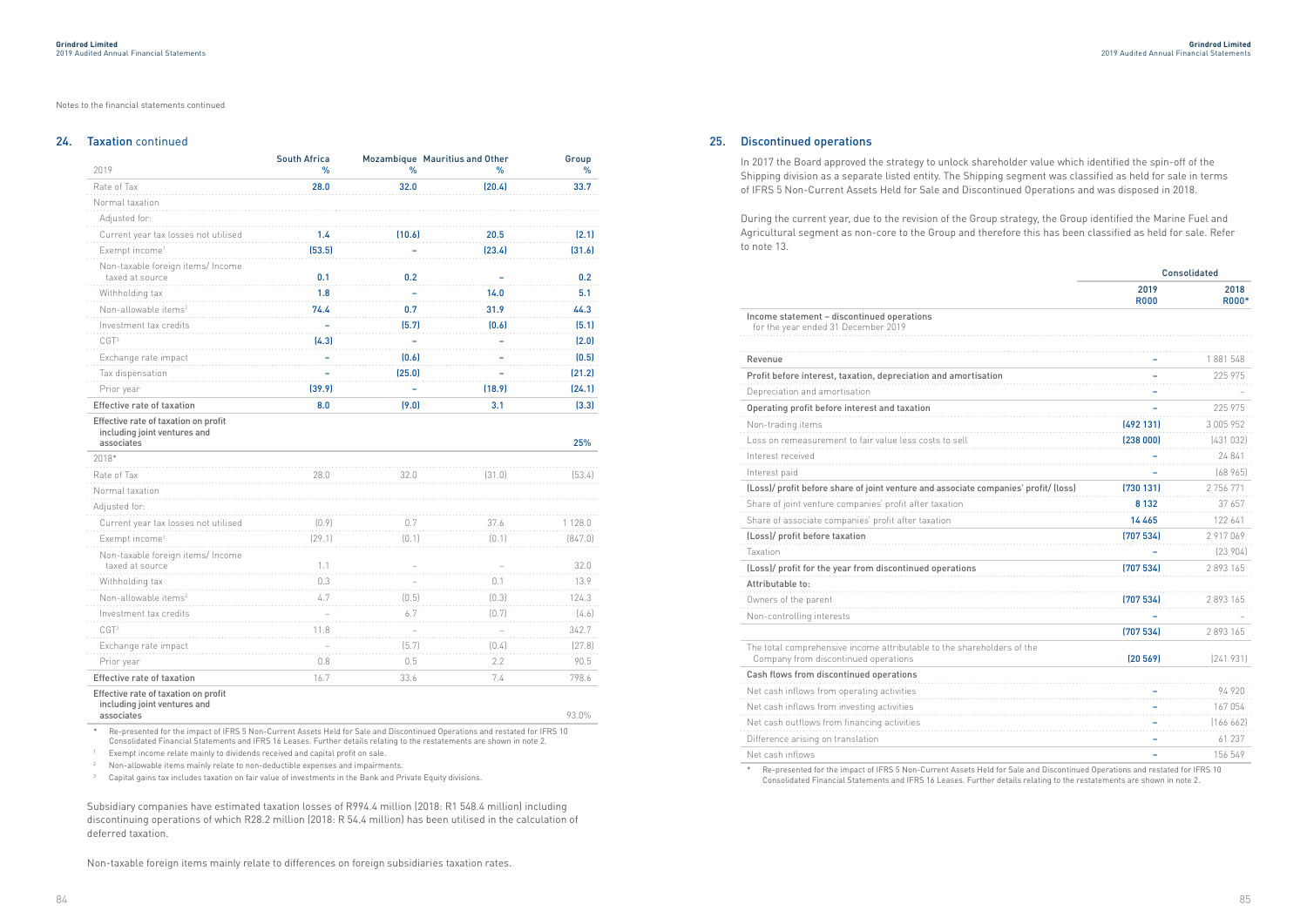# 26. Earnings per share

|                                                                                                                                    |                     | Consolidated  |
|------------------------------------------------------------------------------------------------------------------------------------|---------------------|---------------|
|                                                                                                                                    | 2019<br><b>R000</b> | 2018<br>R000* |
| <b>Basic earnings per share</b>                                                                                                    |                     |               |
| The earnings and weighted average number of ordinary shares used in the<br>calculation of basic earnings per share are as follows: |                     |               |
| Profit attributable to shareholders of the Company from continuing operations                                                      | 365919              | 45 4 23       |
| Less: preference dividends                                                                                                         | (66044)             | (65682)       |
| Profit used in the calculation of basic earnings per share from continuing<br>operations                                           | 299 875             | [20 259]      |
| (Loss)/ profit for the year from discontinued operations                                                                           | (707534)            | 2893165       |
| Earnings used in the calculation of basic earnings per share from total operations                                                 | (407 659)           | 2872906       |
| Weighted average number of shares in issue for the year (000s)                                                                     | 680 442             | 751 877       |
| Basic earnings/ (loss) per share (cents)                                                                                           |                     |               |
| From continuing operations                                                                                                         | 44.1                | [2.7]         |
| From discontinued operations                                                                                                       | (104.0)             | 384.8         |
| Total                                                                                                                              | [59.9]              | 382.1         |
| <b>Diluted earnings per share</b>                                                                                                  |                     |               |
| Diluted weighted average number of shares in issue for the year (000s)                                                             | 681 304             | 756 902       |
| Reconciliation of weighted average number of shares (000s)                                                                         |                     |               |
| Basic average number of shares in issue                                                                                            | 680 442             | 751 877       |
| Shares that will be issued for no value in terms of share option scheme                                                            | 862                 | 5025          |
| Diluted average number of shares in issue                                                                                          | 681 304             | 756 902       |
| Diluted earnings/ (loss) per share (cents)**                                                                                       |                     |               |
| From continuing operations                                                                                                         | 44.0                | [2.7]         |
| From discontinued operations                                                                                                       | (104.0)             | 382.2         |
| Total                                                                                                                              | (60.0)              | 379.5         |
| Headline and diluted headline earnings per share                                                                                   |                     |               |
| Headline earnings per share is based on headline earnings of                                                                       | 55 293              | 790 691       |
| From continuing operations                                                                                                         | 525 154             | 480 239       |
| From discontinued operations                                                                                                       | (469861)            | 310 452       |
| Weighted average number of shares in issue for the year (000s)                                                                     | 680 442             | 751877        |
| Diluted headline earnings per share is based on the weighted average number of<br>shares in issue for the year (000s)              | 681 304             | 756 902       |
| Headline earnings per share from continuing operations (cents)                                                                     |                     |               |
| Basic                                                                                                                              | 77.2                | 63.9          |
| Diluted                                                                                                                            | 77,1                | 63.5          |
| Headline earnings per share from discontinued operations (cents)                                                                   |                     |               |
| <b>Basic</b>                                                                                                                       | (69.1)              | 41.3          |
| Diluted                                                                                                                            | (69.0)              | 41.0          |

|                                                                                                                            |                     | <b>Consolidated</b> |
|----------------------------------------------------------------------------------------------------------------------------|---------------------|---------------------|
|                                                                                                                            | 2019<br><b>R000</b> | 2018<br>R000*       |
| Headline earnings reconciliation                                                                                           |                     |                     |
| (Loss)/ profit attributable to ordinary shareholders                                                                       | [407 659]           | 2872906             |
| Adjusted for:                                                                                                              |                     |                     |
| Impairment of property, terminals, machinery, vehicles and equipment                                                       | 28 4 4 5            | 585 813             |
| Impairment of property, terminals, machinery, vehicles and equipment (gross)                                               | 37 606              | 585 813             |
| Tax effect                                                                                                                 | (9161)              |                     |
| Gain on bargain purchase                                                                                                   |                     | (17 357)            |
| Net profit on disposal of investments                                                                                      | 39 759              | (7900)              |
| Net profit on disposal of property, terminals, machinery, vehicles and equipment                                           | (2329)              | (57127)             |
| Net profit on disposal of property, terminals, machinery, vehicles and<br>equipment (gross)                                | (2276)              | (75849)             |
| Tax effect                                                                                                                 | (53)                | 18722               |
| Impairment of investments                                                                                                  | 23 544              |                     |
| Foreign currency translation reserve released                                                                              | (1281)              | [173]               |
| Joint Ventures:                                                                                                            |                     |                     |
| Net gain on disposal of investment property, intangibles, ships, property,<br>terminals, machinery, vehicles and equipment | (2964)              | (2758)              |
| Impairment of intangibles, ships, property, terminals, machinery, vehicles<br>and equipment                                | 140 105             |                     |
| <b>Discontinued Operations</b>                                                                                             |                     |                     |
| Net profit on disposal of investments                                                                                      | (453)               | [188593]            |
| Impairment of ships, intangibles, vehicles and equipment                                                                   | 30                  | 28 4 8 6            |
| Loss on remeasurement to fair value less costs to sell                                                                     | 238 000             | 411 488             |
| FCTR release                                                                                                               | 455                 | [2830332]           |
| Impairment of goodwill                                                                                                     |                     | 832                 |
| Reversal of impairment of investment                                                                                       |                     | [2675]              |
| Net loss on disposal of plant and equipment                                                                                | (359)               | (1919)              |
| Headline earnings                                                                                                          | 55 293              | 790 691             |
| Headline earnings                                                                                                          | 55 293              | 790 691             |
| Continuing operations                                                                                                      | 525 154             | 480 239             |
| Discontinued operations                                                                                                    | [469861]            | 310 452             |

\*\* Diluted loss per share was calculated on weighted average number of shares due to the anti-dilutive effect of the long-term incentive share schemes.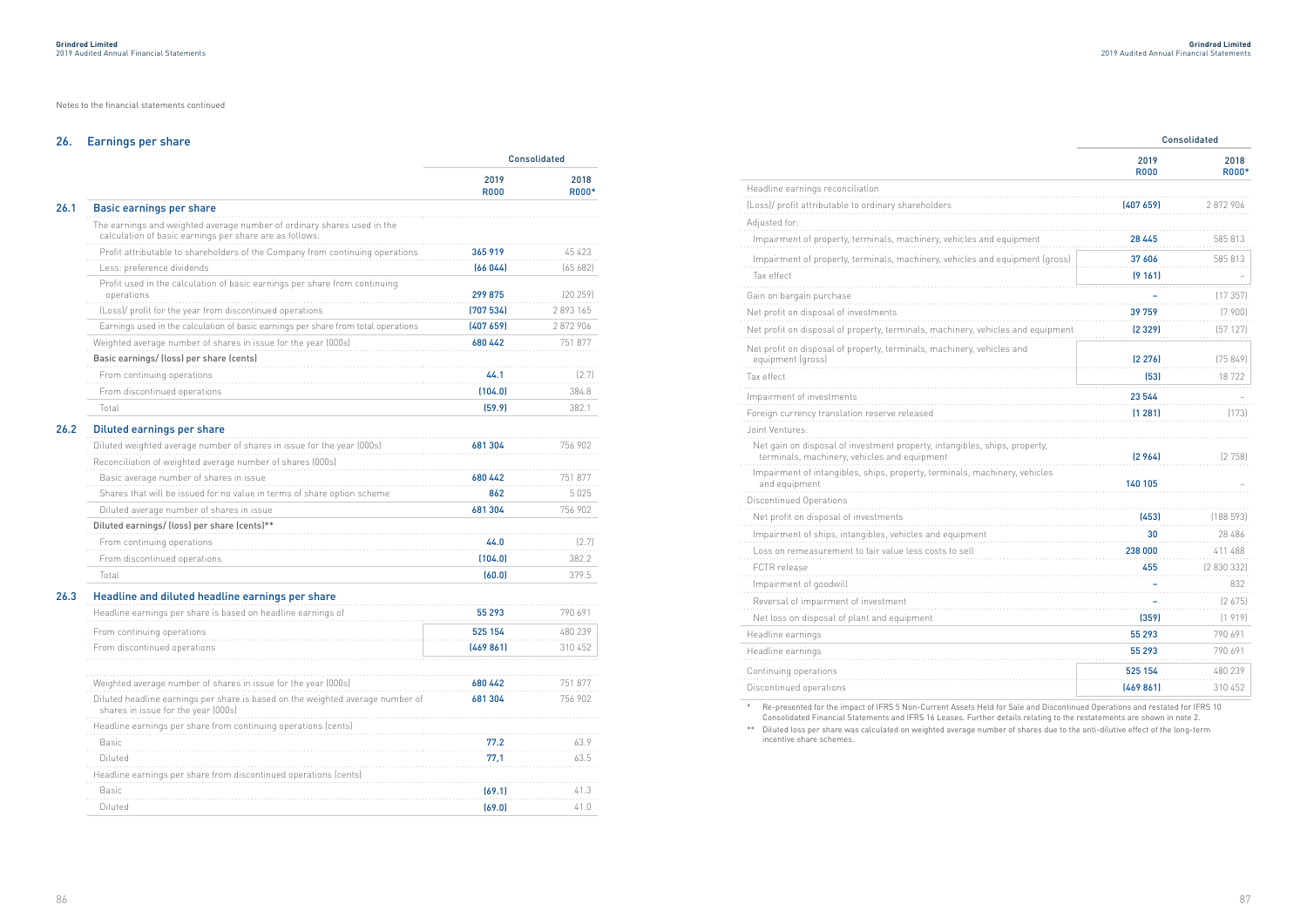## 27. Capital commitments

|                                                                                                                                              | Consolidated        |                     |
|----------------------------------------------------------------------------------------------------------------------------------------------|---------------------|---------------------|
|                                                                                                                                              | 2019<br><b>R000</b> | 2018<br><b>R000</b> |
| Authorised and contracted for                                                                                                                |                     |                     |
| Due within one year                                                                                                                          | 156 194             | 800                 |
| Authorised and not contracted for                                                                                                            | 206 210             | 160 100             |
| Total                                                                                                                                        | 362 404             | 160 900             |
| Financing guarantees                                                                                                                         | 538 223             | 99 282              |
| Financing guarantees are provided where lending facilities have been approved and all<br>the terms and conditions of the loan have been met. |                     |                     |
| Irrevocable unutilised facilities to be advanced to Bank customers                                                                           | 204 553             | 182 750             |
|                                                                                                                                              |                     |                     |

Irrevocable unutilised facilities are approved lending facilities which cannot be unconditionally withdrawn, prior to facility expiry, by Bank.

Grindrod's total capital commitments relate to property, terminals, machinery, vehicles and equipment.

These commitments will be funded by cash resources, cash generated from operations and bank financing facilities. Grindrod has carried out a detailed liquidity planning exercise and is confident that it has the necessary resources to meet its capital and other commitments.

## 28. Contingent assets/ liabilities

The Company guaranteed loans and facilities of subsidiaries and joint ventures amounting to R3 192.1 million (2018: R 3 920.9 million) of which R2 180.4 million (2018: R1 223.4 million) had been utilised at the end of the year.

Due to the significant restructuring, sale and disposal processes over the last few years, there are potential legal tax and compliance risks, which may result in potential exposures. The Board continues to monitor developments and will raise provisions where appropriate.

## 29. Foreign currency denominated items

|                                                                                                                      | Consolidated      |                  |                   |                  |
|----------------------------------------------------------------------------------------------------------------------|-------------------|------------------|-------------------|------------------|
|                                                                                                                      | 2019              |                  | 2018              |                  |
|                                                                                                                      | Year-end<br>rates | Average<br>rates | Year-end<br>rates | Average<br>rates |
| All foreign currency denominated items are<br>translated in terms of the Group's policies.                           |                   |                  |                   |                  |
| At 31 December exchange rates used on conversion<br>were considered material:                                        |                   |                  |                   |                  |
| United States Dollar (USD)                                                                                           | 14.00             | 14.46            | 14.38             | 13.23            |
| Pound Sterling (GBP)                                                                                                 | 18.59             | 18.47            | 18.33             | 1762             |
| Metical (MZM)                                                                                                        | 0.23              | 0.23             | 0.24              | n 22             |
| In addition, due to the Group's significant<br>operations in Mozambique, the USD/MZN rate is<br>considered material. | 61.41             | 62.50            | 61.21             | 60 O'            |

### 30. Operating leases receipts

## The minimum future lease receivable under non-cancellable operating leases agreements in continuing

operations are as follows:

|                      | Consolidated |               |             |              |
|----------------------|--------------|---------------|-------------|--------------|
|                      | 1 year       | $2 - 5$ years | >5 years    | <b>Total</b> |
|                      | <b>R000</b>  | <b>R000</b>   | <b>R000</b> | <b>R000</b>  |
| 2019                 |              |               |             |              |
| Properties and other | 10 279       | 17 737        |             | 28 0 16      |
| 2018                 |              |               |             |              |
| Properties and other | 50 427       | 26998         |             | 77 425       |

## 31. Cash flow

 $31.2$ 

# to cash generated from operations

|                                                                                                              | Consolidated        |                     |
|--------------------------------------------------------------------------------------------------------------|---------------------|---------------------|
|                                                                                                              | 2019<br><b>R000</b> | 2018<br><b>R000</b> |
| Reconciliation of operating profit/ (loss) before interest and taxation<br>to cash generated from operations |                     |                     |
| Operating profit before interest and taxation                                                                | 527 105             | 635 306             |
| Adjustments for:                                                                                             |                     |                     |
| Depreciation                                                                                                 | 476 756             | 437 647             |
| Share option expense                                                                                         | 8827                | 18 990              |
| Amortisation of intangible assets                                                                            | 24712               | 24 5 12             |
| Non-cash financial instruments and foreign exchange losses/ (gains)                                          | 3 2 8 7             | [14600]             |
| Fair value adjustment on Bank and Private Equity instruments                                                 | [121884]            | [199737]            |
| Cash generated from operations before working capital changes                                                | 918803              | 902 118             |
| Working capital changes                                                                                      |                     |                     |
| Decrease/ (increase) in inventories                                                                          | 24 611              | [43745]             |
| Decrease in trade and other receivables                                                                      | 191396              | 296 858             |
| Decrease in trade and other payables                                                                         | [115648]            | [354 787]           |
| Cash generated from operations                                                                               | 1019162             | 800 444             |
| <b>Taxation paid</b>                                                                                         |                     |                     |
| Balance at the beginning of the year                                                                         | 9877                | [1331]              |
| Current year - continuing operations                                                                         | (146588)            | [173366]            |
| Current year - discontinued operations                                                                       |                     |                     |
| Foreign exchange translation                                                                                 | [289]               | (254)               |
| Businesses disposed                                                                                          | 137                 | 738                 |
| Transferred to non-current assets classified as held for sale (note 13)                                      | (12135)             |                     |
| Balance at the end of the year                                                                               | 26 136              | (9877)              |
| Taxation paid from continuing operations                                                                     | [122862]            | [184090]            |
| Taxation paid from discontinued operations                                                                   |                     | [20 133]            |
|                                                                                                              | [122862]            | [204 223]           |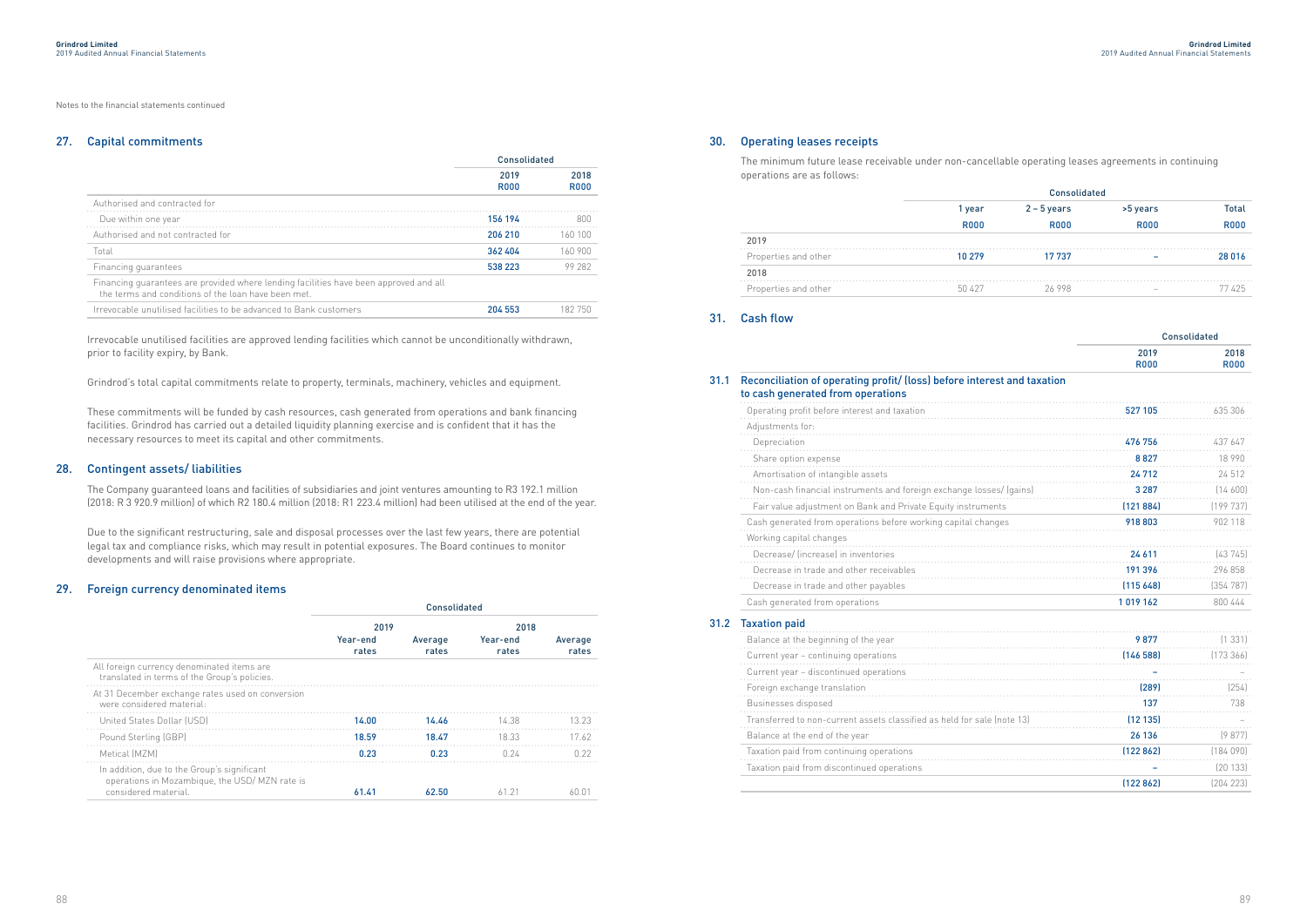## 31. Cash flow continued

|                                                                                       | Consolidated        |                     |
|---------------------------------------------------------------------------------------|---------------------|---------------------|
|                                                                                       | 2019<br><b>R000</b> | 2018<br><b>R000</b> |
| Ships, property, terminals, machinery, vehicles, and equipment acquired               |                     |                     |
| Additions - ships                                                                     |                     | [242 244]           |
| Additions - property, terminals, machinery, vehicles and equipment                    | [201 280]           | [348846]            |
| Cash flow on acquisition of property, terminals, machinery, vehicles and<br>equipment | [201 280]           | [591090]            |
| Acquisition of subsidiaries, joint ventures and associates                            |                     |                     |
| Property, terminals, machinery, vehicles and equipment                                | (59, 466)           | (127942)            |
| Intangible assets                                                                     |                     | [28 890]            |
| Other investments                                                                     | [60 281]            | 489 607             |
| Loans and advances                                                                    | 60 247              |                     |
| Working capital                                                                       | 35 979              | [18905]             |
| Goodwill                                                                              | (82012)             |                     |
| Taxation                                                                              |                     | [738]               |
| Long-term borrowings                                                                  | 244 598             | 609 582             |
| Deferred taxation                                                                     | 2409                | 18880               |
| Non-controlling interests                                                             | [139 475]           | 7505                |
| Cash and bank                                                                         | (1999)              | (38)                |
| Bank overdraft                                                                        |                     | 37832               |
| Total                                                                                 |                     | 986 893             |
| Treasury shares acquired on consolidation of B-BBEE structure                         |                     | [393 600]           |
| Adjustments on consolidation of B-BBEE structure                                      |                     | [696 650]           |
| Less: gain on bargain purchase                                                        |                     | 17 357              |
| Total purchase consideration                                                          |                     | [86 000]            |
| Less: cash and cash equivalents                                                       | 1999                | [37794]             |
| Cash disposed                                                                         | 1999                | [123 794]           |

#### 31.5 Disposal of subsidiaries, joint ventures and associates

| Working capital                    |         |
|------------------------------------|---------|
| Taxation                           | (136)   |
| Cash and bank overdraft            | (6331)  |
| <b>Business Combination</b>        | 22 265  |
| Total                              | 20 073  |
| Loss on disposal of investments    | (31180) |
|                                    | (11107) |
| Less: cash and cash equivalents    | 6 3 3 1 |
| Cash flow, net of cash acquisition | [4776]  |

#### $31.6$

|                                                                                                                                                            | <b>Consolidated</b> |                     |
|------------------------------------------------------------------------------------------------------------------------------------------------------------|---------------------|---------------------|
|                                                                                                                                                            | 2019<br><b>R000</b> | 2018<br><b>R000</b> |
| ash and cash equivalents                                                                                                                                   |                     |                     |
| Cash and cash equivalents included in the statement of cash flows comprise the<br>following statement of financial position amounts:                       |                     |                     |
|                                                                                                                                                            | 4729850             | 4077056             |
| Deposits with the SA Reserve Bank (SARB)                                                                                                                   | 208 798             | 264 360             |
| Interbank call deposits                                                                                                                                    | 2 2 1 6 9 4 8       | 1961814             |
| Bank balances and cash                                                                                                                                     | 2 304 104           | 1850882             |
| Bank and cash balances included in non-current assets held for sale (note 13)                                                                              |                     | 30 438              |
| Bank overdrafts (note 15)                                                                                                                                  | (971091)            | (468 258)           |
|                                                                                                                                                            | 3758759             | 3639236             |
| Amounts included in cash and cash equivalents relating to Bank subsidiaries                                                                                |                     |                     |
| where the balances form part of the reserving requirements as required by the<br>Banks Act. Reserving requirements do not include all liquidity with SARB. | 2425746             | 2 226 174           |

|                                                                                                                                                              | Consolidated        |                     |
|--------------------------------------------------------------------------------------------------------------------------------------------------------------|---------------------|---------------------|
|                                                                                                                                                              | 2019<br><b>R000</b> | 2018<br><b>R000</b> |
| <b>Cash and cash equivalents</b>                                                                                                                             |                     |                     |
| Cash and cash equivalents included in the statement of cash flows comprise the<br>following statement of financial position amounts:                         |                     |                     |
|                                                                                                                                                              | 4729850             | 4077056             |
| Deposits with the SA Reserve Bank (SARB)                                                                                                                     | 208 798             | 264360              |
| Interbank call deposits                                                                                                                                      | 2 2 1 6 9 4 8       | 1961814             |
| Bank balances and cash                                                                                                                                       | 2 304 104           | 1850882             |
| Bank and cash balances included in non-current assets held for sale (note 13)                                                                                |                     | 30 438              |
| Bank overdrafts (note 15)                                                                                                                                    | (971091)            | (468 258)           |
|                                                                                                                                                              | 3758759             | 3639236             |
| Amounts included in cash and cash equivalents relating to Bank subsidiaries<br>where the balances form part of the reserving requirements as required by the |                     |                     |
| Banks Act. Reserving requirements do not include all liquidity with SARB.                                                                                    | 2425746             | 2 226 174           |

## 32. Share-based payments

## **Equity-settled share options**

Executive directors, senior executives and other employees have been granted equity settled share options in terms of the Grindrod Limited forfeitable share plan (FSP).

Equity settled share-based payments are measured at fair value (excluding the effect of non market-based vesting conditions) at the date of grant and recognised in profit or loss on the straight-line basis over the vesting period, based on the estimated number of shares that will eventually vest and adjusted for the effect of non market-based vesting conditions. Fair value is measured using a binomial pricing model.

#### **Cash-settled share based payments**

Share appreciation rights granted to employees for services rendered or to be rendered are raised as a liability and recognised in profit or loss immediately or, if vesting requirements are applicable, over the vesting period. The liability is remeasured annually until settled and any changes in value are recognised in profit or loss. Fair value is measured using a binomial pricing model.

#### **Equity-settled forfeitable share plan**

During 2012 Grindrod introduced the forfeitable share plan (FSP). The scheme allows executive directors and senior employees to earn a long-term incentive to assist with the retention and reward of selected employees.

Shares are granted to employees for no consideration. These shares participate in dividends and shareholder rights from grant date.

The vesting of the shares is subject to continued employment for a period of three, four and five years or the employee will forfeit the shares.

On resignation, the employee will forfeit any unvested shares. On death or retirement only a portion of the shares will vest, calculated based on the number of months worked over the total vesting period.

In terms of IFRS 2, the transaction is measured at the fair value of the equity instruments at the grant date. The fair value takes into account that the employees are entitled to dividends from the grant date.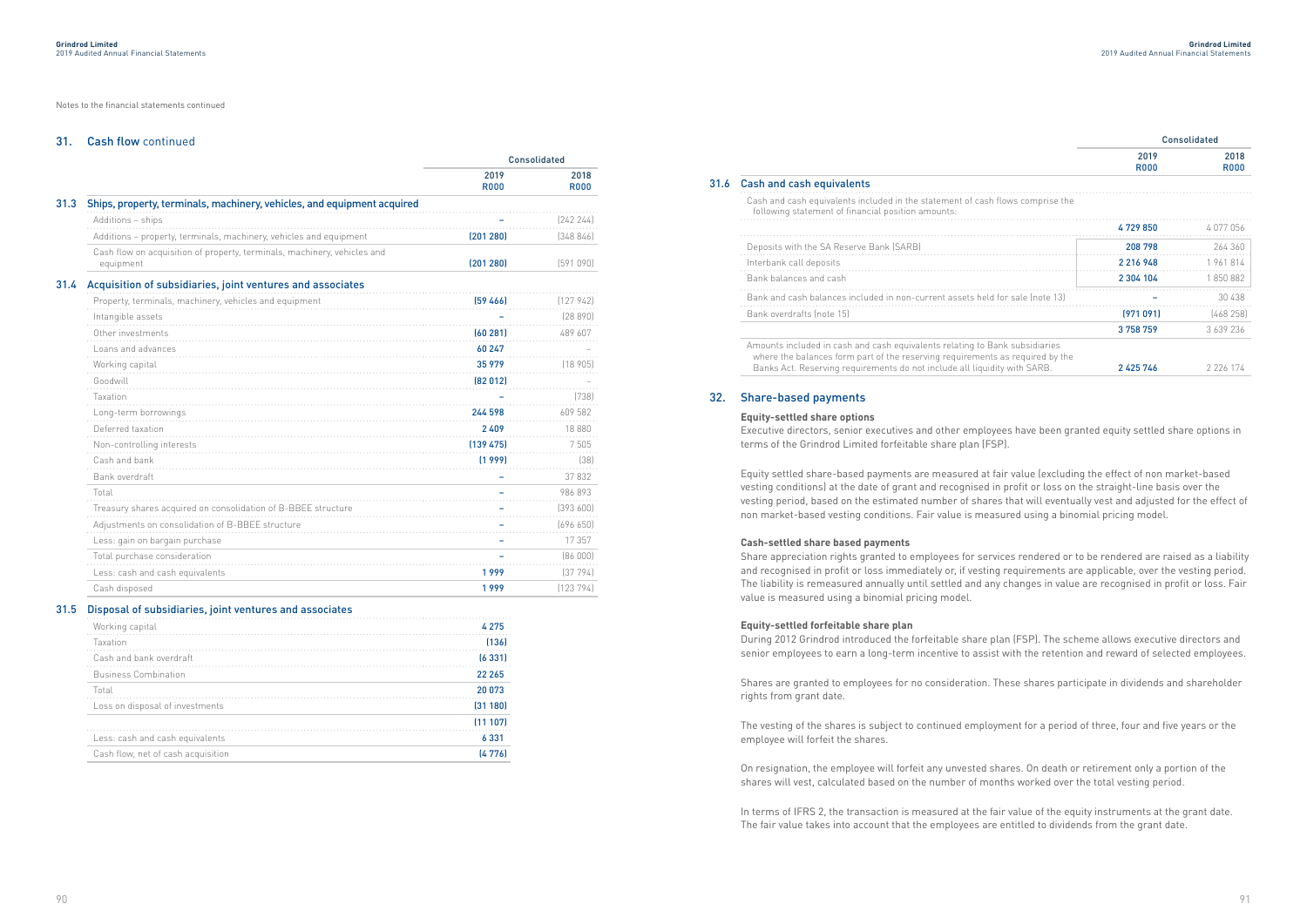### 32. Share-based payments continued

The fair value of the equity settled shares subject to non-market conditions is the average share price at grant date.

There were no issues in both the current and prior year.

#### **Cash-settled share based payments**

The Group issues to certain employees share appreciation rights (SAR) that require the Group to pay the intrinsic value of the SAR to the employee at the date of exercise.

The Group has recorded liabilities of R10.1 million (2018: R29.0 million).

The Group recorded total current year income/ expense (including discontinued operations) of R1.7 million (2018: R8.9 million).

The fair values were calculated using a stochastic model based on the standard binomial options pricing model.

This model has been modified to take into account early exercise opportunities and expected employee exercise behaviour.

The valuation was performed by independent actuaries. The inputs into the model were as follows:

|                                                           | <b>Consolidated</b> |                     |
|-----------------------------------------------------------|---------------------|---------------------|
|                                                           | 2019<br><b>R000</b> | 2018<br><b>R000</b> |
| Share price (cents)                                       | 503                 | 615                 |
| Expected rolling volatility                               |                     |                     |
| Three year expected option lifetime                       | 46.7%               | 39.6%               |
| Four year expected option lifetime                        | 42.7%               | 39.0%               |
| Five year expected option lifetime                        | 42.2%               | 39.4%               |
| Expected option lifetime                                  |                     |                     |
| Vesting periods three                                     | 3 years             | 3 years             |
| Vesting periods four                                      | 4 years             | 4 years             |
| Vesting periods five                                      | 5 years             | 5 years             |
| Risk-free rate based on zero-coupon government bond yield |                     |                     |
| Three year expected option lifetime                       | 6.6%                | 7.2%                |
| Four year expected option lifetime                        | 6.6%                | 7.3%                |
| Five year expected option lifetime                        | 6.6%                | 7.3%                |
| Expected dividend yield                                   | 3.9%                | 1.9%                |

The reconciliations of the FSPs and SARs issued are included in the director emoluments in note 37.

## 33. Business combinations

#### **Acquisition of subsidiaries**

During the year, and following IFRS 10 control assessment of its investments, the Group controls the following entities and as a result is required to account for them as acquisition in terms of IFRS 3 Business Combinations. Investment in these businesses were previously held as part of the Group's private equity book and accounted for at fair value. The initial accounting of these acquisitions has only been provisionally determined at the end of the reporting period as the intangible asset is still being determined.

| Company acquired                                | Nature of business                | Percentage<br>acquired | Date acquired        | Purchase<br>consideration<br><b>R000</b> |
|-------------------------------------------------|-----------------------------------|------------------------|----------------------|------------------------------------------|
| Innovative Strategic Investments 1<br>(Pty) Ltd | Corporate branding<br>and signage | 49%                    | 01 July 2019         |                                          |
| Loniwiz RF (Pty) Ltd                            | Investment holding                |                        | 33% 31 December 2019 |                                          |
| Total purchase consideration                    |                                   |                        |                      |                                          |

#### **Reasons for acquisitions**

During the current year, the Group supported private equity investments with financial assistance, debt restructuring, appointment of key personnel and other activities. The level of involvement by Grindrod necessitated an assessment of control over relevant activities of the investee in terms of IFRS 10 Consolidated Financial Statements. IFRS 10 Consolidated Financial Statements requires an entity to determine if an investor has control over the relevant activities of the investee based on various factors and not only the equity ownership. The level of influence created by Grindrod due to financial and operational assistance resulted in control over the entities.

## **Impact of the acquisition on the results of the Group**

From the dates of their acquisition, the acquired businesses contributed losses of R5.0 million and revenue of R68.2 million at Grindrod's effective share.

Net assets acquired in the subsidiaries transactions and the goodwill/ intangible assets arising, are as follows:

| Net assets acquired |
|---------------------|
|---------------------|

| Plant, property, terminals, machinery, vehicles and equipm |
|------------------------------------------------------------|
| Inventory                                                  |
| Trade and other receivables                                |
| Non-controlling interests                                  |
| Cash and bank                                              |
| Other investments                                          |
| Loans and advances                                         |
| Long-term debt                                             |
| Current liabilities                                        |
| Other liabilities                                          |
| Fair value of assets and liabilities                       |
| Goodwill                                                   |
| Net assets acquired                                        |
|                                                            |

| Net assets acquired                                           | Acquirees'<br>carrying amount<br>before combination<br>at fair value<br><b>R000</b> |
|---------------------------------------------------------------|-------------------------------------------------------------------------------------|
| Plant, property, terminals, machinery, vehicles and equipment | 59466                                                                               |
| Inventory                                                     | 23796                                                                               |
| Trade and other receivables                                   | 20897                                                                               |
| Non-controlling interests                                     | 139 475                                                                             |
| Cash and bank                                                 | 1999                                                                                |
| Other investments                                             | 60 281                                                                              |
| Loans and advances                                            | (60247)                                                                             |
| Long-term debt                                                | [244598]                                                                            |
| <b>Current liabilities</b>                                    | [80 672]                                                                            |
| Other liabilities                                             | (2409)                                                                              |
| Fair value of assets and liabilities                          | [82012]                                                                             |
| Goodwill                                                      | 82012                                                                               |
| Net assets acquired                                           |                                                                                     |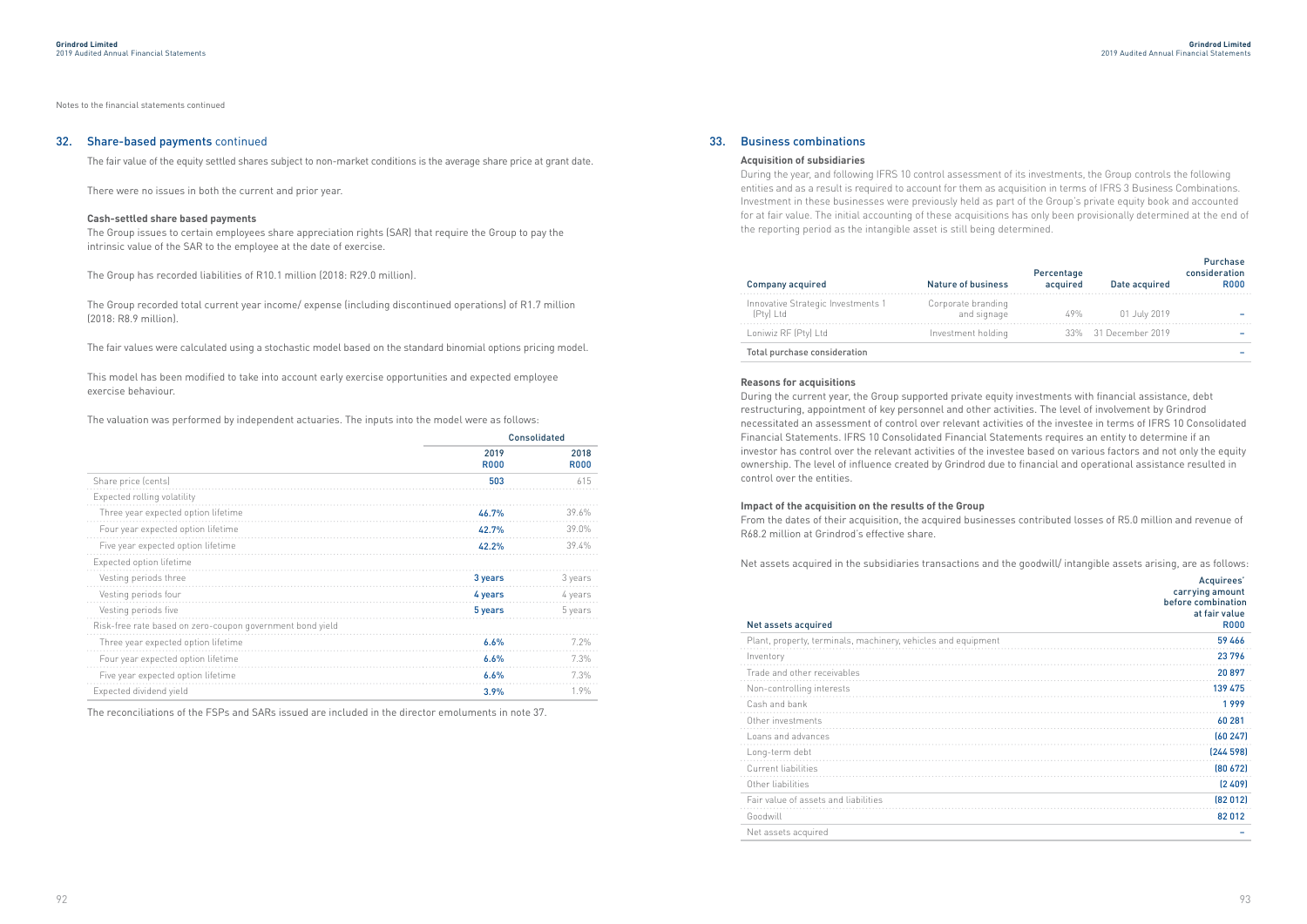## 34. Related party transactions

During each year, the Group, in the ordinary course of business, enters into various transactions with related parties. Parties are considered to be related if one party has the ability to control or exercise significant influence over the other party in making financial and operating decisions. These transactions occurred under terms that are no more or less favourable than those arranged with third parties.

|                                             | Consolidated                            |                                  |                               |                                                                |
|---------------------------------------------|-----------------------------------------|----------------------------------|-------------------------------|----------------------------------------------------------------|
|                                             | Other related<br>parties<br><b>R000</b> | <b>Associates</b><br><b>R000</b> | Joint ventures<br><b>R000</b> | <b>Amounts</b><br>due by/ (to)<br>related party<br><b>R000</b> |
| 2019                                        |                                         |                                  |                               |                                                                |
| Goods and services sold to:                 |                                         |                                  |                               |                                                                |
| Beitbridge Bulawayo Railway BEI001          |                                         |                                  |                               | 10 112                                                         |
| Cockett Marine Oil Pte Ltd                  |                                         |                                  | 5469                          | 1823                                                           |
| Directors (directly or indirectly)          | 381                                     |                                  |                               | 4 2 2 9                                                        |
| Guarantee fee income earned from associates |                                         | 18580                            |                               |                                                                |
| GPR Leasing Africa (Pty) Ltd                |                                         |                                  | 7080                          | 145 581                                                        |
| GPR Leasing SA (Pty) Ltd                    |                                         |                                  | 413                           | 131                                                            |
| Grindrod Namibia Stevedoring (Pty) Ltd      |                                         | 1470                             |                               |                                                                |
| Interest earned on loans to associates      |                                         | 207868                           |                               |                                                                |
| Loans to associates                         |                                         |                                  |                               | 1994864                                                        |
| Property owning entities                    |                                         |                                  |                               | 526 139                                                        |
| Investment entities                         |                                         |                                  |                               | 517 272                                                        |
| Private equity portfolio                    |                                         |                                  |                               | 951453                                                         |
| Maputo Intermodal Container Depot, S.A      |                                         |                                  | 25                            | 169766                                                         |
| Maputo Port Development Company             |                                         | 257                              |                               | 248                                                            |
| <b>NLPI Ltd</b>                             |                                         |                                  | 21 5 8 4                      | 42835                                                          |
| OTGC Holdings (Pty) Ltd                     |                                         |                                  | 10 345                        | 93                                                             |
| Portis Indico                               |                                         |                                  | 21 690                        |                                                                |
| RBT Grindrod Terminals (Pty) Ltd            |                                         |                                  | 13 3 3 5                      | 159 994                                                        |
| RBT Resources (Pty) Ltd                     |                                         |                                  | 16 901                        | 176 036                                                        |
| Röhlig-Grindrod (Pty) Ltd                   |                                         |                                  | 55 888                        | 2 1 1 5                                                        |
| Senwes Ltd                                  |                                         | 25763                            |                               | 70                                                             |
| Shakespeare Masiza                          |                                         |                                  | 2877                          | 11 251                                                         |
| Terminal De Carvo da Matola Ltda            |                                         |                                  | 19 941                        | 926                                                            |
|                                             | 381                                     | 253 938                          | 175 548                       | 2720074                                                        |
| Goods and services purchased from:          |                                         |                                  |                               |                                                                |
| Beitbridge Bulawayo Railway BEI001          |                                         |                                  |                               | (3918)                                                         |
| Cockett Marine Oil Pte Ltd                  |                                         |                                  | (123 216)                     | (19115)                                                        |
| Grindrod Namibia Stevedoring (Pty) Ltd      |                                         | (501)                            |                               | (1181)                                                         |
| GPR Leasing Africa (Pty) Ltd                |                                         |                                  |                               | (16489)                                                        |
| GPR Leasing SA (Pty) Ltd                    |                                         |                                  |                               | (452)                                                          |
| Maputo Port Development Company             |                                         | (96448)                          |                               | (5093)                                                         |
| RBT Grindrod Terminals (Pty) Ltd            |                                         |                                  | (5387)                        | (322)                                                          |
| RBT Resources (Pty) Ltd                     |                                         |                                  | (2 289)                       | (6777)                                                         |
| Röhlig-Grindrod (Pty) Ltd                   |                                         |                                  | (3170)                        | (345)                                                          |
|                                             |                                         | (96949)                          | (134062)                      | (53692)                                                        |

|  | Goods and services purchased from: |   |
|--|------------------------------------|---|
|  |                                    | . |

| Beitbridge Bulawayo Railway BEIUUT     |
|----------------------------------------|
| Cockett Marine Oil Pte Ltd             |
| GPR Leasing Africa (Pty) Ltd           |
| GPR Leasing SA (Pty) Ltd               |
| Maputo Port Development Company        |
| Maputo Intermodal Container Depot, S.A |
| Terminal De Carvo da Matola Ltda       |
| RBT Grindrod Terminals (Pty) Ltd       |
| Röhlig-Grindrod (Pty) Ltd              |

 $\sim$  $\bar{\mathcal{L}}$ 

| 2018                         |                                             |
|------------------------------|---------------------------------------------|
| Goods and services sold to:  |                                             |
|                              | Beitbridge Bulawayo Railway BEI001          |
| Cockett Marine Oil Pte Ltd   |                                             |
|                              | Directors (directly and indirectly)         |
|                              | Guarantee fee income earned from associates |
| GPR Leasing Africa (Pty) Ltd |                                             |
| GPR Leasing SA (Pty) Ltd     |                                             |
|                              | Interest earned on loans to associates      |
| Loans to associates          |                                             |
| Property owning entities     |                                             |
| Investment entities          |                                             |
| Private equity portfolio     |                                             |
|                              | Maputo Intermodal Container Depot, S.A      |
| Moneyline 992 (Pty) Ltd      |                                             |
| <b>NLPI Ltd</b>              |                                             |
| <b>NWK Ltd</b>               |                                             |
| OTGC Holdings (Pty) Ltd      |                                             |
| Portis Indico                |                                             |
|                              | RBT Grindrod Terminals (Pty) Ltd            |
| RBT Resources (Pty) Ltd      |                                             |
| Röhlig-Grindrod (Pty) Ltd    |                                             |
| Senwes Ltd                   |                                             |
| Shakespeare Masiza           |                                             |
|                              | Terminal De Carvo da Matola Ltda            |
|                              | Vitol Shipping Singapore Pte Ltd            |

|                                             |                                         | Consolidated                     |                               |                                                                |
|---------------------------------------------|-----------------------------------------|----------------------------------|-------------------------------|----------------------------------------------------------------|
|                                             | Other related<br>parties<br><b>R000</b> | <b>Associates</b><br><b>R000</b> | Joint ventures<br><b>R000</b> | <b>Amounts</b><br>due by/ (to)<br>related party<br><b>R000</b> |
| 2018                                        |                                         |                                  |                               |                                                                |
| Goods and services sold to:                 |                                         |                                  |                               |                                                                |
| Beitbridge Bulawayo Railway BEI001          |                                         |                                  |                               | 13672                                                          |
| Cockett Marine Oil Pte Ltd                  |                                         |                                  | 26 984                        | 512 888                                                        |
| Directors (directly and indirectly)         | 523                                     |                                  |                               | 4797                                                           |
| Guarantee fee income earned from associates |                                         | 18 104                           |                               |                                                                |
| GPR Leasing Africa (Pty) Ltd                |                                         |                                  | 6496                          | 153 517                                                        |
| GPR Leasing SA (Pty) Ltd                    |                                         |                                  |                               | 1 3 6 6                                                        |
| Interest earned on loans to associates      |                                         | 162 641                          |                               |                                                                |
| Loans to associates                         |                                         |                                  |                               | 2 245 360                                                      |
| Property owning entities                    |                                         |                                  |                               | 651 378                                                        |
| Investment entities                         |                                         |                                  |                               | 635 674                                                        |
| Private equity portfolio                    |                                         |                                  |                               | 958 308                                                        |
| Maputo Intermodal Container Depot, S.A      |                                         |                                  | 213                           | 16 4 26                                                        |
| Moneyline 992 (Pty) Ltd                     |                                         | 1 043                            |                               |                                                                |
| <b>NLPI Ltd</b>                             |                                         |                                  |                               | 2 7 1 4                                                        |
| NWK Ltd                                     |                                         | 15 453                           |                               |                                                                |
| OTGC Holdings (Pty) Ltd                     |                                         |                                  | 229                           |                                                                |
| Portis Indico                               |                                         |                                  | 57 520                        |                                                                |
| RBT Grindrod Terminals (Pty) Ltd            |                                         |                                  | 37843                         | 206 936                                                        |
| RBT Resources (Pty) Ltd                     |                                         |                                  | 15 207                        | 143 927                                                        |
| Röhlig-Grindrod (Pty) Ltd                   |                                         |                                  | 56 184                        | 677                                                            |
| Senwes Ltd                                  |                                         | 21 315                           |                               |                                                                |
| Shakespeare Masiza                          |                                         |                                  | 1500                          | 12 904                                                         |
| Terminal De Carvo da Matola Ltda            |                                         |                                  | 52 980                        | 2632                                                           |
| Vitol Shipping Singapore Pte Ltd            |                                         |                                  | 58 282                        | 6661                                                           |
|                                             | 523                                     | 218 556                          | 313 438                       | 3 3 2 4 4 7 7                                                  |
| Goods and services purchased from:          |                                         |                                  |                               |                                                                |
| Beitbridge Bulawayo Railway BEI001          |                                         |                                  |                               | (836)                                                          |
| Cockett Marine Oil Pte Ltd                  |                                         |                                  | (318368)                      | (11398)                                                        |
| GPR Leasing Africa (Pty) Ltd                |                                         |                                  |                               | (8)                                                            |
| GPR Leasing SA (Pty) Ltd                    |                                         |                                  |                               | (5)                                                            |
| Maputo Port Development Company             |                                         |                                  |                               | (58)                                                           |
| Maputo Intermodal Container Depot, S.A      |                                         |                                  |                               | (3394)                                                         |
| Terminal De Carvo da Matola Ltda            |                                         |                                  |                               | (131)                                                          |
| RBT Grindrod Terminals (Pty) Ltd            |                                         |                                  | [4367]                        | (28925)                                                        |
| Röhlig-Grindrod (Pty) Ltd                   |                                         |                                  | (958)                         |                                                                |
|                                             |                                         |                                  | [323 693]                     | (44755)                                                        |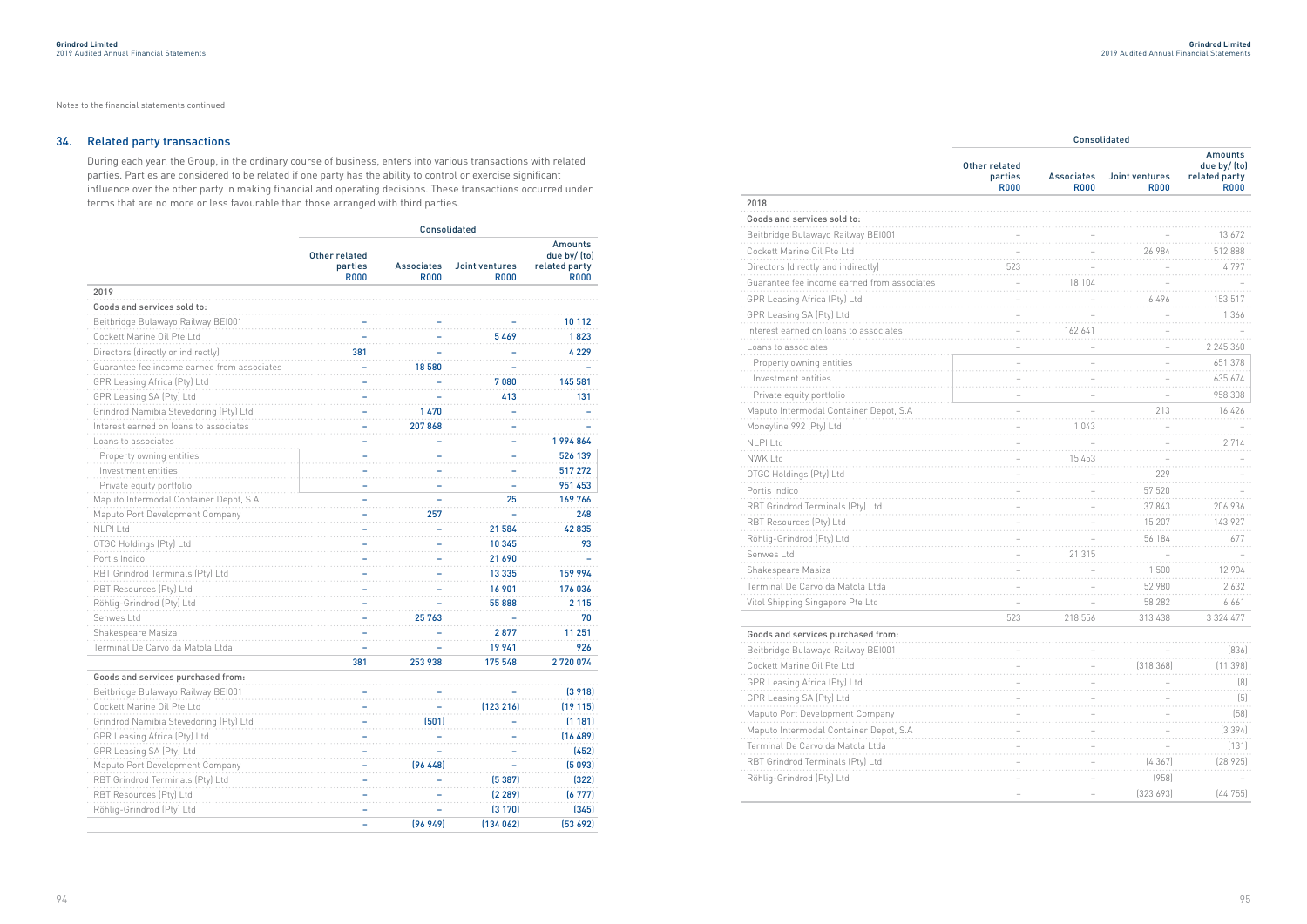#### 34. Related party transactions continued

#### **Joint ventures**

Details of interests in joint ventures are set out in note 5.

#### **Associates**

Details of material investments in associates are set out in note 6.

#### **Directors**

Details of directors' interests in the Company and directors' emoluments are set out in note 37.

- foreign currency risk;
- commodity risk;
- interest rate risk;
- credit risk;
- liquidity risk; and
- capital adequacy risk.

Details on balances due by/ (to) directors are disclosed in note 10 & 18.

#### **Shareholders**

The principal shareholders of the Company are detailed in the share analysis from page 140 to 142.

### 35. Financial instruments risk management objectives and policies

The principal risks to which the Group is exposed through financial instruments are:

The Group's overall strategy with regard to liquidity and financial risk is guided by the corporate objective to maximise the Group's cash flow, actively manage its risk and reduce earnings volatility in a cost effective manner.

Divisional and Group treasury aim to negotiate better rates for borrowings and avoid restrictive covenants, which limit the Board's flexibility to act. The Group also aims to minimise transaction charges from the Company's banks, maximise interest income and minimise interest cost through efficient cash management practices.

Commodity price exposure is managed by senior management. Main risk exposures are thermal coal, iron ore and copper.

#### **Treasury function**

The treasury function incorporates the following main sections:

- foreign exchange management;
- cash management;
- funding and liquidity management;
- counterparty and credit risk management;
- interest rate exposure management; and
- bank relationship management.

# 35. Financial instruments risk management objectives and policies continued

## **Treasury risk management**

Treasury risks are managed through the implementation of effective policies and regular interactions between the Group and divisional treasuries. In addition Group Treasury performs the following functions:

- forecast liquidity and funding requirements;
- foreign exchange cover levels based on the exchange rate views;
- performance of market risk management;
- interest rate exposure and cover levels; and
- reporting on divisional treasury positions.

#### **CFO**

The Group CFO together with the divisional executives are responsible for the ultimate approval of day-to-day treasury activities, and reporting on treasury matters.

#### **Executive committee**

The Executive committee reviews all treasury related proposals and strategies that require Board approval prior to submission.

#### **Board of Directors**

The Board of directors is the highest approval authority for all treasury matters. Material changes to the policies and treasury matters as determined by the Group's limits of authority are required to be submitted to the Board.

## 35.1 Financial instruments by category and fair value hierarchy

The Group's financial instruments consist mainly of cash deposits with banks, investments, trade and other receivables and payables, bank borrowings and loans to and from subsidiaries.

Derivative instruments are used by the Group for hedging purposes. Such instruments include interest rate swap agreements.

The following table provides an analysis of financial instruments that are measured subsequent to initial recognition at fair value, grouped into Levels 1 to 3 based on the degree to which the fair value is observable or based on observable inputs:

- Level 1 Unadjusted quoted prices in active markets for identical assets or liabilities.
- Level 2 Inputs other than quoted prices included within Level 1 that are observable for the asset or liability, either directly (i.e. as prices) or indirectly (i.e. derived from prices).
- 

• Level 3 Inputs for the asset or liability that are not based on observable market data (unobservable inputs).

Levels 2 and 3 fair values were determined by applying either a combination of, or one of the following, valuation techniques:

- Projected unit method; and/ or
- Market value; and/ or
- The net asset value of the underlying investments; and/ or
- A price earnings multiple or a discounted projected income/ present value approach; and/ or
- Market-related interest rate yield curves to discount expected future cash flows; and/ or
- management valuation.

• Any additional revenue arrangements valued per the specified arrangement based on the specified

underlying asset. The specified underlying assets include property and unlisted investments supported by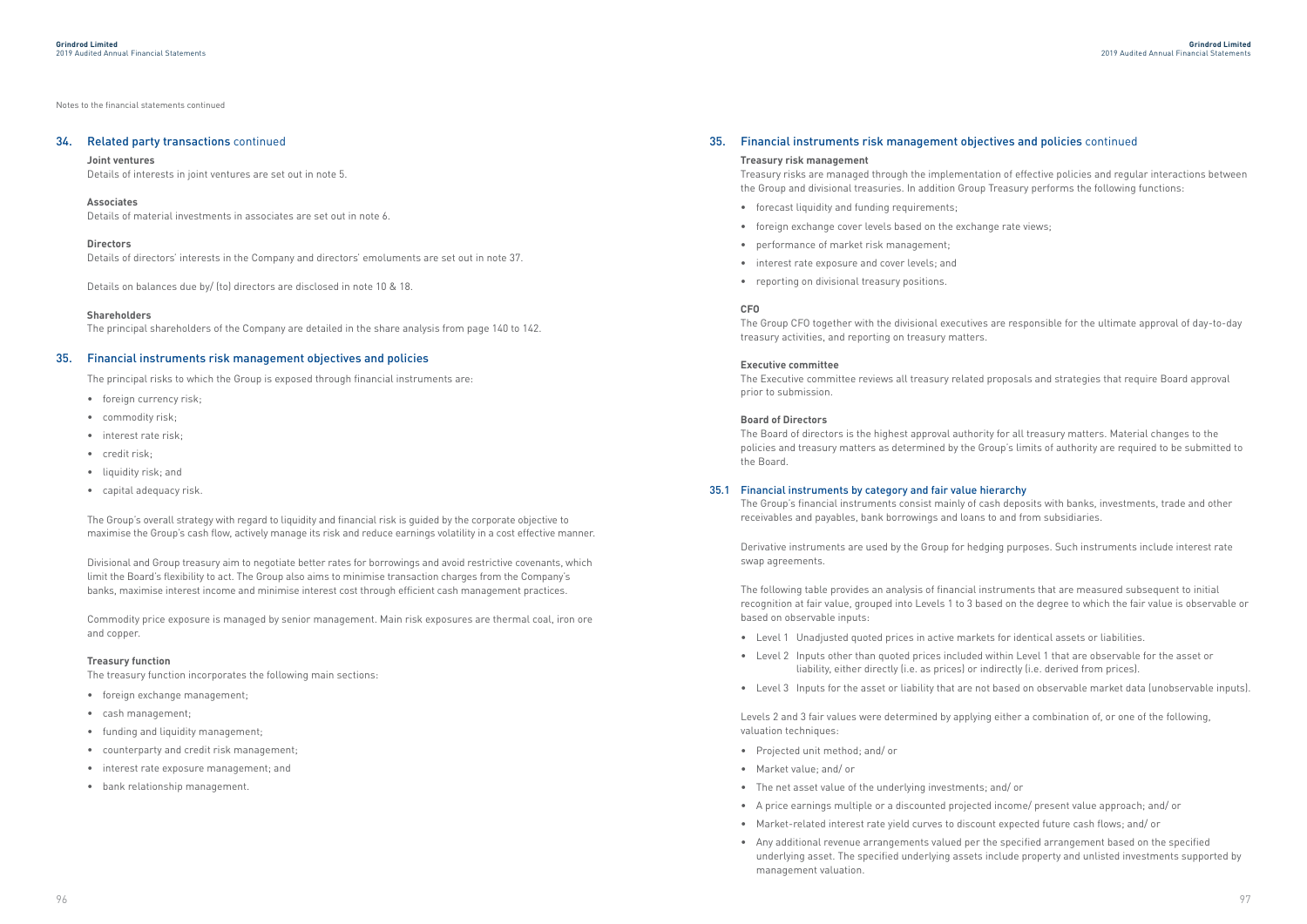## 35. Financial instruments risk management objectives and policies continued

## 35.1 Financial instruments by category and fair value hierarchy continued

The fair value measurement based on income approach valuation uses key inputs that are not observable in the market. Key inputs used in the valuation include discount rates and future profit assumptions based on historical performance but adjusted for expected growth. Management reassesses the earnings or yield multiples at least annually based on their assessment of the macro and microeconomic environments.

|                                                            | 2019              |         |          |         |               |                                                 |
|------------------------------------------------------------|-------------------|---------|----------|---------|---------------|-------------------------------------------------|
|                                                            | <b>Fair value</b> |         |          |         |               |                                                 |
|                                                            | Carrying<br>value | Level 1 | Level 2  | Level 3 | cost          | Other<br>Amortised non-financial<br>instruments |
| <b>Financial instruments</b>                               |                   |         |          |         |               |                                                 |
| Cash and cash equivalents                                  | 4729850           |         |          |         | 4729850       |                                                 |
| Other investments                                          | 2 302 071         | 178 437 | 132 211  | 1679685 | 311738        |                                                 |
| Preference shares linked to<br>participatory contributions | 1 127 444         |         |          |         | 1 127 444     |                                                 |
| Loans and advances*                                        | 8 430 859         |         | 967888   | 2466627 | 4996343       |                                                 |
| Trade and other receivables                                | 1 357 062         |         |          |         | 1 1 6 7 2 2 6 | 189836                                          |
| Borrowings                                                 | (4528278)         |         |          |         | [4528278]     |                                                 |
| Derivative financial liabilities                           | [23 422]          |         | [23 422] |         |               |                                                 |
| Trade and other payables                                   | [1479487]         |         |          |         | [1 227 914]   | (251573)                                        |
| Participatory contributions                                | [1724276]         |         |          |         | [1724276]     |                                                 |
| Deposits from Bank customers                               | (11180365)        |         |          |         | [11 180 365]  |                                                 |
| Non-Financial instruments                                  |                   |         |          |         |               |                                                 |
| Investment property                                        | 91618             |         |          | 91618   |               |                                                 |
| Provision for post-retirement<br>medical aid               | (22724)           |         | (22724)  |         |               |                                                 |
| Provisions                                                 | (10082)           |         | (10082)  |         |               |                                                 |
| Total                                                      |                   | 178 437 | 1043871  | 4237930 | [6 328 232]   | (61737)                                         |

\* Current year includes reallocations from amortised cost to level 3 as detailed in the level 3 reconciliation below.

#### 2018

|                                                            |                   | <b>Fair value</b> |          | <b>Other</b> |             |                                             |
|------------------------------------------------------------|-------------------|-------------------|----------|--------------|-------------|---------------------------------------------|
|                                                            | Carrying<br>value | Level 1           | Level 2  | Level 3      |             | Amortised non-financial<br>cost instruments |
| <b>Financial instruments</b>                               |                   |                   |          |              |             |                                             |
| Cash and cash equivalents                                  | 4077056           |                   |          |              | 4077056     |                                             |
| Other investments                                          | 1 753 674         | 138 629           | 134 230  | 1 176 723    | 304 092     |                                             |
| Preference shares linked to<br>participatory contributions | 1 041 000         |                   |          |              | 1 041 000   |                                             |
| Loans and advances*                                        | 7997105           |                   | 796 918  | 1803009      | 5 397 178   |                                             |
| Trade and other receivables                                | 2 0 2 5 4 1 3     |                   |          |              | 1885611     | 139 802                                     |
| <b>Borrowings</b>                                          | (4706990)         |                   |          |              | [4706990]   |                                             |
| Derivative financial liabilities                           | (7911)            |                   | [7911]   |              |             |                                             |
| Trade and other payables                                   | (1407495)         |                   |          |              | (1058391)   | [349104]                                    |
| Participatory contributions                                | (1714124)         |                   |          |              | [1 714 124] |                                             |
| Deposits from Bank customers                               | (10506404)        |                   |          |              | [10506404]  |                                             |
| Non-Financial instruments                                  |                   |                   |          |              |             |                                             |
| Investment property                                        | 120 113           |                   |          | 120 113      |             |                                             |
| Provision for post-retirement<br>medical aid               | (25510)           |                   | (25510)  |              |             |                                             |
| Provisions                                                 | [29 038]          |                   | [29 038] |              |             |                                             |
| Total                                                      |                   | 138 629           | 868 689  | 3 099 845    | [5280972]   | [209 302]                                   |
|                                                            |                   |                   |          |              |             |                                             |

\* The prior year classification between amortised cost and fair value has been restated.

The carrying amounts of the Group financial instruments approximate their fair value.

 $\ddot{\phantom{a}}$ 

| Reconciliation of Level 3 fair value measurements of financial assets | 2019<br>Level <sub>3</sub> | 2018<br>Level 3* |
|-----------------------------------------------------------------------|----------------------------|------------------|
| Opening balance                                                       | 3099845                    | 1 427 617        |
| IFRS 9 Financial Instruments 1 January 2018                           |                            |                  |
| - Loans and receivables designated as fair value                      |                            | 1 388 959        |
| Transfers                                                             | 417401                     | 5657             |
| Purchases                                                             | 1 289 941                  | 174 102          |
| Settlements                                                           | [741145]                   | [271290]         |
| <b>IFRS</b> 10 eliminations                                           | (71557)                    |                  |
| Total gains recognised in:                                            |                            |                  |
| - Other comprehensive income                                          | 4434                       | (2734)           |
| - Income statement                                                    | 239 011                    | 377 534          |
| Closing balance                                                       | 4 237 930                  | 3099845          |

| Reconciliation of Level 3 fair value measurements of financial assets | 2019<br>Level <sub>3</sub> | 2018<br>Level 3* |
|-----------------------------------------------------------------------|----------------------------|------------------|
| Opening balance                                                       | 3 099 845                  | 1 427 617        |
| IFRS 9 Financial Instruments 1 January 2018                           |                            |                  |
| - Loans and receivables designated as fair value                      |                            | 1 388 959        |
| Transfers                                                             | 417401                     | 5657             |
| Purchases                                                             | 1 289 941                  | 174 102          |
| Settlements                                                           | (741145)                   | [271290]         |
| IFRS 10 eliminations                                                  | (71557)                    |                  |
| Total gains recognised in:                                            |                            |                  |
| - Other comprehensive income                                          | 4434                       | (2734)           |
| - Income statement                                                    | 239 011                    | 377 534          |
| <b>Closing balance</b>                                                | 4 237 930                  | 3099845          |
|                                                                       |                            |                  |

\* Comparative figures have been restated to reflect more appropriate disclosures on the financial instruments.

Fair value gains recognised in the consolidated statement of other comprehensive income for Level 3 financial instruments were R243.4 million (2018: R374.8 million).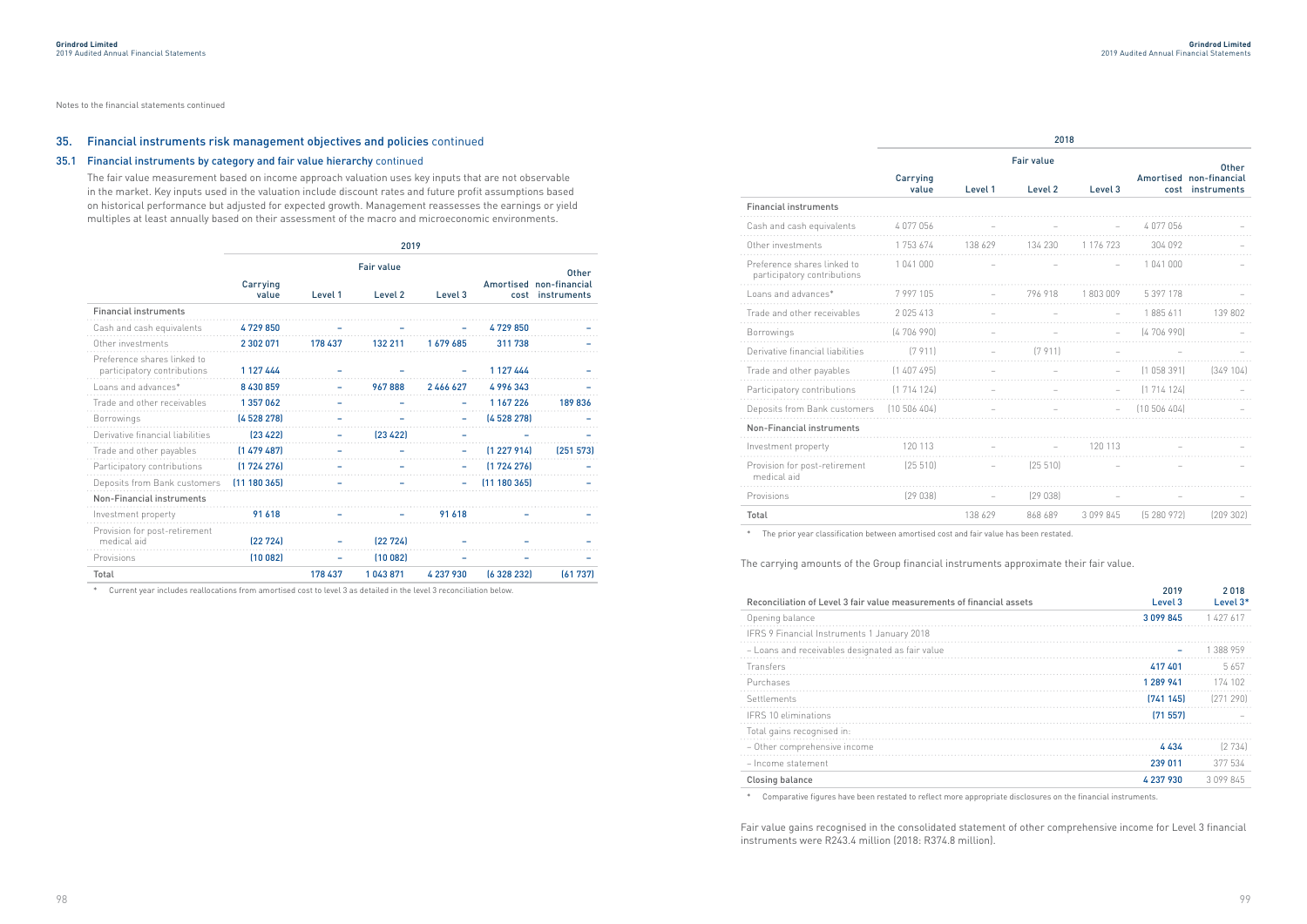## 35. Financial instruments risk management objectives and policies continued

## 35.1 Financial instruments by category and fair value hierarchy continued

## **Valuation inputs and relationships to fair value**

 $\mathbf{F}$ 

The following table summarises the quantitative information about the significant unobservable inputs used in level 3 fair value measurements for material investments:

Fair

| <b>Material</b><br>investment                           | Fair<br>value at<br><b>R000</b> | Fair<br>value at<br>31 Dec 2019 31 Dec 2018<br><b>R000</b> | Valuation<br>method                  | Unobservable<br>inputs                                                                                 | Range of<br>inputs          | <b>Relationship of</b><br>unobservable inputs<br>to fair value                                                                          |
|---------------------------------------------------------|---------------------------------|------------------------------------------------------------|--------------------------------------|--------------------------------------------------------------------------------------------------------|-----------------------------|-----------------------------------------------------------------------------------------------------------------------------------------|
| Private equity                                          | 251 707                         | 229 091                                                    | Net asset<br>value                   | Based on net asset<br>value                                                                            | Based on net<br>asset value | Net value asset equates to<br>market value                                                                                              |
| Medical                                                 | 225 591                         | 217 166                                                    | Discounted<br>cash flow              | Perpetuity Growth                                                                                      | $6.5\% - 7.5\%$             | Increase perpetuity growth<br>to 7.5% and increased<br>WACC to 13.6% would<br>decrease FV to R219 374                                   |
|                                                         |                                 |                                                            | Discounted<br>cash flow              | Discount rate                                                                                          | $12.6\% - 13.6\%$           | Decrease perpetuity growth<br>to 6.5% and decreased<br>WACC to 12.6% would<br>increase FV to R231 835                                   |
| Asset<br>financing                                      | 175818                          | 95822                                                      | Multiple<br>approach                 | PE Multiple                                                                                            | $5.3x - 7.3x$               | Increased PE multiple to<br>7.3x would increase FV<br>to R203 800<br>Decreased P/ E multiple to<br>5.3x would decrease FV<br>to R147800 |
| Asset<br>financing                                      | 60 662                          | 24 198                                                     | Net asset<br>value                   | Based on net asset<br>value                                                                            | Based on net<br>asset value | Based on net asset value                                                                                                                |
| Loans and<br>advances<br>-North Coast<br>property loans | 1 420 730                       | 1 178 101                                                  | Underlying<br>security<br>valuation  | Based on the<br>estimated selling<br>price per square<br>metre for<br>undeveloped<br>agricultural land | Per expert<br>valuation     | Independent valuations<br>range between R2.4 billion<br>and R2.8 billion for the<br>combined properties                                 |
| Loans and<br>advances<br>- Bank                         | 1 151 241                       | 1 672 857                                                  | Discounted<br>cash flow <sup>1</sup> | Credit spread                                                                                          |                             | Increase in of 100bps -<br>[R14 465]<br>Decrease in 100bps -<br>R <sub>14</sub> 892                                                     |

<sup>1</sup> The loans are valued by forecasting the future interest rate by forecasting the forward interest rate on the contractually referenced floating interest rate curve and adding the contractual fixed inception credit spread. This future interest rate is applied to the nominal or carrying amount of the loan. The interest and capital cash flows are discounted using the Prime or JIBAR swap yield curves back to the valuation date. An appropriate credit spread is generally added to the curve used for discounting purposes to reflect the current credit risk associated with the borrower. If the borrower of the loan has had no change in credit risk profile since inception, the inception credit spread is applied.

#### **Valuation Process**

The Group's finance and corporate finance teams perform valuations on certain assets which are required for financial reporting purposes. The valuation input, assumptions, methodology and outputs are then challenged and debated with the Group Financial Director prior to approval. Teams present their valuations to the Chief Financial Officer (CFO) who interrogates the methodology used and the assumptions applied in the valuations. Discussions of valuation processes and results are held between the CFO and the respective teams at least once every six months, in line with the Group's half-yearly reporting periods. Any resulting adjustments to the carrying value will follow the internal approval process. North Coast properties, being security on the lending, are assessed by an independent valuation professional.

The main level three inputs used by the Group in measuring the fair value of financial instruments are:

- Discount rates: these are determined using a capital asset pricing model to calculate a pre-tax rate that reflects current market assessments of the time value of money and the risk specific to the asset.
- Risks adjustments: these are specific to the counterparties (including assumptions about credit default rates) and are derived from the market assumptions on the operational environment and other factors affecting the investment.
- similar types of companies or historical growth patterns.

• Earnings growth factor for unlisted investments: these are estimated based on market information for

#### 35.2 Foreign currency risk

The objective of the foreign exchange exposure management policy is to ensure that all foreign exchange exposures are identified as early as possible and that the identified exposures are actively managed to reduce risk. All exposures are to reflect underlying foreign currency commitments arising from trade and, or foreign currency finance. Under no circumstances are speculative positions, not supported by normal trade flows, permitted.

The Group is subject to economic exposure, transaction exposure and translation exposure.

- Economic exposure consists of planned net foreign currency trade in goods and services not yet manifested in the form of actual invoices and orders. Economic exposure is initially identified at the time of budget preparation and is progressively reviewed on a quarterly basis at the time of each budget revision.
- Transaction exposure consists of all transactions entered into which will result in a flow of cash in foreign currency at a future time, such as payments under foreign currency, long and short term loan liabilities, purchases and sales of goods and services (from invoice date to cash payment or receipt), capital expenditure (from approval date until cash payment) and dividends (from declaration date to payment date). Commercial transactions shall only be entered in currencies that are readily convertible by means of formal external forward contracts.
- Translation exposure relates to the Group's investments and earnings in non-ZAR currencies which are translated in the ZAR reporting currency. Translation exposure is not hedged.

In terms of Group policy, foreign loan liabilities are not covered using forward exchange contracts as these are covered by a natural hedge against the underlying assets.

The Group's policy is to forward cover all trade commitments that are not hedged by a foreign currency revenue stream and to cover the Rand funded element of material capital commitments.

Monetary items are converted to Rands at the rate of exchange ruling at the financial reporting date. Derivative instruments are valued with reference to forward exchange rates from the year-end to settlement date, as provided by independent financial institutions.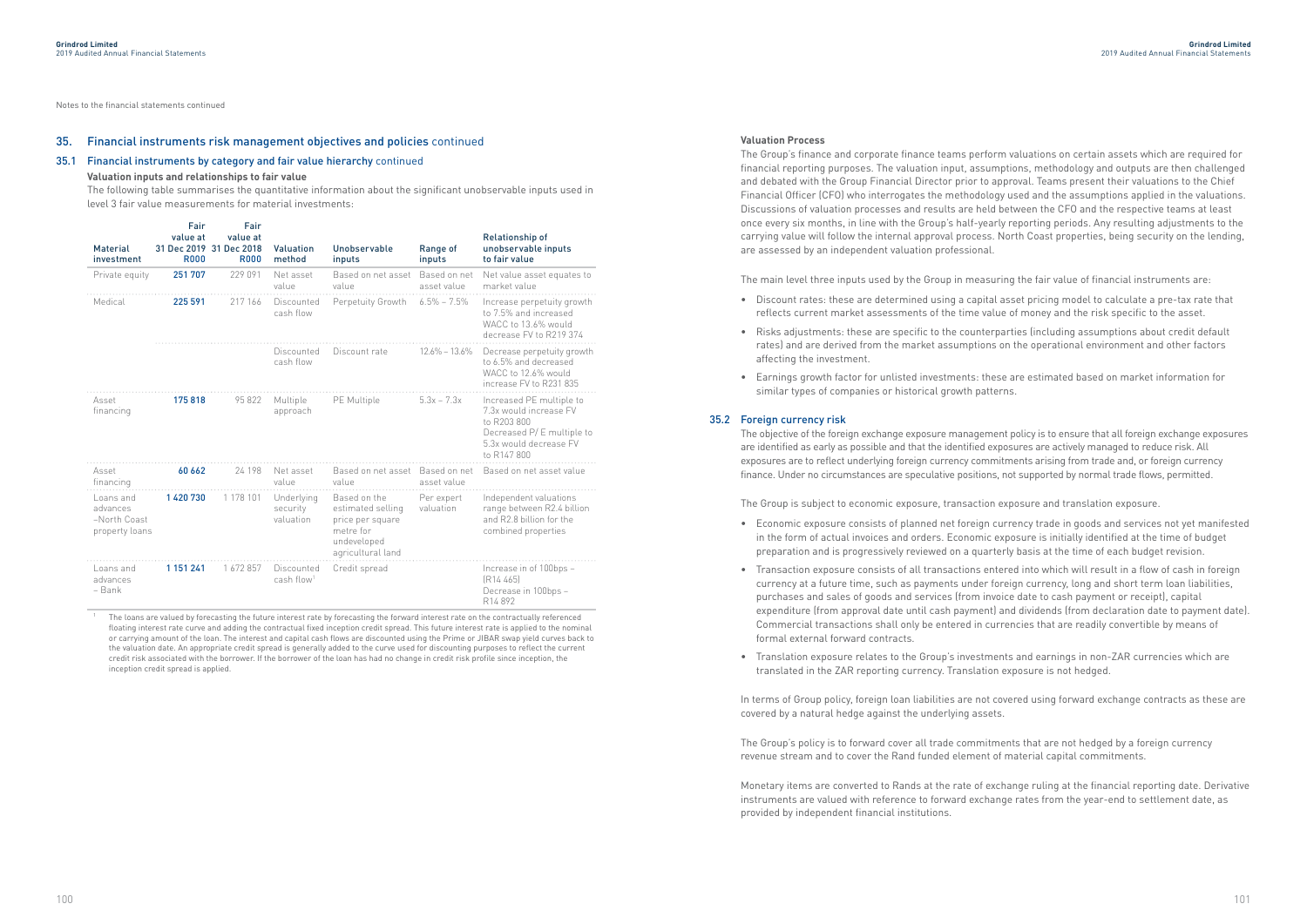## 35. Financial instruments risk management objectives and policies continued

## 35.2 Foreign currency risk continued

## **Foreign currency balances**

The uncovered foreign currency denominated balances at 31 December were as follows:

|                                                                       | Consolidated           |                     |                  |               |  |
|-----------------------------------------------------------------------|------------------------|---------------------|------------------|---------------|--|
|                                                                       | 2019<br><b>US\$000</b> | 2019<br><b>R000</b> | 2018<br>US\$000* | 2018<br>R000* |  |
| _oans                                                                 | [3683]                 | [51 556]            | [24993]          | [359399]      |  |
| Trade and other receivables                                           | 28 212                 | 394962              | 28 103           | 404 121       |  |
| Trade and other payables                                              | (12375)                | (173255)            | [22 453]         | [322 874]     |  |
| Bank balances                                                         | 39 4 73                | 552 626             | 55 205           | 793 848       |  |
| Short term borrowings and bank overdraft                              | [18093]                | [253 302]           | [19099]          | [274644]      |  |
| Lease liabilities.                                                    | [50 126]               | [701 760]           | [50, 259]        | (722 729)     |  |
|                                                                       | [16 592]               | [232 285]           | [33 496]         | [481 677]     |  |
| Less: Non-current liabilities associated<br>with assets held for sale |                        |                     | (1975)           | [28, 401]     |  |
|                                                                       | [16 592]               | [232 285]           | [31 521]         | [453 276]     |  |

The uncovered foreign currency denominated balances at 31 December were as follows:

|               |              | Consolidated        |               |               |  |
|---------------|--------------|---------------------|---------------|---------------|--|
|               | 2019<br>£000 | 2019<br><b>R000</b> | 2018<br>£000* | 2018<br>R000* |  |
| Bank balances | 3845         | 71484               | 13818         | 253 292       |  |

### **Sensitivity analysis**

At year-end the sensitivity of the net open exposure on the operating profit is as follows:

|              |                     | Consolidated  |
|--------------|---------------------|---------------|
|              | 2019<br><b>R000</b> | 2018<br>R000* |
| Net exposure |                     |               |
| $+10%$       | 15 5 85             | 5051          |
| $-10%$       | (15585)             | (5051)        |

\* Represented for the impact of IFRS 5 Non-Current Assets Held for Sale and Discontinued Operations and restated for IFRS 10 Consolidated Financial Statements and IFRS 16 Leases. Further details relating to the restatements are shown in note 2.

## 35.3 Interest rate risk

#### **35.3.1 Interest rate risk of the Group (excluding Bank)**

The Group monitors its exposure to fluctuating interest rates and generally enters into contracts that are linked to market rates relative to the currency of the asset or liability. The Group makes use of derivative instruments, such as interest rate swaps to manage this exposure, from time to time.

The interest rate profile of the Group is summarised as follows:

|                                                                              | Consolidated        |                     |
|------------------------------------------------------------------------------|---------------------|---------------------|
|                                                                              | 2019<br><b>R000</b> | 2018<br><b>R000</b> |
| Loans linked to LIBOR                                                        | 72073               | 356 322             |
| Loans linked to SA prime rate                                                | 651792              | 917343              |
| Loans linked to JIBAR                                                        | 492761              |                     |
| Loans linked to Mozambique FPC                                               | 433                 | 3070                |
| Short-term borrowings linked to LIBOR                                        | 252882              | 274 647             |
| Short-term borrowings linked to SA prime rate                                | 971091              | 453475              |
| Short-term borrowings linked to Namibian prime rate                          |                     | 17814               |
| Loans with a fixed interest rate                                             |                     | 3661                |
|                                                                              | 2441032             | 2026332             |
| Less: Non-current liabilities associated with assets held for sale (note 13) |                     |                     |
|                                                                              | 2 441 032           | 2026332             |

Full details of the interest rate profile of long-term borrowings is set out in the schedule of loan funds on page 144.

The range of interest rates in respect of all non-current borrowings comprising both fixed and floating rate obligations at 31 December 2019 is as follows: local rates are between 8.0% and 10.3% (2018: 7.0% and 10.3%), foreign rates are between 7.0% and 23.3% (2018: 5.3% and 27.3%). Floating rates of interest are based on LIBOR (London inter-bank offered rate – for USD borrowings) and on JIBAR (Johannesburg inter-bank agreed rate – for SA borrowings). Fixed rates of interest are based on contract rates. Interest rate swaps are taken in order to fix interest rates on certain loans.

#### *Sensitivity analysis*

At year-end the sensitivity of the net open exposure of floating interest rates on the operating profit is as follows:

|              |                     | Consolidated        |
|--------------|---------------------|---------------------|
|              | 2019<br><b>R000</b> | 2018<br><b>R000</b> |
| Net exposure |                     |                     |
| +50 BPS      | (2443)              | (2257)              |
| $-50$ BPS    | 2443                | 2 257               |

The interest rate sensitivity results in higher income as there was a greater impact in interest received compared to interest paid.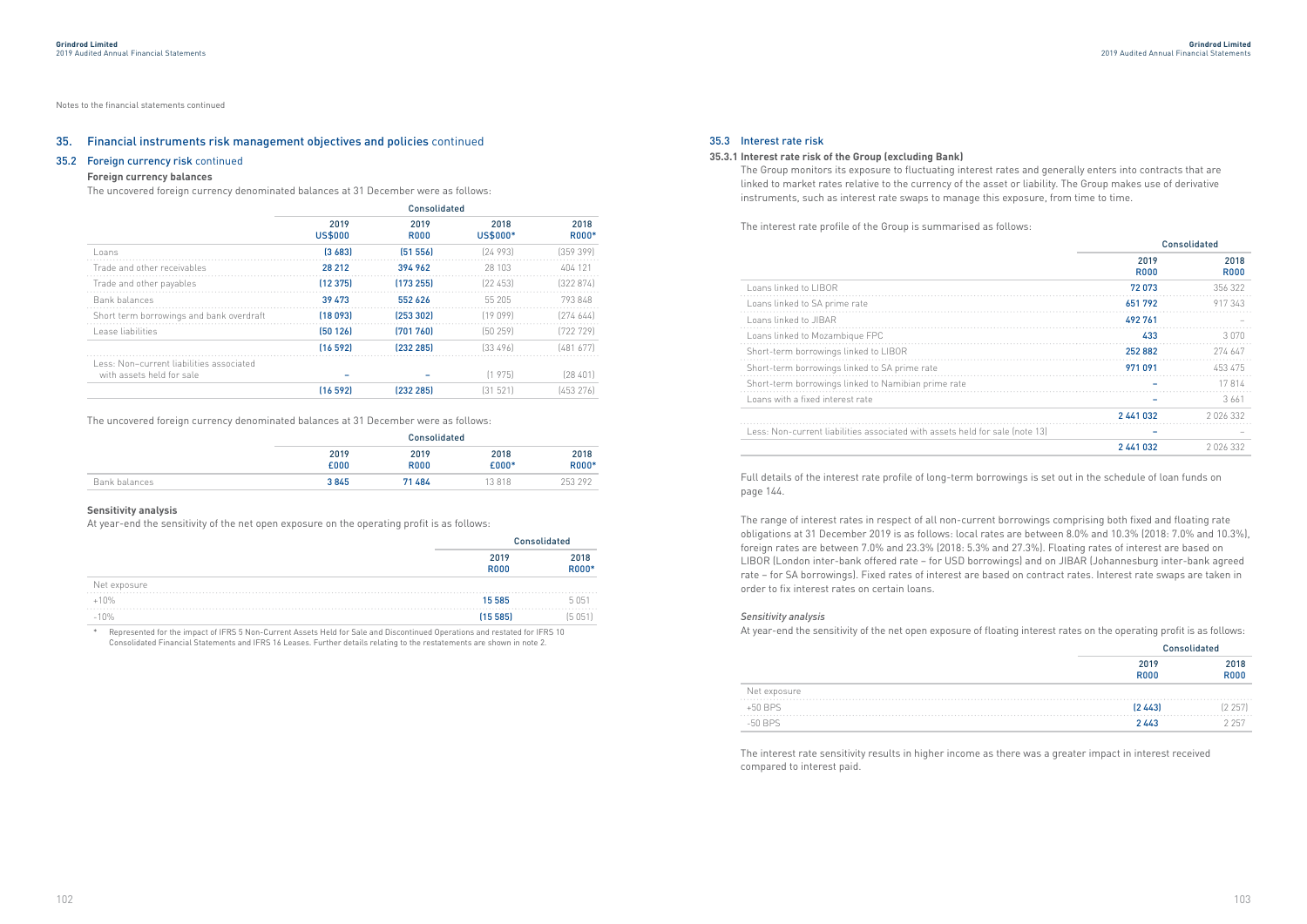### 35. Financial instruments risk management objectives and policies continued

## 35.3 Interest rate risk continued

### **35.3.2 Interest rate risk of the Bank**

The risk that fluctuating interest rates will unfavourably affect a financial institution's earnings and the value of its assets, liabilities and capital. The risk is due to assets and liabilities repricing at different times, or against different base rates. The amount at risk is a function of the magnitude and direction of interest rate changes, and the size of the mismatch position.

#### *Interest Rate Risk Management*

Traditional repricing gap analysis is used to measure interest rate exposure. The Group has a conservative policy on interest rate risk arising from repricing differentials and the duration of this exposure is limited to three months for material aggregated positions or hedged using derivative instruments. The static interest rate gap report is prepared monthly for review by the Asset and Liability Committee (ALCO) and the model assumes each asset class will reprice in full in the relevant repricing timeband.

| Interest rate repricing gap                              | < 3 months<br><b>R000</b> | > 3 months<br>< 6 months<br><b>R000</b> | > 6 months<br>< 1 year<br><b>R000</b> | > 1 year<br>< 5 years<br><b>R000</b> | > 5 years<br><b>R000</b> | Non-rate<br>sensitive<br><b>R000</b> | <b>Total</b><br><b>R000</b>      |
|----------------------------------------------------------|---------------------------|-----------------------------------------|---------------------------------------|--------------------------------------|--------------------------|--------------------------------------|----------------------------------|
| 2019                                                     |                           |                                         |                                       |                                      |                          |                                      |                                  |
| Assets                                                   | 12 111 201                | 1982526                                 | 116 950                               | 220 396                              | 552 476                  | 358 011                              | 15 341 560                       |
| Equity and liabilities                                   | (12774181)                | (277731)                                | (298966)                              | (352757)                             |                          |                                      | $(1\ 637\ 925)$ $(15\ 341\ 560)$ |
| Interest rate hedging<br>activities                      | 788 286                   | (52797)                                 | (116950)                              | [220 396]                            | (398143)                 |                                      |                                  |
| Repricing profile                                        | 125 306                   | 1651998                                 | [298966]                              | (352757)                             | 154 333                  | (1279914)                            |                                  |
| Cumulative repricing profile                             | 125 306                   | 1777304                                 | 1478338                               | 1 125 581                            | 1 279 914                |                                      |                                  |
| Expressed as a percentage<br>of total assets of the Bank | 0.8%                      | 11.6%                                   | 9.6%                                  | 7.3%                                 | 8.3%                     |                                      |                                  |
| 2018                                                     |                           |                                         |                                       |                                      |                          |                                      |                                  |
| Assets                                                   | 12 539 448                | 551 789                                 | 3 3 0 9                               | 406 400                              | 378 831                  | 402 245                              | 14 282 022                       |
| Equity and liabilities                                   | $(11\ 727\ 281)$          | [243 457]                               | [433644]                              | (338140)                             |                          | (1539500)                            | (14 282 022)                     |
| Interest rate hedging<br>activities                      | 782 681                   | [4 188]                                 |                                       | [403 328]                            | [375 165]                |                                      |                                  |
| Repricing profile                                        | 1594848                   | 304 144                                 | [430335]                              | (335068)                             | 3666                     | (1137255)                            |                                  |
| Cumulative repricing profile                             | 1594848                   | 1898992                                 | 1 468 657                             | 1 133 589                            | 1 137 255                |                                      |                                  |
| Expressed as a percentage<br>of total assets of the Bank | 11.2%                     | 13.3%                                   | 10.3%                                 | 7.9%                                 | 8.0%                     |                                      |                                  |

| $<$ 3 months<br><b>R000</b> | $> 3$ months<br>< 6 months<br><b>R000</b> | $> 6$ months<br>< 1 year<br><b>R000</b> | Cumulative<br>impact on<br>net interest<br>income<br><b>R000</b> |
|-----------------------------|-------------------------------------------|-----------------------------------------|------------------------------------------------------------------|
|                             |                                           |                                         |                                                                  |
| 627                         | 8887                                      | 14 783                                  | 24 297                                                           |
|                             | (8887)                                    | [14 783]                                | (24 297)                                                         |
|                             |                                           |                                         |                                                                  |
| 12.270                      | 12 125                                    | 26.640                                  | 51 035                                                           |
|                             | (11904)                                   | [25, 608]                               | (49 668)                                                         |
|                             |                                           | (627)<br>[12 156]                       |                                                                  |

Interest rate sensitivity is based on the static repricing profile of assets and liabilities at the end of the reporting period and determined by applying market-related rates of interest and a parallel interest rate shock.

#### *Hedging*

Hedging is a technique used to reduce risk by simultaneously entering into a transaction to be hedged and a transaction with equivalent characteristics in terms of size, duration and interest rate but with opposite financial effect.

All individual fixed rate transactions are required to be economically hedged, either within the book or synthetically with derivative instruments, whenever a 1% parallel shift in the yield curve could result in a loss exceeding the amounts specified in the policy matrix (maximum loss tolerance per individual transaction is R200 000).

### 35.4 Credit risk

Credit risk refers to the risk of financial loss resulting from failure of a counterparty to an asset, for any reason, to fully honour its financial and contractual obligations. Potential areas of credit risk consist of cash and cash equivalents, bank advances, trade receivables and other receivables. The Group limits its exposure in relation to cash balances by only dealing with well established financial institutions of high quality credit standing. In order to minimise credit risk, the Group has adopted a policy of only dealing with creditworthy counterparties and obtaining sufficient collateral, where appropriate, as a means of mitigating the risk of financial loss from defaults.

#### **Credit risk management** *Trade receivables*

The Group aims to minimise loss caused by default of our customers through specific Group wide policies and procedures. Compliance with these policies and procedures is the responsibility of the divisional and other financial managers. Monitoring of compliance with these policies is done by internal audit. All known risks are required to be fully disclosed and accounted for and are provided against as doubtful debts. Certain divisions have obtained Credit Guarantee Insurance Cover to manage the risk of default by debtors.

The Group considers the trade debtor in default when payment is not made when they are contractually due. Trade debtors are only written off where there is no reasonable expectation of recovery. Indicators that there is no reasonable expectation of recovery include objective evidence that the collection of the amount is doubtful, failure of the debtor to engage in a repayment plan and a failure to make contractual payments for a period greater than 120 days past due.

The Group applies the IFRS 9 simplified approach to measuring expected credit losses which uses a lifetime expected loss allowance for all trade receivables and contract assets.

The expected credit losses (ECL) on these financial assets are estimated using a provision matrix based on the Group's historical credit loss experience, adjusted for factors that are specific to the debtors, general economic conditions at a macro (global economy) and micro (country of operation and specific industry) level and an assessment of both the current as well as the forecast direction of conditions at the reporting date, including time value of money where appropriate.

On that basis, the loss allowance as at 31 December 2019 was determined as follows for trade receivables:

| 31 December 2019      | Current | More than<br>30 days<br>past due | More than<br>60 days<br>past due | More than<br>90 days<br>past due | More than<br>120 days<br>past due | Total   |
|-----------------------|---------|----------------------------------|----------------------------------|----------------------------------|-----------------------------------|---------|
| Expected loss rate    | 0%      | $0\%$                            | 0%                               | 67%                              | 91%                               |         |
| Gross carrying amount | 382 516 | 154 968                          | 27 113                           | 44 438                           | 541 713                           | 1150748 |
| Loss allowance        | 503     | 16                               |                                  | 29 629                           | 494 296                           | 524 445 |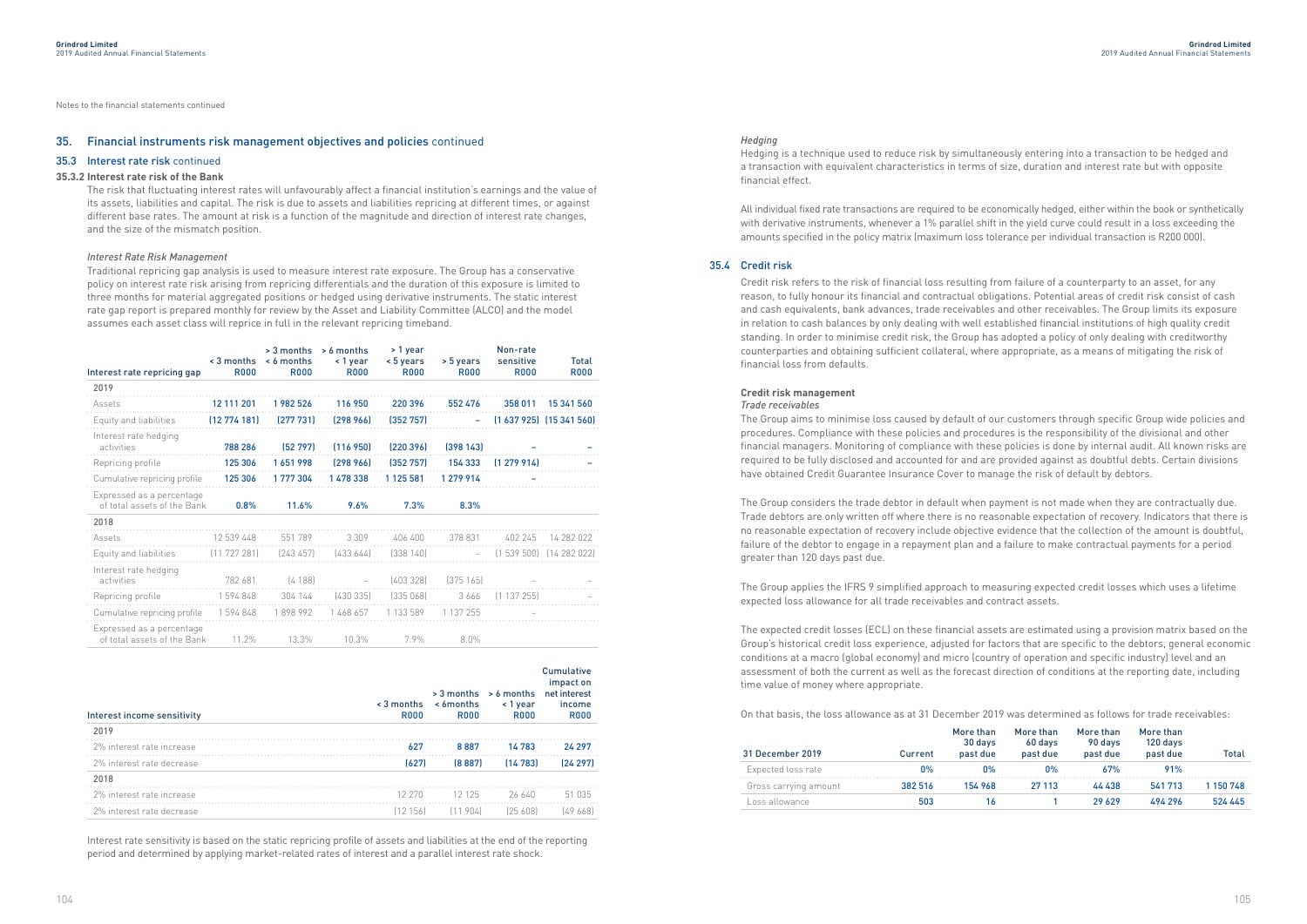#### 35. Financial instruments risk management objectives and policies continued

#### 35.4 Credit risk continued

The expected credit loss allowances for trade receivables as at 31 December reconcile as follows:

| Opening loss allowance at 1 January   | 505 203   |
|---------------------------------------|-----------|
| Increase in allowance                 | 44 451    |
| Allowance utilised                    | (25, 209) |
| Closing loss allowance at 31 December | 524 445   |

Receivables from joint ventures have been assessed for impairment and management has determined that we expect to recover all loans in full. Therefore no expected credit loss has been recognised with respect to receivables from joint ventures.

#### *Granting credit*

The Group assesses the credit worthiness of potential and existing customers by obtaining trade references, credit references and evaluating the business acumen of the client. Once this review has been performed, the applied credit limit is reviewed and approved.

#### *Credit risk management*

Sound credit risk management involves prudently managing the risk and reward relationship and controlling and minimising credit risks across a variety of dimensions, such as quality, concentration, maturity and security. The Credit Committee is responsible for ensuring that credit approval processes are stringent and for monitoring large exposures, associated exposures, sectoral exposure and any irregular or problem loans. Credit risk is monitored at an individual and at an aggregated exposure level. New deal approval is subject to specified limits of authority which are aggregated at a client group level i.e. Credit (R10 million), Credit Exco (R30 million), Credit Risk Committee (R50 million) and the Board (above R50 million).

#### *Credit risk mitigation*

Bank does not have material netting arrangements and it does not currently use credit derivatives to mitigate credit risk.

Bank values property assets on a cyclical basis using a desk-top approach and physical valuations are performed where appropriate or necessary. The value of listed assets is tracked on an ongoing basis and unlisted investments and other security assets are valued periodically where significant reliance is placed on the security.

Bank actively manages and monitors risk concentrations resulting from credit mitigation activities and these tend to arise where guarantees have been taken in addition to other classes of security. Bank tends to deal with small to medium size corporates and guarantees and suretyships tend to come from similar types of entities.

#### *Exposure to credit risk*

Maximum exposure to credit risk at the year-end is stated before taking into account any collateral or other credit enhancement and after taking into account impairments and netting where applicable. For financial assets recognised on the statement of financial position, the maximum exposure to credit risk equals the carrying amount as per the corresponding note. For financial commitments and guarantees, the maximum exposure to credit risk is the maximum amount the Group would have to pay to perform in terms of the commitment.

The ECL at Grindrod takes into account the property sector outlook as the majority of the loans and advances are property backed. Due to the lack of growth in South Africa, in which the majority of loans and advances are exposed, a conservative view on the growth in the property industry in assessing the ECL was taken into account.

| 2019                  | Stage 1<br>12-month ECL | Stage 2<br>Lifetime ECL | Stage 3<br>Lifetime ECL | Total   |
|-----------------------|-------------------------|-------------------------|-------------------------|---------|
| Gross carrying amount | 3415669                 | 427 610                 | 1 153 064               | 4996343 |
| Less: ECL allowance   | (15177)                 | (6952)                  | (67796)                 | [89925] |
| Net carrying amount   | 3400492                 | 420 658                 | 1085268                 | 4906418 |

The measurement of credit risk of the portfolio of advances entails estimations as to the likelihood of defaults occurring and of the associated loss ratios. The Company measures credit risk using Probability of Default (PD), Exposure at Default (EAD) and Loss Given Default (LGD) on an individual basis, in line with the approach used for the purposes of measuring Expected Credit Loss (ECL) under IFRS 9 Financial Instruments.

PDs are allocated to loans according to:

- product type
- internal credit rating based on approved scoring templates

The determination of the PDs to be allocated according to the above is based on the following:

- default history
- professional judgement and knowledge of Grindrod Bank's loan book and client base
- views on future economic conditions and impact on our client base

#### Key drivers of the LGD are:

- credit exposure including off balance sheet exposure
- value of collateral held in line with the approved credit policy
- future economic indicators and impact on specific industries

LGDs are determined using 3 scenarios (poor, stable and good) on a weighted average basis.

Significant increase in credit risk (SICR)

The following additional qualitative factors amongst others are considered in determining SICR:

- facility being in arrears
- facility being in default
- classification and appearance on watch list
- significant changes in value of collateral
- acts of insolvency (liquidation/ business rescue proceedings)
- changes in business and economic conditions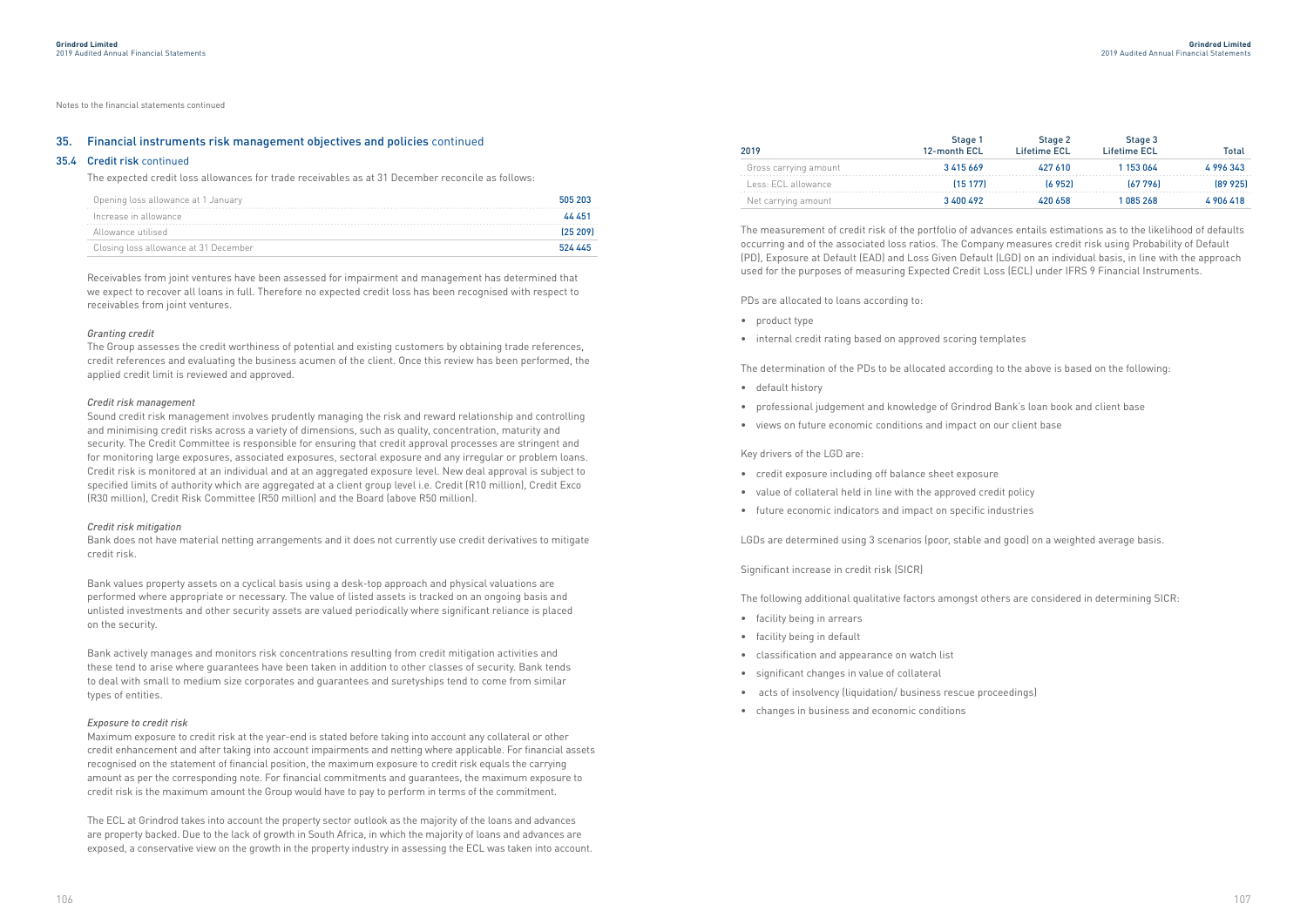## 35. Financial instruments risk management objectives and policies continued

## 35.4 Credit risk continued

The following table explains the factors that have resulted in the changes in the ECL allowance between the beginning and the end of the annual period due to these factors:

| <b>Loans and advances</b>                         | Stage 1   | Stage 2  | Stage 3  | <b>Total</b> |
|---------------------------------------------------|-----------|----------|----------|--------------|
| ECL allowance at 1 January 2019                   | 14 3 8 4  | 6447     | 24 5 6 5 | 45 396       |
| Movements with profit or loss impact              |           |          |          |              |
| Originated "new" impairments raised               | 18 151    | 102      | 43 230   | 61 483       |
| Subsequent changes in ECL                         | (11320)   | (5635)   |          | (16955)      |
| Derecognised including write-offs                 | ۰         |          |          |              |
| Total net profit or loss charge during the period | 6831      | (5533)   | 43 230   | 44 528       |
| Impaired accounts written-off                     |           |          |          |              |
| Other changes                                     |           |          |          |              |
| Transfer from stage 1                             | (12, 448) | 12.448   |          |              |
| Transfer from stage 2                             | 6410      | (6, 410) |          |              |
| Transfer to stage 3                               |           |          |          |              |
| Loss allowance as at 31 December 2019             | 15 177    | 6952     | 67795    | 89924        |

## *Analysis of credit-impaired advances*

The Company closely monitors collateral held for advances considered to be credit-impaired. Advances that are credit-impaired and the fair value of the related collateral held to mitigate potential losses are shown below:

## *Monitoring exposure*

The Group monitors exposures on an ongoing basis utilising the various reporting tools and flagging potential risks. The following reports are used to monitor credit risk: overdue report, age analysis and late payment history.

## *Collateral*

*Bank*

Loans and advances are made at market related rates of interest and are secured with various types of collateral such as cash, shares (both listed and unlisted) mortgage bonds over property, cession of leases, discounted invoices, guarantees and suretyships. Property is considered the main type of collateral held and represents the largest single concentration of risk that is mitigated by collateral. The book is considered well secured and significant haircuts are applied to the fair value of collateral in establishing the expected credit loss, where impairment indicators exist on a loan or advance. Maximum use is made of external market information in establishing the fair value of collateral.

|                                                                                                                | Consolidated        |                     |  |
|----------------------------------------------------------------------------------------------------------------|---------------------|---------------------|--|
|                                                                                                                | 2019<br><b>R000</b> | 2018<br><b>R000</b> |  |
| Carrying amount of trade receivables impaired during the year<br>Maximum credit risk exposure to the Group is: | 19 24 2             | 334 840             |  |
| Other investments                                                                                              | 2 169 866           | 1619444             |  |
| Loans and advances                                                                                             | 8 430 858           | 7 755 744           |  |
| Trade and other receivables before allowance for doubtful debts                                                | 1561470             | 2 341 476           |  |
| Liquid assets and short-term negotiable securities                                                             | 2478941             | 2843541             |  |
| Cash and cash equivalents                                                                                      | 4729850             | 3817069             |  |
|                                                                                                                | 19 370 985          | 18 377 274          |  |

## 35.5 Liquidity risk

The Group manages liquidity risk by monitoring forecast cash flows and ensuring that adequate borrowing facilities are maintained. The directors may from time to time at their discretion raise or borrow monies for the purpose of the Group as they deem fit. There are no borrowing limits in the Memorandum of Incorporation of the Company or its subsidiaries.

Daily cash management systems are in place with the three local banks in order to optimise the Group's shortterm net cash position.

To ensure access to additional funding and hedging facilities, Grindrod maintains relationships with a number of existing and potential funding banks and procures additional facilities where required. Negotiations of facilities are considered carefully to limit the potential restrictions imposed as a result of financial covenants and margining requirements. Contingency funding capacity in the form of committed but undrawn on-demand facilities is maintained.

Grindrod Board regularly reviews and monitors the liquidity position and covenants of Grindrod Group. There has been no breach of the Group covenants at year-end and at the date of approval of Annual Financial Statements.

In the banking environment, liquidity risk may be defined as the risk of a bank not being able to repay its maturing deposits or meet its obligations under a loan agreement. Liquidity risk in a bank includes the risk of incurring excessively high interest costs or being forced to sell assets at a loss in order to meet its obligations.

Grindrod Bank has a prudent liquidity management policy and the Asset and Liability Committee is responsible for monitoring the stability of funding, surplus cash or near cash assets, anticipated cash outflows, exposure to large depositors and exposure to connected parties. Grindrod Bank is exposed to a maturity mismatch due to the duration of the lending book when compared against the duration of the funding book. To date Grindrod Bank has been well served by its prudent liquidity management policy, the stability of its deposit base and the high quality of the advances book. Grindrod Bank intends to continue to adopt a conservative liquidity policy in the future.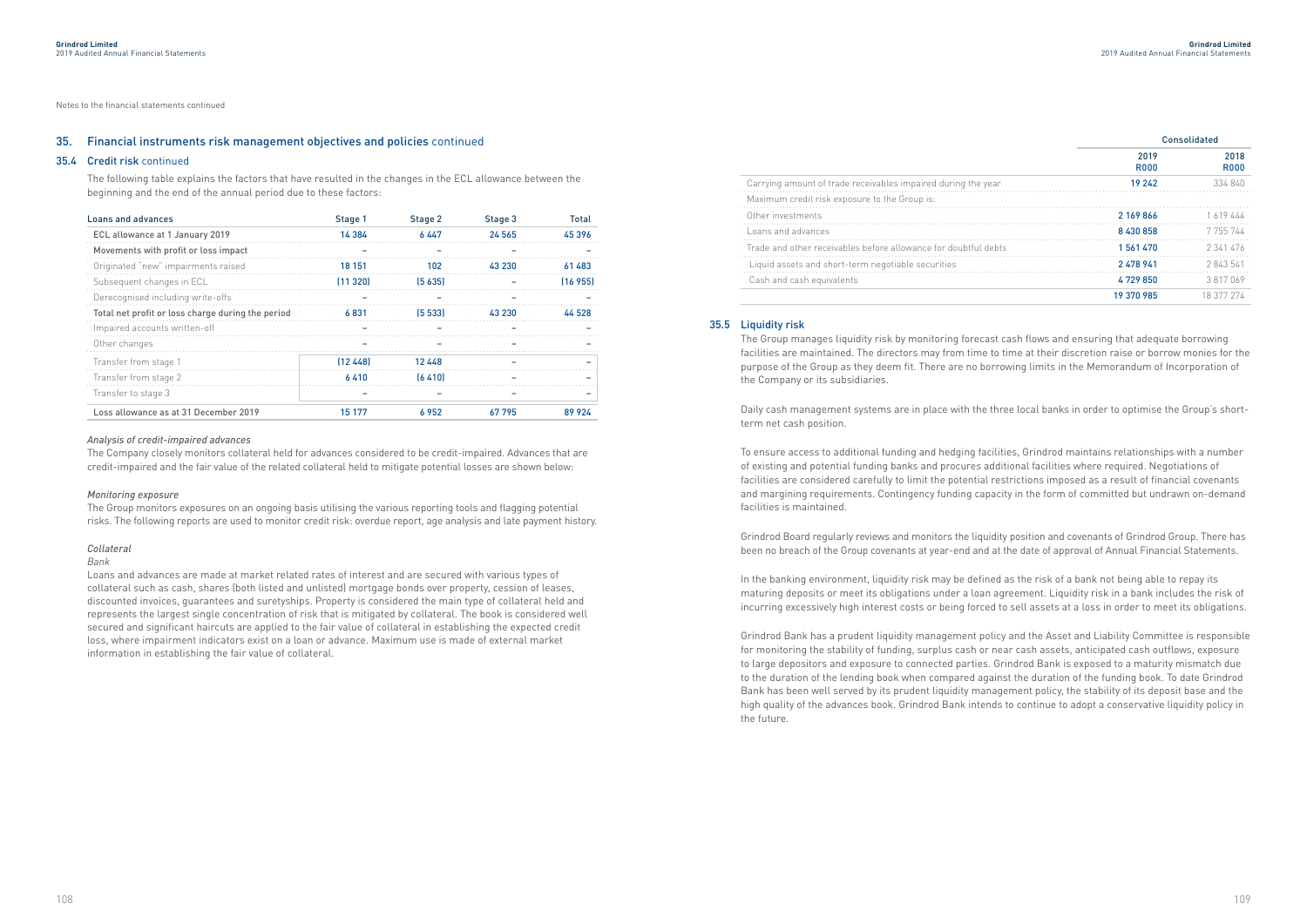## 35. Financial instruments risk management objectives and policies continued

## 35.5 Liquidity risk continued

## **Group liquidity analysis (excluding Bank, Private Equity and underlying Investments)**

The contractual maturities of the Group's (including Bank, Private Equity and underlying Investments) financial liabilities are as follows:

|                                             | <3 months<br><b>R000</b> | >3 months<br>< 6 months<br><b>R000</b> | >6 months<br><1 year<br><b>R000</b> | >1 year<br><5 years<br><b>R000</b> | >5 years<br><b>R000</b> | <b>Total</b><br><b>R000</b> |
|---------------------------------------------|--------------------------|----------------------------------------|-------------------------------------|------------------------------------|-------------------------|-----------------------------|
| 2019                                        |                          |                                        |                                     |                                    |                         |                             |
| Liabilities                                 |                          |                                        |                                     |                                    |                         |                             |
| Provisions                                  |                          |                                        |                                     | 6715                               |                         | 6715                        |
| Trade and other<br>payables                 | 1 196 494                |                                        |                                     |                                    |                         | 1 196 494                   |
| Post-retirement<br>medical aid              |                          |                                        |                                     | 22724                              |                         | 22724                       |
| Interest borrowing debt                     | 37 39 2                  | 21 935                                 | 118 223                             | 202 724                            | 65 395                  | 445 669                     |
| Lease liabilities                           | 82818                    | 63962                                  | 199 564                             | 725 414                            | 368 339                 | 1 440 097                   |
| Short term borrowings<br>and bank overdraft | 64751                    |                                        | 1 159 222                           |                                    |                         | 1 223 973                   |
|                                             | 1 381 455                | 85897                                  | 1 477 009                           | 957 577                            | 433 734                 | 4 3 3 6 7 2                 |
| 2018                                        |                          |                                        |                                     |                                    |                         |                             |
| Liabilities                                 |                          |                                        |                                     |                                    |                         |                             |
| Provisions                                  |                          |                                        |                                     | 9 3 5 2                            |                         | 9 3 5 2                     |
| Trade and other<br>payables                 | 1 205 696                |                                        |                                     |                                    |                         | 1 205 696                   |
| Post-retirement<br>medical aid              |                          |                                        |                                     | 25 510                             |                         | 25 510                      |
| Interest borrowing debt                     | 128 912                  | 627 006                                | 120 142                             | 433 169                            | 83 889                  | 1 393 118                   |
| Lease liabilities                           | 91 177                   | 90 190                                 | 173 113                             | 837 735                            | 202 134                 | 1 394 349                   |
| Short term borrowings<br>and bank overdraft | 457 653                  | 4 4 5 4                                | 283 829                             |                                    |                         | 745 936                     |
|                                             | 1883438                  | 721 650                                | 577 084                             | 1 305 766                          | 286 023                 | 4773961                     |

**Group liquidity analysis (Bank, Private Equity and underlying Investments)**

|                                      | <3 months<br><b>R000</b> | >3 month<br>< 6 months<br><b>R000</b> | >6 months<br><1 year<br><b>R000</b> | >1 year<br><5 years<br><b>R000</b> | <b>R000</b> | $Non-$<br>>5 years contractual<br><b>R000</b> | Total<br><b>R000</b> |
|--------------------------------------|--------------------------|---------------------------------------|-------------------------------------|------------------------------------|-------------|-----------------------------------------------|----------------------|
| 2019                                 |                          |                                       |                                     |                                    |             |                                               |                      |
| Liabilities                          |                          |                                       |                                     |                                    |             |                                               |                      |
| Provisions                           |                          |                                       |                                     | 3 3 6 7                            |             |                                               | 3 3 6 7              |
| Trade and other<br>payables          |                          |                                       |                                     |                                    |             | 233 718                                       | 233 718              |
| Interest borrowing debt              | 100 745                  | 17697                                 | 497478                              | 1 1 6 5 8 1 2                      | 58 829      |                                               | 1840561              |
| <b>Financial liabilities</b>         |                          | 377                                   | 2407                                | 4899                               | 15 739      |                                               | 23 4 22              |
| Participatory trust<br>contributions | 573966                   | 839 336                               | 233 430                             | 77 544                             |             |                                               | 1724276              |
| Deposits                             | 9753182                  | 605 518                               | 526 371                             | 382 472                            |             | $\overline{\phantom{0}}$                      | 11 267 543           |
|                                      | 10 427 893               | 1462928                               | 1 259 686                           | 1634094                            | 74 568      | 233 718                                       | 15 092 887           |
| 2018                                 |                          |                                       |                                     |                                    |             |                                               |                      |
| Liabilities                          |                          |                                       |                                     |                                    |             |                                               |                      |
| Provisions                           |                          |                                       |                                     | 19686                              |             |                                               | 19686                |
| Trade and other<br>payables          |                          |                                       |                                     |                                    |             | 256 689                                       | 256 689              |
| Interest borrowing debt              |                          | 17 151                                | 351 380                             | 1 191 873                          |             |                                               | 1 560 404            |
| <b>Financial liabilities</b>         |                          | 42                                    |                                     | 5 2 4 1                            | 2628        |                                               | 7911                 |
| Participatory trust<br>contributions | 816 824                  | 728 460                               | 108 170                             | 60 670                             |             |                                               | 1 7 1 4 1 2 4        |
| Deposits                             | 9 0 5 4 4 0              | 511031                                | 599 774                             | 266 979                            | 73 180      |                                               | 10 506 404           |
|                                      | 9872264                  | 1 256 684                             | 1 059 324                           | 1 544 449                          | 75 808      | 256 689                                       | 14 065 218           |

In the current year, the holding company has not guaranteed a facility to Bank and Private Equity as additional liquidity (2018: R115.0 million).

### 35.6 Capital risk management

The Group manages its capital to ensure that entities in the Group will be able to continue as a going concern while maximising the return to stakeholders through the optimisation of the debt to equity balance. The Group's overall strategy remains unchanged from the prior year.

The capital structure of the Group consists of debt, which includes the borrowings disclosed in note 15 and 16, respectively, cash and cash equivalents and equity attributable to equity holders of Grindrod, comprising share capital, reserves and accumulated profit as disclosed in the statement of changes in equity.

Bank will raise additional capital as and when required to support asset growth and to ensure that a prudent risk asset ratio is maintained.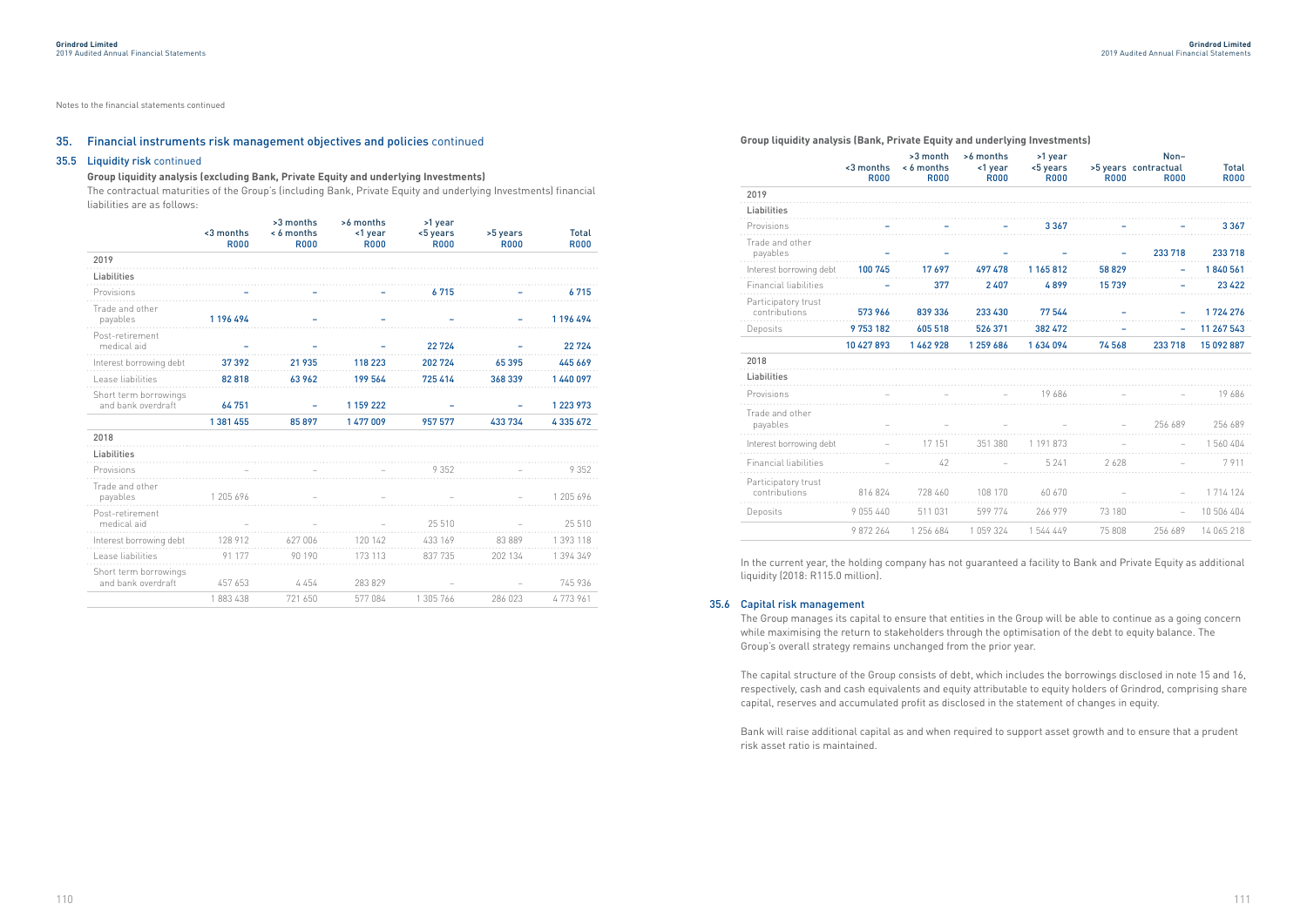## 35. Financial instruments risk management objectives and policies continued

## 35.6 Capital risk management continued

## **Gearing ratio**

The Group reviews the capital structure on a quarterly basis. As part of the review, the Group considers the cost of capital and the risks associated with each class of capital. The Group has a target gearing ratio of 75% determined as the proportion of net debt to equity.

The Group defines net debt as being comprised of borrowings, less cash and cash equivalents and assets classified as held for sale. The gearing ratio at year-end was:

|                                                    | Consolidated        |                     |  |
|----------------------------------------------------|---------------------|---------------------|--|
|                                                    | 2019<br><b>R000</b> | 2018<br><b>R000</b> |  |
| Debt                                               | 4528278             | 4 009 297           |  |
| Deposits from Bank customers                       | 11 180 365          | 10 506 404          |  |
| Cash and cash equivalents                          | [4729850]           | (4 077 056)         |  |
| Loans and advances to Bank customers               | [8430859]           | (7997105)           |  |
| Liquid assets and short-term negotiable securities | [2478941]           | [2 825 285]         |  |
| Net debt/ (cash)                                   | 68 993              | [383745]            |  |
| Equity (including minority interest)               | 8736601             | 9482908             |  |
| Net (cash)/ debt: equity ratio                     | 0.8%                | $(4.0\%$            |  |

## 35.7 Commodity and concentration risk

Grindrod's Port and Terminals and Logistics divisions are exposed to the risks of customer concentration and continued cyclical commodity demand and prices, which results in volatility in asset-utilisation and resultant earnings. The sustainability of the Bank can be adversely impacted by single large exposures on its deposit and lending books.

Grindrod manages the risk through well defined risk tolerance levels and diversification strategies namely customer, commodity and geographic diversification.

For the Bank, the risk management strategy is a diversified deposit book and well managed concentration exposures.

Grindrod has material exposure to property mainly as security to the lending book and through direct investments. Any variation to the valuations of the properties will have an impact on the security cover or loan to value metrics. Specifically relating to Bank, a significant portion of the loans and advances at the Bank are backed by properties as security. The valuations of these properties are largely based on rental income flows and were assessed by management to be reasonable. However, given the challenging economic conditions including the impact of COVID-19, the downside risk on property market valuations is considered high in the short to medium term. It should be noted that these property valuations are highly sensitive on the downside.

## 36. Leases

The Group leases various shipping vessels, long-term port concession, offices, warehouses, equipment and vehicles.

Accordingly, IFRS 16 Leases resulted in the recognition of right of use assets and corresponding liabilities on the basis of the discounted remaining future minimum lease payments relating to existing and new time chartered-in vessel commitments; rental agreements relating to office and residential properties that were previously reported as operating leases and long-term port and terminal concession, mainly in Mozambique, adjusted for prepayments and accrued lease payments.

The Group transitioned to IFRS 16 Leases in accordance with the full retrospective approach on 01 January 2018. Comparatives for the 2018 financial year have been restated. Lease expenses, except for, leases less than 12 months, will no longer be recorded in operating profits but have been replaced by depreciation and interest expenses.

The weighted average incremental borrowing rates applied are based on the US dollar London Inter-bank Offered Rate (LIBOR), for the ship charters and leases in the foreign operations, or prime rates of interest, for South African businesses, adjusted for risk factors. The right of use assets is then depreciated on a straightline basis over the term of each lease or concession.

The Group is exposed to potential future increases in variable lease payments based on an index or rate, which are not included in the lease liability until they take effect. When adjustments to lease payments based on an index or rate take effect, the lease liability is reassessed and adjusted against the right of use asset.

Grindrod recognises, on a discounted basis, the rights and obligations created by the commitment to lease assets on the statement of financial position, unless the term of the lease is less than 12 months or of low value, i.e. R75 000 or less.

Grindrod does not have any sale and leaseback transactions and any residual value guarantees.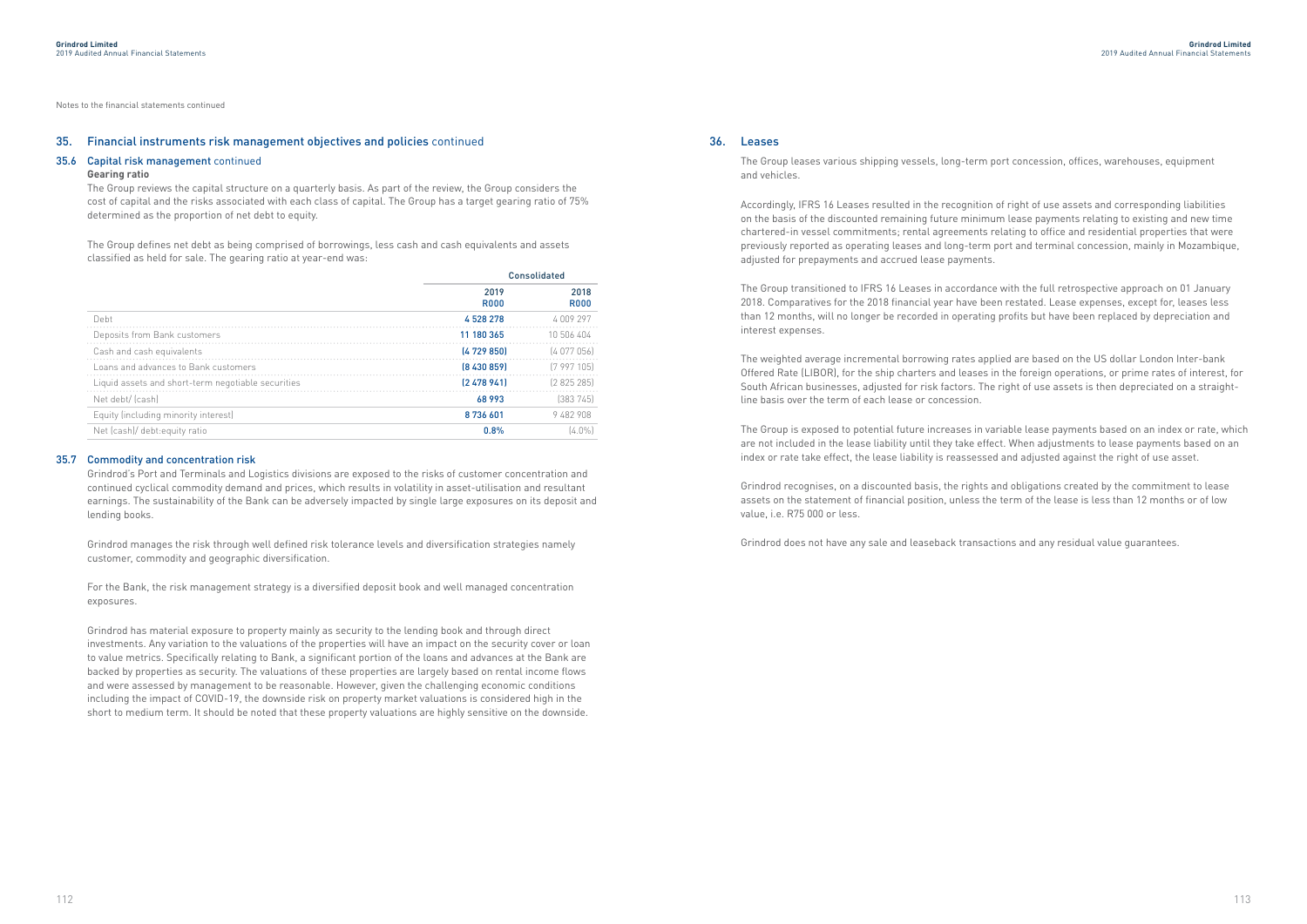## 36. Leases continued

Summary of the financial impact of initial application of IFRS 16 Leases. Refer to restatement note for the detail impact.

|                                                               | Consolidated        |                     |
|---------------------------------------------------------------|---------------------|---------------------|
|                                                               | 2019<br><b>R000</b> | 2018<br><b>R000</b> |
| Impact on continuing income statement                         |                     |                     |
| Increase in Trading Profit                                    | 326 848             | 252 110             |
| Increase in depreciation                                      | [294 541]           | (268881)            |
| Increase in finance cost                                      | (69052)             | (67897)             |
| Decrease in income from associate                             | [25]                | [302]               |
| Decrease in income from joint venture                         | (1626)              | (2750)              |
| Decrease in deferred tax expense                              | 18860               | 21994               |
| Decrease in non-controlling interest                          | 268                 | 738                 |
| Decrease in net profit                                        | [19 268]            | [64988]             |
| Impact on earnings per share from continuing operations       |                     |                     |
| <b>Basic</b>                                                  | (2.8)               | [8.6]               |
| Diluted                                                       | (2.8)               | [8.6]               |
| Adjustments recognised in the statement of financial position |                     |                     |
| Right of use asset                                            | 1 103 398           | 1 006 617           |
| Investment in joint ventures                                  | [125 599]           | (123965)            |
| Investment in associates                                      | [129]               | [104]               |
| Net impact on total assets                                    | 977 670             | 882 548             |
| Lease liability                                               | 924878              | 862 092             |
| Deferred tax                                                  | [8457]              | [27317]             |
| Current portion of lease liability                            | 280 869             | 257 797             |
| Trade and other payables                                      |                     | (15270)             |
| Net impact of lease liabilities                               | 1 197 290           | 1 077 302           |

The following amounts included in the statement of financial position relate to leases:

|                              |                     | <b>Consolidated</b> |
|------------------------------|---------------------|---------------------|
|                              | 2019<br><b>R000</b> | 2018<br><b>R000</b> |
| Right of use asset           |                     |                     |
| Vehicles and equipment       | 111 784             | 20 483              |
| Leasehold land and buildings | 357451              | 270410              |
| Concessions                  | 142 461             | 155 920             |
| Ships                        | 491 702             | 559 804             |
|                              | 1 103 398           | 1006617             |
| Lease liabilities            |                     |                     |
| Current                      | 280869              | 257 797             |
| Non-current                  | 924878              | 862092              |
|                              | 1 205 747           | 1 119 889           |

The following amounts were recognised in the income statement

|                                                   |                     | Consolidated        |
|---------------------------------------------------|---------------------|---------------------|
|                                                   | 2019<br><b>R000</b> | 2018<br><b>R000</b> |
| Depreciation by category                          |                     |                     |
| Vehicles and equipment                            | 30838               | 23 436              |
| Leasehold land and buildings                      | 104 420             | 93 606              |
| Concessions                                       | 11 170              | 10536               |
| Ships                                             | 148 114             | 141 302             |
|                                                   | 294 542             | 268880              |
| Operating lease payments relating to              |                     |                     |
| Short-term leases                                 | 17464               | 8 288               |
| Low value assets                                  | 723                 | 264                 |
| Variable lease payments not included in the lease | 33                  |                     |

The following amounts were recognised in the statement of cash flows

|                                        |                     | Consolidated        |
|----------------------------------------|---------------------|---------------------|
|                                        | 2019<br><b>R000</b> | 2018<br><b>R000</b> |
| Operating activities                   |                     |                     |
| Interest paid on lease liabilities     | (69052)             | (67897)             |
| <b>Financing activities</b>            |                     |                     |
| Principal portion of lease liabilities | [257796]            | [571 457]           |

Lease terms are negotiated on an individual basis and contain a wide range of different terms and conditions.

The table below details the lease terms and conditions for material leases:

| Lease category | Asset value | Lease term | (years) Terms of the leases                                                        | <b>Extension option</b> |
|----------------|-------------|------------|------------------------------------------------------------------------------------|-------------------------|
| Ship charters  | 491 702     | $4$ to $8$ | Based on fixed ship charter rates                                                  | No.                     |
| Property       | 132 365     | 7 to 10    | Rental as per lease agreement with<br>fixed escalation                             | Nο                      |
| Concessions    | 85 960      | 24         | Fixed rate with increases based on<br>US CPI. Variable payment based on<br>volumes | No                      |
|                | 710027      |            |                                                                                    |                         |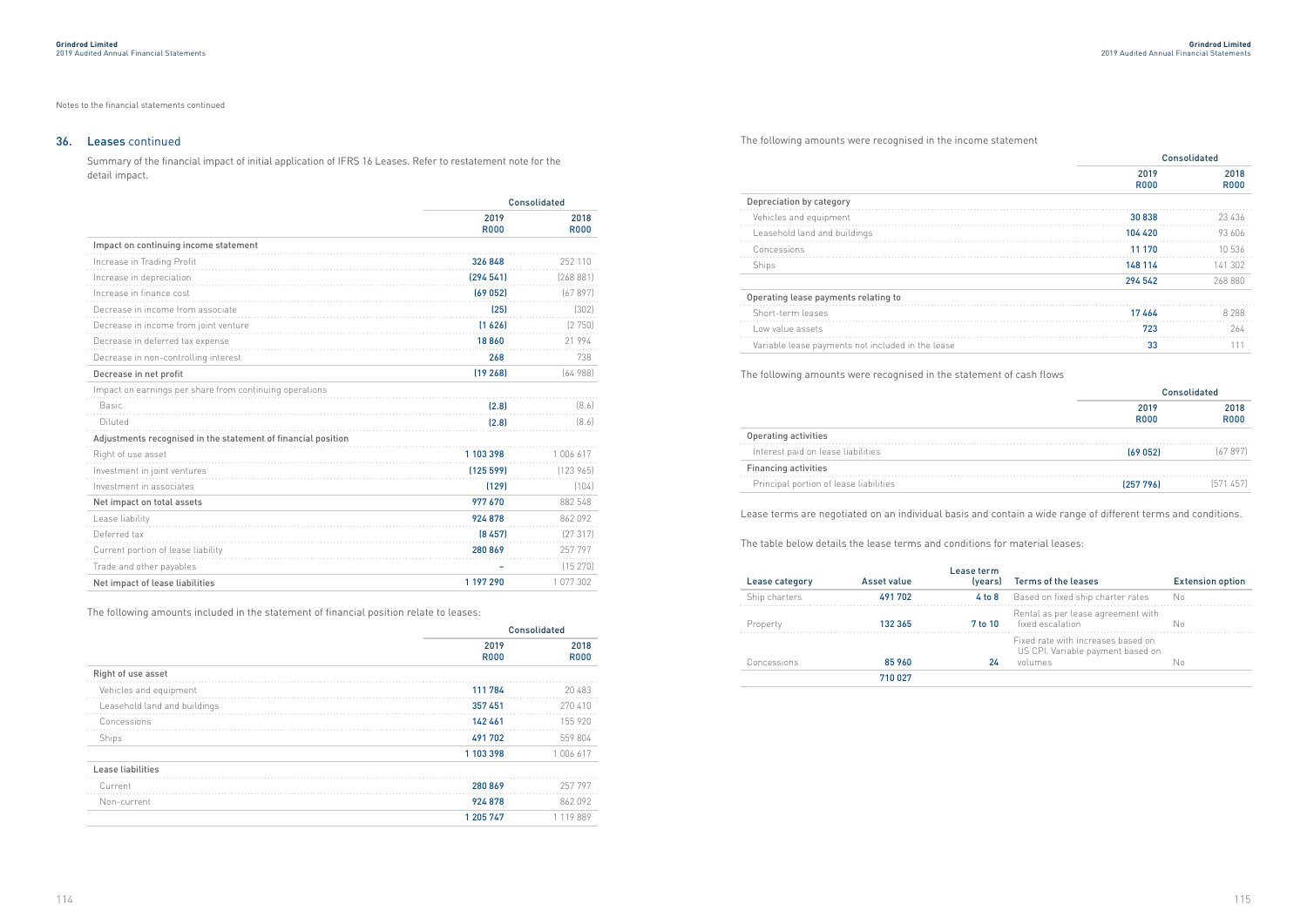## 37. Directors emoluments

#### Emoluments paid to directors and prescribed officers

The tables below provide an analysis of the emoluments, split between local and offshore remuneration package approvals, paid to executive and non-executive directors and prescribed officers of the Company in relation to the 2019 and 2018 financial years.

#### **Current directors – local**

|                                  | fees<br><b>R000</b> | Directors' Committee<br>fees<br><b>R000</b> | <b>Basic</b><br>remune-<br>ration<br><b>R000</b> | <b>Retirement</b><br>medical<br>and other<br>benefits<br><b>R000</b> | Total<br>package<br><b>R000</b> | Bonus <sup>1</sup><br><b>R000</b> | 2019<br><b>Total</b><br><b>R000</b> | % increase<br>from 2018<br>excluding<br>bonus <sup>8</sup><br>$\frac{9}{6}$ |
|----------------------------------|---------------------|---------------------------------------------|--------------------------------------------------|----------------------------------------------------------------------|---------------------------------|-----------------------------------|-------------------------------------|-----------------------------------------------------------------------------|
| <b>Executive directors</b>       |                     |                                             |                                                  |                                                                      |                                 |                                   |                                     |                                                                             |
| XF Mbambo                        |                     |                                             | 3851                                             | 862                                                                  | 4713                            | 3467                              | 8 1 8 0                             | $55.7^9$                                                                    |
| DA Polkinghorne                  |                     |                                             | 4458                                             | 1 1 2 7                                                              | 5 5 8 5                         |                                   | 5585                                | 6.4                                                                         |
| AG Waller                        |                     |                                             | 5913                                             | 1057                                                                 | 6970                            | 3782                              | 10752                               | $24.2^{10}$                                                                 |
|                                  |                     |                                             | 14 2 22                                          | 3046                                                                 | 17 268                          | 7 2 4 9                           | 24 517                              |                                                                             |
| Non-executive<br>directors       |                     |                                             |                                                  |                                                                      |                                 |                                   |                                     |                                                                             |
| MR Faku                          | 415                 |                                             |                                                  |                                                                      | 415                             |                                   | 415                                 |                                                                             |
| G Gelink                         | 415                 | 292                                         |                                                  |                                                                      | 707                             |                                   | 707                                 |                                                                             |
| WJ Grindrod <sup>2</sup>         | 155                 | 40                                          |                                                  |                                                                      | 195                             |                                   | 195                                 |                                                                             |
| MJ Hankinson                     | 1 1 9 1             | 571                                         |                                                  |                                                                      | 1762                            |                                   | 1762                                |                                                                             |
| Z Malinga <sup>3,4</sup>         | 659                 | 549                                         |                                                  |                                                                      | 1 2 0 8                         |                                   | 1 2 0 8                             |                                                                             |
| R Ndlovu <sup>3,4,5,6</sup>      | 244                 | 834                                         |                                                  |                                                                      | 1078                            |                                   | 1078                                |                                                                             |
| <b>NL</b> Sowazi                 | 829                 | 286                                         |                                                  |                                                                      | 1 1 1 5                         |                                   | 1 1 1 5                             |                                                                             |
| PJ Uys <sup>6</sup>              | 453                 | 567                                         |                                                  |                                                                      | 1020                            |                                   | 1020                                |                                                                             |
| SDM Zungu <sup>7</sup>           | 272                 | -                                           |                                                  | ۰                                                                    | 272                             | -                                 | 272                                 |                                                                             |
|                                  | 4633                | 3 1 3 9                                     |                                                  |                                                                      | 7772                            | -                                 | 7772                                |                                                                             |
| <b>Total emoluments</b><br>local | 4633                | 3 1 3 9                                     | 14 222                                           | 3046                                                                 | 25 040                          | 7249                              | 32 289                              |                                                                             |

<sup>8</sup> Increases are based on performance and responsibilities and include role complexity, level of experience and contribution to Group performance. Remuneration is benchmarked by independent consultants.

<sup>1</sup> Short-term incentive performance bonuses in respect of services rendered in 2018 accrued as at year-end.

<sup>2</sup> Appointed as non-executive director on 22 August 2019.

<sup>3</sup> Resigned as independent non-executive director on 1 January 2020.

<sup>4</sup> Includes fees paid by Grindrod Bank.

<sup>5</sup> Alternate to PJ Uys. Fees in respect of member of Audit committee and chairman of Social and Ethics committee.

<sup>6</sup> Fees ceded to Remgro.

 $\frac{7}{10}$  Resigned as an independent non-executive director on 23 August 2019.

<sup>9</sup> A 6% increase was awarded in 2019. The increase of 55.7% is not a true measure as prior year remuneration does not include package for the full year following appointment as Financial Director on 1 September 2018.

<sup>10</sup> A 6% increase was awarded in 2019. The increase of 24.2% is not a true measure as prior year remuneration does not include package as CEO for the full year following appointment to this position on 1 September 2018.

## **Current directors – local**

| un cin un cului 5 - lulal        |                     |                                             |                                                  | Retirement                                      |                                        |                                   |                                     | %increase                                             |
|----------------------------------|---------------------|---------------------------------------------|--------------------------------------------------|-------------------------------------------------|----------------------------------------|-----------------------------------|-------------------------------------|-------------------------------------------------------|
|                                  | fees<br><b>R000</b> | Directors' Committee<br>fees<br><b>R000</b> | <b>Basic</b><br>remune-<br>ration<br><b>R000</b> | medical<br>and other<br>benefits<br><b>R000</b> | <b>Total</b><br>package<br><b>R000</b> | Bonus <sup>1</sup><br><b>R000</b> | 2018<br><b>Total</b><br><b>R000</b> | from 2017<br>excluding<br>bonus <sup>13</sup><br>$\%$ |
| <b>Executive directors</b>       |                     |                                             |                                                  |                                                 |                                        |                                   |                                     |                                                       |
| MJ Hankinson <sup>2</sup>        | 1457                | 8                                           | 6 0 8 3                                          | 587                                             | 8 1 3 5                                | 5 2 6 5                           | 13 400                              | 66.2                                                  |
| XF Mbambo <sup>3</sup>           |                     |                                             | 2 3 8 8                                          | 639                                             | 3 0 2 7                                | 2 2 0 0                           | 5 2 2 7                             |                                                       |
| B Ntuli <sup>4</sup>             |                     |                                             | 4 2 8 7                                          | 1913                                            | 6 200                                  | 2 3 8 5                           | 8 5 8 5                             | 38.0                                                  |
| DA Polkinghorne                  |                     |                                             | 4 2 1 0                                          | 1040                                            | 5 2 5 0                                | 3 3 9 2                           | 8642                                | 25.7                                                  |
| AG Waller <sup>5</sup>           |                     |                                             | 4745                                             | 866                                             | 5611                                   | 3 400                             | 9011                                | 16.9                                                  |
|                                  | 1457                | 8                                           | 21 713                                           | 5045                                            | 28 2 2 3                               | 16 642                            | 44865                               |                                                       |
| Non-executive<br>directors       |                     |                                             |                                                  |                                                 |                                        |                                   |                                     |                                                       |
| H Adams <sup>6</sup>             | 334                 | 192                                         |                                                  |                                                 | 526                                    |                                   | 526                                 |                                                       |
| MR Faku                          | 367                 |                                             |                                                  |                                                 | 367                                    |                                   | 367                                 |                                                       |
| WD Geach <sup>6,7</sup>          | 452                 | 310                                         |                                                  |                                                 | 762                                    |                                   | 762                                 |                                                       |
| G Gelink                         | 367                 | 275                                         |                                                  |                                                 | 642                                    |                                   | 642                                 |                                                       |
| G Kotze <sup>8</sup>             |                     |                                             |                                                  |                                                 |                                        |                                   |                                     |                                                       |
| Z Malinga                        | 531                 | 308                                         |                                                  |                                                 | 839                                    |                                   | 839                                 |                                                       |
| R Ndlovu <sup>9</sup>            | 185                 | 660                                         |                                                  |                                                 | 845                                    |                                   | 845                                 |                                                       |
| NL Sowazi                        | 699                 | 174                                         |                                                  |                                                 | 873                                    |                                   | 873                                 |                                                       |
| PJ Uys <sup>10</sup>             | 552                 | 485                                         |                                                  |                                                 | 1037                                   |                                   | 1037                                |                                                       |
| SDM Zungu                        | 367                 |                                             |                                                  |                                                 | 367                                    |                                   | 367                                 |                                                       |
|                                  | 3854                | 2 4 0 4                                     |                                                  |                                                 | 6 2 5 8                                |                                   | 6 2 5 8                             |                                                       |
| <b>Total emoluments</b><br>local | 5311                | 2412                                        | 21 7 1 3                                         | 5045                                            | 34 481                                 | 16 642                            | 51 1 23                             |                                                       |
|                                  |                     |                                             |                                                  |                                                 |                                        |                                   |                                     |                                                       |

#### **Prescribed officer – offshore**

#### **Currency**

|                           | Currency | fees<br><b>R000</b>      | Directors' Committee<br>fees<br><b>R000</b> | <b>Basic</b><br>remune-<br>ration<br><b>R000</b> | Retirement<br>medical<br>and other<br>benefits<br><b>R000</b> | 2018<br>Total<br><b>R000</b> |
|---------------------------|----------|--------------------------|---------------------------------------------|--------------------------------------------------|---------------------------------------------------------------|------------------------------|
| MR Wade <sup>11, 12</sup> | SGD      | $\overline{\phantom{m}}$ | $\overline{\phantom{a}}$                    | 398                                              | 66                                                            | 46414                        |
|                           |          |                          |                                             |                                                  |                                                               |                              |

ppointed executive Chairman for 18 months as the Group restructured

tee and chairman of Social and Ethics committee.

nodation costs in Singapore as part of the employment contract. s a member of the Executive committee effective 19 June 2018. nclude role complexity, level of experience and contribution to Group performants. Ancientes in the method is a performance of the set of the set of the set of the set of the set o

|                | MR Wade <sup>11, 12</sup><br>SGD                                                                                                                                                    |  | 398 |
|----------------|-------------------------------------------------------------------------------------------------------------------------------------------------------------------------------------|--|-----|
|                | Short-term incentive performance bonuses in respect of services rendered in 2018 accrued as at year-end.                                                                            |  |     |
| $\overline{2}$ | Resigned as executive Chairman effective 22 November 2018. Appointed executive Chairman for 18 months<br>and was not awarded any long-term incentives.                              |  |     |
| 3              | Appointed as executive Financial Director on 1 September 2018.                                                                                                                      |  |     |
|                | Resigned as executive director on 31 December 2018.                                                                                                                                 |  |     |
| 5              | Appointed as CEO on 1 September 2018.                                                                                                                                               |  |     |
| 6              | Retired as independent non-executive director on 30 November 2018.                                                                                                                  |  |     |
| 7              | Includes fees paid by Grindrod Bank.                                                                                                                                                |  |     |
| 8              | Resigned as independent non-executive director on 1 September 2018.                                                                                                                 |  |     |
| 9              | Alternate to PJ Uys. Fees in respect of member of Audit committee and chairman of Social and Ethics comm                                                                            |  |     |
| 10             | Fees ceded to Remgro.                                                                                                                                                               |  |     |
| 11             | Singapore resident. Emoluments paid in SGD. Includes accommodation costs in Singapore as part of the em                                                                             |  |     |
| 12             | Resigned as executive director on 1 November 2017, resigned as a member of the Executive committee effe                                                                             |  |     |
| 13             | Increases are based on performance and responsibilities and include role complexity, level of experience an<br>performance. Remuneration is benchmarked by independent consultants. |  |     |
|                |                                                                                                                                                                                     |  |     |

<sup>14</sup> Not a true measure as current year remuneration is for the period up to the Shipping spin-off effective 18 June 2018.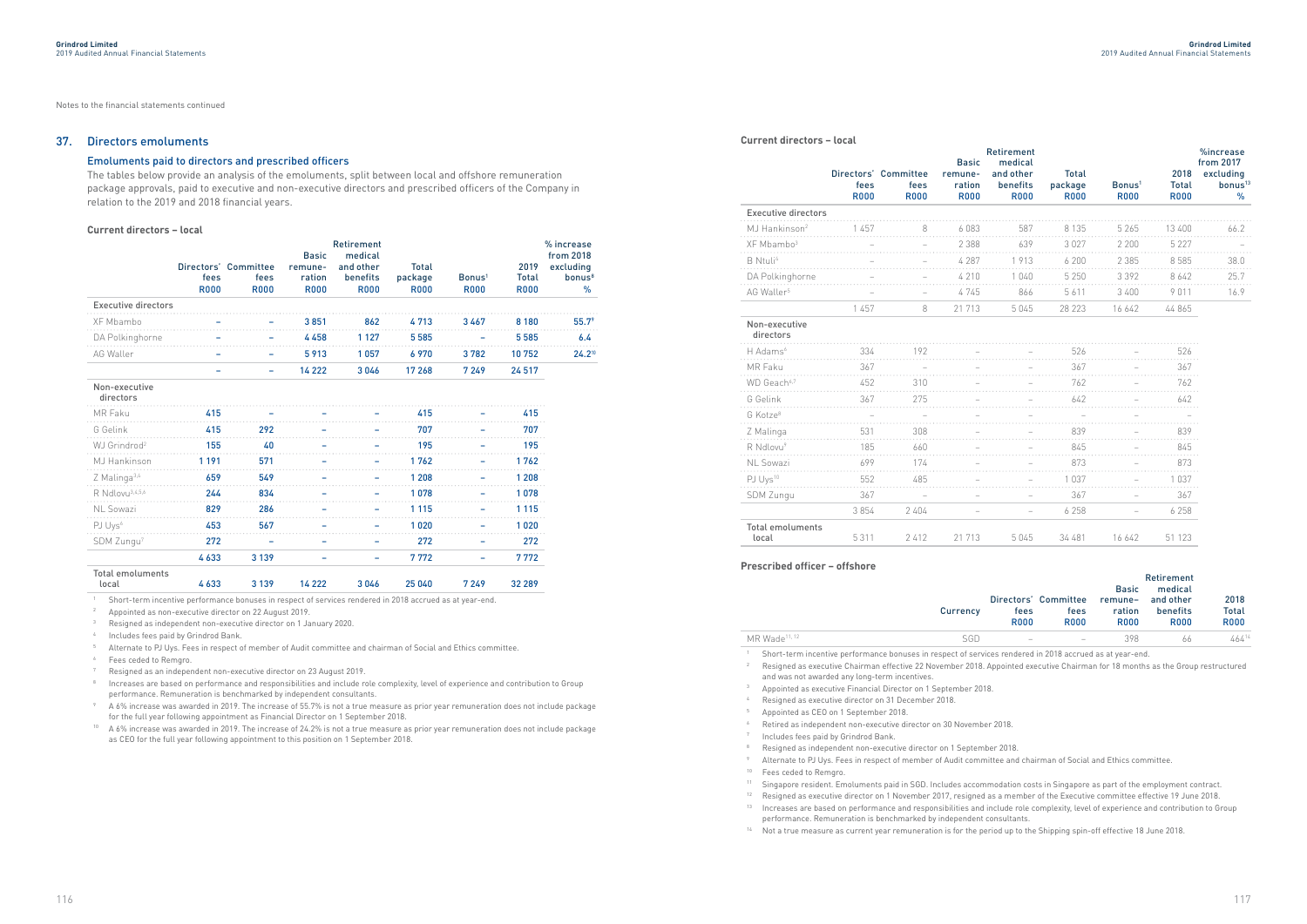## 37. Directors emoluments continued

## Director's interest in the Company

At 31 December 2019, the directors held interest in the Company as follows:

|                           |         | 2019                                         |         |                                       |
|---------------------------|---------|----------------------------------------------|---------|---------------------------------------|
| Ordinary                  | direct  | <b>Beneficial Non-beneficial</b><br>indirect | direct  | Beneficial Non-beneficial<br>indirect |
| W.J Grindrod <sup>1</sup> |         | 21 610                                       |         |                                       |
| M.J Hankinson             | 27 000  | 8000                                         | 27 000  | 8.000                                 |
| B Ntuli <sup>2</sup>      |         |                                              | 110000  |                                       |
| DA Polkinghorne           | 259 644 |                                              | 162 262 |                                       |
| AG Waller                 | 725 417 |                                              | 457858  |                                       |
| SDM Zungu <sup>3</sup>    |         |                                              | 4 228   |                                       |
|                           | 1012061 | 29 610                                       | 761 348 | 8.000                                 |
|                           |         |                                              |         |                                       |

<sup>1</sup> Appointed as non-executive director on 23 August 2019.

<sup>2</sup> Resigned as executive director on 31 December 2018.

<sup>3</sup> Resigned as independent non-executive director on 22 August 2019.

The beneficial direct shareholdings increased by 304 597 after year-end, further to vesting in terms of the forfeitable share plan.

#### Grindrod Limited share-price-linked option scheme

Share option gains and cash-settled share-price-linked option payments for 2019 were as follows:

|                                          | Share-price-linked<br>option payment |                     |  |
|------------------------------------------|--------------------------------------|---------------------|--|
| Executive directors/ prescribed officers | 2019<br><b>R000</b>                  | 2018<br><b>R000</b> |  |
| XF Mbambo                                | 215 774                              |                     |  |
| DA Polkinghorne                          | 503 474                              |                     |  |
| AG Waller                                | 1 172 775                            |                     |  |
| Total                                    | 1892023                              |                     |  |

A summary of options granted to executives and senior management, still to vest as at 31 December 2019, is as follows:

|                                                         | 2015      | 2016        | 2017          | 2017      | 2018      | 2019                     | <b>Total</b>  |
|---------------------------------------------------------|-----------|-------------|---------------|-----------|-----------|--------------------------|---------------|
| Price $[R]1$                                            | 10.48     | 5.09        | 7.65          | 6.02      | 7.40      | 8.13                     |               |
| Number of options granted <sup>2</sup>                  | 4988793   | 9 281 852   | 9 881 331     | 1900984   | 5 197 287 | 6 397 000                | 37 647 247    |
| Cancellations                                           | [435000]  | [961000]    | (578000)      | $\sim$    |           |                          | [1974000]     |
| Vesting on retirement/<br>transfer                      | [948000]  | (1,612,000) | (1517000)     | (150000)  |           | ۰                        | (4227000)     |
| Vested                                                  | [1706456] | [1506749]   |               |           |           | $\overline{\phantom{0}}$ | [3, 213, 205] |
| Vested as a result of<br>Shipping spin-off <sup>3</sup> | [73533]   | [1 412 000] | (1, 559, 000) | (520000)  |           | ۰                        | (4 226 333)   |
| Sub total                                               | 1 164 004 | 3790103     | 6 227 331     | 1 230 984 | 5 197 287 | 6 397 000                | 24 006 709    |
| Forfeiture                                              | [366 881] | (855051)    | [1815701]     | [90514]   | [1247276] | [52 000]                 | (4 427 423)   |
| Net total <sup>4</sup>                                  | 797 123   | 2935052     | 4411630       | 1 140 470 | 3950011   | 6345000                  | 19579286      |

<sup>1</sup> The price reflects the market price on the dates of the awards, mathematically adjusted on the successful conclusion of the Shipping division spin-off.

<sup>2</sup> Restructured during 2018 as a result of the Shipping division spin-off.

<sup>3</sup> Only applicable to employees in the Shipping division.

4 At 31 December 2019, the fair value of these options was R4.4 million.

#### The details of awards granted to executives as at 31 December 2019 are as follows:

| <b>Director</b> | Options at<br>1 January<br>2019 | <b>Options</b><br>granted<br>during<br>the year | <b>Options</b><br>vested<br>during<br>the year | Vesting<br>R | Options at<br>price 31 December<br>20191 | <b>Option</b><br>price<br>R | <b>Vesting dates</b> |
|-----------------|---------------------------------|-------------------------------------------------|------------------------------------------------|--------------|------------------------------------------|-----------------------------|----------------------|
| XF Mbambo       | 34999                           |                                                 | 34999                                          | 8.40         |                                          | 14.90                       | February 2019        |
|                 | 73 618                          |                                                 | 73 618                                         | 8.40         |                                          | 10.48                       | February 2019        |
|                 | 73616                           |                                                 |                                                |              | 73 616                                   | 10.48                       | February 2020        |
|                 | 65 170                          |                                                 | 65 170                                         | 8.40         |                                          | 5.09                        | February 2019        |
|                 | 65 170                          |                                                 |                                                |              | 65 170                                   | 5.09                        | February 2020        |
|                 | 65 170                          |                                                 |                                                |              | 65 170                                   | 5.09                        | February 2021        |
|                 | 67 583                          |                                                 |                                                |              | 67583                                    | 7.65                        | March 2020           |
|                 | 67 583                          |                                                 |                                                |              | 67583                                    | 7.65                        | March 2021           |
|                 | 67 585                          |                                                 |                                                |              | 67585                                    | 7.65                        | March 2022           |
|                 | 95 944                          |                                                 |                                                |              | 95944                                    | 7.40                        | February 2021        |
|                 | 95 944                          |                                                 |                                                |              | 95 944                                   | 7.40                        | February 2022        |
|                 | 95 944                          |                                                 |                                                |              | 95 944                                   | 7.40                        | February 2023        |
|                 |                                 | 331 333                                         |                                                |              | 331 333                                  | 8.13                        | March 2022           |
|                 |                                 | 331 333                                         |                                                |              | 331 333                                  | 8.13                        | March 2023           |
|                 |                                 | 331 334                                         |                                                |              | 331 334                                  | 8.13                        | March 2024           |
|                 | 868 326                         | 994 000                                         | 173 787                                        |              | 1 688 539                                |                             |                      |
| DA Polkinghorne | 22929                           |                                                 | 22 9 29                                        | 8.40         |                                          | 14.90                       | February 2019        |
|                 | 67 523                          |                                                 | 67 523                                         | 8.40         |                                          | 10.48                       | February 2019        |
|                 | 67 704                          |                                                 |                                                |              | 67704                                    | 10.48                       | February 2020        |
|                 | 152 063                         |                                                 | 152 063                                        | 8.40         |                                          | 5.09                        | February 2019        |
|                 | 152 063                         |                                                 |                                                |              | 152063                                   | 5.09                        | February 2020        |
|                 | 152 063                         |                                                 |                                                |              | 152 063                                  | 5.09                        | February 2021        |
|                 | 143 614                         |                                                 |                                                |              | 143 614                                  | 7.65                        | March 2020           |
|                 | 143 614                         |                                                 |                                                |              | 143 614                                  | 7.65                        | March 2021           |
|                 | 143 616                         |                                                 |                                                |              | 143 616                                  | 7.65                        | March 2022           |
|                 | 117 065                         |                                                 |                                                |              | 117 065                                  | 7.40                        | February 2021        |
|                 | 117 065                         |                                                 |                                                |              | 117065                                   | 7.40                        | February 2022        |
|                 | 117 063                         |                                                 |                                                |              | 117063                                   | 7.40                        | February 2023        |
|                 |                                 | 128 333                                         |                                                |              | 128 333                                  | 8.13                        | March 2022           |
|                 |                                 | 128 333                                         |                                                |              | 128 333                                  | 8.13                        | March 2023           |
|                 |                                 | 128 334                                         |                                                |              | 128 334                                  | 8.13                        | March 2024           |
|                 | 1 396 382                       | 385 000                                         | 242 515                                        |              | 1538867                                  |                             |                      |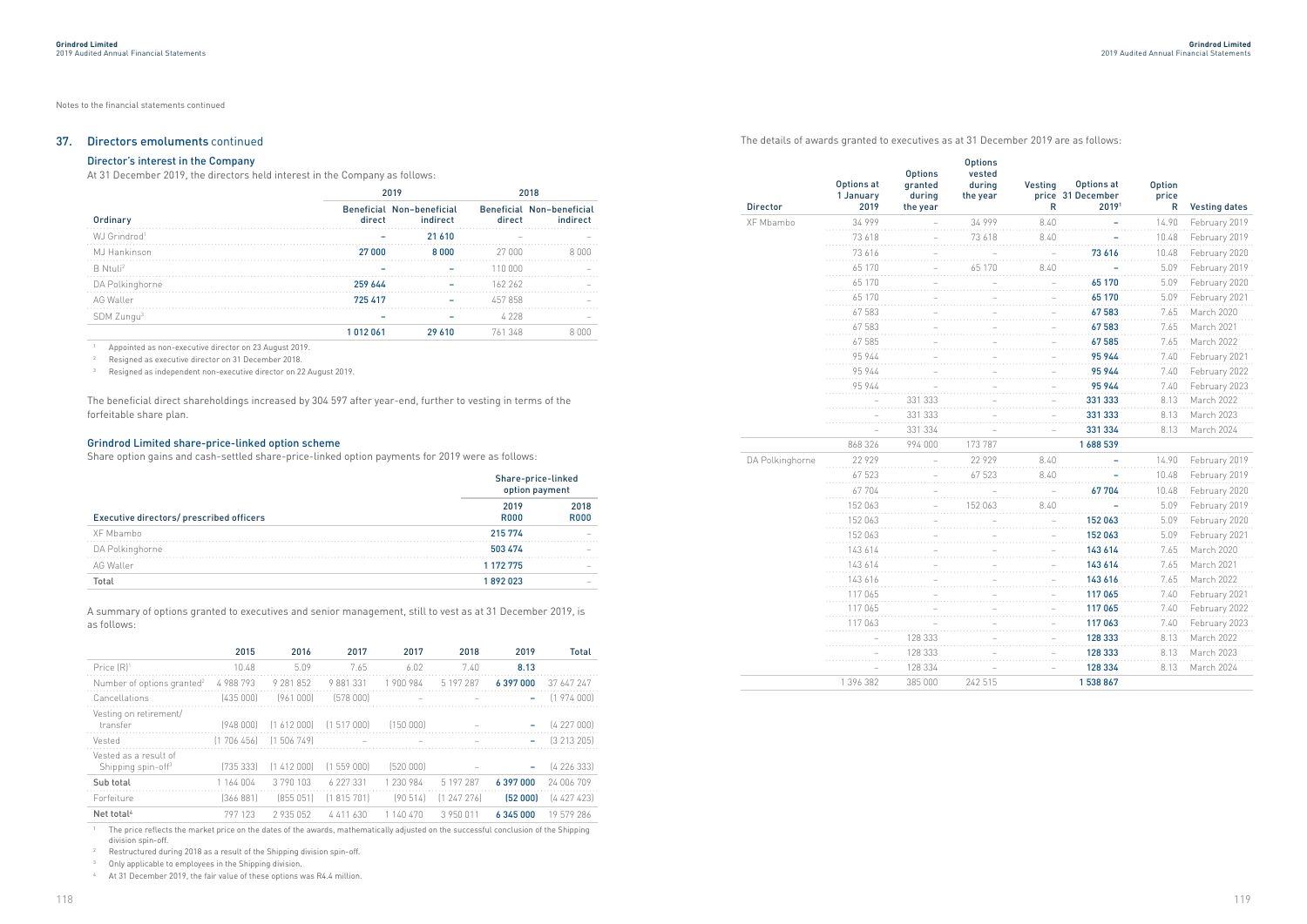## 37. Directors emoluments continued

| <b>Director</b> | Options at<br>1 January<br>2019 | <b>Options</b><br>granted<br>during<br>the year | <b>Options</b><br>vested<br>during<br>the year | Vesting<br>R | Options at<br>price 31 December<br>20191 | <b>Option</b><br>price<br>R | <b>Vesting dates</b> |
|-----------------|---------------------------------|-------------------------------------------------|------------------------------------------------|--------------|------------------------------------------|-----------------------------|----------------------|
| AG Waller       | 143 614                         |                                                 | 143 614                                        | 8.40         |                                          | 14.90                       | February 2019        |
|                 | 143 614                         |                                                 |                                                |              | 143 614                                  | 10.48                       | February 2020        |
|                 | 354 210                         |                                                 | 354 210                                        | 8.40         |                                          | 5.09                        | February 2019        |
|                 | 354 210                         |                                                 |                                                |              | 354 210                                  | 5.09                        | February 2020        |
|                 | 354 208                         |                                                 |                                                |              | 354 208                                  | 5.09                        | February 2021        |
|                 | 334 900                         |                                                 |                                                |              | 334 900                                  | 7.65                        | March 2020           |
|                 | 334 900                         |                                                 |                                                |              | 334 900                                  | 7.65                        | March 2021           |
|                 | 334 900                         |                                                 |                                                |              | 334 900                                  | 7.65                        | March 2022           |
|                 | 223 871                         |                                                 |                                                |              | 223 871                                  | 7.40                        | February 2021        |
|                 | 223 871                         |                                                 |                                                |              | 223 871                                  | 7.40                        | February 2022        |
|                 | 223869                          |                                                 |                                                |              | 223869                                   | 7.40                        | February 2023        |
|                 |                                 | 868 333                                         |                                                |              | 868 333                                  | 8.13                        | March 2022           |
|                 |                                 | 868 333                                         |                                                |              | 868 333                                  | 8.13                        | March 2023           |
|                 |                                 | 868 334                                         |                                                |              | 868334                                   | 8.13                        | March 2024           |
|                 | 3 0 2 6 1 6 7                   | 2 605 000                                       | 497 824                                        |              | 5 133 343                                |                             |                      |
| Total           | 5 290 875                       | 3 984 000                                       | 914 126                                        |              | 8 360 749                                |                             |                      |

At 31 December 2019, the fair value of these options was R2.0 million.

The cost of scheme settlements is hedged against 14 046 343 treasury shares (2018: 13 260 494), not allocated to the forfeitable share plan. During 2019, 460 000 shares (2018: 8 720 000 shares) were bought back at an average price of R5.95 (2018: R6.65).

## **Grindrod Limited forfeitable share plan**

The following table summarizes the movements in the forfeitable share plan during the year.

| Award date       | Date option | Number of<br>options<br>granted | Price <sup>1,2</sup><br>R | Number of<br>forfeitable<br>shares vested | Number of<br>forfeitable<br>shares<br>forfeited | Total<br>forfeitable<br>shares <sup>3</sup> |
|------------------|-------------|---------------------------------|---------------------------|-------------------------------------------|-------------------------------------------------|---------------------------------------------|
| 24 February 2014 | 2014        | 1 149 028                       | 27 15                     | (718952)                                  | [430076]                                        |                                             |
| 23 February 2015 | 2015        | 866 050                         | 1797                      | (441934)                                  | [273 272]                                       | 150 844                                     |
| 22 February 2016 | 2016        | 1499513                         | 961                       | [502744]                                  | [526953]                                        | 469816                                      |
| 28 February 2017 | 2017        | 140 514                         | 1387                      |                                           | (50.000)                                        | 90514                                       |
| 26 June 2017     | 2017        | 4 462 282                       | 13.87                     | (830,000)                                 | [898 773]                                       | 2 733 509                                   |
| 01 November 2017 | 2017        | 778418                          | 1548                      |                                           |                                                 | 778418                                      |
|                  |             | 8895805                         |                           | [2493630]                                 | (2179074)                                       | 4 223 10                                    |

<sup>1</sup> The price reflects the market price on the dates of the awards.

<sup>2</sup> The vesting price for the 2014, 2015 and 2016 awards that vested during 2019 was R7.68, R7.68 and R8.20 respectively.

<sup>3</sup> At 31 December 2019, the fair value of these options based on a closing share price of R5.03 was R21.2 million.

The table below shows the executive participants in the scheme. No forfeitable shares were granted to the executives during 2019.

| Award date      | Opening<br>balance<br>1 January 2018 shares vested | Number of<br>forfeitable | Total<br>forfeitable<br>shares <sup>1</sup> |
|-----------------|----------------------------------------------------|--------------------------|---------------------------------------------|
| XF Mbambo       | 452 568                                            |                          | 452 568                                     |
| DA Polkinghorne | 231814                                             | [97, 382]                | 134 432                                     |
| AG Waller       | 531 133                                            | [267559]                 | 263 574                                     |
|                 | 1 215 515                                          | [364941]                 | 850 574                                     |

<sup>1</sup> At 31 December 2019, the fair value of these options was R4.3 million.

## **Grindrod Bank share-price-linked option scheme**

A summary of options granted to executives and senior management of Grindrod Bank, still to vest as at 31 December 2019, is as follows:

|                     | <b>Options</b> | Price <sup>1</sup> | Restructure as<br>a result<br>of private<br>equity (PE) |           |                      |           |
|---------------------|----------------|--------------------|---------------------------------------------------------|-----------|----------------------|-----------|
| Date option granted | granted        | R                  | separation                                              |           | Lapse Vested/settled | Net total |
| 2015                | 1 309 000      | 11.04              | 36366                                                   | [146334]  | [962000]             | 237 032   |
| 2016                | 945 000        | 13 21              | 62 342                                                  | (100000)  | [501000]             | 406 342   |
| 2017                | 1 109 000      | 14.33              | 111 997                                                 | (265000)  | [22600]              | 729 997   |
| 2018                | 1 194 000      | 15.20              | 132 476                                                 | [248000]  | [215000]             | 863476    |
| 2019                | 1641000        | 16.54              | 200 078                                                 | [242 000] | (295000)             | 1 304 078 |
|                     | 6 198 000      |                    | 543 259                                                 | (1001334) | (2 199 000)          | 3 540 925 |

 $\frac{1}{1}$  The price and units were mathematically adjusted on the separation of Bank and Private Equity businesses.

Payments totalling R6 773 500 were made on Grindrod Bank options vesting and settled in 2019. This included payments made to D Polkinghorne of R960 080.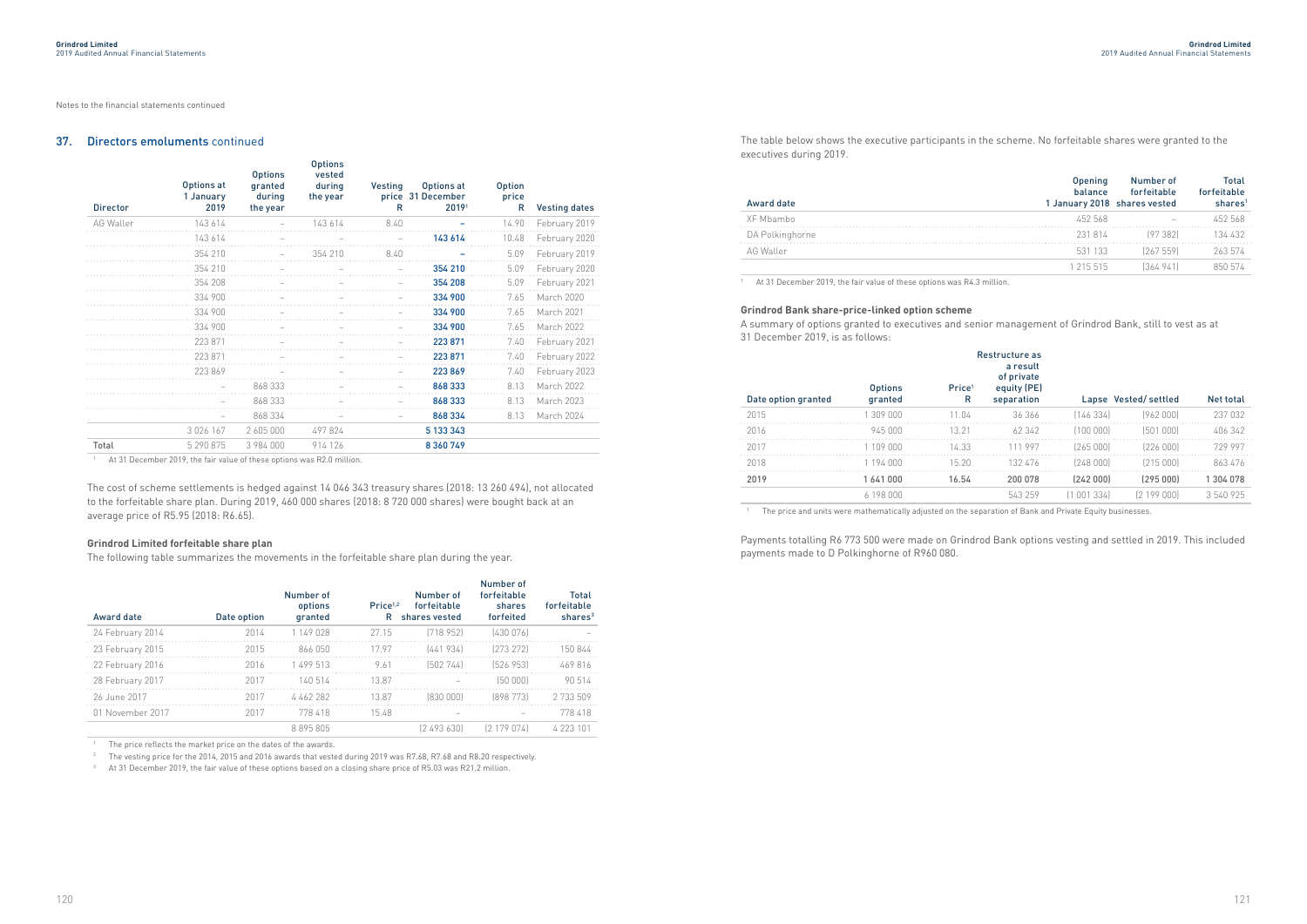#### 37. Directors emoluments continued

The details of awards granted to an executive as at 31 December 2019 are as follows:

| <b>Director</b> | Opening<br>balance<br>1 January<br>2019 | <b>Options</b><br>granted<br>during<br>the year | Adjustment<br>as a result<br>of PE<br>separation | <b>Options</b><br>vested<br>during<br>the year | Vesting<br>R | Opening<br>balance<br>price 31 December<br>2019 | <b>Option</b><br>price <sup>1</sup><br>R | <b>Vesting dates</b> |
|-----------------|-----------------------------------------|-------------------------------------------------|--------------------------------------------------|------------------------------------------------|--------------|-------------------------------------------------|------------------------------------------|----------------------|
| DA Polkinghorne | 49 000                                  |                                                 |                                                  | 49 000                                         | 16.93        |                                                 | 9.88                                     | February 2019        |
|                 | 47 000                                  |                                                 |                                                  | 47 000                                         | 16.93        |                                                 | 7.55                                     | February 2019        |
|                 | 47 000                                  |                                                 | 8518                                             |                                                |              | 55 518                                          | 7.55                                     | February 2020        |
|                 | 46 000                                  |                                                 |                                                  | 46 000                                         | 16.93        |                                                 | 13.21                                    | February 2019        |
|                 | 46 000                                  |                                                 | 8 3 3 7                                          |                                                |              | 54 337                                          | 13.21                                    | February 2020        |
|                 | 46 000                                  |                                                 | 8 3 3 7                                          |                                                |              | 54 337                                          | 13.21                                    | February 2021        |
|                 | 48 333                                  |                                                 | 8760                                             |                                                |              | 57093                                           | 14.33                                    | February 2020        |
|                 | 48 333                                  |                                                 | 8760                                             |                                                |              | 57093                                           | 14.33                                    | February 2021        |
|                 | 48 334                                  |                                                 | 8759                                             |                                                |              | 57093                                           | 14.33                                    | February 2022        |
|                 | 58 667                                  |                                                 | 10 632                                           |                                                |              | 69 299                                          | 15.20                                    | February 2021        |
|                 | 58 667                                  |                                                 | 10 632                                           |                                                |              | 69 299                                          | 15.20                                    | February 2022        |
|                 | 58 666                                  |                                                 | 10 633                                           |                                                |              | 69 299                                          | 15.20                                    | February 2023        |
|                 |                                         | 61 667                                          | 11 175                                           |                                                |              | 72842                                           | 16.54                                    | February 2022        |
|                 |                                         | 61 667                                          | 11 175                                           |                                                |              | 72842                                           | 16.54                                    | February 2023        |
|                 |                                         | 61 666                                          | 11 176                                           |                                                |              | 72842                                           | 16.54                                    | February 2024        |
|                 | 602 000                                 | 185 000                                         | 116894                                           | 142 000                                        |              | 761894                                          |                                          |                      |

<sup>1</sup> The price and units were mathematically adjusted on the separation of Bank and Private Equity businesses.

## 38. Going concern

The directors consider that the Group and Company have adequate resources to continue operating for the foreseeable future and that it is therefore appropriate to adopt the going concern basis of accounting in preparing the Group and Company's Annual Financial Statements. The directors have satisfied themselves that the Group and Company are in a sound financial position and that it has access to sufficient borrowing facilities to meet its foreseeable cash requirements including possible prolonged periods of low revenue due to COVID-19.

### 39. Subsequent events

#### Introduction

Grindrod has established a task team to monitor the impacts of COVID-19 on our people and business, provide guidance, and implement necessary measures. These measures are in accordance with the guidelines provided by the World Health Organisation (WHO) and the National Institute for Communicable Disease (NICD). We are also guided by the pronouncements and recommendations from the President of South Africa and the relevant government departments, particularly health, transport, energy and mineral resources and we continue to monitor developments. The health and safety of our employees come first.

### COVID-19 Impact

Grindrod's reporting date is 31 December 2019 and the first case of a positive infection in South Africa was only confirmed in March, the event and its impact has been treated as a non-adjusting subsequent event.

Whilst it is currently not possible to quantify the future impact the virus will have on the business due to the fluidity and uncertainty surrounding the situation, there are areas that will be impacted. Should the impact of the virus become material and quantifiable, Grindrod will provide the necessary guidance to the market through SENS.

#### Revenue

At our Port and Terminals, and Logistics businesses, we expect revenue in April to be impacted. The extent of the impact will depend on the duration of the closure of the South African non-essential businesses and Mozambique border for mineral cargoes by rail and road transport. Early indications, however, reveal that the government may allow some dispensation for the mines to continue operating under strict conditions once they have secured the necessary approvals. This may mitigate impact on our Port and Terminals.

Our Container businesses are assisting with essential cargoes and are currently operating well below optimal levels. The non-essential cargoes inbound will be stored for later delivery.

Equally, our Carrier businesses will be impacted. OEMs closed their operations and whilst we continue to store their vehicles, we have no carriers currently running. Capital spend at the Umlaas road Autoport project was suspended.

Although fuel is a critical commodity, we expect demand to drop markedly as less driving is expected. It is likely that this operation will close temporarily during the lockdown.

Rail locomotives leased to mines within South Africa have called Force Majeure on certain contracts citing their inability to operate during the lock down period. In Mozambique, locomotives leased to port operations have been impacted with reduced volumes expected in April.

### Private Equity and Property backed loans and advances

Valuations of Grindrod's private equity and property investments are likely to be impacted. There is downward risk on the North Coast property backed lending. Currently the underlying property is valued conservatively as agricultural property despite the borrower having secured the right to rezone it for residential, commercial or mixed use. Independent valuations of the underlying properties held as security for the advances, indicate a range of between R1.9 billion and R3.3 billion whereas the total exposure to the Group is under R1.5 billion. Whilst markets remain uncertain on what the total impact of COVID-19 will be on South Africa, expectations are that the property market allows for more stable investment opportunities, particularly with the decrease in interest rates.

Grindrod's investment in the UK property market is also expected to be impacted. However, the UK government's extensive support for the economy and businesses is expected to limit the impact of the virus, and market expectations are that the UK economy will contract in quarter two of 2020 but rebound by late quarter four of 2020 or early 2021. (Source: Oxford Economics)

#### Bank advances and lending book

Grindrod Bank, together with the broader banking industry are playing a critical role with relief measures in response to the expected increase in customer requests for loan restructures or temporary relief. The accounting and regulatory impacts on provisioning will be clarified in due course.

#### Disposal programme

As the focus of all businesses has shifted to their COVID-19 impact and responses, we expect that there may be delays in executing the disposal programme covering the remaining investments in the Marine Fuel and Agricultural segment. The extent of the delays will only become clearer after the lockdown period and the direction taken by various jurisdictions emerges.

#### Balance sheet and liquidity

Grindrod is deploying its available cash on priorities during this time. Identified non-essential cost items, and projects are being deferred. The impact of lockdown on Grindrod's liquidity outlook is assessed continuously. Offshore cash is being repatriated into South Africa and banks engaged to secure additional headroom in the event of a prolonged period of low revenue. Grindrod Bank has sufficient headroom on its liquidity cover and capital adequacy ratios, and these metrics are being monitored closely.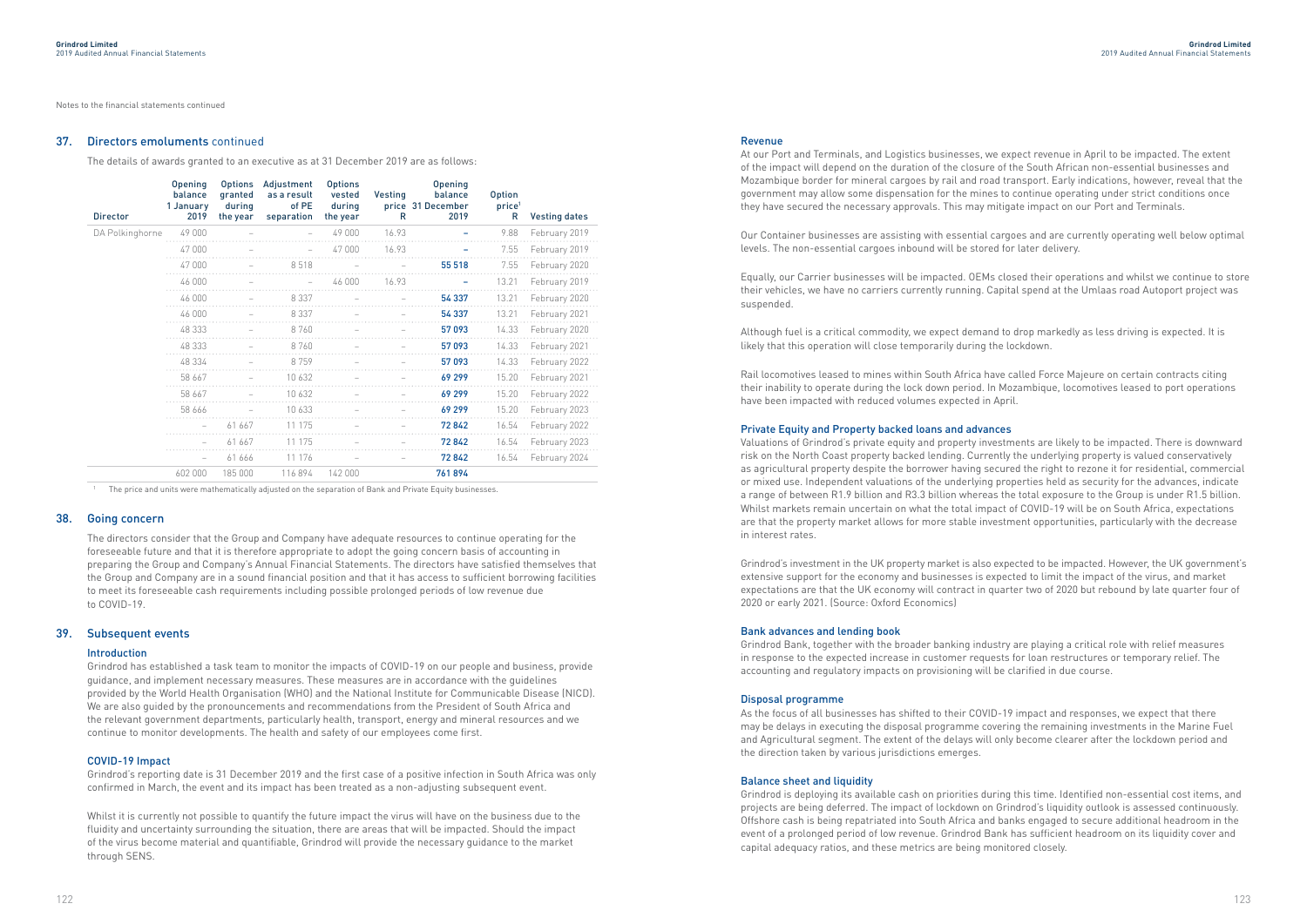### 40. Key accounting estimates and judgements

In preparing Grindrod's Annual Financial Statements in compliance with IFRS, key sources of uncertainty and critical judgements were required in applying Grindrod's accounting policies.

Certain critical accounting policies and key sources of estimation uncertainty identified as involving particularly complex or subjective judgements or assessments in Grindrod's Annual Financial Statements are outlined below.

#### Property, plant and equipment

The degree of judgement and estimation is required when assessing residual values and useful lives of the property, plant and equipment. Residual values of these assets are reviewed annually after considering future market conditions, the remaining life of the asset and projected disposal values. The estimation of the useful lives is based on historic performance as well as expectation about future use and, therefore, requires a degree of judgement to be applied. The depreciation rates represent management's current best estimate of the useful lives of the assets. Properties accounted for as own use assets are thus held at cost less depreciation. Where market indicators reflect that these properties could realise more than their carrying values if disposed of, the depreciation is halted. Details on the property, plant and equipment is provided for in note 3.

#### Right of use assets and lease liability

Right of use asset and a corresponding liability arose from the adoption of IFRS 16 Leases and Grindrod selected a full retrospective approach which is a significant accounting choice that resulted in restatement of the 2019 Annual Financial Statements. Determination of the right of use assets and corresponding liability involves judgement on and estimate of key inputs being interest rates, future cashflows and duration of the lease contract.

#### **Goodwill**

Grindrod has a material goodwill carrying value in its balance sheet. The key judgement in assessing the impairment of the goodwill was forecasting the future cashflows from businesses that support the goodwill, growth rate and the appropriate discount rate. Sturrock Grindrod Maritime (SGM) makes up the highest portion of Grindrod's goodwill balance and the assessment of its future cashflows was a key judgement given its suboptimal performance that was mainly driven by a new acquisition that did not contribute to current earnings. Management considered the forecasted future cashflows to be achievable.

The details on the inputs used in assessing the impairment are outlined in note 4.

#### Investment in joint ventures

Management assesses contractual agreements in determining the classification of its joint arrangements. Under contractual agreements, where neither party has the right to unilaterally control the company nor unanimous consent is required for all decisions made with regards to the relevant activities of the company, such entities are classified as joint ventures. The determination will include the voting rights and limits of authority as detailed in agreements. This has resulted in circumstances where the entities are classified as joint ventures when the ownership exceeds 50%. Significant operations where Grindrod holds a majority of the shares but the entities are jointly managed are TCM, RBT, NLPI, GPR and RBTG; these entities are equity accounted in terms of IAS 28 Investments in Associates and Joint Ventures.

Refer to notes 5 and 6 for a list of significant joint arrangements.

#### Other investments

Some of Grindrod's assets and liabilities are measured at fair value for financial reporting purposes. In estimating the fair value of an asset or liability, Grindrod uses market-observable data to the extent it is available. Where Level 1 inputs, as defined by fair value hierarchy in IFRS 13 Fair Value Measurements, are not available, Grindrod engages third party qualified valuers to perform valuations. Where there is no observable data, Level 3, management will make assumptions based on their knowledge, experience, prevailing economic variables and other factors in carrying out fair value measurements in terms of IFRS 13 Fair Value Measurements.

Individually significant carrying values that were classified as Level 3 valuations were loans and advances secured by the borrowers' North Coast properties, Blythedale and Addington, and the majority of the private equity and property investment portfolio. The assessment of the adequacy of these properties as security was performed using a rate per square metre of undeveloped farmland, although these properties were released from agricultural use, and are therefore allowed to be rezoned for residential, commercial or mixed use. These properties have been cleared of the land claim. A portion of the Blythedale property is funded externally by ABSA who has a bond over this property and who also commissioned an independent valuation as part of the funding transaction. There is also a profit share arrangement which is determined at an agreed rate of 30% of the surplus on disposal of the property. The recorded fair value falls within an acceptable range of possible values.

Additional information about the valuation and key inputs used in determining the fair value of the various assets and liabilities are disclosed in note 35.

#### Loans and advances, and trade and other receivables

Significant judgement is required in assessing the impairment on loans and advances in terms of the requirements of IFRS 9 Financial Instruments relating to expected credit loss (ECL). The significant judgements applied by Grindrod in determining the impairment include the expected realisable value of the collateral securing the advance, the probability that an advance will default (Probability of Default (PD), credit risk changes (Significant Increase in Credit Risk (SICR)), the size of credit exposures (Exposure at Default (EAD)), and the expected loss on default (Loss Given Default (LGD)) using the three-stage model. For trade and other receivables, a provision matrix is used.

Refer to note 35 for more detail on ECL.

#### Non-current assets held for sale

Following a strategic review of its asset portfolio in May 2019, the Grindrod management took a decision, supported by its Board, to dispose of its investments in the Marine Fuels and Agricultural Logistics segment. Key judgements made related to the classification of this segment as NCAHFS in terms of IFRS 5 Non-Current Assets Held for Sale and Discontinued Operations and the related assessment of fair value less cost to sell.

Management is confident that disposal of these assets is highly probable, with NWK having been disposed of in September 2019 for R202 million, which supports the judgement made to classify the segment as NCAHFS made. The valuation of the Marine Fuels trading business involved judgement to classify it as part of the disposal group and estimates involving key inputs in the valuation methodology being sustainable earnings and the price earnings ratio used. Senwes was adjusted to its share price traded on the ZAR X as at 31 December 2019, and therefore no material judgements were in the Senwes valuation.

Refer to notes 13 and 25 for details regarding non-current assets held for sale and discontinued operations respectively.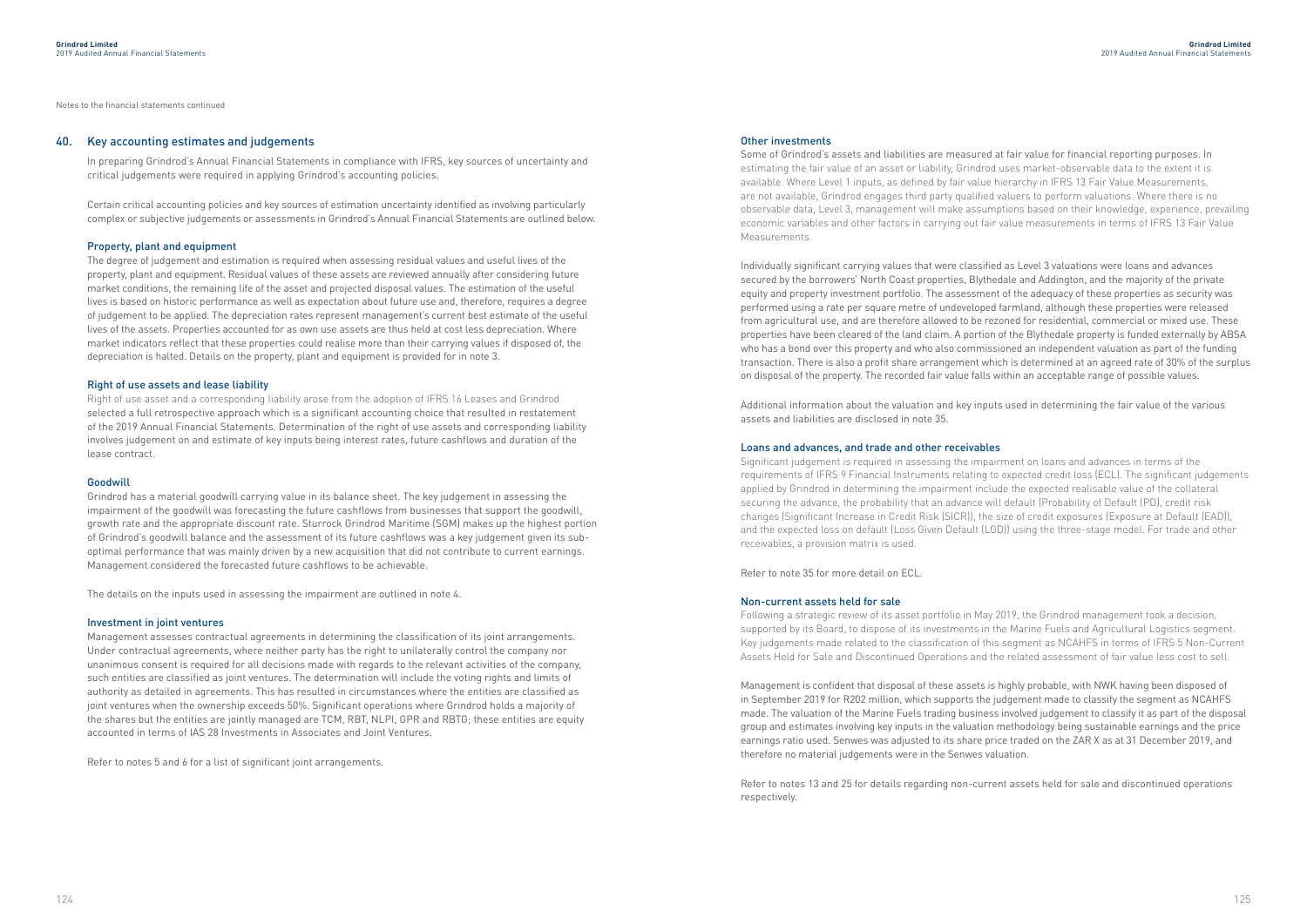### 40. Key accounting estimates and judgements continued

#### **Control assessment**

Grindrod holds its investments and conducts certain of its banking investment activities using joint ventures, associates, minority shareholdings in private companies and special purpose entities. These entities may be funded by preference shares, term loans, equity or a combination of all of these. IFRS 10 Consolidated Financial Statements defines control and establishes control as a basis for consolidation. Significant judgement is made in assessing control over these entities. In assessing control, irrespective of its shareholding or Board influence, Grindrod determined whether it had exposure or rights to variable returns from its involvement with the investee, and its ability to affect those returns through its power over the investee.

Grindrod has special purpose entities that are often deemed to act "on auto pilot" when rights and obligations are pre-determined on the initial establishment of the entity. In these instances, the directors initially view these rights as protective in nature to ensure that Grindrod is able to secure its funding into those entities. Grindrod reviews these structures as circumstances change, such as payment defaults and inadequate security against the loan or funding. Where there have been material changes that resulted in a default event or Grindrod have had to provide some cure to the structure, such action would typically result in control changing as Grindrod's protective rights become substantive in nature, and consolidation would be triggered. This did occur during the year and note 8 presents the effects of this being implemented in respect of two investments.

The Bank manages two Trusts with material assets and obligations, and it was determined during the current year control review that these Trusts had erroneously not been consolidated in prior years. The key judgement applied was that control exists because Grindrod Bank has the power to appoint the majority of the Trustees, it manages the daily operations of the Trust and owns the underlying Preference share investments. The Annual Financial Statements have been restated for the effects of correcting this error as disclosed in note 2.

|                                  |       | 2019        | 2018<br>Restated* |
|----------------------------------|-------|-------------|-------------------|
|                                  | Notes | <b>R000</b> | <b>R000</b>       |
| <b>Assets</b>                    |       |             |                   |
| Non-current assets               |       |             |                   |
| Investments in subsidiaries      |       | 8089196     | 7778583           |
| Other investments                |       | 5319        | 6636              |
| Deferred taxation                | 8     |             | 3 3 8 9           |
| Total non-current assets         |       | 8094515     | 7788608           |
| <b>Current assets</b>            |       |             |                   |
| Trade and other receivables      |       | 20 5 68     | 20 772            |
| Amounts due by Group companies   | 14    | 872 553     | 766 296           |
| Cash and cash equivalents        |       | 6447        | 4030              |
| <b>Total current assets</b>      |       | 899 568     | 791 098           |
| <b>Total assets</b>              |       | 8994083     | 8 579 706         |
| <b>Equity and liabilities</b>    |       |             |                   |
| Capital and reserves             |       |             |                   |
| Share capital and premium        | 10    | 4823012     | 4823012           |
| Equity compensation reserve      |       | 20 681      | 20 471            |
| Accumulated profit               |       | 2736324     | 3 680 118         |
| <b>Total equity</b>              |       | 7580017     | 8 523 601         |
| Current liabilities              |       |             |                   |
| Trade and other payables         | 11    | 519834      | 44 3 5 3          |
| Amounts due to Group companies   | 14    | 893090      | 10 0 21           |
| Taxation                         |       | 1 1 4 2     | 1731              |
| <b>Total current liabilities</b> |       | 1414066     | 56 105            |
| Total equity and liabilities     |       | 8994083     | 8 579 706         |

| <b>Assets</b>                    |    |         |           |
|----------------------------------|----|---------|-----------|
| Non-current assets               |    |         |           |
| Investments in subsidiaries      | 6  | 8089196 | 7778583   |
| Other investments                |    | 5319    | 6636      |
| Deferred taxation                | 8  | ۰       | 3 3 8 9   |
| Total non-current assets         |    | 8094515 | 7788608   |
| Current assets                   |    |         |           |
| Trade and other receivables      | 9  | 20568   | 20 772    |
| Amounts due by Group companies   | 14 | 872 553 | 766 296   |
| Cash and cash equivalents        |    | 6447    | 4030      |
| <b>Total current assets</b>      |    | 899 568 | 791 098   |
| <b>Total assets</b>              |    | 8994083 | 8 579 706 |
| <b>Equity and liabilities</b>    |    |         |           |
| Capital and reserves             |    |         |           |
| Share capital and premium        | 10 | 4823012 | 4823012   |
| Equity compensation reserve      |    | 20 681  | 20 471    |
| Accumulated profit               |    | 2736324 | 3 680 118 |
| Total equity                     |    | 7580017 | 8 523 601 |
| Current liabilities              |    |         |           |
| Trade and other payables         | 11 | 519834  | 44 353    |
| Amounts due to Group companies   | 14 | 893090  | 10 021    |
| Taxation                         |    | 1 1 4 2 | 1731      |
| <b>Total current liabilities</b> |    | 1414066 | 56 105    |
| Total equity and liabilities     |    | 8994083 | 8 579 706 |
|                                  |    |         |           |

\* Restated for reclassification of amounts due by and from Group companies. Refer to note 2.

# COMPANY STATEMENT OF FINANCIAL POSITION **as at 31 December 2019**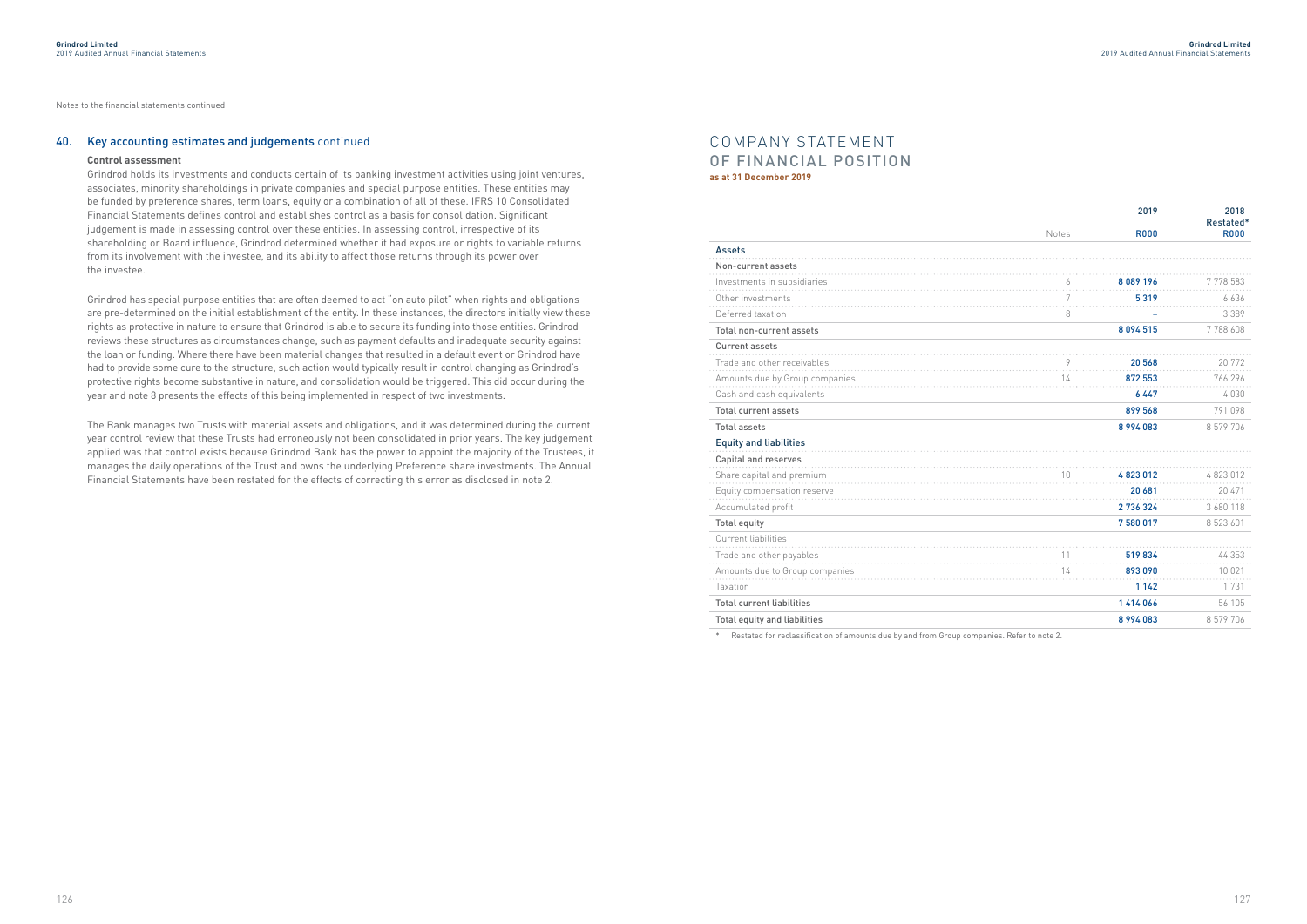|                                                       |              | 2019        | 2018<br>Restated* |
|-------------------------------------------------------|--------------|-------------|-------------------|
|                                                       | <b>Notes</b> | <b>R000</b> | <b>R000</b>       |
| <b>Operating activities</b>                           |              |             |                   |
| Cash (utilised by)/ generated from operations         | 13.1         | (12137)     | 8691              |
| Interest received                                     |              |             | 432               |
| Interest paid                                         |              | [36]        |                   |
| Dividends received                                    |              | 343 424     | 295 896           |
| Dividends paid                                        |              | (215401)    | (65682)           |
| Taxation paid                                         | 13.2         | [2, 481]    | [2 032]           |
| Net cash inflows from operating activities            |              | 113 369     | 237 305           |
| Investing activities                                  |              |             |                   |
| Disposal of other investments                         |              | 1378        |                   |
| Acquisition of additional interest in subsidiaries    |              | [524 288]   | [616 953]         |
| Net advances from subsidiaries                        |              | 411958      | 376 524           |
| Net cash outflows from investing activities           |              | (110952)    | [240 429]         |
| <b>Financing activities</b>                           |              |             |                   |
| Net cash flows from financing activities              |              |             |                   |
| Net increase/ (decrease) in cash and cash equivalents |              | 2417        | [3 124]           |
| Cash and cash equivalents at beginning of the year    |              | 4030        | 7 1 5 4           |
| Cash and cash equivalents at end of the year          |              | 6447        | 4030              |

\* The company consolidated statement of cash flows has been restated to disclose funds advanced to and from Group companies as investing activities in terms of IAS 7 Statement of Cash Flows. Refer to note 2.

# COMPANY STATEMENT OF CASH FLOW **for the year ended 31 December 2019**

|                                                          | <b>Notes</b> | 2019<br><b>R000</b> | 2018<br><b>R000</b> |
|----------------------------------------------------------|--------------|---------------------|---------------------|
| Dividend revenue                                         |              | 343 424             | 295 896             |
| Other income                                             |              | 6 3 4 3             |                     |
| Employment costs                                         |              | (12008)             | [4388]              |
| Provision for impairment on inter-Company loans          | 3            | [919437]            |                     |
| Impairment of investments                                | 4            | [213 676]           |                     |
| Net profit on sale of investments                        |              |                     | 269 845             |
| Auditors' remuneration                                   |              | (3181)              | (3000)              |
| Professional fees                                        |              | (2294)              | (3742)              |
| Other administrative costs                               |              | (2 130)             | 4689                |
| Operating (loss)/ profit                                 |              | [802959]            | 559 300             |
| Interest received                                        |              | 79883               | 66 970              |
| Interest paid                                            |              | (36)                |                     |
| (Loss)/ profit before taxation                           |              | [723 112]           | 626 270             |
| Taxation                                                 | 5            | (5281)              | (2058)              |
| (Loss)/ profit for the year attributable to shareholders |              | (728393)            | 624 212             |
| Total comprehensive (loss) income for the year           |              | [728 393]           | 624 212             |

# COMPANY INCOME STATEMENT **for the year ended 31 December 2019**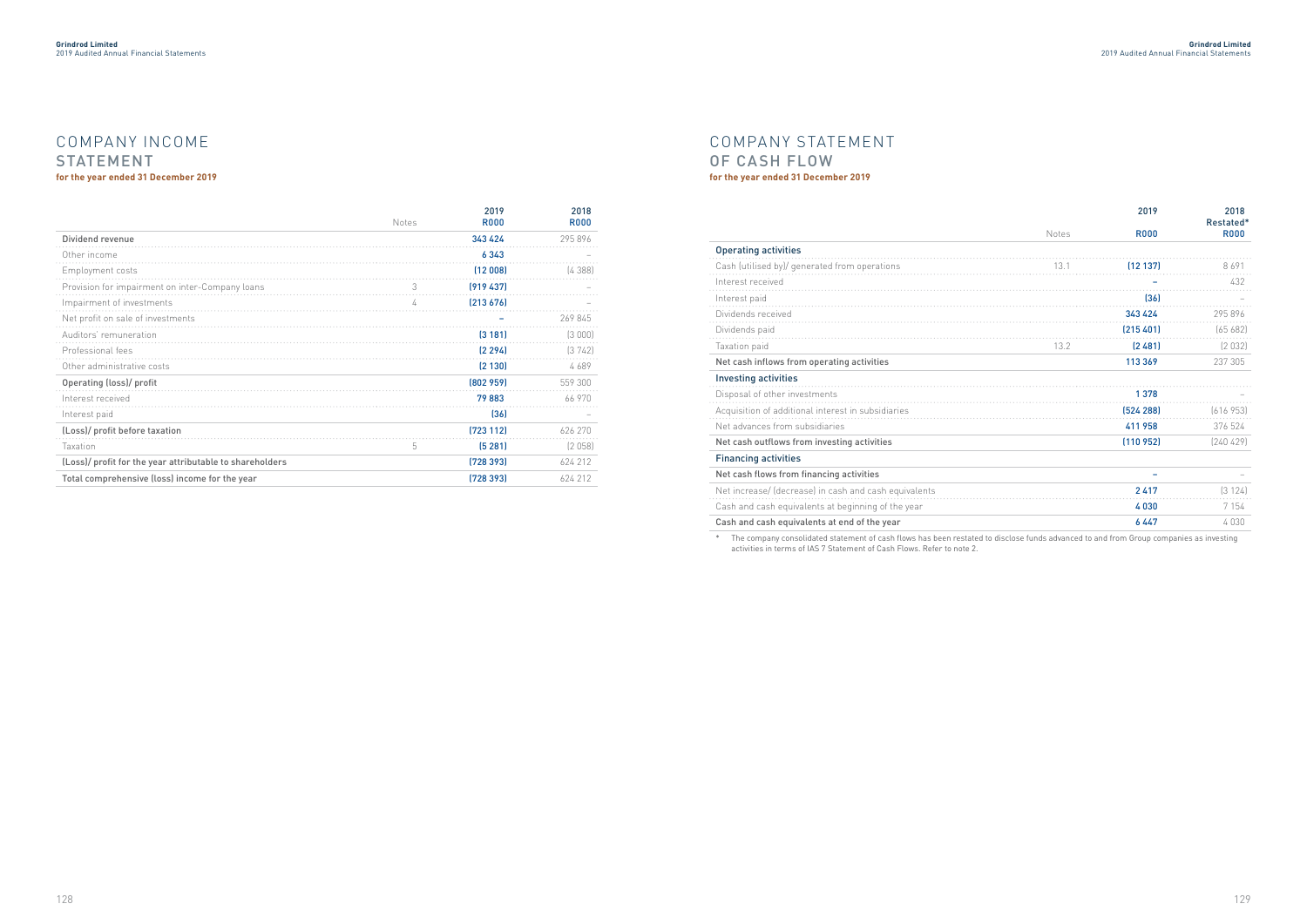|                                                              | 2019<br><b>R000</b> | 2018<br><b>R000</b> |
|--------------------------------------------------------------|---------------------|---------------------|
| Ordinary and preference share capital and share premium      | 4823012             | 4823012             |
| Balance at beginning of the year                             | 4823012             | 6407374             |
| Return of share capital                                      |                     | [1584362]           |
| Equity compensation reserve                                  | 20 681              | 20 471              |
| Balance at beginning of the year                             | 20 471              | 20 133              |
| Share-based payments                                         | 210                 | 338                 |
| Movement in accumulated profit                               | 2 736 324           | 3 680 118           |
| Balance at beginning of the year                             | 3 680 118           | 5778674             |
| (Loss)/ profit for the year attributable to shareholders     | [728 393]           | 624 212             |
| Ordinary dividends paid*                                     | [149 357]           | [2657086]           |
| Preference dividends paid**                                  | (66044)             | (65682)             |
| Total interest of shareholders of the Company                | 7580017             | 8 5 23 6 0 1        |
| Total equity attributable to all shareholders of the Company | 7580017             | 8 523 601           |

\* In the prior year ordinary dividends relate to the Shipping spin-off.

\*\* Preference dividends paid relate to cumulative, non-redeemable, non-participating and non-convertible preference shares declared and are based on 88% of the prime interest rate.

# COMPANY STATEMENT OF CHANGES IN EQUITY **for the year ended 31 December 2019**

## 1. Accounting policies

Refer to Group accounting policies

## 2. Restatement

## Statement of cash flows

The Company receives and advances loans from and to Group companies. In the prior year, the movement in these Group loans was classified as operating cashflows in error. These movements should be classified as investing. Consequently, the prior year statement of cashflows has been restated.

The impact of the restatement is as follows:

|                                                    | <b>Previously reported</b><br>2018<br><b>R000</b> | Adjustment<br>2018<br><b>R000</b> | <b>Restated</b><br>2018<br><b>R000</b> |
|----------------------------------------------------|---------------------------------------------------|-----------------------------------|----------------------------------------|
| Net cash inflows from operating activities         | 613829                                            | [376 524]                         | 237 305                                |
| Net cash flows from investing activities           | (616 953)                                         | 376 524                           | [240 429]                              |
| Net cash flows from financing activities           |                                                   |                                   |                                        |
| Net decrease in cash and cash equivalents          | (3124)                                            |                                   | (3124)                                 |
| Cash and cash equivalents at beginning of the year | 7 1 5 4                                           |                                   | 7 154                                  |
| Cash and cash equivalents at end of the year       | 4030                                              |                                   |                                        |

#### Statement of financial position

In the prior year amounts due by Group companies was disclosed in trade and other receivables and amounts due to Group companies was disclosed in trade and other payables in error. This has been separately disclosed on the face of the balance sheet.

The impact of the restatement is as follows:

|                                | <b>Previously reported</b><br>2018<br><b>R000</b> | Adjustment<br>2018<br><b>R000</b> | <b>Restated</b><br>2018<br><b>R000</b> |
|--------------------------------|---------------------------------------------------|-----------------------------------|----------------------------------------|
| Total non-current assets       | 7788608                                           |                                   | 7788608                                |
| Trade and other receivables    | 787 068                                           | [766 296]                         | 20.772                                 |
| Amounts due by Group companies |                                                   | 766 296                           | 766 296                                |
| Cash and cash equivalents      | 4030                                              |                                   | 4030                                   |
| Total current assets           | 791 098                                           |                                   | 791 098                                |
| Total assets                   | 8579706                                           |                                   | 8 579 706                              |
| Total equity                   | 8 523 601                                         |                                   | 8 523 601                              |
| Trade and other payables       | 54 374                                            | (10021)                           | 44 353                                 |
| Amounts due to Group companies |                                                   | 10 0 21                           | 10 021                                 |
| Taxation payable               | 1 7 3 1                                           |                                   | 1 7 3 1                                |
| Total current liabilities      | 56 105                                            |                                   | 56 105                                 |
| Total equity and liabilities   | 8579706                                           |                                   | 8 579 706                              |

# NOTES TO THE FINANCIAL STATEMENTS **for the year ended 31 December 2019**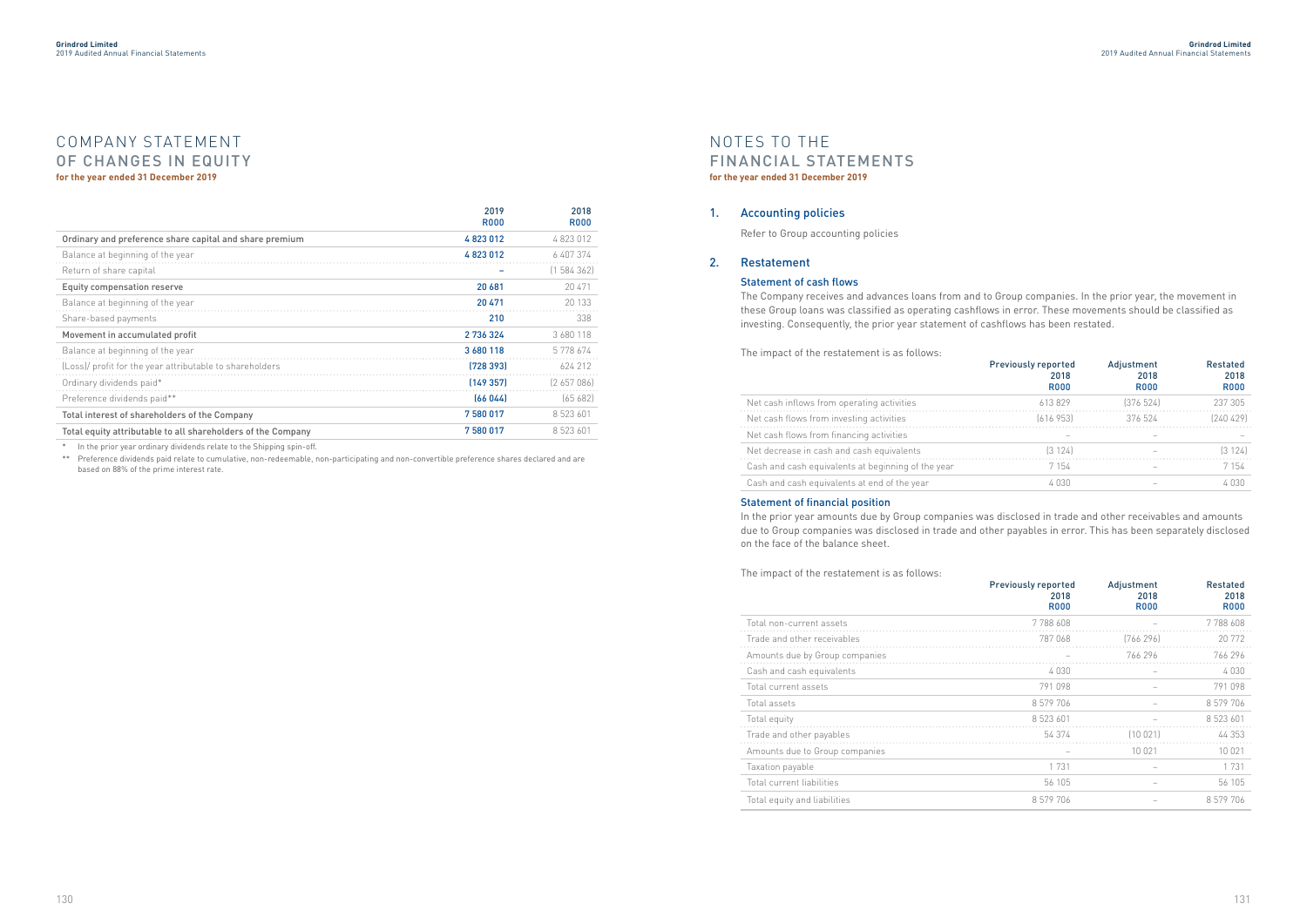## 3. Provision for impairment on inter-Company loans and guarantees

|                                                  | 2019             | 2018        |
|--------------------------------------------------|------------------|-------------|
|                                                  | R <sub>000</sub> | <b>R000</b> |
| Provision for impairments on inter-Company loans | (919437)         | $\sim$      |

In the current year, recovery of funding of R443 million to the B-BBEE consortium, Newshelf 1279 (RF) (Pty) Ltd, is assessed to be doubtful and has been impaired. In addition, Grindrod provided a guarantee to Grindrod Mauritius against the loan of R476 million that Grindrod Mauritius provided to CMOG. Recovery of this loan by Grindrod Mauritius to CMOG is considered doubtful.

## 4. Impairment of investments

| 2019                                  | 2018        |
|---------------------------------------|-------------|
| <b>R000</b>                           | <b>R000</b> |
| [213676]<br>Impairment of investments | $\sim$      |

This relates to the impairment of the investment in Grindrod Trading Holdings (Pty) Ltd to the underlying net asset value in terms of IFRS 9 Financial Instruments.

## 5. Taxation

|                                     | 2019<br><b>R000</b> | 2018<br><b>R000</b> |
|-------------------------------------|---------------------|---------------------|
| Current taxation                    | 1892                | 2 058               |
| Deferred taxation                   |                     |                     |
| On income for the year              | [1]                 |                     |
| Prior year                          | 3 3 9 0             |                     |
| Total taxation per income statement | 5 2 8 1             | <b>በ58</b>          |

The reconciliation of the effective tax rate with the company tax rate is as follows:

|                                        | 2019<br>$\%$ | 2018<br>$\%$ |
|----------------------------------------|--------------|--------------|
| Rate of South African company taxation | (28.0)       | 28 N         |
| Exempt dividends                       | (16.5)       | 28.6         |
| Expenses not allowed <sup>1</sup>      | 44.3         |              |
| Prior year                             | (0.5)        |              |
| Effective rate of taxation             | [0.7]        |              |

<sup>1</sup> Consist of impairments of investments and provision for quarantee.

## 6. Investments in subsidiaries

|                             | 2019<br><b>R000</b> | 2018<br><b>R000</b> |
|-----------------------------|---------------------|---------------------|
| Investments in subsidiaries | 8 0 7 2 2 4 7       | 7 761 634           |
| Share-based payments        | 16949               | 16949               |
|                             | 8089196             | 7 778 583           |

Details of the investments in subsidiaries are shown on the schedule of interest in subsidiaries on page 139.

Notes to the financial statements continued

## 7. Other investments

| Listed investments measured at EVTPL            |  |
|-------------------------------------------------|--|
| Unlisted investments measured at amortised cost |  |

|                                                 | 2019<br><b>R000</b> | 2018<br><b>R000</b> |
|-------------------------------------------------|---------------------|---------------------|
| Listed investments measured at FVTPL            | 274                 | 213                 |
| Unlisted investments measured at amortised cost | 5045                | 6 423               |
|                                                 | 5319                | 6 636               |

Listed investments consist of Grindrod Shipping shares marked to market with an observable listed share price on the New York stock exchange as at 31 December 2019. Unlisted investments mainly consist of insurance cell captives.

## 8. Deferred taxation

| 2019<br><b>R000</b> | 2018<br><b>R000</b> |
|---------------------|---------------------|
|                     |                     |
|                     | 3389                |
|                     | 3389                |
|                     |                     |
| 3 3 8 9             | 3389                |
| (3389)              |                     |
|                     | 3389                |
|                     |                     |
|                     | 3389                |
|                     | 3389                |
|                     |                     |

## 9. Trade and other receivables

Non-interest bearing loan to Adopt-A-School

| 2019<br><b>R000</b> | 2018<br><b>R000</b> |
|---------------------|---------------------|
| 20568               | 20 772              |
| 20568               | 20 772              |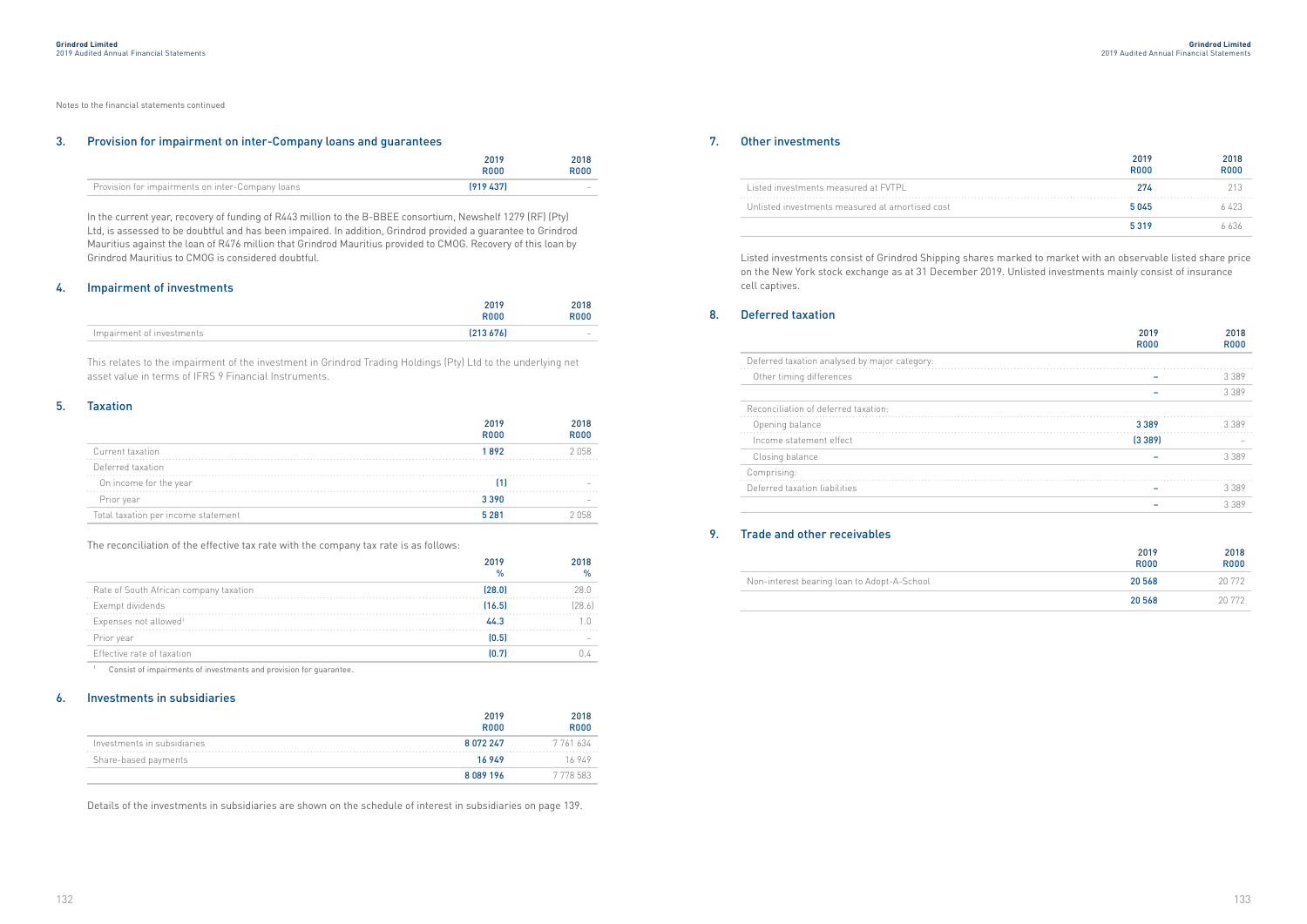#### **Grindrod Limited** 2019 Audited Annual Financial Statements

Notes to the financial statements continued

## 10. Share capital and premium

|                                                                                                                       | 2019<br><b>R000</b> | 2018<br><b>R000</b> |
|-----------------------------------------------------------------------------------------------------------------------|---------------------|---------------------|
| Authorised                                                                                                            |                     |                     |
| 2750 000 000 ordinary shares of 0.002 cents each                                                                      | 55                  | .hh                 |
| 20 000 000 cumulative, non-redeemable, non-participating and non-convertible<br>preference shares of 0.031 cents each | o                   |                     |
|                                                                                                                       | 61                  |                     |
| Issued                                                                                                                |                     |                     |
| 762 553 314 ordinary shares of 0.002 cents each                                                                       | 15                  | 15                  |
| 7400000 cumulative, non-redeemable, non-participating and non-convertible<br>preference shares of 0.031 cents each    |                     |                     |
|                                                                                                                       | 17                  |                     |
|                                                                                                                       |                     |                     |

There has been no change in the number of authorised and issued shares from the prior year.

|                                        | 2019<br><b>R000</b> | 2018<br><b>R000</b> |
|----------------------------------------|---------------------|---------------------|
| Total issued share capital and premium | 4823012             | 4823012             |

## 11. Trade and other payables

|                              | 2019<br><b>R000</b> | 2018<br><b>R000</b> |
|------------------------------|---------------------|---------------------|
| Accrued expenses             | 9 2 7 5             | 10 358              |
| Preference dividends payable | 33 945              | 33 995              |
| Other payables               | 476 614             | $\sim$              |
|                              | 519834              | 44 353              |

Included in the other payables in 2019 is a guarantee to Grindrod Mauritius against the loan of R476 million that Grindrod Mauritius provided to CMOG. Recovery of this loan by Grindrod Mauritius from CMOG is considered doubtful.

## 12. Contingent liabilities

|                                                                                     | 2019<br><b>R000</b> | 2018<br><b>R000</b> |
|-------------------------------------------------------------------------------------|---------------------|---------------------|
| In respect of quarantees of loans and facilities of subsidiaries and joint ventures | 3 192 124           | 3 920 974           |
| Of which has been utilised                                                          | 2 180 413           | 1 223 429           |

13. Cash flow

|      |                                                                                                              | 2019<br><b>R000</b> | 2018<br><b>R000</b> |
|------|--------------------------------------------------------------------------------------------------------------|---------------------|---------------------|
| 13.1 | Reconciliation of operating (loss)/ profit before interest and taxation<br>to cash generated from operations |                     |                     |
|      | Operating (loss)/ profit                                                                                     | [802959]            | 559 300             |
|      | Adjustments for:                                                                                             |                     |                     |
|      | Dividends received                                                                                           | [343 424]           | [295896]            |
|      | Provision for impairment on inter-Company loans                                                              | 919 437             |                     |
|      | Impairment of investments                                                                                    | 213 676             |                     |
|      | Net profit on sale of investments                                                                            |                     | [269 312]           |
|      | Operating loss before working capital changes                                                                | (13 270)            | (5908)              |
|      | Working capital changes                                                                                      |                     |                     |
|      | Decrease in trade and other payables                                                                         | 1 1 3 3             | 14599               |
|      | Cash (utilised by)/ generated from operations                                                                | (12137)             | 8691                |
|      |                                                                                                              | 2019<br><b>R000</b> | 2018<br><b>R000</b> |
| 13.2 | <b>Taxation paid</b>                                                                                         |                     |                     |
|      | Balance at the beginning of the year                                                                         | (1731)              | (1705)              |
|      | Current year                                                                                                 | (1892)              | (2058)              |
|      |                                                                                                              |                     |                     |

| 13.2 | <b>Taxation paid</b>                 |          |         |  |  |  |  |
|------|--------------------------------------|----------|---------|--|--|--|--|
|      | Balance at the beginning of the year | [1 731]  | 7051    |  |  |  |  |
|      | Current year                         | [1892]   | 2 0 5 8 |  |  |  |  |
|      | Balance at the end of the year       | 1 1 4 2  | 731     |  |  |  |  |
|      | Taxation paid                        | [2, 481] | וכרת כ  |  |  |  |  |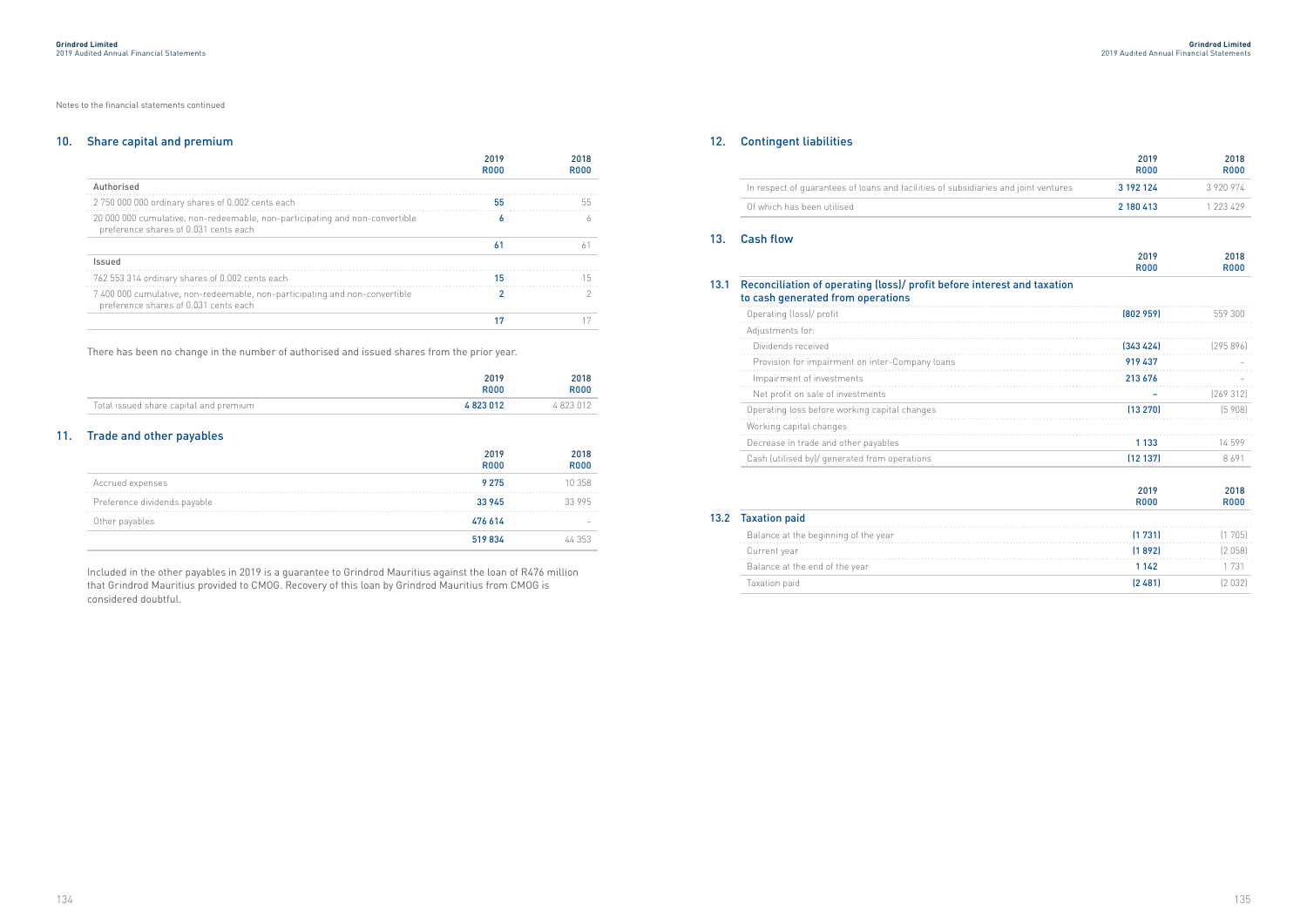## 14. Related parties

|                                                | Interest<br>received -<br>subsidiary<br><b>R000</b> | <b>Dividends</b><br>received<br><b>R000</b> | Net guarantee<br>fees received<br><b>R000</b> |
|------------------------------------------------|-----------------------------------------------------|---------------------------------------------|-----------------------------------------------|
| 2019                                           |                                                     |                                             |                                               |
| Subsidiaries                                   |                                                     |                                             |                                               |
| Calulo Logistics Holdings (Pty) Ltd            |                                                     | 6986                                        |                                               |
| Grindrod Financial Services Holdings (Pty) Ltd |                                                     | 25 4 58                                     | 4 1 3 2                                       |
| Grindrod Financial Holdings Ltd                |                                                     | 41 537                                      | 728                                           |
| Grindrod Freight Services (Pty) Ltd            |                                                     | 112 565                                     |                                               |
| Grindrod (South Africa) (Pty) Ltd              |                                                     |                                             | 211                                           |
| Grindrod Property Leasing (Pty) Ltd            |                                                     |                                             | 5                                             |
| Grindrod Trading Holdings (Pty) Ltd            |                                                     | 156 878                                     |                                               |
| Newshelf 1279 (RF) (Pty) Ltd                   | 79 338                                              |                                             |                                               |
| Sturrock Grindrod Maritime Holdings            |                                                     |                                             | 936                                           |
|                                                | 79 338                                              | 343 424                                     | 6012                                          |
| 2018                                           |                                                     |                                             |                                               |
| Subsidiaries                                   |                                                     |                                             |                                               |
| Calulo Logistics Holdings (Pty) Ltd            |                                                     |                                             |                                               |
| Grindrod (South Africa) (Pty) Ltd              |                                                     |                                             | 42                                            |
| Grindrod Financial Holdings Ltd                |                                                     | 58 568                                      | 5034                                          |
| Grindrod Freight Services (Pty) Ltd            |                                                     | 228 174                                     |                                               |
| Grindrod Property Leasing (Pty) Ltd            |                                                     |                                             | 45                                            |
| Grindrod Shipping (South Africa) (Pty) Ltd     |                                                     |                                             | 682                                           |
| Grindrod Trading Holdings (Pty) Ltd            |                                                     | 9 154                                       |                                               |
| Sturrock Grindrod Maritime Holdings Ltd        |                                                     |                                             | 885                                           |
| Unicorn Calulo Bunker Services (Pty) Ltd       |                                                     |                                             | 117                                           |
|                                                |                                                     | 295 896                                     | 6805                                          |

|                                                   | Amounts due<br>by Group<br><b>Companies</b><br>2019<br><b>R000</b> | Amounts due<br>to Group<br><b>Companies</b><br>2019<br><b>R000</b> | Amounts due<br>by Group<br><b>Companies</b><br>2018<br><b>R000</b> | Amounts due<br>to Group<br><b>Companies</b><br>2018<br><b>R000</b> |
|---------------------------------------------------|--------------------------------------------------------------------|--------------------------------------------------------------------|--------------------------------------------------------------------|--------------------------------------------------------------------|
| Canosa Holdings Limited                           | 311                                                                |                                                                    |                                                                    | [20]                                                               |
| Calulo Logistics Holdings (Pty) Ltd               |                                                                    |                                                                    |                                                                    | (6986)                                                             |
| Newshelf 1279 (RF) (Pty) Ltd                      | 248 598                                                            |                                                                    | 615493                                                             |                                                                    |
| Grindrod Financial Services Holdings<br>(Pty) Ltd | 2557                                                               |                                                                    |                                                                    |                                                                    |
| Grindrod Financial Holdings Ltd                   |                                                                    |                                                                    |                                                                    | [75]                                                               |
| Grindrod Freight Services (Pty) Ltd               |                                                                    |                                                                    |                                                                    |                                                                    |
| Grindrod Holdings (South Africa) Pty Ltd          | 614730                                                             |                                                                    |                                                                    |                                                                    |
| Grindrod (South Africa) (Pty) Ltd                 | 793                                                                | [893 090]                                                          | 150 144                                                            | (1567)                                                             |
| Grindrod Property Holdings Ltd                    | 4821                                                               |                                                                    |                                                                    | [1 373]                                                            |
| Grindrod Property Leasing (Pty) Ltd               |                                                                    |                                                                    | 8                                                                  |                                                                    |
| Grindrod Trading Holdings (Pty) Ltd               | 394                                                                |                                                                    | 394                                                                |                                                                    |
| Sturrock Grindrod Maritime Holdings               | 252                                                                |                                                                    | 257                                                                |                                                                    |
| Petrologistics                                    | 98                                                                 |                                                                    |                                                                    |                                                                    |
|                                                   | 872 554                                                            | [893 090]                                                          | 766 296                                                            | (10021)                                                            |

### **Subsidiaries**

Details of investments in subsidiaries are set out in note 6 and in the schedule of interest in subsidiaries on page 139.

## **Directors**

Details of directors' interests in the Company and directors' emoluments are set out in note 37 of the consolidated Annual Financial Statements

Further details on balances due by/ (to) directors are disclosed in the related party note shown on pages 94 to 96 of the consolidated Annual Financial Statements.

In the current year, the gross amount owing by Newshelf 1279 (RF) (Pty) Ltd was R691.9 million (2018: R615.5 million) against which an impairment of R443.3 million (2018: nil) was recorded.

In the current and prior year, the gross amount owed by Grindrod (South Africa) (Pty) Ltd was R 52.6 million (2018: R1 095.8 million), against which an impairment of R945.7 million (2018: 945.7 million) was recorded.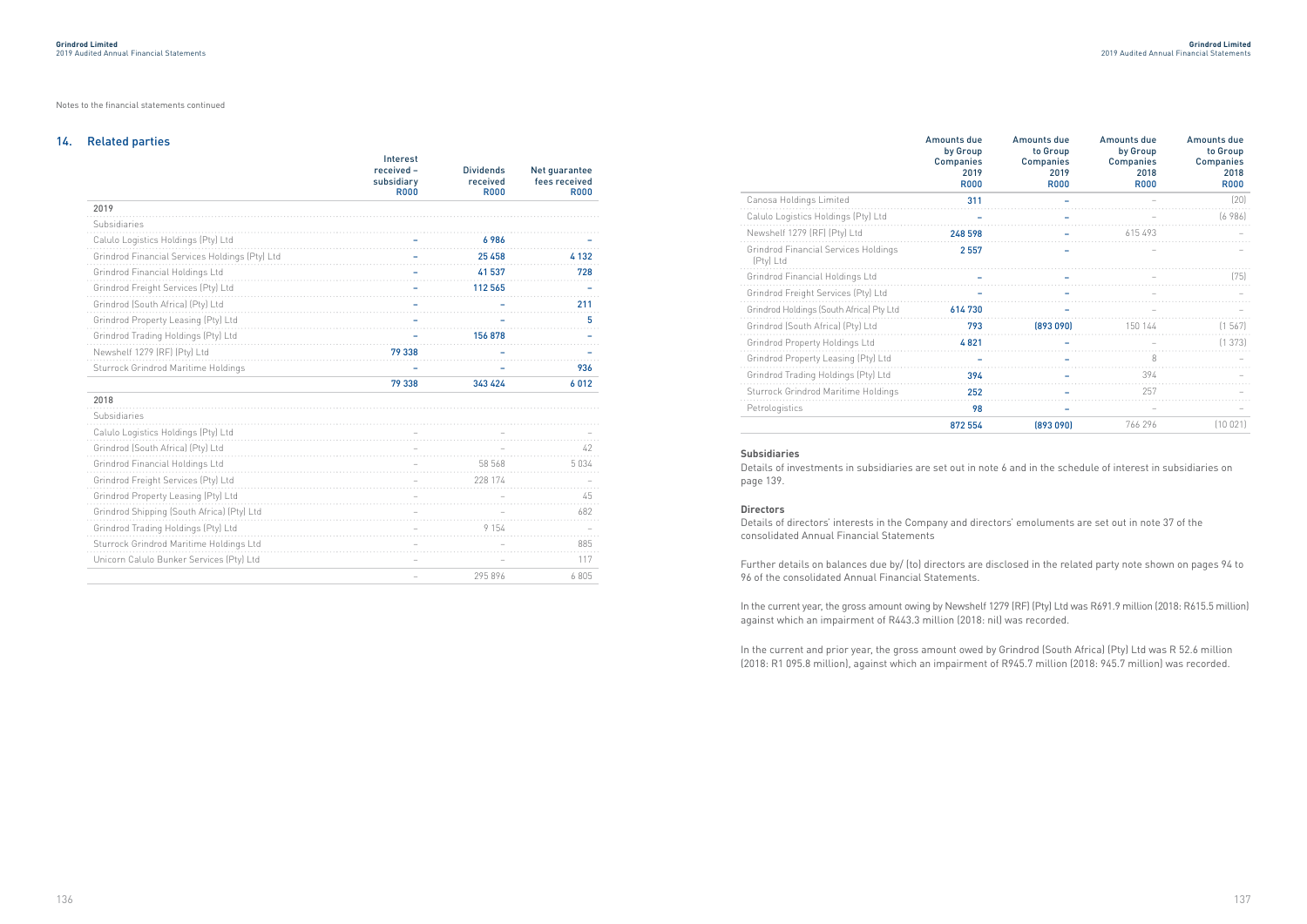## 15. Financial instruments

|                                | <b>Fair value</b> |       |           |       |           |
|--------------------------------|-------------------|-------|-----------|-------|-----------|
|                                | Carrying          | Level | Level     | Level | Amortised |
|                                | value             |       | 2         | 3     | cost      |
| 2019                           |                   |       |           |       |           |
| <b>Financial instruments</b>   |                   |       |           |       |           |
| Cash and cash equivalents      | 6447              |       |           |       | 6447      |
| Other investments              | 5319              | 274   |           |       | 5045      |
| Trade and other receivables    | 20 568            |       |           |       | 20 568    |
| Amounts due by Group companies | 872 553           |       |           |       | 872 553   |
| Trade and other payables       | (519834)          |       | [476 614] |       | (43 220)  |
| Amounts due to Group companies | [893 090]         |       |           |       | [893 090] |
| Total                          | (508037)          | 274   | [476614]  |       | (31697)   |
| 2018                           |                   |       |           |       |           |
| <b>Financial instruments</b>   |                   |       |           |       |           |
| Cash and cash equivalents      | 4030              |       |           |       | 4030      |
| Other investments              | 6636              | 213   |           |       | 6423      |
| Trade and other receivables    | 20 772            |       |           |       | 20772     |
| Amounts due by Group companies | 766 296           |       |           |       | 766 296   |
| Trade and other payables       | (44353)           |       |           |       | [44353]   |
| Amounts due to Group companies | (10021)           |       |           |       | (10021)   |
| Total                          | 743 360           | 213   |           |       | 743 147   |

Refer to note 35.1 in the consolidated Annual Financial Statements for further detail.

At 31 December 2019, the Grindrod Limited Company had the following subsidiaries carrying on business which principally affected the profits and assets.

They have the same year-end date as the Company and have been included in the Annual Financial Statements.

# INTERESTS IN SUBSIDIARIES **for the year ended 31 December 2019**

|                                                          |             |                                      |                     | <b>Effective holding</b> |                       |                     | Investments<br>shares at<br>original cost |                     | Share-based<br>payments to<br>employees |  |
|----------------------------------------------------------|-------------|--------------------------------------|---------------------|--------------------------|-----------------------|---------------------|-------------------------------------------|---------------------|-----------------------------------------|--|
|                                                          |             | Share capital<br>2019<br><b>R000</b> | 2018<br><b>R000</b> | 2019<br>$\frac{9}{6}$    | 2018<br>$\frac{9}{6}$ | 2019<br><b>R000</b> | 2018<br><b>R000</b>                       | 2019<br><b>R000</b> | 2018<br><b>R000</b>                     |  |
| <b>Incorporated in South Africa</b>                      |             |                                      |                     |                          |                       |                     |                                           |                     |                                         |  |
| Grindrod Freight Investments<br>(Pty) Ltd                | F           | 1495                                 | 1495                | 100                      | 100                   | 203 500             | 203 500                                   | 610                 | 610                                     |  |
| <b>Grindrod Management Services</b><br>(Pty) Ltd         | G           |                                      |                     |                          |                       |                     |                                           | 5586                | 5586                                    |  |
| Grincor Shipping Holdings Ltd                            | D           |                                      |                     | 100                      | 100                   |                     |                                           |                     |                                         |  |
| Unilog (Pty) Ltd                                         | F           |                                      |                     | 100                      | 100                   |                     |                                           |                     |                                         |  |
| Unicorn Shipping Holdings Limited D                      |             |                                      | 15 0 20             | 100                      | 100                   |                     |                                           |                     |                                         |  |
| <b>Unicorn Shipping Operations</b><br>(Pty) Ltd          | $\mathsf D$ |                                      |                     | 100                      | 100                   | ۳                   |                                           |                     |                                         |  |
| Grindrod Financial Holdings<br>Limited                   | B           | 1923                                 | 1923                | 96                       | 96                    | 422 900             | 322 900                                   |                     |                                         |  |
| <b>Grindrod Financial Services</b><br>Holdings (Pty) Ltd | B           |                                      |                     | 99                       | 96                    | 1 189 152           | 774 864                                   |                     |                                         |  |
| Grindrod Trading Holdings (Pty)<br>Ltd                   | т           |                                      |                     | 100                      | 100                   | 1 194 6 68          | 1 408 343                                 |                     |                                         |  |
| Grindrod Freight Services (Pty) Ltd F                    |             |                                      |                     | 100                      | 100                   | 5 602 372           | 5 602 372                                 | 10753               | 10 753                                  |  |
| AAS Logistics (Pty) Ltd                                  | F           |                                      |                     | 100                      | 100                   |                     |                                           |                     |                                         |  |
| Calulo Logistics Holdings (Pty) Ltd F                    |             |                                      |                     | 100                      | 100                   |                     |                                           |                     |                                         |  |
| Whirlprops 16 (Pty) Ltd                                  | F           |                                      |                     | 100                      |                       | 10000               |                                           |                     |                                         |  |
| <b>Incorporated in British</b><br><b>Virgin Islands</b>  |             |                                      |                     |                          |                       |                     |                                           |                     |                                         |  |
| Canosa Holdings Limited                                  | G           |                                      |                     | 100                      | 100                   | 23 290              | 23 290                                    |                     |                                         |  |
| Incorporated in Isle of Man                              |             |                                      |                     |                          |                       |                     |                                           |                     |                                         |  |
| Grindrod Property Holdings Ltd                           | G           |                                      |                     | 100                      | 100                   | 34344               | 34 344                                    |                     |                                         |  |
| Impairments                                              |             |                                      |                     |                          |                       | (60797)             | (607978)                                  |                     |                                         |  |
| Interest in subsidiaries                                 |             | 3419                                 | 18 439              |                          |                       | 8 0 7 2 2 4 7       | 7761635                                   | 16949               | 16949                                   |  |

Nature of Business

B – Bank D – Dormant

F – Freight and Property Services

G – Group Services

S – Shipping Services

T – Trading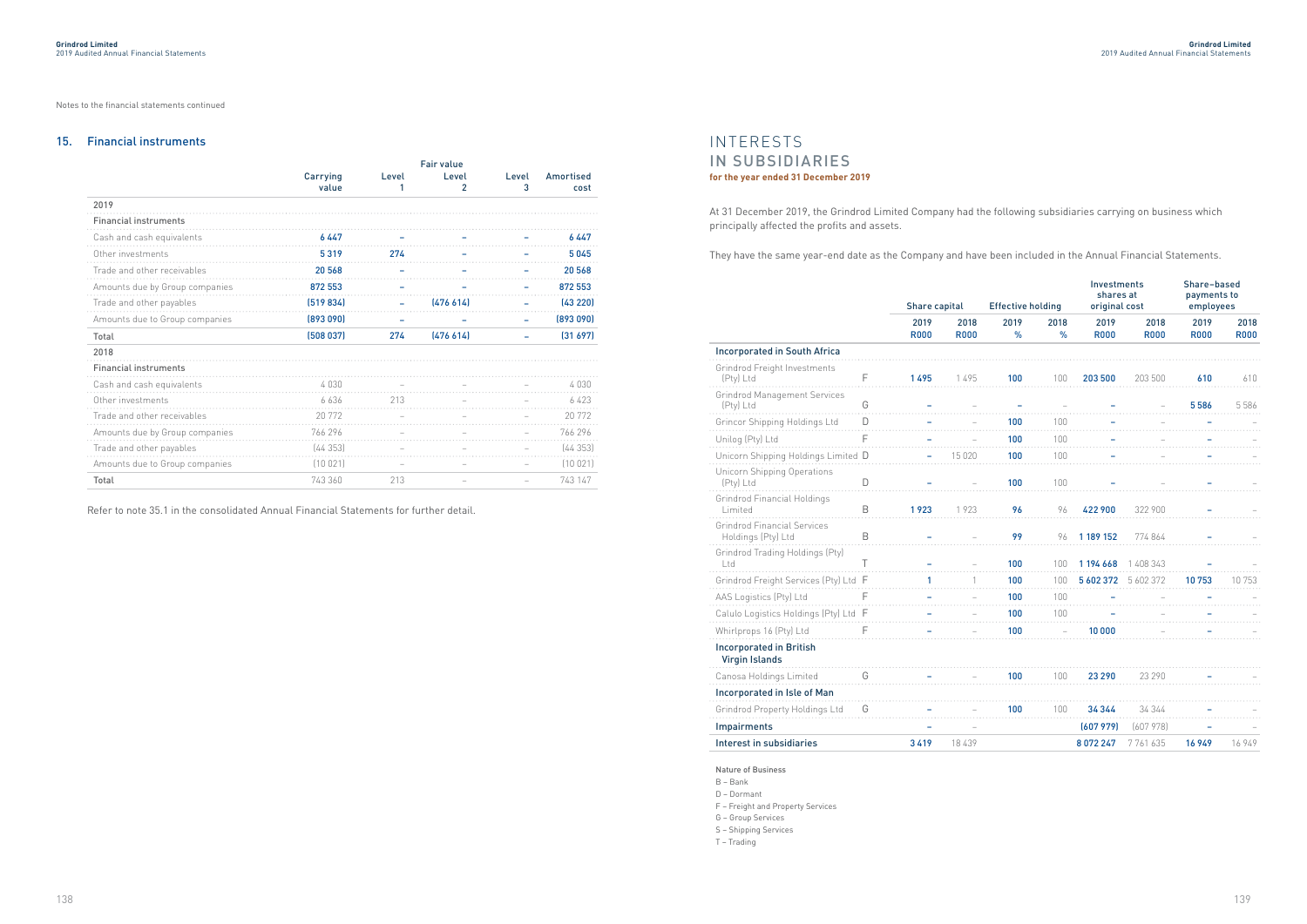|                          | Number of<br>shareholdings | Percentage of<br>shareholdings | Number of<br>shares | Percentage of<br>shares |
|--------------------------|----------------------------|--------------------------------|---------------------|-------------------------|
| Shareholder spread       |                            |                                |                     |                         |
| 1 to 5 000 shares        | 5032                       | 72.43                          | 7 238 314           | 0.95                    |
| 5 001 to 10 000 shares   | 787                        | 11 33                          | 5 787 805           | 0.76                    |
| 10 001 to 50 000 shares  | 759                        | 10.92                          | 15 676 137          | 2.05                    |
| 50 001 to 100 000 shares | 117                        | 1.68                           | 8 5 1 3 8 6 1       | 1.12                    |
| 100 001 shares and over  | 253                        | 3.64                           | 725 337 197         | 95.12                   |
|                          | 6948                       | 100.00                         | 762 553 314         | 100.00                  |
| Non-public shareholders  | 9                          | 0.13                           | 269 403 983         | 35.34                   |
| Directors of the Company | 6                          | 0.09                           | 1 041 671           | 0.14                    |
| Treasury stock           |                            | 0.01                           | 18 269 443          | 2.40                    |
| Strategic holdings       | $\sqrt{2}$                 | 0.03                           | 250 092 869         | 32.80                   |
| Public shareholders      | 6939                       | 99.87                          | 493 149 331         | 64.66                   |
|                          | 6948                       | 100.00                         | 762 553 314         | 100.00                  |
| Investor profile         |                            |                                |                     |                         |
| <b>Banks and brokers</b> | 80                         | 1.15                           | 111 038 338         | 14.56                   |
| Close corporations       | 76                         | 1.09                           | 830 472             | 0.11                    |
| Empowerment              | 1                          | 0.01                           | 64 000 000          | 8.39                    |
| Endowment funds          | 19                         | 0.27                           | 999 913             | 0.13                    |
| Individuals              | 5695                       | 81.98                          | 44 159 461          | 5.79                    |
| Insurance companies      | 31                         | 0.45                           | 14 960 348          | 1.96                    |
| Investment companies     | 1                          | 0.01                           | 209 926             | 0.03                    |
| Medical schemes          | 11                         | 0.16                           | 353 155             | 0.05                    |
| Mutual funds             | 105                        | 1.51                           | 131 078 579         | 17.20                   |
| Other corporations       | 31                         | 0.45                           | 158 624             | 0.02                    |
| Own holdings             |                            | 0.01                           | 18 269 443          | 2.40                    |
| Private companies        | 166                        | 2.39                           | 85 820 665          | 11.25                   |
| Public companies         | 3                          | 0.04                           | 100 752             | 0.01                    |
| Retirement funds         | 95                         | 1.37                           | 105 153 083         | 13.79                   |
| Strategic investor       | $\mathbf{1}$               | 0.01                           | 173 183 235         | 22.71                   |
| Trusts                   | 632                        | 9.10                           | 12 237 320          | 1.60                    |
|                          | 6948                       | 100.00                         | 762 553 314         | 100.00                  |

# SHARE ANALYSIS OF ORDINARY SHAREHOLDERS

|                                                     | Number of<br>shareholdings | Percentage of<br>shareholdings | Number of<br>shares | Percentage of<br>shares |
|-----------------------------------------------------|----------------------------|--------------------------------|---------------------|-------------------------|
| Geographical breakdown                              |                            |                                |                     |                         |
| South Africa                                        | 6737                       | 9697                           | 640 380 881         | 83.98                   |
| United States of America and Canada                 | 21                         | 0.30                           | 49 196 914          | 6.45                    |
| United Kingdom                                      | 44                         | 0.63                           | 35 740 271          | 4.69                    |
| Rest of Europe                                      | 27                         | 0.39                           | 25 485 484          | 3.34                    |
| Rest of the World                                   | 119                        | 1.71                           | 11 749 764          | 1.54                    |
|                                                     | 6948                       | 100.00                         | 762 553 314         | 100.00                  |
| Beneficial shareholders holding 5% or more          |                            |                                |                     |                         |
| Remgro                                              |                            |                                | 173 183 235         | 22.71                   |
| Grindrod Investments (Pty) Ltd (Grindrod<br>family) |                            |                                | 76 909 634          | 10.09                   |
| Government Employees Pension Fund                   |                            |                                | 72 311 452          | 9.48                    |
| PSG Konsult                                         |                            |                                | 69 048 034          | 9.05                    |
| Newshelf 1279 (RF) (Pty) Ltd                        |                            |                                | 64 000 000          | 8.39                    |
|                                                     |                            |                                | 455 452 355         | 59.72                   |
| <b>Top 10 Fund Managers</b>                         |                            |                                |                     |                         |
| PSG Asset Management                                |                            |                                | 69 048 034          | 9.06                    |
| Public Investment Corporation                       |                            |                                | 59 893 756          | 7.85                    |
| Marathon Asset Management                           |                            |                                | 31 545 540          | 4.14                    |
| Sanlam Investment Management                        |                            |                                | 23 460 046          | 3.08                    |
| Steyn Capital Management                            |                            |                                | 23 361 670          | 3.06                    |
| Dimensional Fund Advisors                           |                            |                                | 20 549 596          | 2.69                    |
| Investec Asset Management                           |                            |                                | 17823397            | 2.34                    |
| Vanguard                                            |                            |                                | 15 519 665          | 2.04                    |
| <b>First State Investments</b>                      |                            |                                | 9686487             | 1.27                    |
| <b>BlackRock Investment Management</b>              |                            |                                | 9 471 820           | 1.24                    |
|                                                     |                            |                                | 280 360 011         | 36.77                   |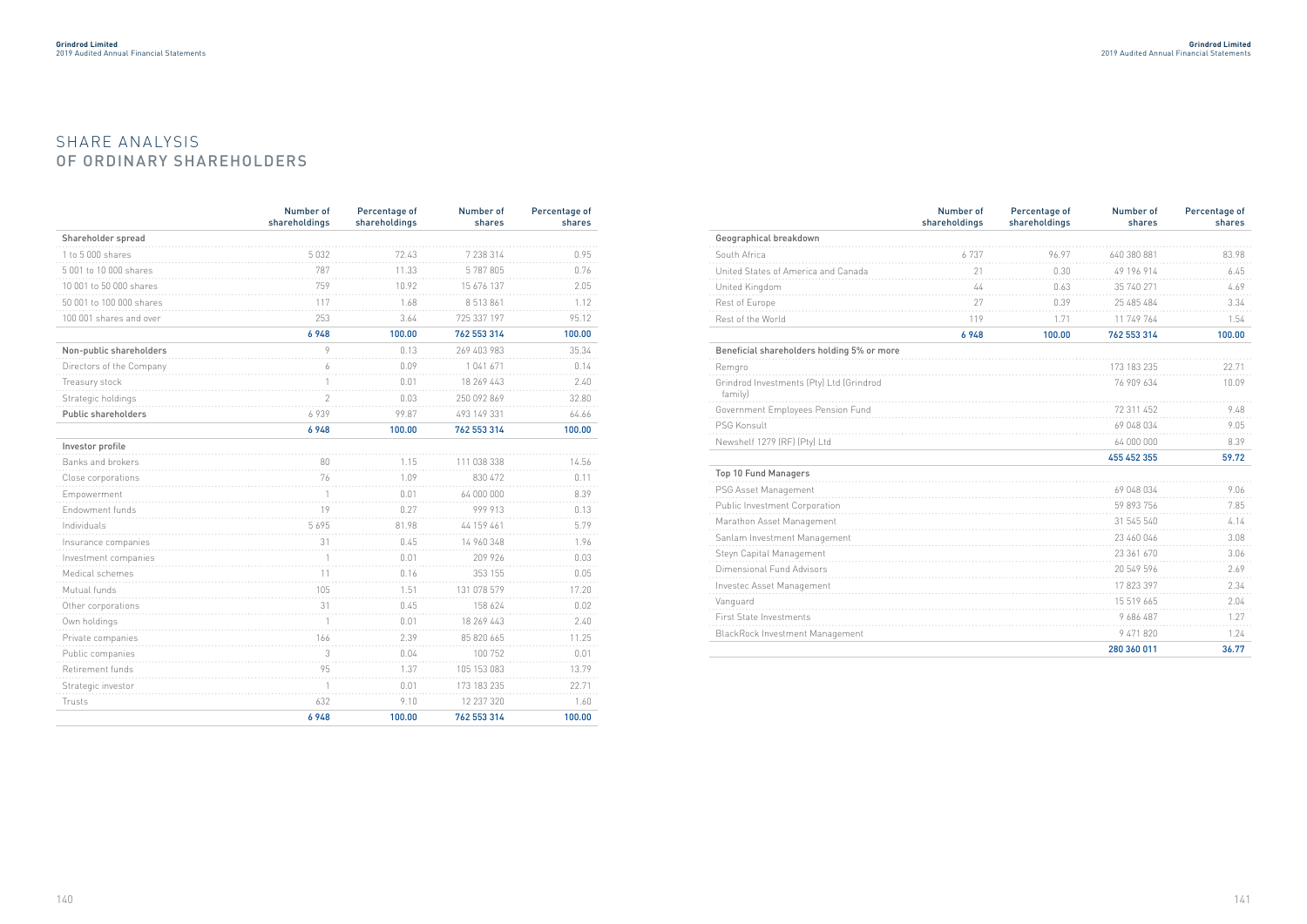# SHARE ANALYSIS OF CUMUL ATIVE, NON-REDEEMABLE, NON-PARTICIPATING, NON-CONVERTIBLE PREFERENCE SHARES

|                                     | Number of<br>shareholdings | Percentage of<br>shareholdings | Number of<br>shares | Percentage of<br>shares |
|-------------------------------------|----------------------------|--------------------------------|---------------------|-------------------------|
| Shareholder spread                  |                            |                                |                     |                         |
| 1 to 5 000 shares                   | 1558                       | 83.67                          | 2027170             | 27.40                   |
| 5 001 to 10 000 shares              | 147                        | 7.89                           | 1068119             | 14.43                   |
| 10 001 to 50 000 shares             | 137                        | 7.36                           | 2 417 903           | 32.68                   |
| 50 001 to 100 000 shares            | 13                         | 0.70                           | 919374              | 12.42                   |
| 100 001 shares and over             | 7                          | 0.38                           | 967434              | 13.07                   |
|                                     | 1862                       | 100.00                         | 7 400 000           | 100.00                  |
| Non-public shareholders             | $\mathbf{1}$               | 0.05                           | 1609                | 0.02                    |
| Public shareholders                 | 1861                       | 99.95                          | 7 398 391           | 99.98                   |
|                                     | 1862                       | 100.00                         | 7 400 000           | 100.00                  |
| Investor profile                    |                            |                                |                     |                         |
| Banks and brokers                   | 6                          | 0.32                           | 36 905              | 0.50                    |
| Close corporations                  | 19                         | 1.02                           | 158 094             | 2.14                    |
| Endowment funds                     | 14                         | 0.75                           | 115 205             | 1.56                    |
| Individuals                         | 1399                       | 75.14                          | 3765706             | 50.88                   |
| Insurance companies                 | 4                          | 0.21                           | 216 947             | 2.93                    |
| Investment company                  | 1                          | 0.05                           | 1 633               | 0.02                    |
| Mutual funds                        | 42                         | 2.26                           | 949 808             | 12.84                   |
| Other corporations                  | $\overline{7}$             | 0.38                           | 45 033              | 0.61                    |
| Private companies                   | 91                         | 4.89                           | 700 842             | 9.47                    |
| Public companies                    | 1                          | 0.05                           | 178 390             | 2.41                    |
| Retirement funds                    | 16                         | 0.86                           | 186 949             | 2.53                    |
| Trusts                              | 262                        | 14.07                          | 1044488             | 14.11                   |
|                                     | 1862                       | 100.00                         | 7 400 000           | 100.00                  |
| Geographical breakdown              |                            |                                |                     |                         |
| South Africa                        | 1848                       | 99.25                          | 7 388 385           | 99.85                   |
| United States of America and Canada | $\overline{2}$             | 0.11                           | 1874                | 0.03                    |
| United Kingdom                      | 1                          | 0.05                           | 919                 | 0.01                    |
| Rest of Europe                      | 5                          | 0.27                           | 5499                | 0.07                    |
| Rest of the World                   | 6                          | 0.32                           | 3 3 2 3             | 0.04                    |
|                                     | 1862                       | 100.00                         | 7 400 000           | 100.00                  |

## KEY OPERATING SEGMENTS **31 December 2019**

| 2019<br>2018<br>%<br>%<br>24.7<br>24.7<br>65<br>65<br>100<br>100<br>100<br>100<br>59.7<br>59.7<br>75<br>75<br>30.5<br>30.5<br>70<br>70<br>100<br>100<br>49<br>49<br>100<br>100<br>100<br>100<br>100<br>100<br>75<br>75<br>100<br>100<br>42.5<br>42.5<br>100<br>100<br>100<br>100<br>74<br>74<br>55<br>55<br>55<br>55<br>100<br>100<br>100<br>100<br>100<br>100<br>100<br>100<br>Grindrod Automotive<br>100<br>100<br>100<br>100<br>100<br>100<br>97<br>97<br>99<br>99                                                                                                                                                                                                                                                                                                                                                                                                                                                                                                                                                                                                                                                                                                                                                                                                                                                                                                      | <b>Effective holding</b> |  |
|----------------------------------------------------------------------------------------------------------------------------------------------------------------------------------------------------------------------------------------------------------------------------------------------------------------------------------------------------------------------------------------------------------------------------------------------------------------------------------------------------------------------------------------------------------------------------------------------------------------------------------------------------------------------------------------------------------------------------------------------------------------------------------------------------------------------------------------------------------------------------------------------------------------------------------------------------------------------------------------------------------------------------------------------------------------------------------------------------------------------------------------------------------------------------------------------------------------------------------------------------------------------------------------------------------------------------------------------------------------------------|--------------------------|--|
| ort and Terminals<br>ort<br>Maputo Port Development Company (MPDC)<br>erminals<br>ry-bulk terminals<br>Terminal de Carvão da Matola (TCM)<br>Grindrod Mozambique Limitada (GML)<br>Grindrod Terminals Richards Bay<br><b>RBTG</b><br>Walvis Bay Bulk Terminal (WBBT)<br>iquid-bulk terminals<br>Oil Tanking Grindrod Calulo (OTGC)<br>ar terminal<br>Grindrod Maputo Car Terminal (MCTL)<br>tevedores<br>Bay Stevedores, Richards Bay<br>Grindrod Namibia Stevedoring (Walvis Bay)<br>ogistics<br>eafreight logistics<br>Ocean Africa Container Lines (OACL)<br><b>Information</b><br>Grindrod Intermodal<br>Grindrod Logistics Mozambique Limitada<br>Nacala Intermodal Terminal Investments<br>ross border and project logistics<br>Grindrod Logistics Africa<br>learing and forwarding<br>Röhlig-Grindrod<br>hips agency, maritime technical services and logistics<br>Sturrock Grindrod Maritime (SGM)<br>Novagroup<br>ail operations<br><b>NLPI Group</b><br><b>GPR Leasing South Africa</b><br><b>GPR Leasing Africa</b><br><b>Grindrod Rail Consulting Services</b><br><b>Grindrod Rail Operations</b><br>RRL Grindrod Sierra Leone 1<br>RRL Grindrod Sierra Leone 2<br>uto and fuel road transportation<br>Grindrod Fuelogic<br>Petrologistics (Botswana)<br>ank<br><b>Banking services</b><br>Grindrod Bank<br>roup<br>roperty and Private Equity<br>GFS Holdings |                          |  |
|                                                                                                                                                                                                                                                                                                                                                                                                                                                                                                                                                                                                                                                                                                                                                                                                                                                                                                                                                                                                                                                                                                                                                                                                                                                                                                                                                                            |                          |  |
|                                                                                                                                                                                                                                                                                                                                                                                                                                                                                                                                                                                                                                                                                                                                                                                                                                                                                                                                                                                                                                                                                                                                                                                                                                                                                                                                                                            |                          |  |
|                                                                                                                                                                                                                                                                                                                                                                                                                                                                                                                                                                                                                                                                                                                                                                                                                                                                                                                                                                                                                                                                                                                                                                                                                                                                                                                                                                            |                          |  |
|                                                                                                                                                                                                                                                                                                                                                                                                                                                                                                                                                                                                                                                                                                                                                                                                                                                                                                                                                                                                                                                                                                                                                                                                                                                                                                                                                                            |                          |  |
|                                                                                                                                                                                                                                                                                                                                                                                                                                                                                                                                                                                                                                                                                                                                                                                                                                                                                                                                                                                                                                                                                                                                                                                                                                                                                                                                                                            |                          |  |
|                                                                                                                                                                                                                                                                                                                                                                                                                                                                                                                                                                                                                                                                                                                                                                                                                                                                                                                                                                                                                                                                                                                                                                                                                                                                                                                                                                            |                          |  |
|                                                                                                                                                                                                                                                                                                                                                                                                                                                                                                                                                                                                                                                                                                                                                                                                                                                                                                                                                                                                                                                                                                                                                                                                                                                                                                                                                                            |                          |  |
|                                                                                                                                                                                                                                                                                                                                                                                                                                                                                                                                                                                                                                                                                                                                                                                                                                                                                                                                                                                                                                                                                                                                                                                                                                                                                                                                                                            |                          |  |
|                                                                                                                                                                                                                                                                                                                                                                                                                                                                                                                                                                                                                                                                                                                                                                                                                                                                                                                                                                                                                                                                                                                                                                                                                                                                                                                                                                            |                          |  |
|                                                                                                                                                                                                                                                                                                                                                                                                                                                                                                                                                                                                                                                                                                                                                                                                                                                                                                                                                                                                                                                                                                                                                                                                                                                                                                                                                                            |                          |  |
|                                                                                                                                                                                                                                                                                                                                                                                                                                                                                                                                                                                                                                                                                                                                                                                                                                                                                                                                                                                                                                                                                                                                                                                                                                                                                                                                                                            |                          |  |
|                                                                                                                                                                                                                                                                                                                                                                                                                                                                                                                                                                                                                                                                                                                                                                                                                                                                                                                                                                                                                                                                                                                                                                                                                                                                                                                                                                            |                          |  |
|                                                                                                                                                                                                                                                                                                                                                                                                                                                                                                                                                                                                                                                                                                                                                                                                                                                                                                                                                                                                                                                                                                                                                                                                                                                                                                                                                                            |                          |  |
|                                                                                                                                                                                                                                                                                                                                                                                                                                                                                                                                                                                                                                                                                                                                                                                                                                                                                                                                                                                                                                                                                                                                                                                                                                                                                                                                                                            |                          |  |
|                                                                                                                                                                                                                                                                                                                                                                                                                                                                                                                                                                                                                                                                                                                                                                                                                                                                                                                                                                                                                                                                                                                                                                                                                                                                                                                                                                            |                          |  |
|                                                                                                                                                                                                                                                                                                                                                                                                                                                                                                                                                                                                                                                                                                                                                                                                                                                                                                                                                                                                                                                                                                                                                                                                                                                                                                                                                                            |                          |  |
|                                                                                                                                                                                                                                                                                                                                                                                                                                                                                                                                                                                                                                                                                                                                                                                                                                                                                                                                                                                                                                                                                                                                                                                                                                                                                                                                                                            |                          |  |
|                                                                                                                                                                                                                                                                                                                                                                                                                                                                                                                                                                                                                                                                                                                                                                                                                                                                                                                                                                                                                                                                                                                                                                                                                                                                                                                                                                            |                          |  |
|                                                                                                                                                                                                                                                                                                                                                                                                                                                                                                                                                                                                                                                                                                                                                                                                                                                                                                                                                                                                                                                                                                                                                                                                                                                                                                                                                                            |                          |  |
|                                                                                                                                                                                                                                                                                                                                                                                                                                                                                                                                                                                                                                                                                                                                                                                                                                                                                                                                                                                                                                                                                                                                                                                                                                                                                                                                                                            |                          |  |
|                                                                                                                                                                                                                                                                                                                                                                                                                                                                                                                                                                                                                                                                                                                                                                                                                                                                                                                                                                                                                                                                                                                                                                                                                                                                                                                                                                            |                          |  |
|                                                                                                                                                                                                                                                                                                                                                                                                                                                                                                                                                                                                                                                                                                                                                                                                                                                                                                                                                                                                                                                                                                                                                                                                                                                                                                                                                                            |                          |  |
|                                                                                                                                                                                                                                                                                                                                                                                                                                                                                                                                                                                                                                                                                                                                                                                                                                                                                                                                                                                                                                                                                                                                                                                                                                                                                                                                                                            |                          |  |
|                                                                                                                                                                                                                                                                                                                                                                                                                                                                                                                                                                                                                                                                                                                                                                                                                                                                                                                                                                                                                                                                                                                                                                                                                                                                                                                                                                            |                          |  |
|                                                                                                                                                                                                                                                                                                                                                                                                                                                                                                                                                                                                                                                                                                                                                                                                                                                                                                                                                                                                                                                                                                                                                                                                                                                                                                                                                                            |                          |  |
|                                                                                                                                                                                                                                                                                                                                                                                                                                                                                                                                                                                                                                                                                                                                                                                                                                                                                                                                                                                                                                                                                                                                                                                                                                                                                                                                                                            |                          |  |
|                                                                                                                                                                                                                                                                                                                                                                                                                                                                                                                                                                                                                                                                                                                                                                                                                                                                                                                                                                                                                                                                                                                                                                                                                                                                                                                                                                            |                          |  |
|                                                                                                                                                                                                                                                                                                                                                                                                                                                                                                                                                                                                                                                                                                                                                                                                                                                                                                                                                                                                                                                                                                                                                                                                                                                                                                                                                                            |                          |  |
|                                                                                                                                                                                                                                                                                                                                                                                                                                                                                                                                                                                                                                                                                                                                                                                                                                                                                                                                                                                                                                                                                                                                                                                                                                                                                                                                                                            |                          |  |
|                                                                                                                                                                                                                                                                                                                                                                                                                                                                                                                                                                                                                                                                                                                                                                                                                                                                                                                                                                                                                                                                                                                                                                                                                                                                                                                                                                            |                          |  |
|                                                                                                                                                                                                                                                                                                                                                                                                                                                                                                                                                                                                                                                                                                                                                                                                                                                                                                                                                                                                                                                                                                                                                                                                                                                                                                                                                                            |                          |  |
|                                                                                                                                                                                                                                                                                                                                                                                                                                                                                                                                                                                                                                                                                                                                                                                                                                                                                                                                                                                                                                                                                                                                                                                                                                                                                                                                                                            |                          |  |
|                                                                                                                                                                                                                                                                                                                                                                                                                                                                                                                                                                                                                                                                                                                                                                                                                                                                                                                                                                                                                                                                                                                                                                                                                                                                                                                                                                            |                          |  |
|                                                                                                                                                                                                                                                                                                                                                                                                                                                                                                                                                                                                                                                                                                                                                                                                                                                                                                                                                                                                                                                                                                                                                                                                                                                                                                                                                                            |                          |  |
|                                                                                                                                                                                                                                                                                                                                                                                                                                                                                                                                                                                                                                                                                                                                                                                                                                                                                                                                                                                                                                                                                                                                                                                                                                                                                                                                                                            |                          |  |
|                                                                                                                                                                                                                                                                                                                                                                                                                                                                                                                                                                                                                                                                                                                                                                                                                                                                                                                                                                                                                                                                                                                                                                                                                                                                                                                                                                            |                          |  |
|                                                                                                                                                                                                                                                                                                                                                                                                                                                                                                                                                                                                                                                                                                                                                                                                                                                                                                                                                                                                                                                                                                                                                                                                                                                                                                                                                                            |                          |  |
|                                                                                                                                                                                                                                                                                                                                                                                                                                                                                                                                                                                                                                                                                                                                                                                                                                                                                                                                                                                                                                                                                                                                                                                                                                                                                                                                                                            |                          |  |
|                                                                                                                                                                                                                                                                                                                                                                                                                                                                                                                                                                                                                                                                                                                                                                                                                                                                                                                                                                                                                                                                                                                                                                                                                                                                                                                                                                            |                          |  |
|                                                                                                                                                                                                                                                                                                                                                                                                                                                                                                                                                                                                                                                                                                                                                                                                                                                                                                                                                                                                                                                                                                                                                                                                                                                                                                                                                                            |                          |  |
|                                                                                                                                                                                                                                                                                                                                                                                                                                                                                                                                                                                                                                                                                                                                                                                                                                                                                                                                                                                                                                                                                                                                                                                                                                                                                                                                                                            |                          |  |
|                                                                                                                                                                                                                                                                                                                                                                                                                                                                                                                                                                                                                                                                                                                                                                                                                                                                                                                                                                                                                                                                                                                                                                                                                                                                                                                                                                            |                          |  |
|                                                                                                                                                                                                                                                                                                                                                                                                                                                                                                                                                                                                                                                                                                                                                                                                                                                                                                                                                                                                                                                                                                                                                                                                                                                                                                                                                                            |                          |  |
|                                                                                                                                                                                                                                                                                                                                                                                                                                                                                                                                                                                                                                                                                                                                                                                                                                                                                                                                                                                                                                                                                                                                                                                                                                                                                                                                                                            |                          |  |
|                                                                                                                                                                                                                                                                                                                                                                                                                                                                                                                                                                                                                                                                                                                                                                                                                                                                                                                                                                                                                                                                                                                                                                                                                                                                                                                                                                            |                          |  |
|                                                                                                                                                                                                                                                                                                                                                                                                                                                                                                                                                                                                                                                                                                                                                                                                                                                                                                                                                                                                                                                                                                                                                                                                                                                                                                                                                                            |                          |  |
|                                                                                                                                                                                                                                                                                                                                                                                                                                                                                                                                                                                                                                                                                                                                                                                                                                                                                                                                                                                                                                                                                                                                                                                                                                                                                                                                                                            |                          |  |
|                                                                                                                                                                                                                                                                                                                                                                                                                                                                                                                                                                                                                                                                                                                                                                                                                                                                                                                                                                                                                                                                                                                                                                                                                                                                                                                                                                            |                          |  |

| <b>Port and Terminals</b><br>Port  |                                                         |
|------------------------------------|---------------------------------------------------------|
|                                    | Maputo Port Development Company (MPDC)                  |
| Terminals                          |                                                         |
| Dry-bulk terminals                 |                                                         |
|                                    | Terminal de Carvão da Matola (TCM)                      |
|                                    | Grindrod Mozambique Limitada (GML)                      |
|                                    | Grindrod Terminals Richards Bay                         |
| RBTG                               |                                                         |
|                                    | Walvis Bay Bulk Terminal (WBBT)                         |
| Liquid-bulk terminals              |                                                         |
|                                    | Oil Tanking Grindrod Calulo (OTGC)                      |
| Car terminal                       |                                                         |
|                                    | Grindrod Maputo Car Terminal (MCTL)                     |
| Stevedores                         |                                                         |
|                                    | Bay Stevedores, Richards Bay                            |
|                                    | Grindrod Namibia Stevedoring (Walvis Bay)               |
| Logistics                          |                                                         |
| Seafreight logistics               |                                                         |
|                                    | Ocean Africa Container Lines (OACL)                     |
| Intermodal                         |                                                         |
| Grindrod Intermodal                |                                                         |
|                                    | Grindrod Logistics Mozambique Limitada                  |
|                                    | Nacala Intermodal Terminal Investments                  |
|                                    | Cross border and project logistics                      |
| Grindrod Logistics Africa          |                                                         |
| <b>Clearing and forwarding</b>     |                                                         |
| Röhlig-Grindrod                    |                                                         |
|                                    | Ships agency, maritime technical services and logistics |
|                                    | Sturrock Grindrod Maritime (SGM)                        |
| Novagroup                          |                                                         |
| Rail operations                    |                                                         |
| NLPI Group                         |                                                         |
| <b>GPR Leasing South Africa</b>    |                                                         |
| <b>GPR Leasing Africa</b>          |                                                         |
|                                    | <b>Grindrod Rail Consulting Services</b>                |
| <b>Grindrod Rail Operations</b>    |                                                         |
| RRL Grindrod Sierra Leone 1        |                                                         |
| RRL Grindrod Sierra Leone 2        |                                                         |
|                                    | Auto and fuel road transportation                       |
| Grindrod Automotive                |                                                         |
| Grindrod Fuelogic                  |                                                         |
| Petrologistics (Botswana)          |                                                         |
| <b>Bank</b>                        |                                                         |
| <b>Banking services</b>            |                                                         |
| Grindrod Bank                      |                                                         |
| Group                              |                                                         |
| <b>Property and Private Equity</b> |                                                         |
| <b>GFS Holdings</b>                |                                                         |
|                                    |                                                         |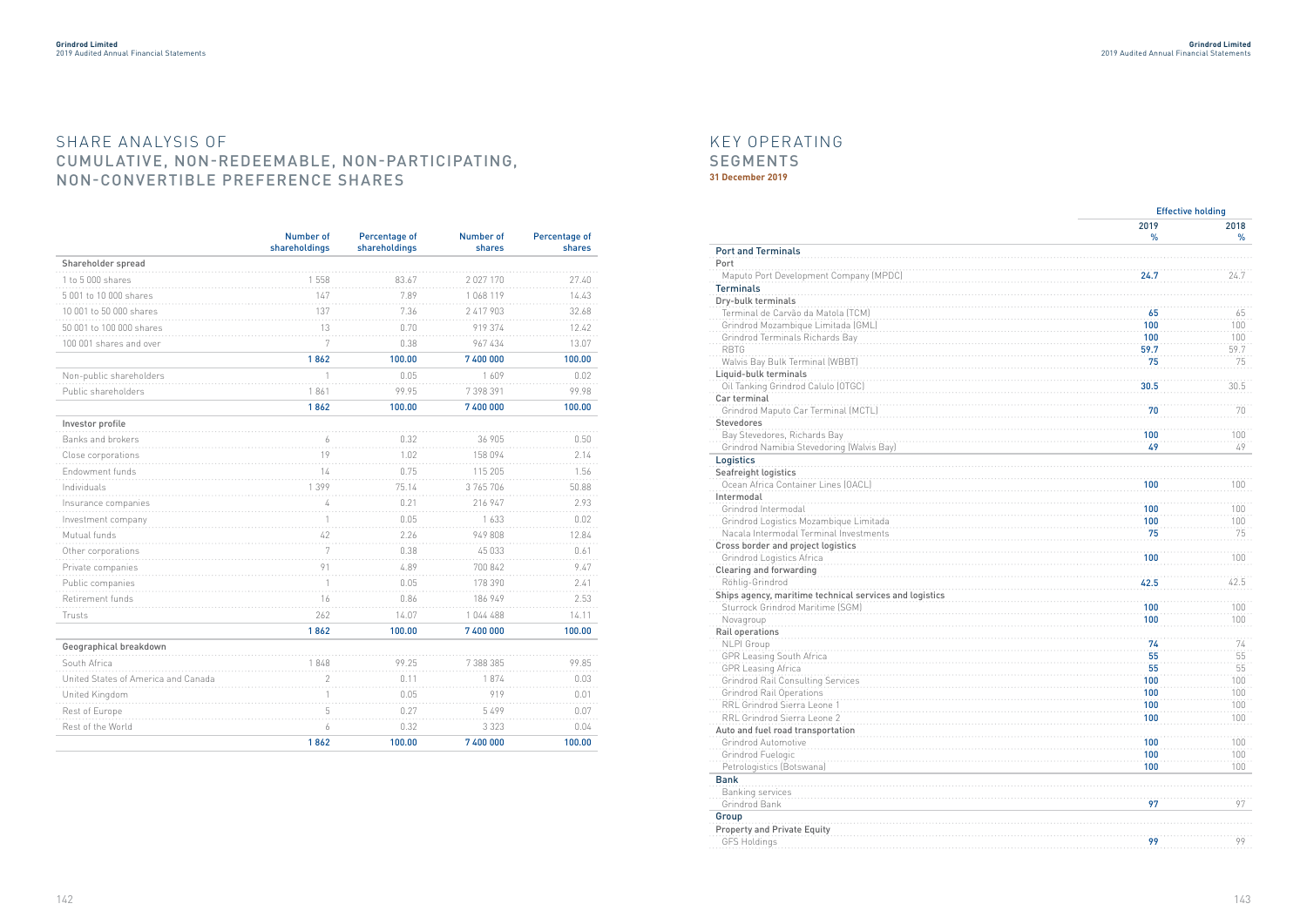## LOAN FUNDS **at 31 December 2019**

## BANK AND PRIVATE EQUITY FUNDING INSTRUMENTS **at 31 December 2019**

|                                                                                               | <b>Consolidated</b> |                                                 |                           |                           |
|-----------------------------------------------------------------------------------------------|---------------------|-------------------------------------------------|---------------------------|---------------------------|
|                                                                                               |                     | <b>Current rate</b><br>of interest<br>per annum | 2019<br>Carrying<br>Value | 2018<br>Carrying<br>Value |
|                                                                                               | Date of redemption  | [%]                                             | <b>R000</b>               | <b>R000</b>               |
| <b>Secured</b>                                                                                |                     |                                                 |                           |                           |
| Foreign currency funding                                                                      |                     |                                                 |                           |                           |
| Financial liabilities measured at amortised cost                                              |                     |                                                 |                           |                           |
| Loans secured by mortgage bond over property, terminals and<br>machinery                      | $07/2020 - 08/2026$ | $8.0 - 10.3$                                    | 52 274                    | 359 453                   |
| Local currency funding                                                                        |                     |                                                 |                           |                           |
| Financial liabilities measured at amortised cost                                              |                     |                                                 |                           |                           |
| Loans secured by mortgage bond over property, terminals and<br>machinery                      | $07/2020 - 08/2026$ | $8.0 - 10.3$                                    | 388710                    | 920 943                   |
| Aggregate secured long-term borrowings                                                        |                     |                                                 | 440 984                   | 1 280 396                 |
| <b>Unsecured</b>                                                                              |                     |                                                 |                           |                           |
| Foreign currency funding                                                                      |                     |                                                 |                           |                           |
| Financial liabilities measured at amortised cost                                              |                     |                                                 |                           |                           |
| Asset finance and capitalised finance leases secured by vehicles<br>and equipment             | $01/2020 - 01/2029$ | $7.0 - 10.3$                                    | 701756                    | 722 729                   |
| Local currency funding                                                                        |                     |                                                 |                           |                           |
| Financial liabilities measured at amortised cost                                              |                     |                                                 |                           |                           |
| Asset finance and capitalised finance leases secured by vehicles<br>and equipment             | $01/2020 - 01/2029$ | $7.0 - 10.3$                                    | 503 990                   | 397 160                   |
| Loans secured by guarantee                                                                    | 31/01/2020          | 9.8                                             | 4722                      |                           |
| Aggregate secured long-term borrowings                                                        |                     |                                                 | 1651452                   | 2400285                   |
| Included in non-current liabilities associated with assets held<br>for sale                   |                     |                                                 |                           |                           |
| Amount repayable within one year                                                              |                     |                                                 | (458345)                  | (1082970)                 |
| Net long-term borrowings                                                                      |                     |                                                 | 1 193 107                 | 1 317 315                 |
| Closing ZAR/ USD exchange rate at 31 December                                                 |                     |                                                 | 14.00                     | 14.38                     |
| Security<br>Net book values of assets encumbered to secure long-term loans<br>are as follows: |                     |                                                 |                           |                           |
|                                                                                               |                     |                                                 | 464 576                   | 491 404                   |
| Property                                                                                      |                     |                                                 | 180 663                   | 313 925                   |
| Terminals, machinery, vehicles and equipment                                                  |                     |                                                 | 283 913                   | 177479                    |
|                                                                                               |                     |                                                 |                           |                           |

|                                                                         |                     | Consolidated                                    |                           |                           |  |
|-------------------------------------------------------------------------|---------------------|-------------------------------------------------|---------------------------|---------------------------|--|
|                                                                         |                     | <b>Current rate</b><br>of interest<br>per annum | 2019<br>Carrying<br>Value | 2018<br>Carrying<br>Value |  |
|                                                                         | Date of redemption  | [%]                                             | <b>R000</b>               | <b>R000</b>               |  |
| <b>Secured</b>                                                          |                     |                                                 |                           |                           |  |
| Local funding                                                           |                     |                                                 |                           |                           |  |
| Financial liabilities measured at amortised cost                        |                     |                                                 |                           |                           |  |
| Loans secured by mortgage bond over property                            | 05/2023             | $9.0 - 9.3$                                     | 568838                    | 81 230                    |  |
| <b>Aggregate secured Bank and Private Equity funding</b><br>instruments |                     |                                                 | 568 838                   | 81 230                    |  |
| Loans secured by quarantee                                              | 09/2021             | $7.5 - 9.8$                                     | 322861                    | 109 643                   |  |
| Listed corporate bond secured by quarantee                              | $11/2020 - 06/2021$ | $9.0 - 9.8$                                     | 761 148                   | 465 615                   |  |
| Redeemable preference shares                                            | 06/2020             | 7.5                                             |                           | 206 589                   |  |
| <b>Aggregate Bank and Private Equity funding instruments</b>            |                     |                                                 | 1652847                   | 863 077                   |  |
| Amount repayable within one year                                        |                     |                                                 | (535009)                  | [368895]                  |  |
| Net Bank and Private Equity funding instruments                         |                     |                                                 | 1 117 838                 | 494 182                   |  |

Rates linked to published South African market rates.